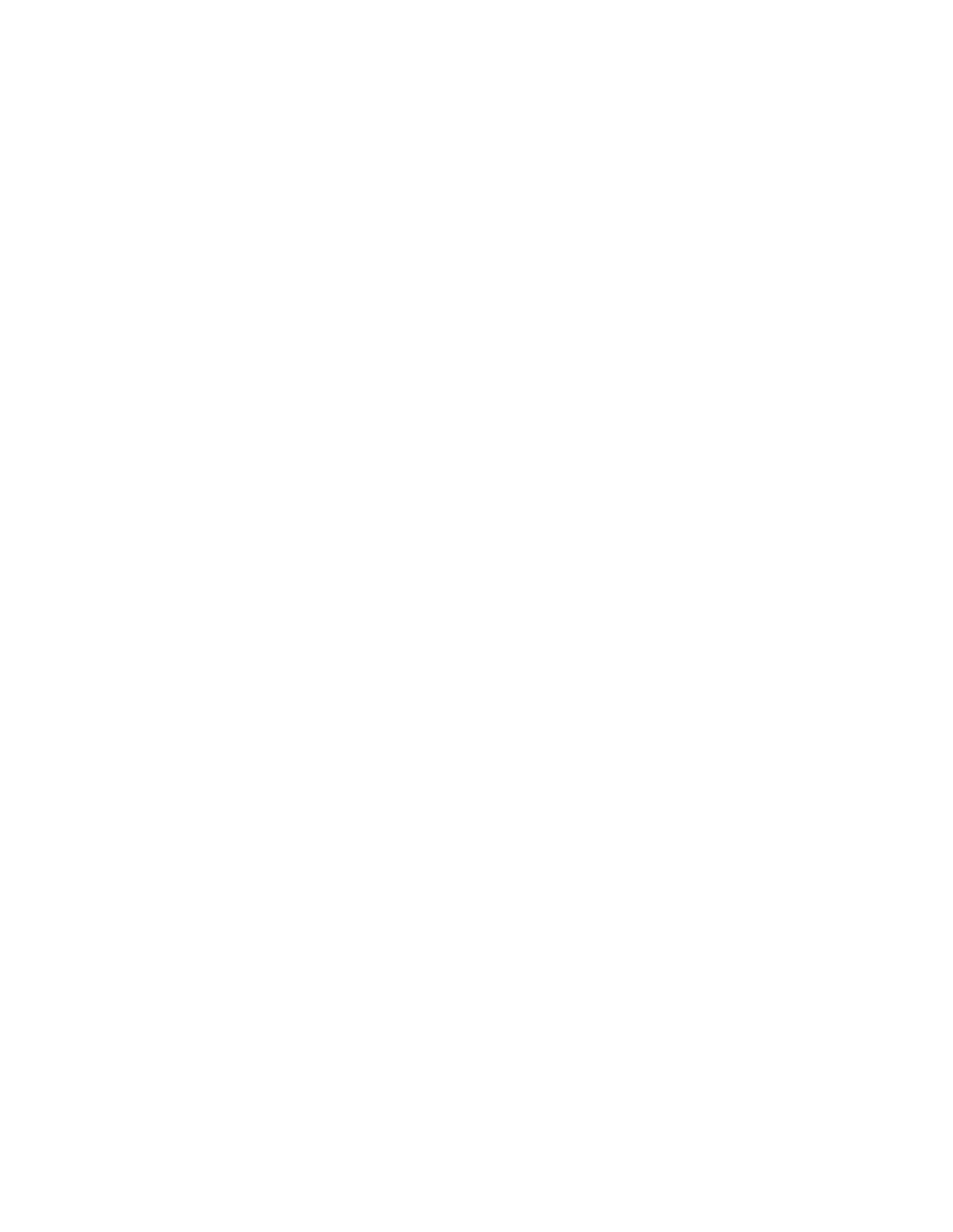### PHILOSOPHICAL INFLUENCES IN *THE ART OF WAR* FOUND IN *THE ROMANCE OF THE THREE KINGDOMS*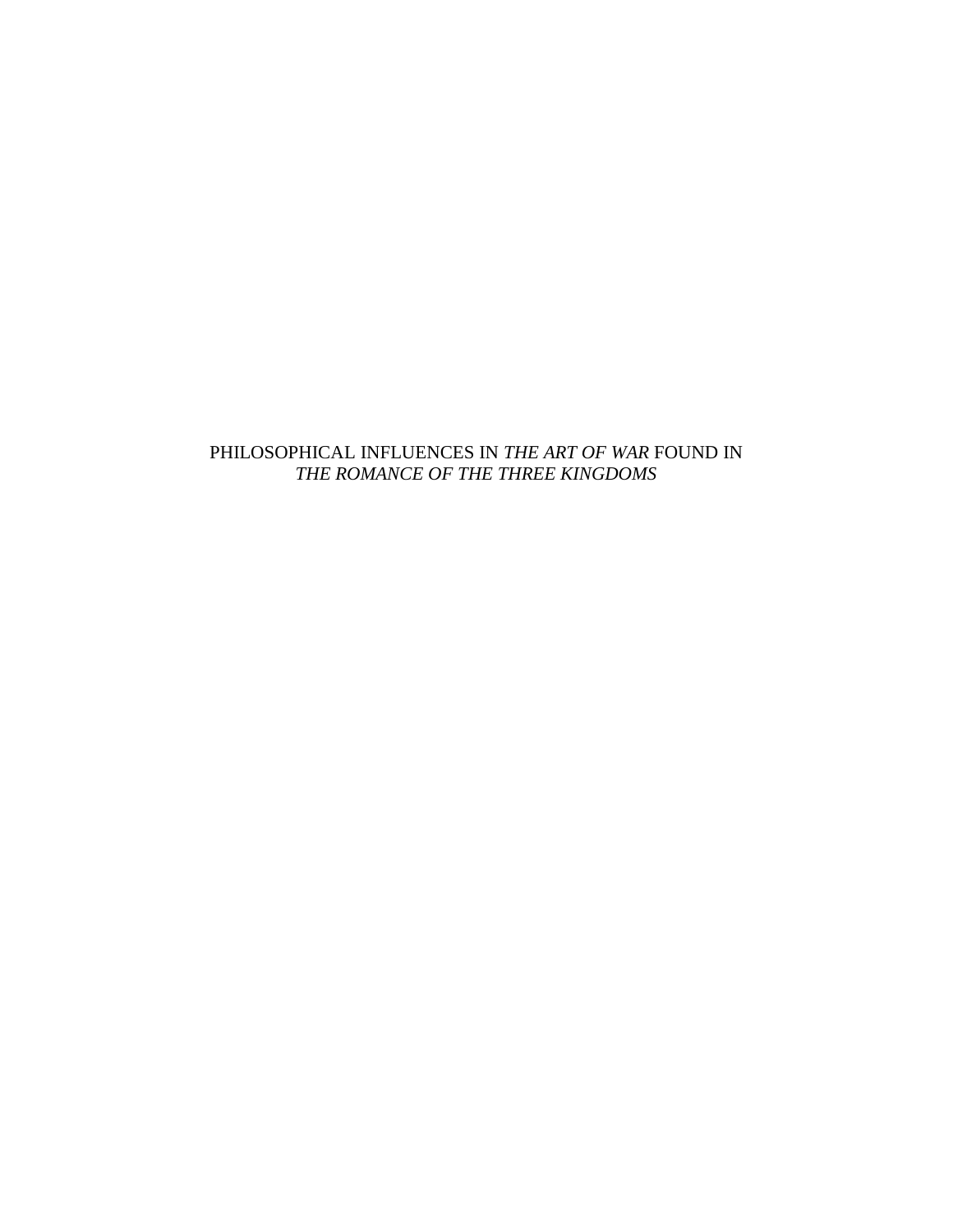### PHILOSOPHICAL INFLUENCES IN *THE ART OF WAR* FOUND IN *THE ROMANCE OF THE THREE KINGDOMS*

A thesis submitted in partial fulfillment of the requirements for the degree of Master of Arts in History

By

Nathaniel Ethan Clark University of Arkansas Bachelor of Arts in History, 2008

> May 2012 University of Arkansas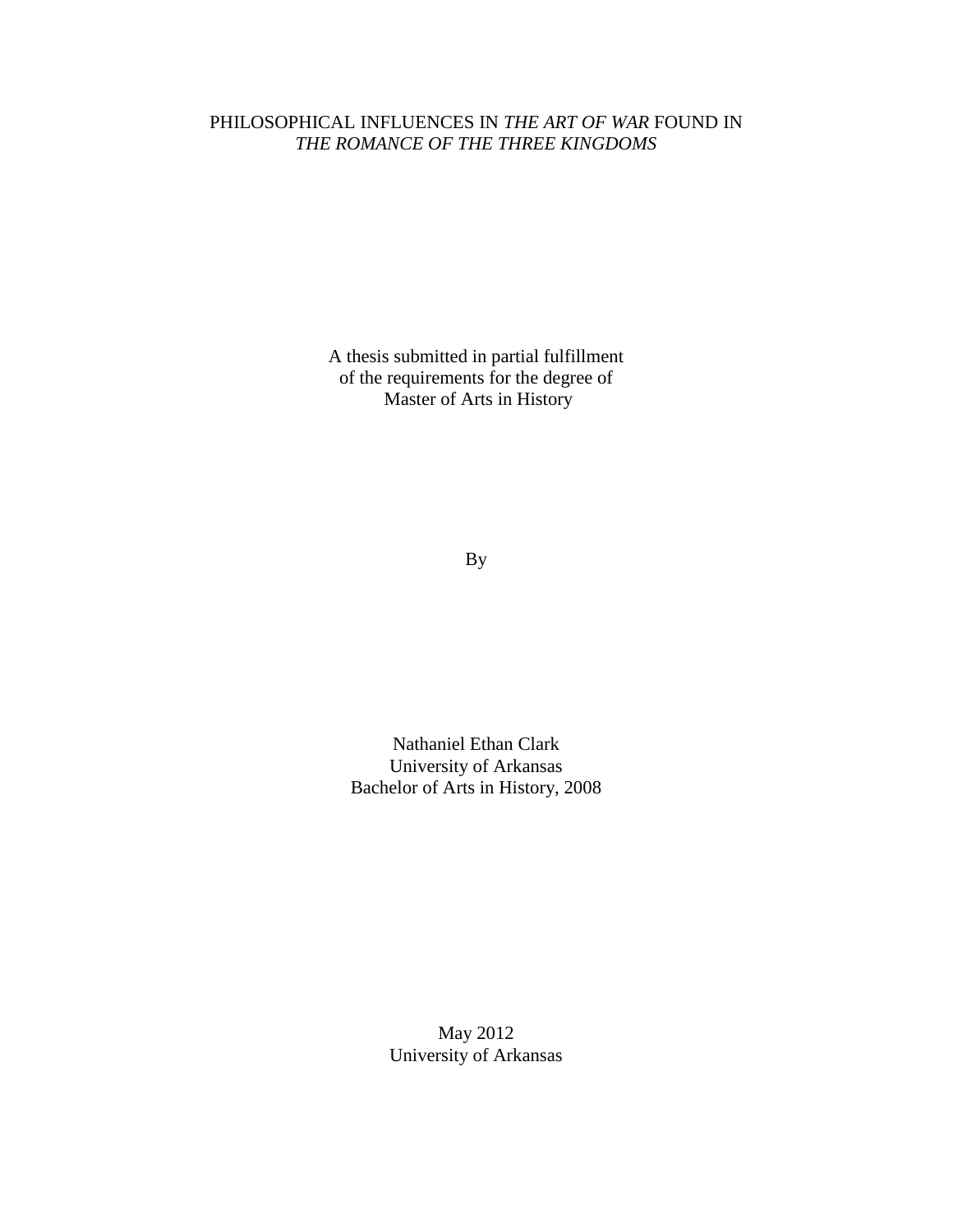### **ABSTRACT**

"Philosophical Influences in *The Art of War* found in *The Romance of the Three Kingdoms*" is an examination of Sunzi's philosophy about leadership in *The Art of War* as applied to the moral character, or lack thereof, of historical Han Dynasty leaders, Liu Bei and Cao Cao. In Luo Guanzhong's *The Romance of the Three Kingdoms*, the two are fictionalized with oppositional personalities and corresponding philosophical bases. I explore the ways in which their actions embody or reject the philosophy found in Sunzi's *The Art of War*.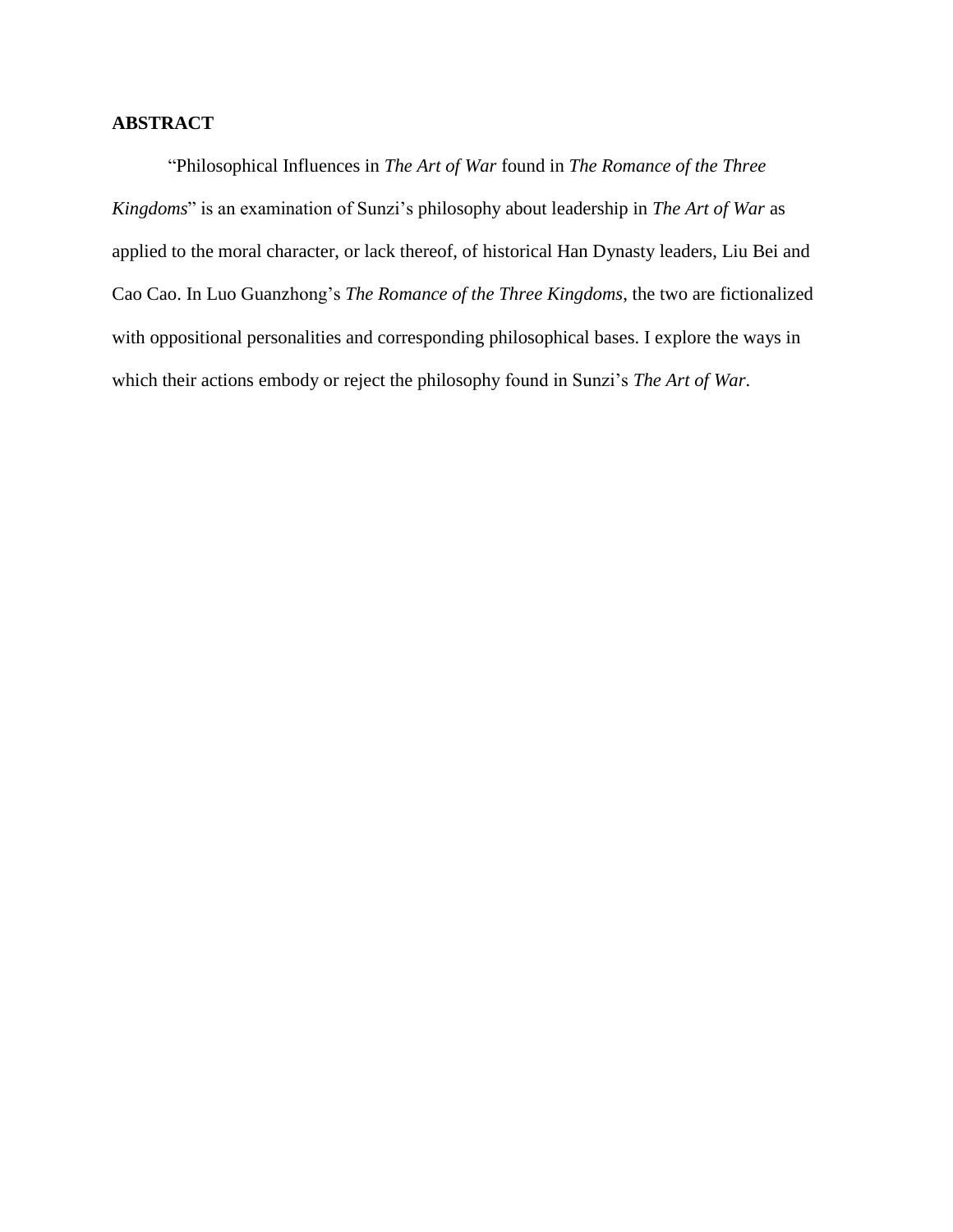This thesis is approved for recommendation to the Graduate Council

Thesis Director:

Dr. Liang Cai

Thesis Committee:

\_\_\_\_\_\_\_\_\_\_\_\_\_\_\_\_\_\_\_\_\_\_\_\_

Dr. Elizabeth Markham

\_\_\_\_\_\_\_\_\_\_\_\_\_\_\_\_\_\_\_\_\_\_\_\_

\_\_\_\_\_\_\_\_\_\_\_\_\_\_\_\_\_\_\_\_\_\_\_\_

Dr. Rembrandt Wolpert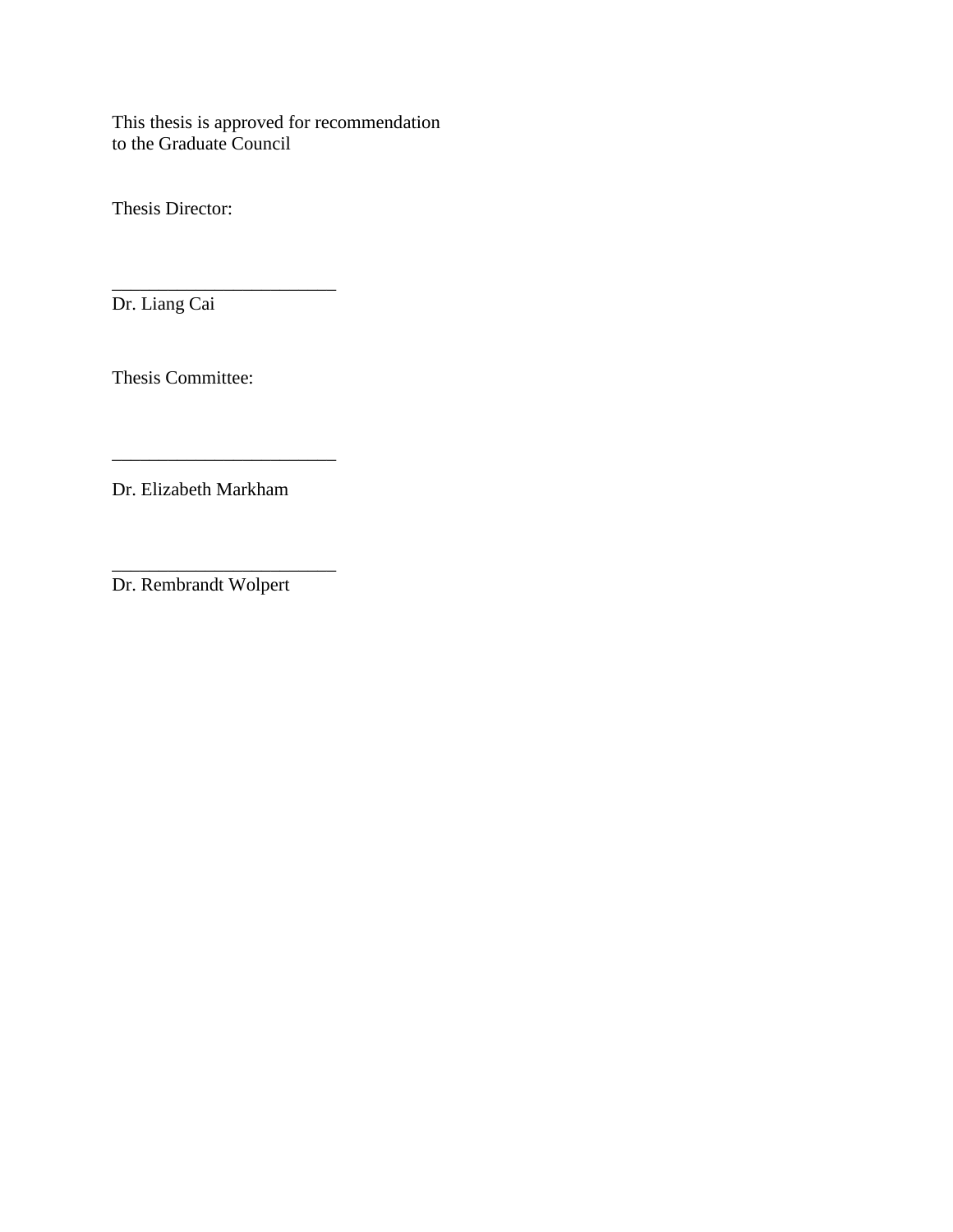©Nathaniel Ethan Clark All Rights Reserved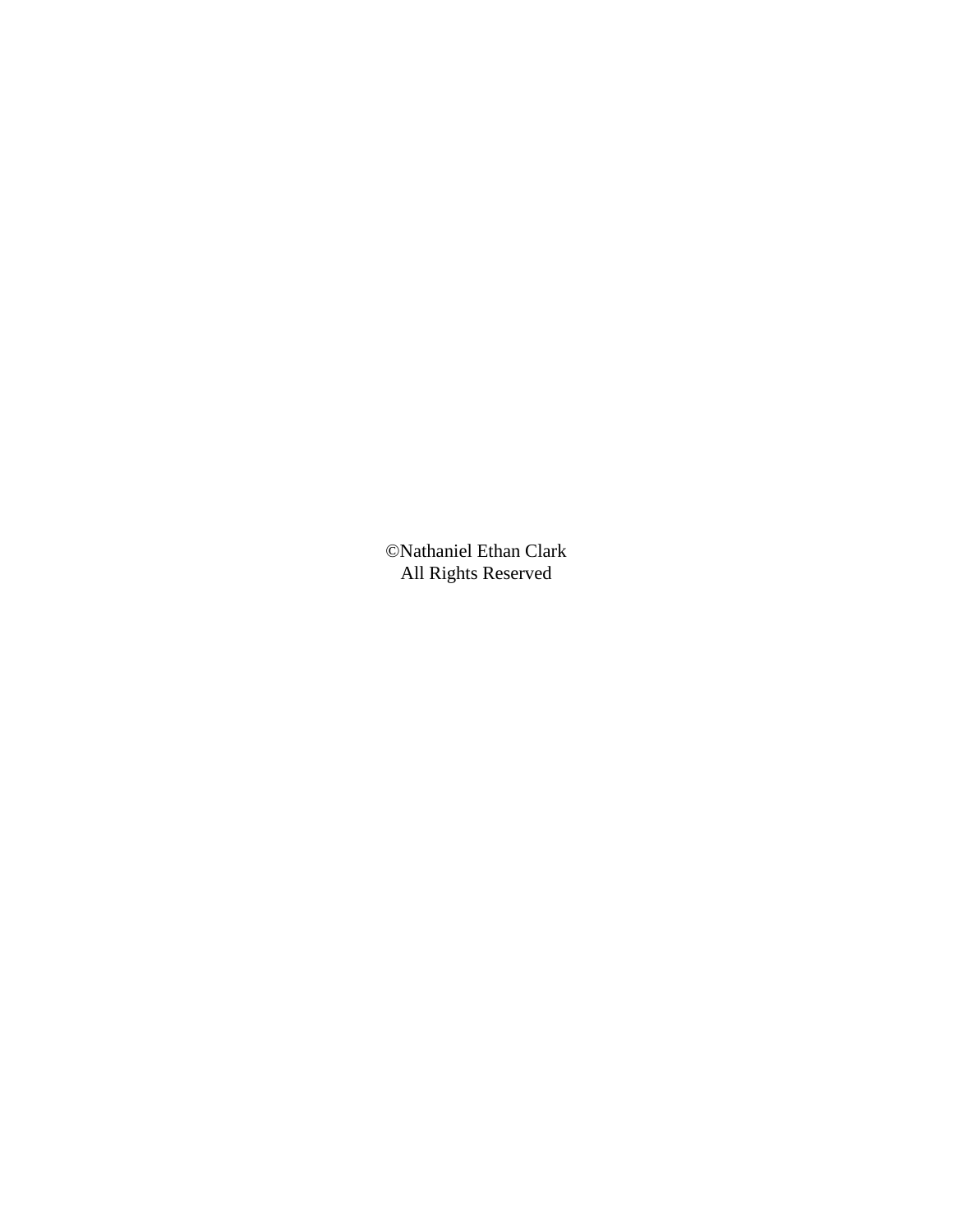# **THESIS DUPLICATION RELEASE**

I hereby authorize the University of Arkansas Libraries to duplicate this thesis when needed for research and/or scholarship.

Agreed

Nathaniel Ethan Clark

Refused

Nathaniel Ethan Clark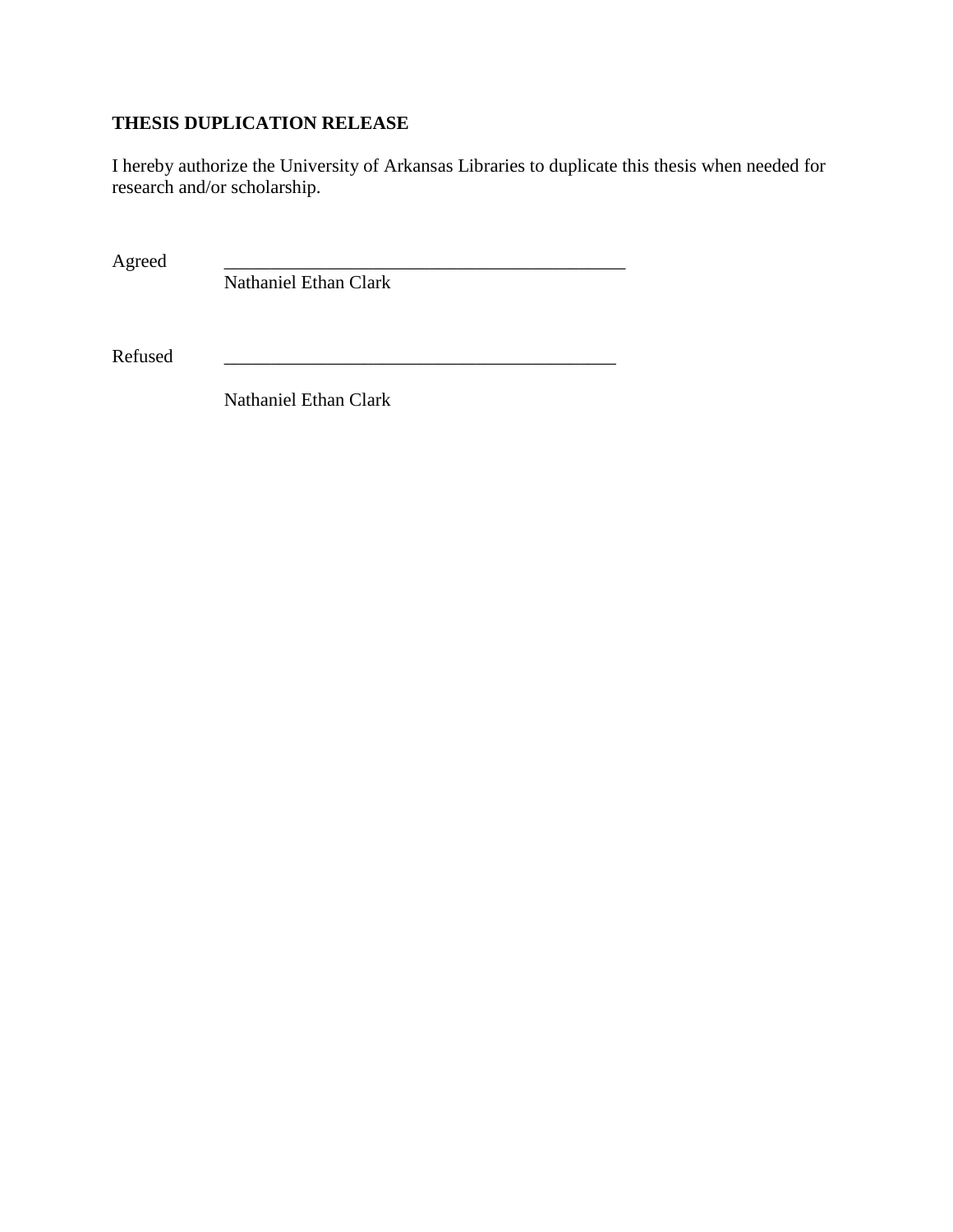#### **ACKNOWLEDGEMENTS**

First and foremost, I thank my thesis director, Dr. Liang Cai for her knowledge of Chinese culture and history that she has shared with me during this study, as well as during the courses I've taken from her in my academic career.

I also thank Drs. Elizabeth Markham and Rembrandt Wolpert for serving on my committee and for all of the encouragement and knowledge that they have imparted to me during my courses with them at the University of Arkansas.

Dr. William Tucker deserves much gratitude as a scholar who has inspired me in my love of history and encouraged me in my goal as a historian.

Dr. Henry Tsai was instrumental in my choosing ancient Chinese history as my area of specialty, and I thank him for his direction.

Professor Lu Gang deserves much appreciation for not only teaching me Chinese history and culture but also that all great historians have passion for their subject, as he most certainly does.

Dr. J. R. (Dick) Bennett has been a mentor and friend throughout the writing of this thesis, my entire academic career, and my childhood. I thank him sincerely for his unwavering encouragement.

Dr. R. D. Madison deserves my gratitude for being the fourth eye on this thesis and for encouraging me throughout its completion.

Sarah Madison is beyond compare in my gratitude for her assistance and expertise with the template issues I encountered.

My brothers, Gabe Easley and Gavin Clark, as well as my sister-in-law Mellissa Clark and nephew Cameron, have been sources of encouragement throughout my studies. I thank them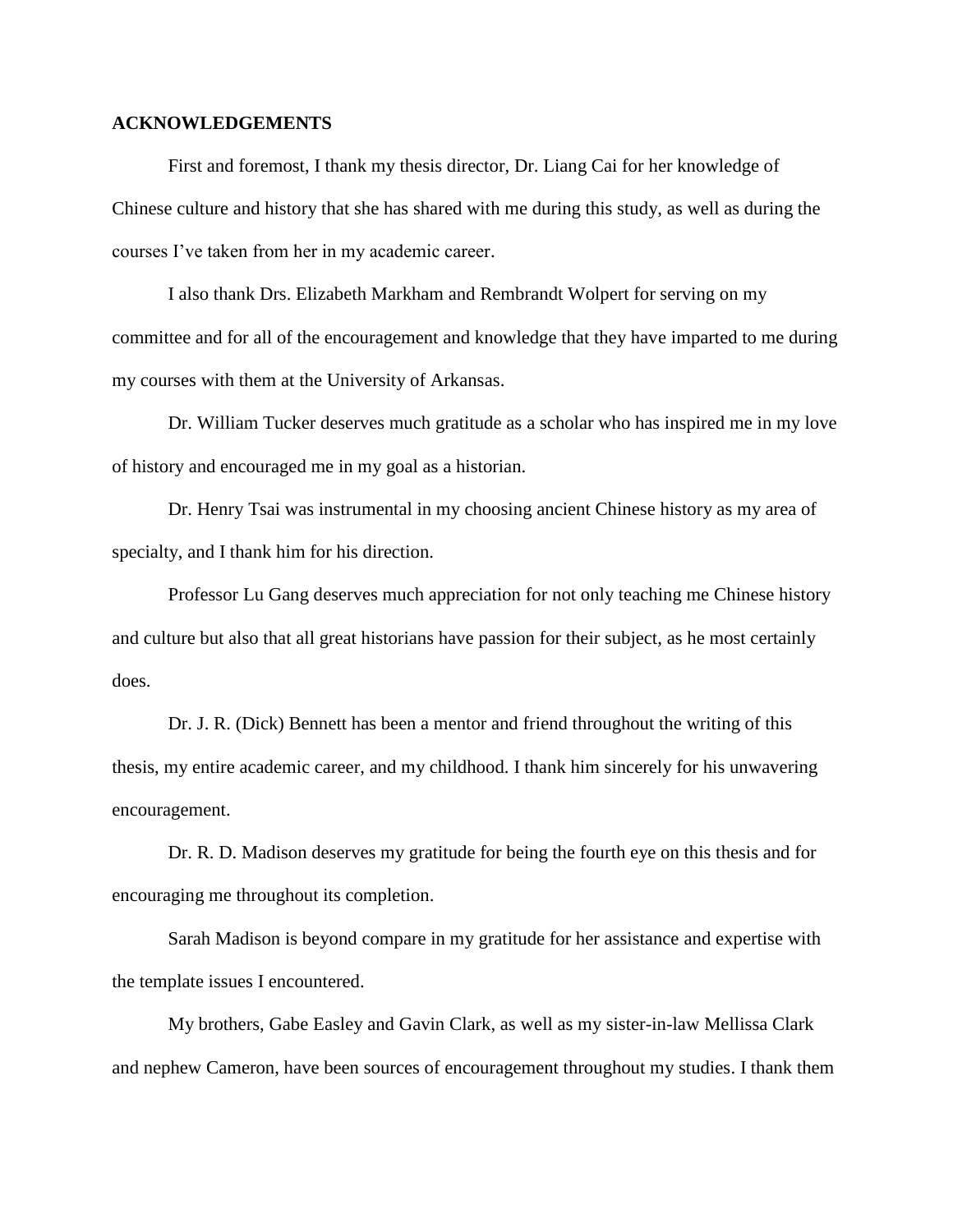all. My father, Mark Clark, has always loved history, and I thank him for that inheritance. I also thank my mother, Dr. Karen Lentz Madison, who has taught me that perseverance is never a topic for debate.

I also sincerely thank my wife, Wenqi Deng Clark, for all that she has done to encourage me during the completion of this thesis.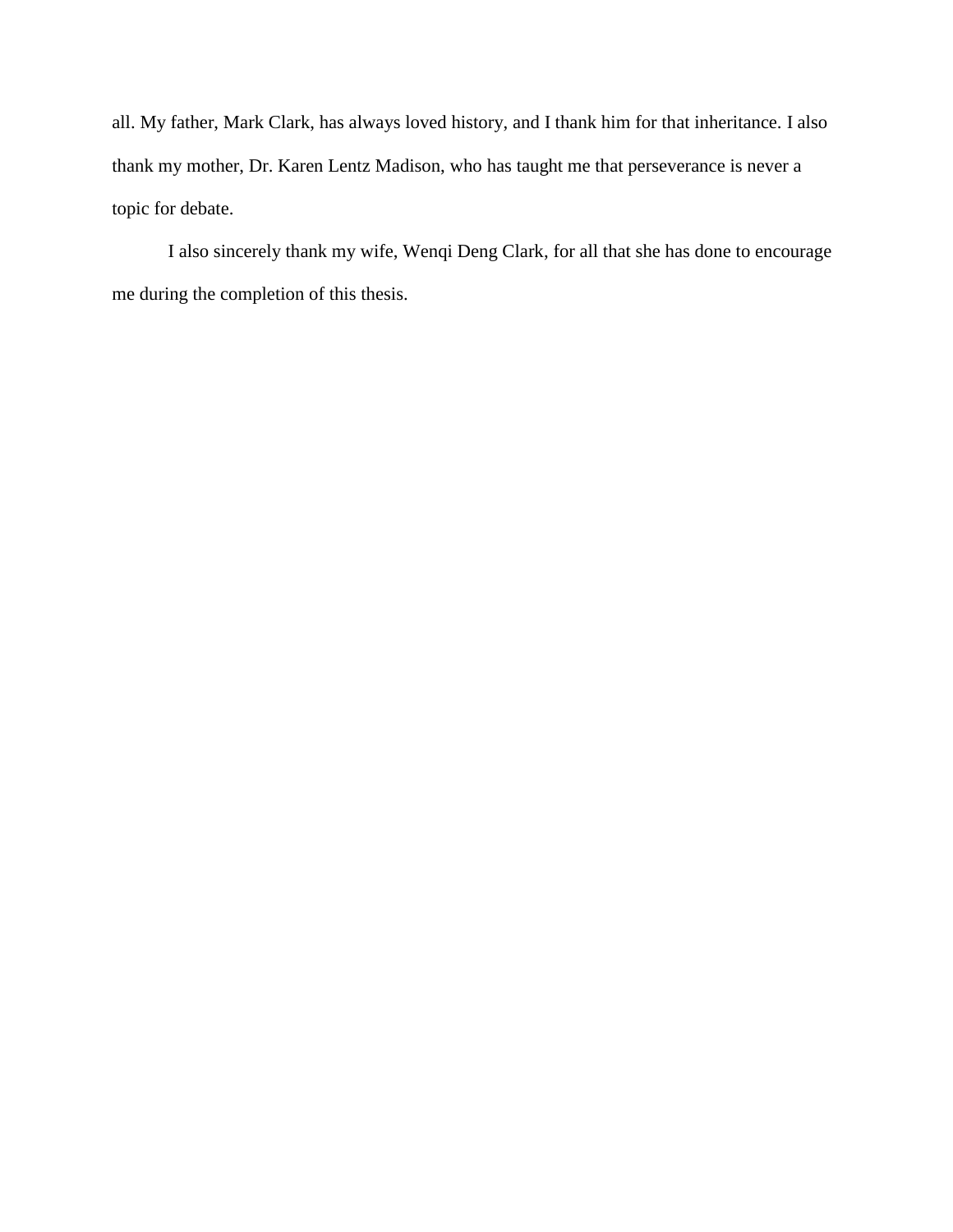## **DEDICATION**

This thesis is dedicated to Genghis Khan whom I discovered when I was fourteen years old and who taught me that history is fascinating and the people who make it so are worthy of honor and remembrance.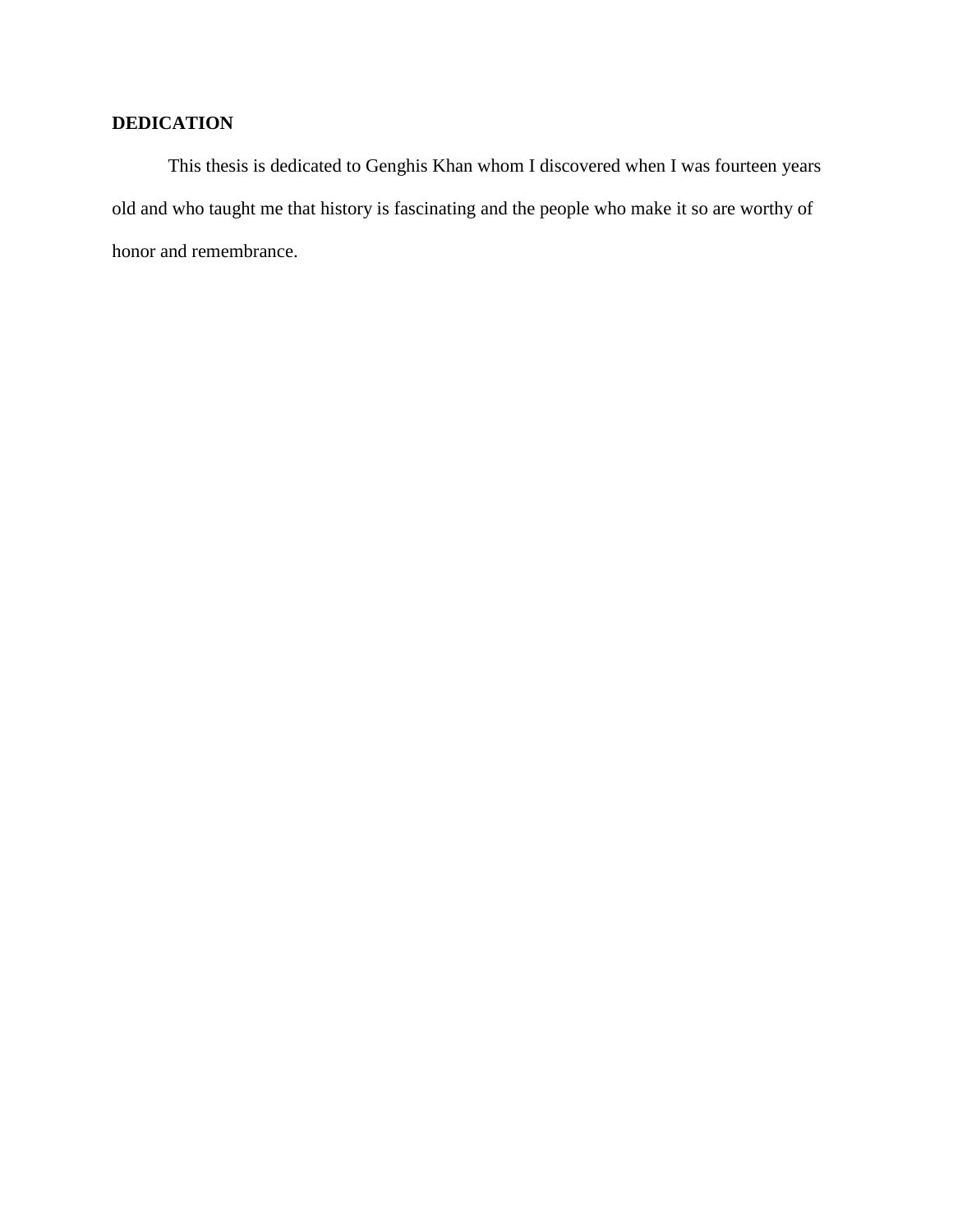# **TABLE OF CONTENTS**

|                | PREFACE: THE CONNECTION IMPLIED BETWEEN THE ART OF WAR AND THE     |  |
|----------------|--------------------------------------------------------------------|--|
|                | INTRODUCTION: A BRIEF HISTORICAL AND TEXTUAL BACKGROUND OF THE     |  |
| $\mathbf{I}$ . | PHILOSOPHICAL INFLUENCE IN THE ROMANCE OF THE THREE KINGDOMS<br>11 |  |
| $\mathbf{H}$   |                                                                    |  |
|                |                                                                    |  |
|                |                                                                    |  |
|                |                                                                    |  |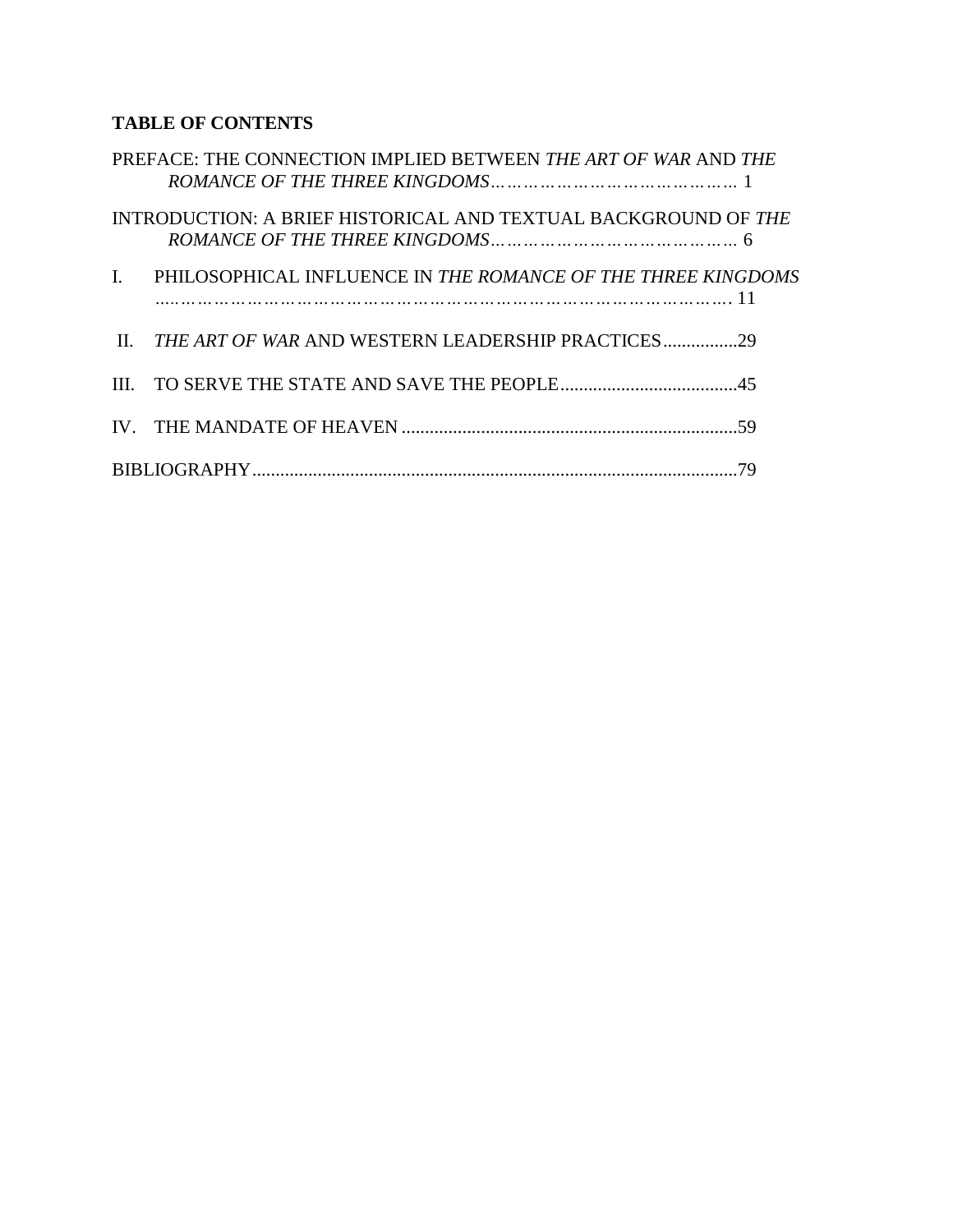**Preface**

**The Connection Implied between** *The Art of War* **and** *The Romance of the Three Kingdoms*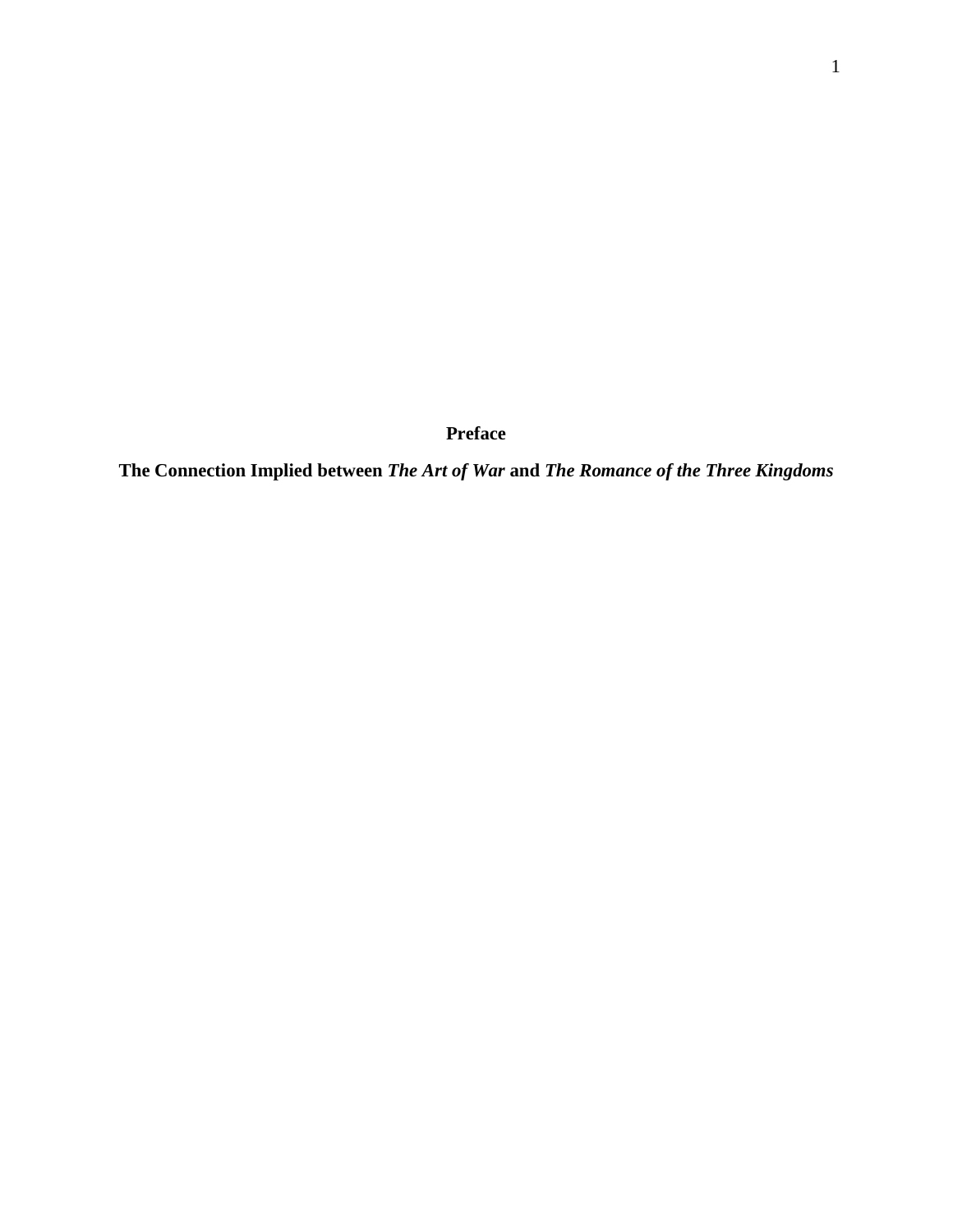Trust no one who has read The Romance of the Three Kingdoms —and do not trust the person who has read it more than three times! —Chengdu (Shu) saying

Is there a connection between Luo Guanzhong's *The Romance of the Three Kingdoms* and Sunzi's *The Art of War?* Both are often discussed independently in relation to classical or historical underpinnings, but I have found no research that specifically has answered this question. Therefore, the purpose of this study is to examine Sunzi's *The Art of War* to discover if a relationship is implied between the text and its philosophical precepts and the mythological and historical characters and their actions and interactions in *The Romance of the Three Kingdoms.* My study of *The Art of War* as reflected in *The Romance of the Three Kingdoms* reveals a relationship between the two works.

My method of research is to examine the novel in light of the "analects" set forth in *The Art of War* to prove this relationship. I will discuss ways in which Luo Guanzhong's epic<sup>1</sup> illustrates or does not illustrate Sunzi's categories and ideology and by doing so will examine the interconnectivity of the texts. Therefore this thesis will explore the primary sources, *The Art of War* and *The Romance of the Three Kingdoms***,** along with numerous secondary sources to be aware of the variety of scholarly opinions on the work.

Also basic to this study is the examination of the military strategist's particular belief system. His is unlike the "self-styled Confucians"<sup>2</sup> who held "the orthodox philosophy and prescribed state view in the Former Han," that "the ruler need only cultivate his Virtue, accord with the seasons, and implement benevolent policies in order to be successful in attracting

<sup>&</sup>lt;sup>1</sup> Luo Guanzhong, *Three Kingdoms: A Historical Novel*, trans. Moss Roberts. (Berkeley: University of California Press, 1991. Rpt. 1996.). References within my thesis are to this text unless otherwise stated.

<sup>2</sup> Ralph Sawyer and Mei-chün Lee Sawyer, Introduction to *The Art of War* by Sun-tzu, trans. Ralph D. Sawyer and Mei-chün Lee Sawyer (Boulder, Colorado: Westview Press, 1994), pp. 14, 31.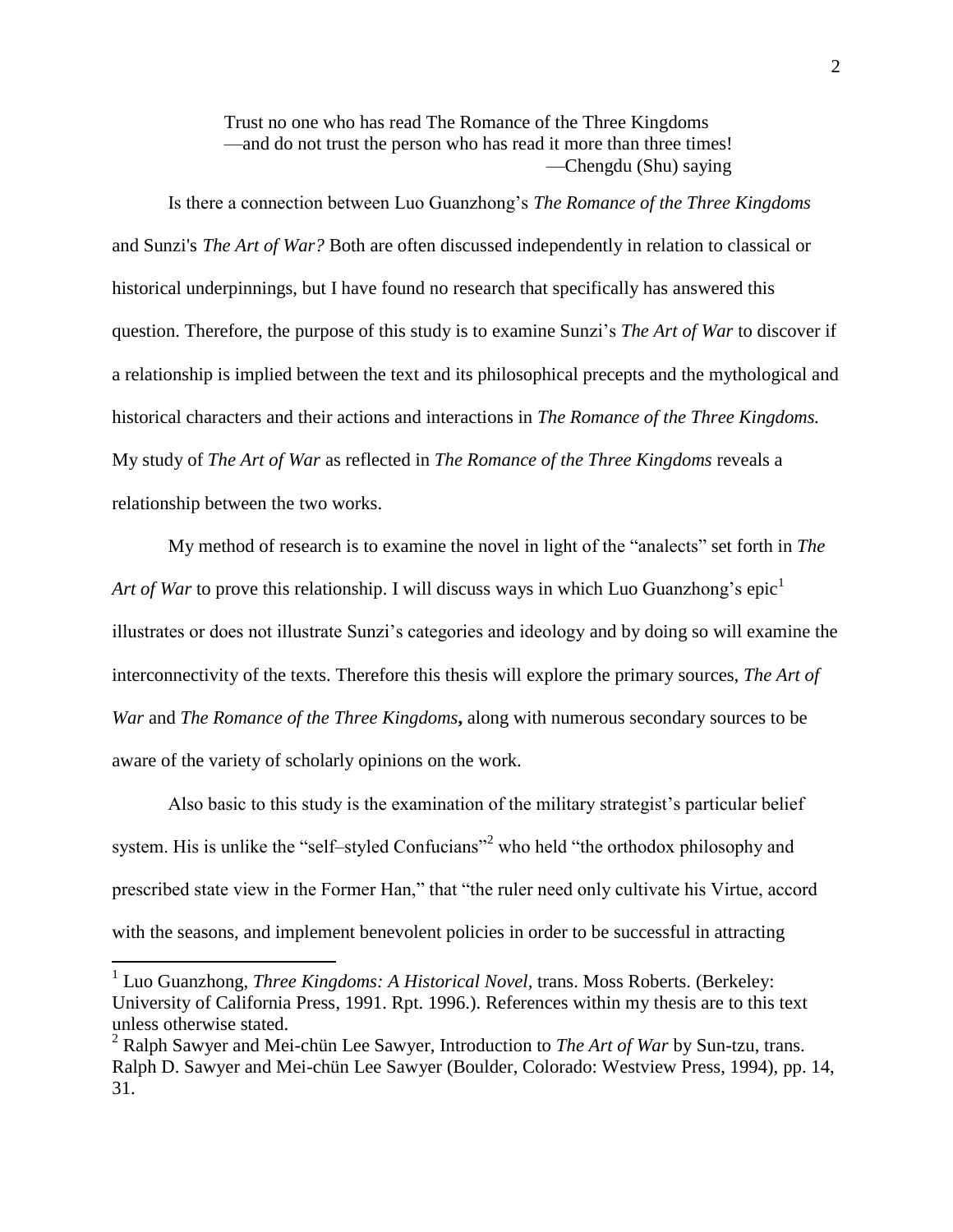universal support and fostering stability."<sup>3</sup>

Conversely, he is not Daoist, yet his goals mimic the concepts of *ying* and *yang*: ". . . whoever occupies the battlefield first and awaits the enemy will be at ease; whoever occupies the battlefield afterward . . . will be fatigued."<sup>4</sup> Yet, he teaches that combat should be avoided by strategy if possible. If force is necessary, it is only in defense of the state because "[a]nger cannot revert to happiness, annoyance can revert to joy, but a vanquished state cannot be revived, the dead cannot be brought back to life.<sup>5</sup>

The issue of Sunzi's philosophy is complicated and is made even more so by the fact that *The Art of War* was developed during Warring States Period, a watershed that produced a variety of philosophies (and well before the end of the Han Dynasty and its Three Kingdoms period). Therefore, throughout the study I clarify Sunzi's philosophical beliefs. I have found no scholarship specifically related to this significant aspect concerning the strategist.

#### **Explicit Relationship**

In a recently (1970's) unearthed Yinqueshan Shandong Province Han Dynasty tomb, "a partial copy of *The Art of War* in essentially its traditional form" was discovered on "remarkably preserved bamboo slips."<sup>6</sup> This location proves the physical relationship between Sunzi's work and locations referred to in *The Romance of the Three Kingdoms*. This finding is the only explicit connection I have found between the two works.

#### **Implicit Relationship**

According to Milena Doleželová-Velingerová, in the late twentieth century, modern

<sup>&</sup>lt;sup>3</sup> Sun-tzu, *The Art of War*, trans. Ralph Sawyer and Mei-chün Lee Sawyer (Boulder, Colorado: Westview Press, 1994), p. 32. References within my thesis are to this text unless otherwise stated.

<sup>4</sup> Ibid., p. 191.

<sup>5</sup> Ibid., p. 228.

<sup>6</sup> Ralph Sawyer and Mei-chün Lee Sawyer, Introduction to *The Art of War,* p. 14.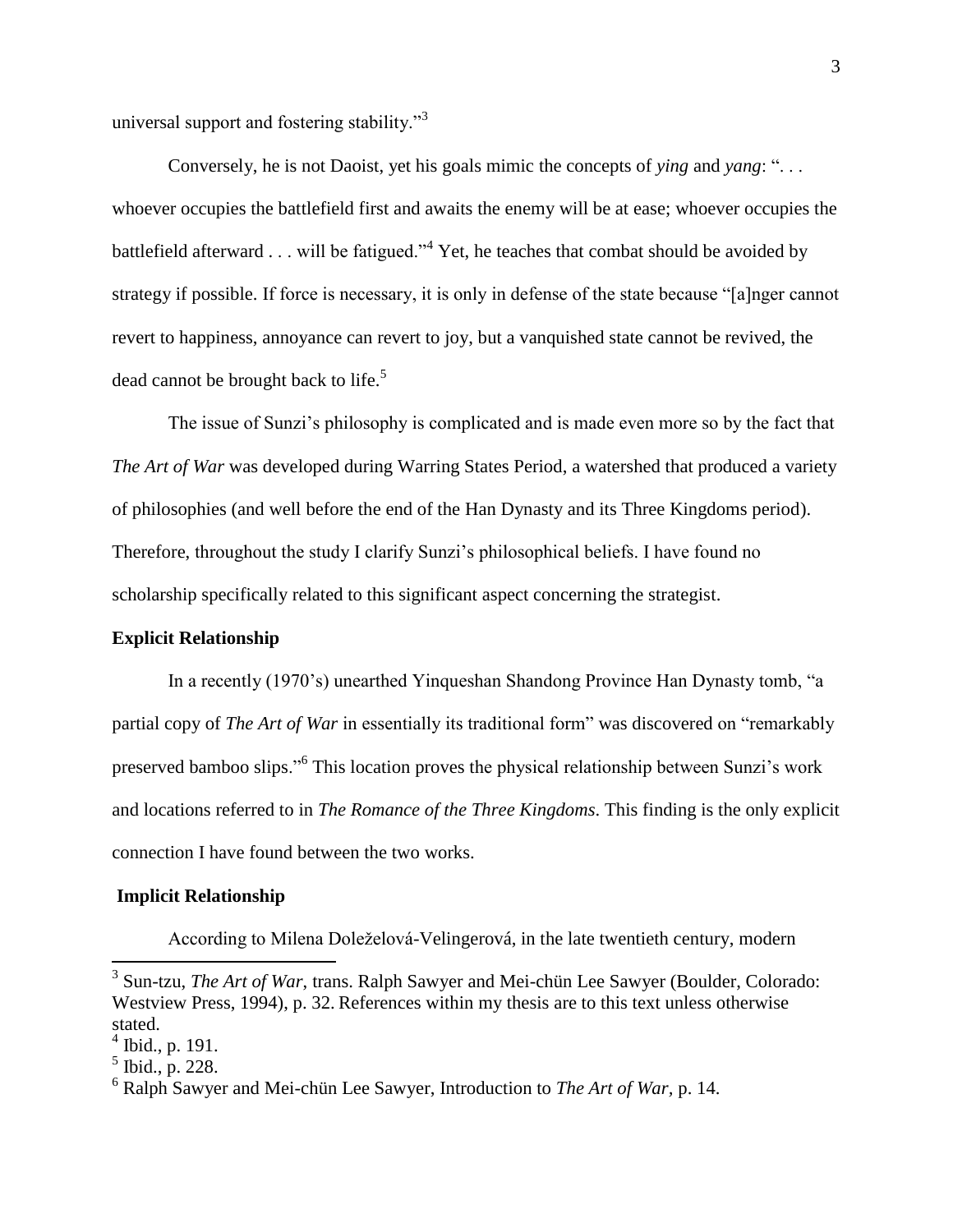scholars have "rediscovered the significance of the critical work of . . . Mao Zonggang" whose commentaries were added to the chapters of *The Three Kingdoms* in the seventeenth century and "excised in the early twentieth century from modern editions."<sup>7</sup> Unlike early twentieth-century critics who looked upon works like *The Romance of the Three Kingdoms*<sup>8</sup> as describing the realities of Chinese social life but as lacking "architectural development,"<sup>9</sup> Mao Zonggang saw the text as "not modeling the actual world" but as a "fictional [construct] based on the author's recognition of the *principles* [my emphasis] that govern the actual world, the patterning of the individual fictional [construct] is modeled according to principles *analogous* [my emphasis] with those governing the actual world."<sup>10</sup>

In other words, the structure is as significant as the "manipulation of the historical facts"<sup>11</sup> because Mao Zonggang recognized the work's philosophical and organic internal relationship as a reflection of a "historically-based view of the legitimacy of the base text, *The Three Kingdoms*."<sup>12</sup> In 1976 Winston Yan agreed: the work "belongs to the *yen-I* type of historical chronicle mainly based on an official history. As such, it is not sufficiently truthful to be accepted as authentic history nor sufficiently fictionalized with historical imagination to be considered creative fiction."<sup>13</sup>

<sup>7</sup> Milena Doleželová-Velingerová, "Seventeenth‒Century Chinese Theory of Narrative," *Poetics East and West*. Ed. Milena Doleželová-Velingerová. Monograph Series of the Toronto Semiotic Circle, Number 4, 1988-9. p.140.

<sup>8</sup> Doleželová-Velingerova's article is about critics of three Chinese narratives: *The Romance of the Three Kingdoms*, *The Water Margin*, and *Golden Lotus*.

<sup>9</sup> Alison Bailey, "Microstructure and Macrostructure: Mao Zonggnang's Discourse on *The Romance of the Three Kingdoms,*" *Poetics East and West*. Ed. Milena Doleželová–Velingerová. Monograph Series of the Toronto Semiotic Circle, Number 4, 1988–9. pp.159–160.

 $10$  Ibid., p. 159.

 $11$  Ibid., p. 160.

 $12$  Ibid., p. 160.

<sup>13</sup> Winston L.Y. Yang, "Teaching Chinese Through Chinese Literature," *The Modern Language Journal* 60, no <sup>1</sup>/<sub>2</sub> (Jan.–Feb., 1976): p. 33.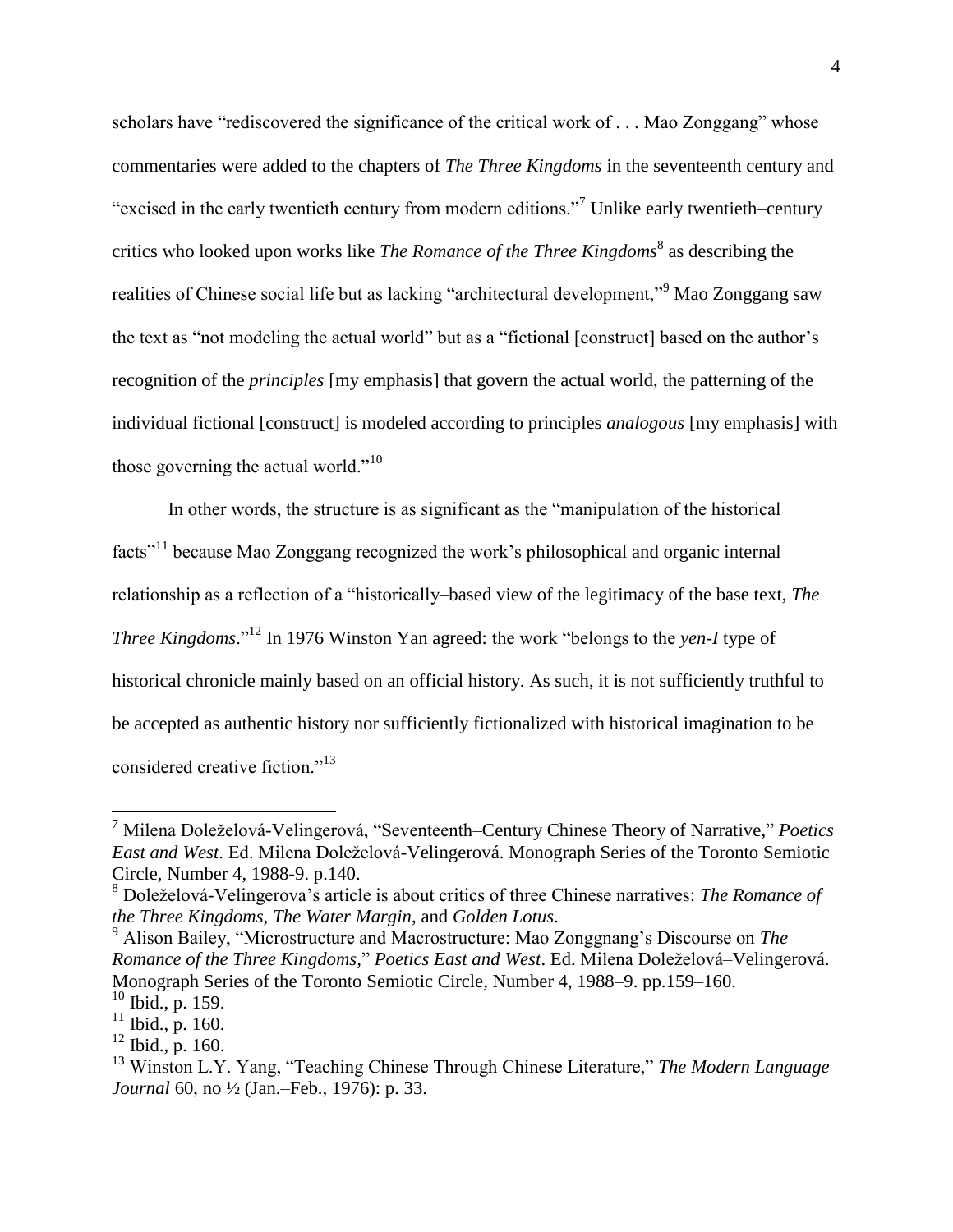A contemporary who wrote an introduction for *The Water Margin*, Jin Shengtan, defined historiography as distinct from a novelistic text: "the former uses (narrative) writing to represent real events (*yiwen yunshi*), while the latter creates events to meet the needs of the narrative (*yin wen shengshi*).<sup>14</sup> Yet, Mao Zonggang saw *The Romance of the Three Kingdom*'s principles as tied directly to "traditional Chinese conceptions of the natural world" in that "a hierarchy of emphasis does exist even while [the original author, Luo Guanzhong,] stresses the necessity of each and every constituent element to the integrity of the whole."<sup>15</sup>

The study of *The Romance of the Three Kingdoms* in light of the principles found in *The Art of War* proves that such an organic connection exists in a work that is a compilation of historical accounts and fictional legend. This connectivity is found in Liu Bei and Cao Cao, historical figures in their fictional forms, whom I have examined through the lens of Sunzi's leadership philosophies.

l

<sup>14</sup> Wu, Hua L., "The Concept of Parallelism: Jin Shengtan's Critical Discourse on *The Water Margin*," *Poetics East and West*. Ed. Milena Doleželová-Velingerová. Monograph Series of the Toronto Semiotic Circle, Number 4, 1988–9. p. 177.

 $15$  Bailey, p. 163.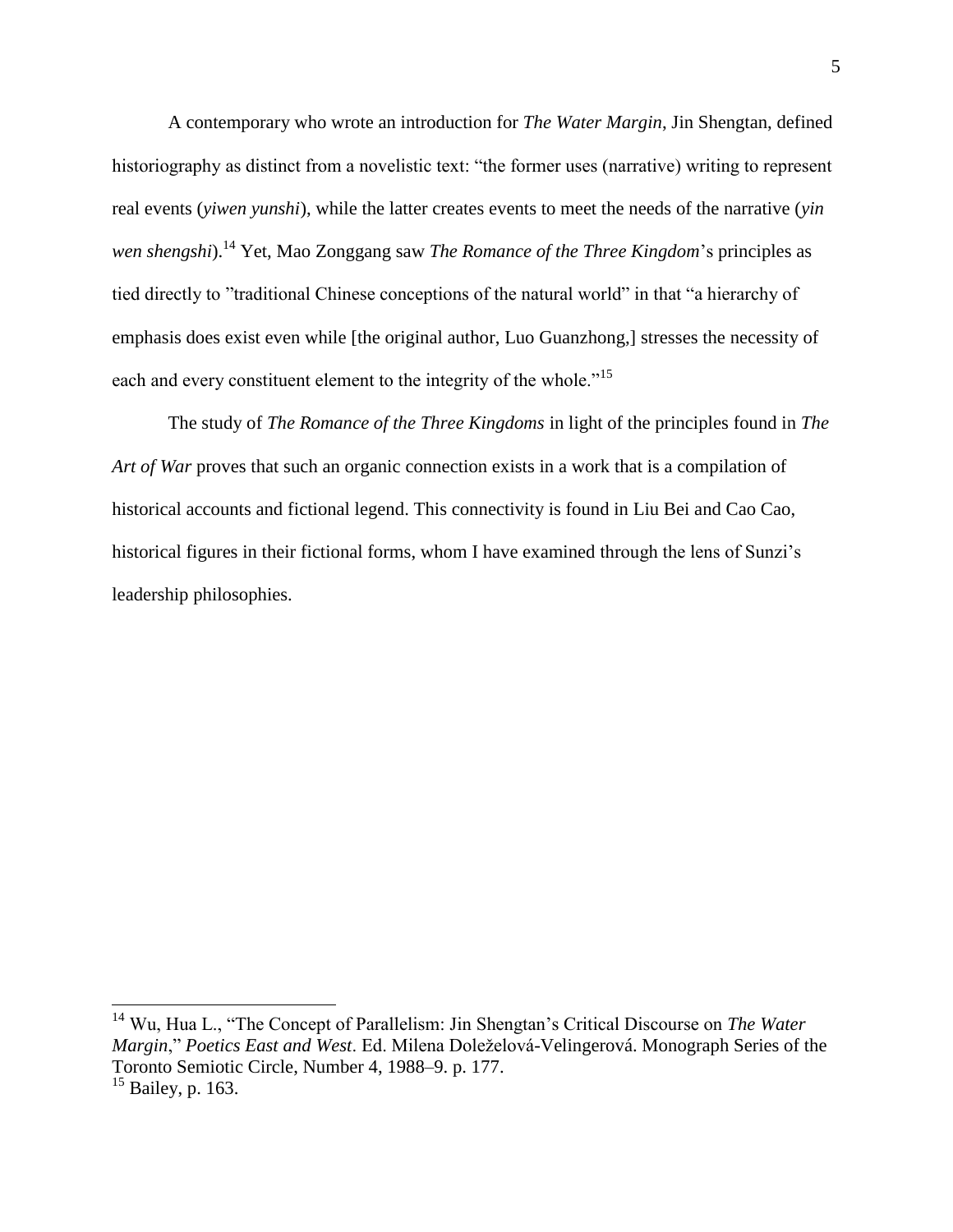**Introduction**

**A Brief Historical and Textual Background of** *The Romance of the Three Kingdoms*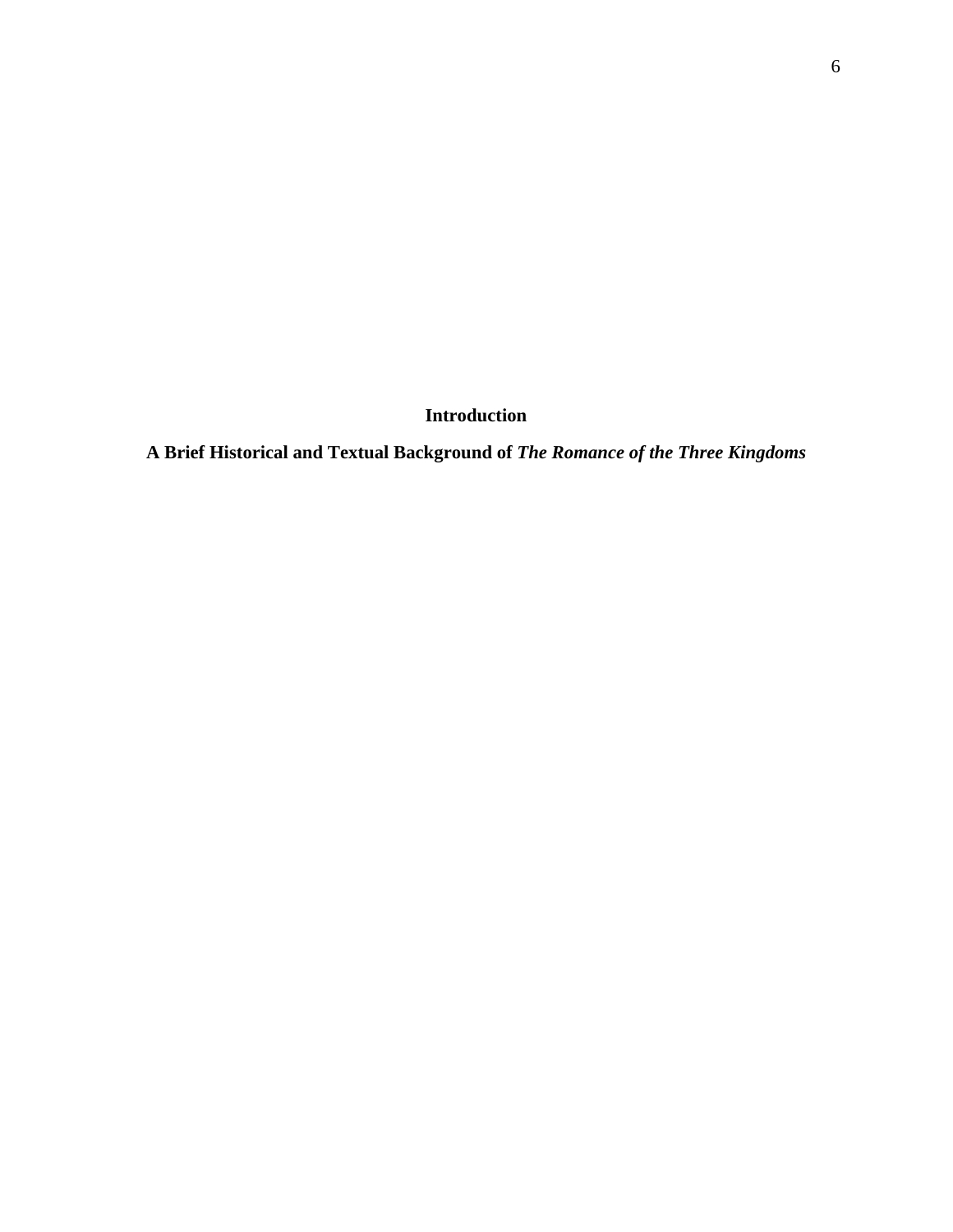Luo Guanzhong's *The Romance of the Three Kingdoms* was written approximately twelve hundred years after the historical events it relates. The story is found in two versions, one published in 1522 and the other in the mid-1660's. <sup>16</sup> From its inception, *The Romance of the Three Kingdoms* has elicited interest and reaction from a diverse audience in a variety of disciplines. This is, in part, because the text reflects human experience, as found in literary, philosophical, historical, economical, and martial studies, intriguing scholars and laymen throughout the centuries. In the last half of the 20th century and the first few years of the 21st, modern philosophers have challenged the findings of previous scholars on the basis of bias or the discovery of new techniques or works that clarified textual ambiguities that had perplexed even the closest of readers. This study, however, is not necessarily a challenge to previous findings; instead it is an addition to them and an examination of the philosophy of one classic text, Sunzi's *The Art of War*, as it applies to the epic.

#### **Historical Background**

 $\overline{a}$ 

During the Later Han (25–220 AD), a faction of powerful eunichs began to control the court. By 189 AD, they were overcome, and wherever they had held power over weak emperors, warlords took their places. One warlord was General Dong Zhuo who sacked the Han capital, Luoyang, but was defeated by Cao Cao, the regent for the child emperor Xian. Cao Cao also helped to crush the Yellow Turban (Yellow Scarves) rebellion, an uprising of starving peasants. He then began his plan to attain the throne of Wei and to destroy the Han Dynasty. Leaders Sun Quan represented Wu (another of the Three Kingdoms) and Liu Bei of Shu (the third kingdom)

<sup>16</sup> Moss Roberts. Afterward in "About Three Kingdoms." *Three Kingdoms: A Historical Novel*. Abridged Edition. By Luo Guanzhong. Translated by Moss Roberts (1991. Berkeley: University of California Press, 1999), p. 917. The second version was translated by Mao Zonggang.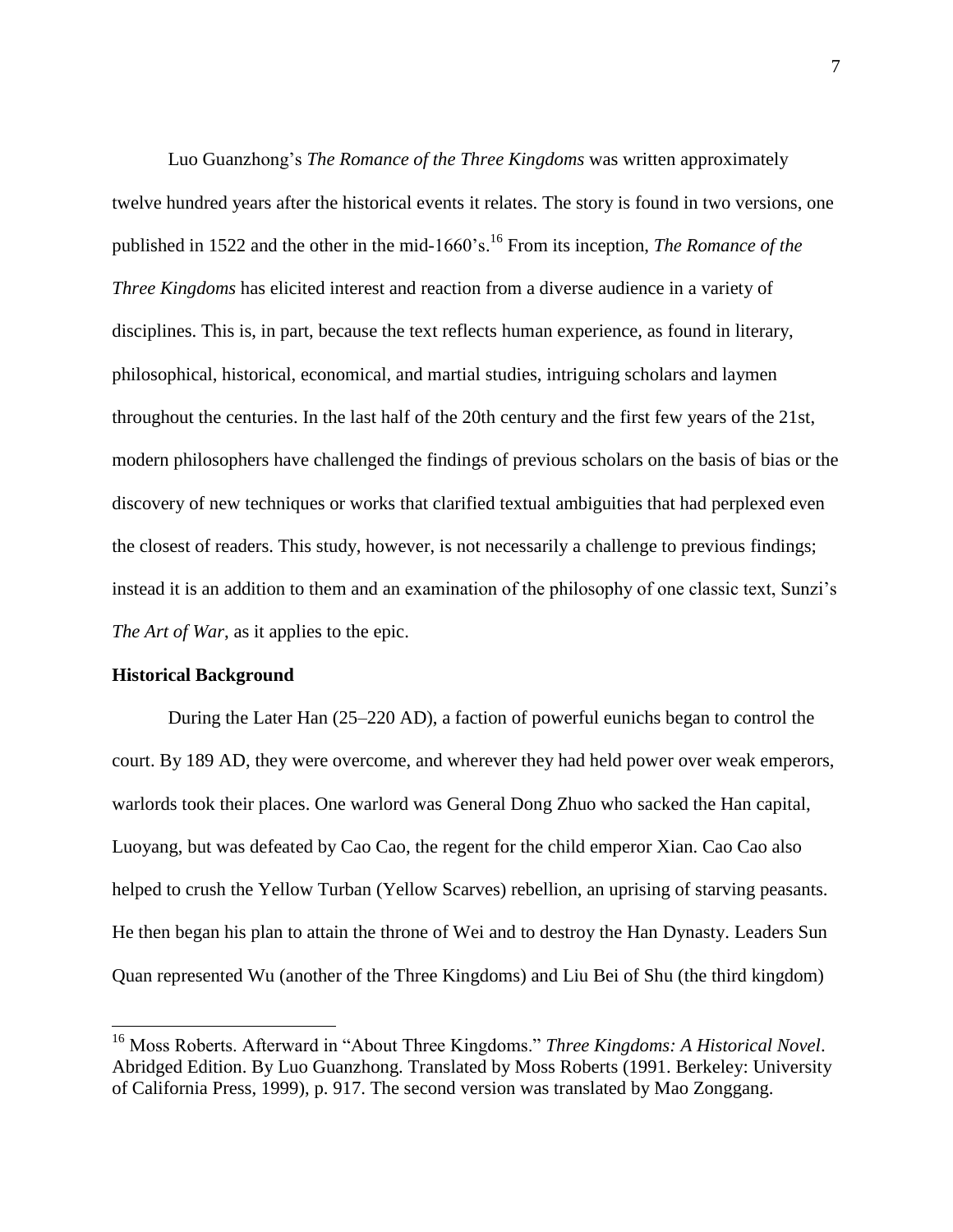attempted to keep each other in check, which would have maintained the Han throne. These three "kingdoms" would never consolidate their power. Eventually, Sima Yan, a former general of Cao Cao would control Wei and end the rule of Cao Pi (Cao Cao's heir).

#### **Creative Influences on** *The Romance of the Three Kingdoms*

A variety of theories exist as to Luo Guanzhong's purposes in writing his version of the Three Kingdoms story, but one of the most plausible is that during Mongol rule during Yuan, works appeared that were pro-Han, rather than favoring Jin (their enemy and associated with Cao Cao). Because Han militancy against foreign rule (Mongols) was increasing, "the government sought to fortify its legitimacy by appropriating  $\ldots$  national symbols," found in the story line.<sup>17</sup> The Mongols wished to legitimate their rule by comparing Wei, Wu, and Shu as examples of dynasties that had been absorbed by others (Jin) with those "non-entities" that had been usurped by Yuan. The protagonists of their stories became vessels for propaganda to promote the questioning of previous dynasties' legitimacy. Luo Guanzhong lived during the period of transition from Yuan to Ming, and his work may be seen as an attempt at "restoration of Han-like rule in China."<sup>18</sup>

Even if this claim were false and the work is of a later period (which some argue), the Mongols engendered fierce "Han-nationalist" anger when they suppressed an uprising led by Emperor Yin Zong and exiled him to Mongolia. Moreover, during this same period, peasant uprisings were becoming commonplace and eunuchs were once again gaining power at court. All of the events mentioned could have been the catalyst for creating an epic that tells of the fall of Han—a dynasty admired by Ming—as a warning to heed. Moss Roberts suggests that if this theory is correct, the author may have wished to be anonymous as a precaution and used the pen

 $17$  Ibid., p. 961.

 $18$  Ibid., p. 964.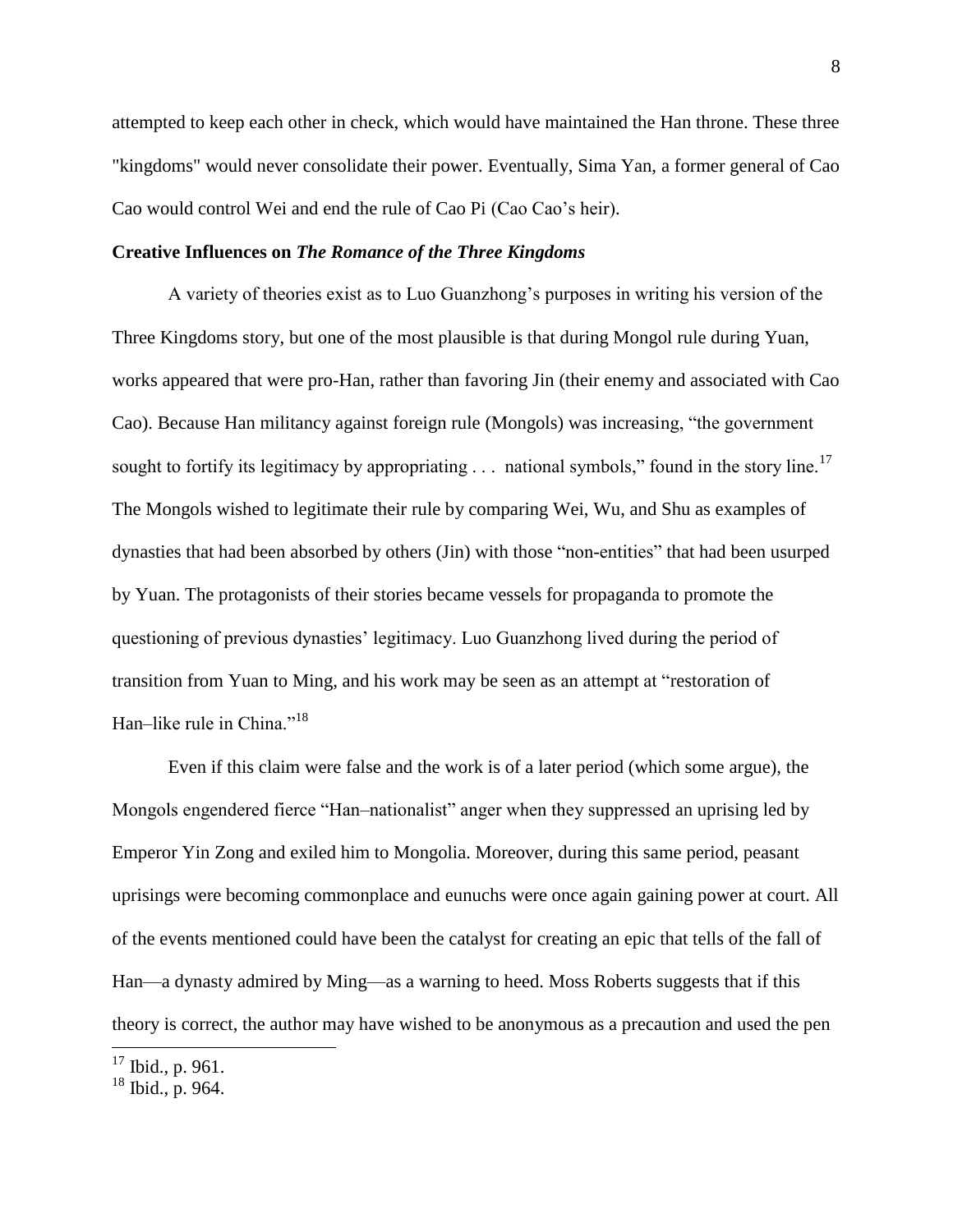name of another author (who had no works as significant as *The Romance of the Three Kingdoms)* to protect himself. A later editor, Mao Zonggang, explored "three forms of succession: "legitimate, transitional, and usurped" and continued to stress Luo Guanzhong's focus on Han legitimacy by "deleting lines that describe Cao Cao's better and Liu Bei's worse qualities."<sup>19</sup>

The study I offer is of the philosophical influence of Sunzi's work as seen in Luo Guanzhong's fictional artifact rather than on historical characters or actions.

#### **Thesis Overview**

- Chapter I: A brief overview of the philosophies generally believed to be represented in *The Romance of the Three Kingdoms*, Confucianism, Daoism, and Legalism, and representative scholarship. The majority of the scholarship that I encountered points to Confucianism as the main philosophy promoted in the epic.
- Chapter II: An exploration of *The Art of War* and the conceptions and misconceptions of Sunzi's philosophy in relation to modern leadership practices.
- Chapter III: A study of "benevolence," a virtue required to attain the Mandate of Heaven (leadership) in the epic, in relation to Sunzi's ideal leader and two leaders in *The Romance of the Three Kingdoms.*
- Chapter IV: An examination of "The Mandate of Heaven" and its attainment during Han as portrayed in *The Romance of the Three Kingdoms* in relation to Sunzi's ideal leader as found in *The Art of War*.

 $19$  Ibid., p. 966.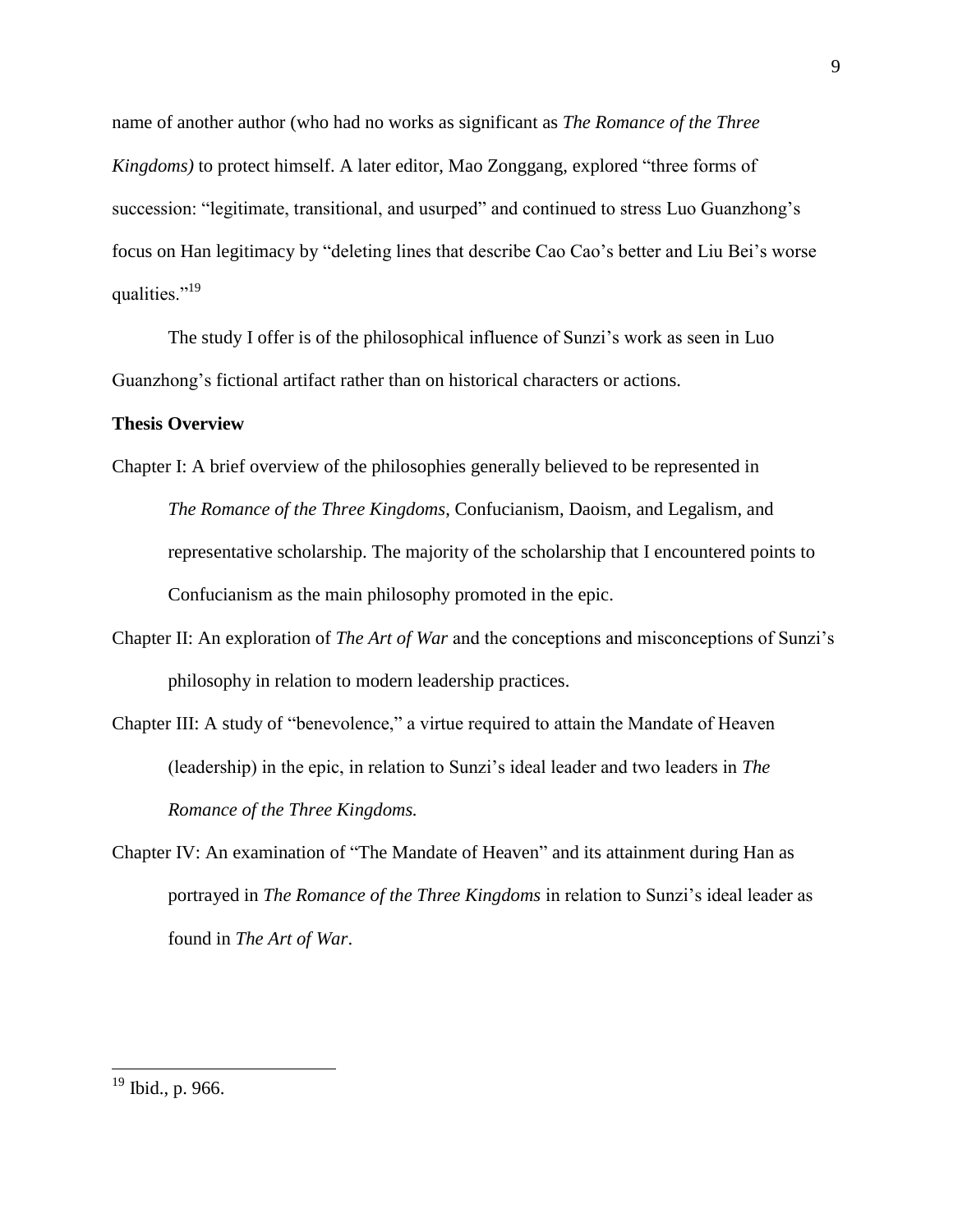#### **Cross References**

For clarity, I have signified my cross–referenced chapters with Roman numerals and identified chapters from *The Romance of the Three Kingdoms* with Arabic numerals.

#### **Characters Mentioned from** *The Romance of the Three Kingdoms*

Cao Cao: A non-aristocrat who manipulated Han Emperor Xian and usurped his power.

Cao Pi: Cao Cao's son and eventual leader of Wei Kingdom after deposing Emperor Xian.

Guan Yu: One of the three Peach Tree Garden pact brothers. After his death in battle, he haunts Cao Cao. Upon hearing of Lord Guan Yu's death, Liu Bei loses his discerning leadership qualities.

Liu Bang: Emperor Gaozu of Han. (First Han emperor.)

Liu Bei: Leader of Shu whom many believed to be the heir to the Han Dynasty. One of the three Peach Tree Garden pact brothers.

Liu Xian: Last Han Emperor.

Lu Bu: A Warlord who was an enemy to Cao Cao who sends him to Liu Bei in hopes of his murder.

Pang Tong: Young advisor of Liu Bei who advises him to kill Lu Bu.

Sun Quan: Leader of Wu Kingdom.

Yellow Turbans: Peasants who rebelled due to agrarian distress caused by the flooding of the

Yellow River. The rebellion is the opening of *The Romance of the Three Kingdoms.*

Zhang Fei: A general for the Shu Dynasty and one of the Peach Tree Garden pact brothers.

Zhang Liang: An early Han strategist who assisted in founding the Han Dynasty.

Zhuge Liang: Liu Bei's most trusted advisor.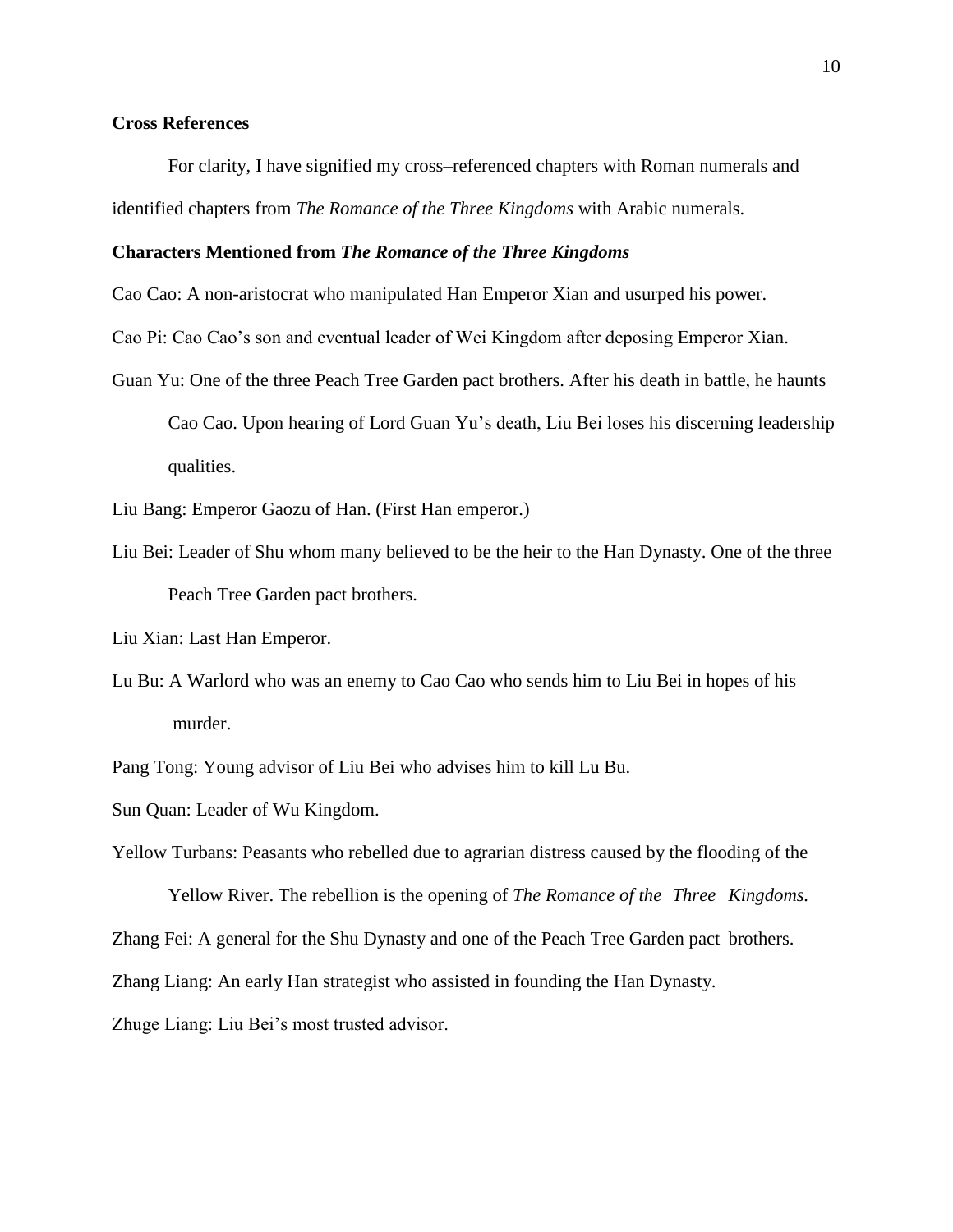**Chapter I**

**Philosophical Influence in** *The Romance of the Three Kingdoms*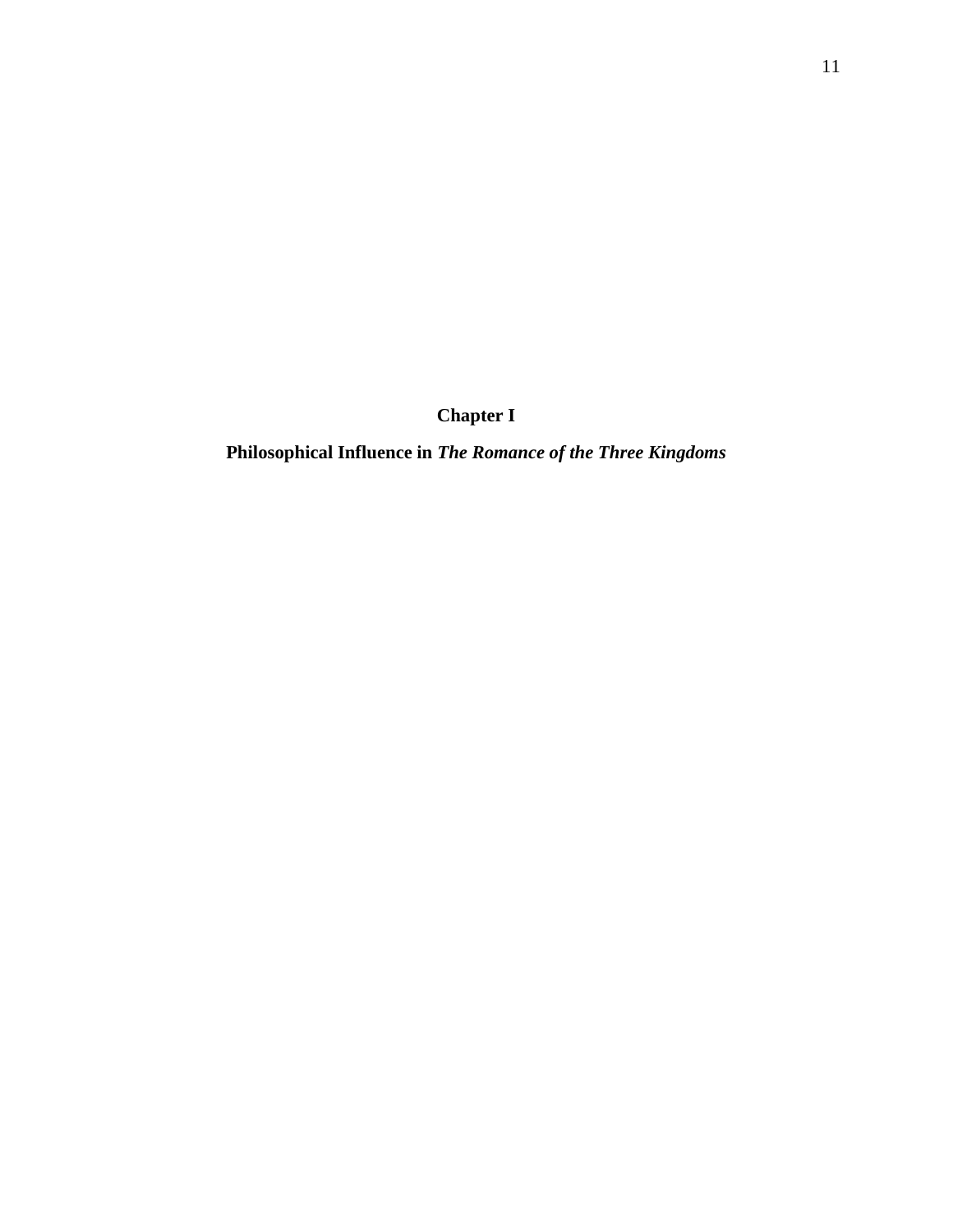In order to properly discuss the philosophical influence of *The Art of War* as found in *The Romance of the Three Kingdoms*, it is important to recognize that much of today's criticism of the epic relates to the connections between Confucianism and the text's characters or their actions. Consequently, this chapter is primarily devoted to explaining representative studies of this particular philosophy as it relates to the historical novel. Also addressed are representative studies by those who find Daoist or Legalist influence in the work. Therefore, this chapter is a brief overview of Confucianism, Daoism and Legalism in contemporary interpretive contexts pertaining to *The Romance of the Three Kingdoms.*

#### **Confucianism**

 $\overline{\phantom{a}}$ 

Confucianism is a philosophy with multiple variants. To limit its definition, which could in itself be an entire thesis, I define the term in relation to those who called themselves followers of Confucius (Confucians) during the time frame of the popularization of the Three Kingdom legend (220–280 CE). Not until the 14<sup>th</sup> century C.E. would Luo Guanzhong create *The Romance of the Three Kingdoms* as a historical romance. Also for the purposes of this chapter and my thesis, I will limit my definition to include those who uphold and defend *Wuchang,* the five traditional moral principles of *ren* (benevolence), *yi* (righteousness), *[li](http://en.wikipedia.org/wiki/Li_%28Confucianism%29)* (ritual), *zhi* (knowledge), and *xin* (integrity).<sup>20</sup> These five principles are codified through ritual and reverence. Their "[defense of] traditional values is a determinative feature that distinguishes both Confucius and his followers from other schools."<sup>21</sup> Fundamentally, followers of Confucius believe that heaven and earth coexist in an equal and dynamic interplay. Any individual can live

<sup>20</sup> "Confucianism," *Dictionary of Philosophy*, edited by Dagobert D. Runes (New York: Philosophical Library, 1983), p. 338.

<sup>&</sup>lt;sup>21</sup> Liang Cai, "Why is Xing zi ming chu a Confucian Text? Situating the Xing zi ming chu in Early Chinese Intellectual History," *Between the Si-Meng Lineage and Xunzi: A Study of the Newly Discovered Text* The Xing Zi Ming Chu. Master's Thesis. Cornell University, 2003. pp. 10, 22.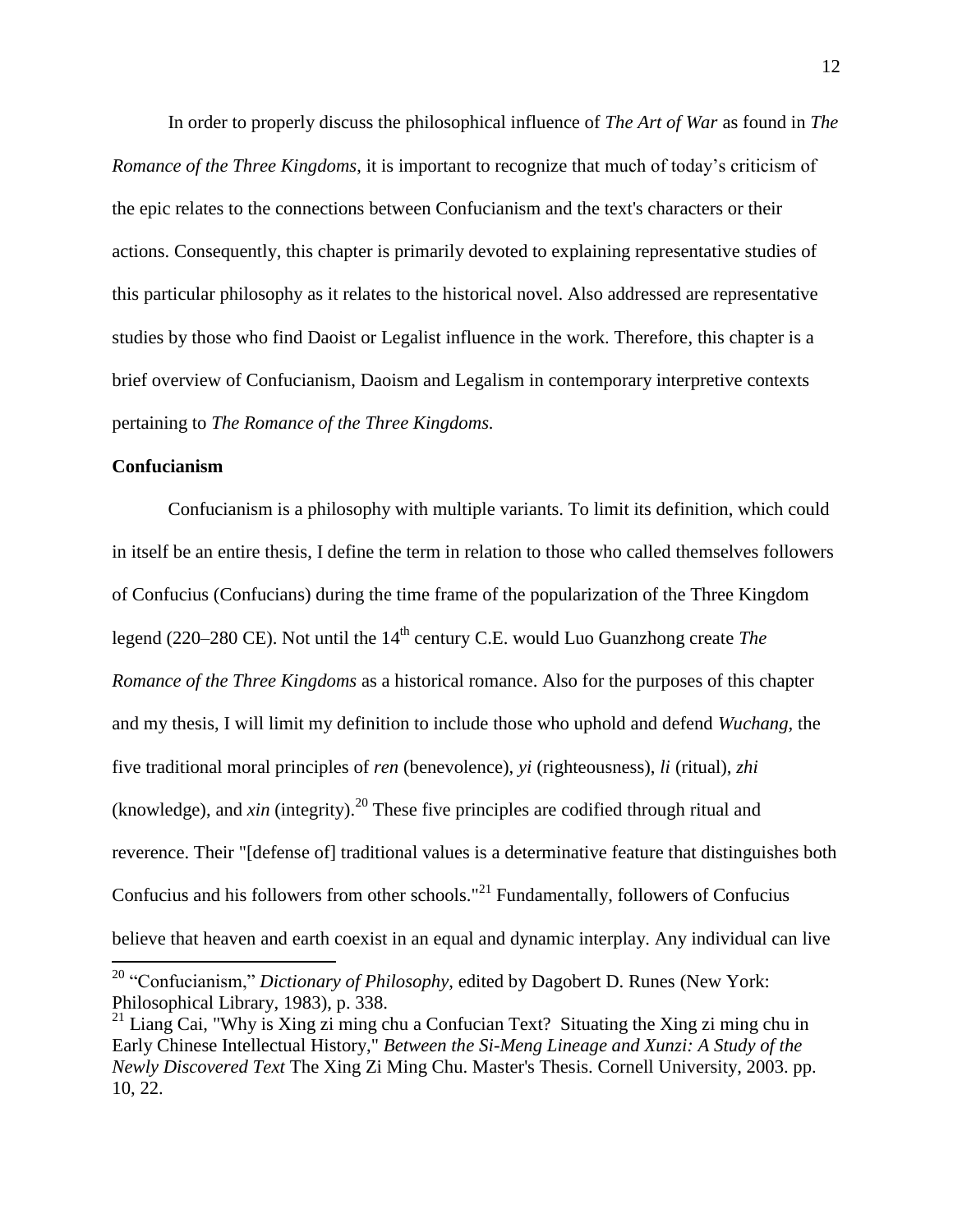a life that aligns with the cosmos if he sustains *zhong yong* (the mean)—the equilibrium of the universe—by pursuing harmony and balance. Because this harmony depends not only on heaven but also on man, the individual is of central importance, especially in regard to internalizing *Wuchang* through rituals to become partner with the universe. Yet, man also exists within the hierarchy of society. Therefore, *Tian ming* (the Mandate of Heaven) insures that individuals are ruled in concordance with the cosmos because only through *zhong yong* (the mean) can a leader remain in power. Eventually the concept of *Tian ming* became associated with dynastic cycles when a dynasty could rise and stay in power, but *Tian ming* could be lost when an Emperor loses favor with Heaven. *The Romance of the Three Kingdoms* is set in such a moment, when Late Han is in chaos.

#### *Confucian Interpretive Context*

"The Beginning of the End: The Fall of the Han and the Opening of *Three Kingdoms*" by George A. Hayden focuses on chaos according to traditional Chinese historical fiction and historiography found in *The Romance of the Three Kingdoms*. Hayden states that Sima Guang's *Comprehensive Mirror for Aid in Government* reveals that the symptoms that resulted in the decline of the Eastern Han reflected corruption from the top down, and the combination of the symptoms resulted in the anger of the people and the loss of *Tian ming* (The Mandate of Heaven).<sup>22</sup> Hayden contrasts Sima Guang's straight–forward historical account of the fall of the Han and the rise of the Three Kingdoms with Mao Zonggang's<sup>23</sup> *Three Kingdoms* edition with its even more direct connection between the Yellow Scarves and the depraved eunuchs of the court. Hayden states that in these historical accounts, the interpretations of portents are codified l

<sup>&</sup>lt;sup>22</sup> George A. Hayden, "The Beginning of the End: The Fall of the Han and the Opening of Three Kingdoms," Three Kingdoms *and Chinese Culture* edited by Kimberly Besio and Constantine Tung (Albany: State University of New York Press, 2007), p. 44.  $^{23}$  Ibid., pp. 44–45.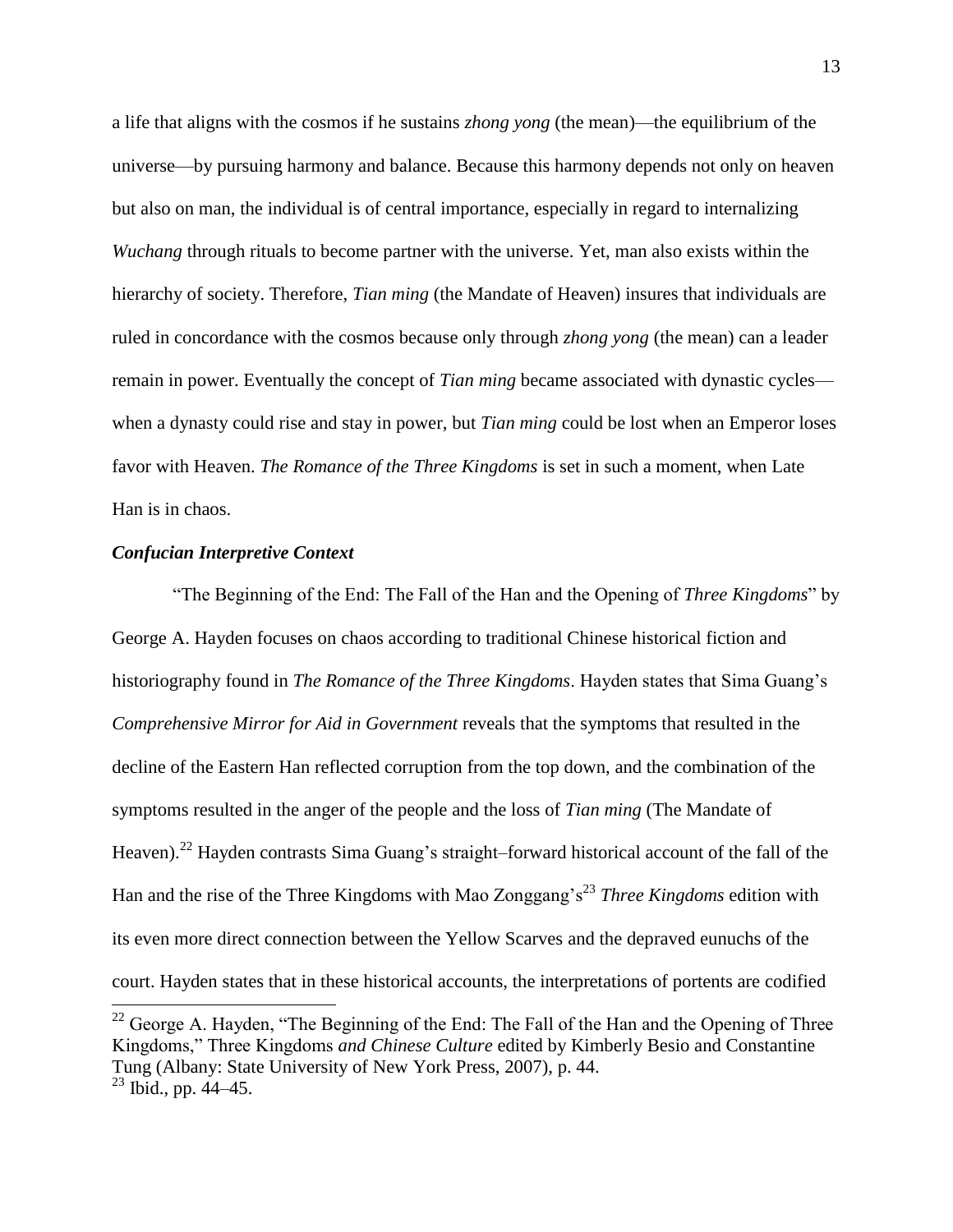reflections of contemporary governmental problems and predictors of future trends or occurrences. The novel, on the other hand, places the portents in "reflective and predictive functions" in order to show reactions of the characters in the context of Confucian beliefs.<sup>24</sup> (See Chapter IV.) For instance, after Heaven sent down omens and portents as the Yellow Scarves began their rebellion, three of the main characters of the epic reacted to political corruption with *yi* (righteousness) and *xin* (integrity), meeting in the Peach Tree Garden to form an alignment to support their Emperor.

Also, relating Confucianism historically to *The Romance of the Three Kingdoms* is "The Notion of Appropriateness (*Yi*) in *Three Kingdoms*" by Jiyuan Yu who claims that the epic has a clear relationship to classical Confucianism's conception of appropriateness.<sup>25</sup> The purpose of his study is to explain why there is a lack of specificity inherent within the value of appropriateness, a concept, he says, that illustrates the complexity of Confucianism. Yu's goal is significant in that *The Romance of the Three Kingdoms* was instrumental in infusing Confucian precepts like appropriateness into the structure of the culture.<sup>26</sup> Yu claims that the capacity to discern what is proper while outside social constraints is important, although there is another view of appropriateness—a "cultivated [second] nature"—which determines how to internalize the ritual.<sup>27</sup> The author finds that the main characters of the epic are dealing with this second application, internalizing the ritual.<sup>28</sup> (For example, Liu Bei *should not* appropriate the land of particular lords, but he *must* do so to save his kingdom.) According to Yu, this rationale is as

 $^{24}$  Ibid., p. 49.

<sup>25</sup> Jiyuan Yu, "The Notion of Appropriateness (*Yi*) in *Three Kingdoms*," Three Kingdoms *and Chinese Culture* edited by Kimberly Besio and Constantine Tung (Albany: State University of New York Press, 2007), p. 27.

<sup>26</sup> Ibid., p. 27

<sup>27</sup> Ibid., p. 28.

 $^{28}$  Ibid., p. 31.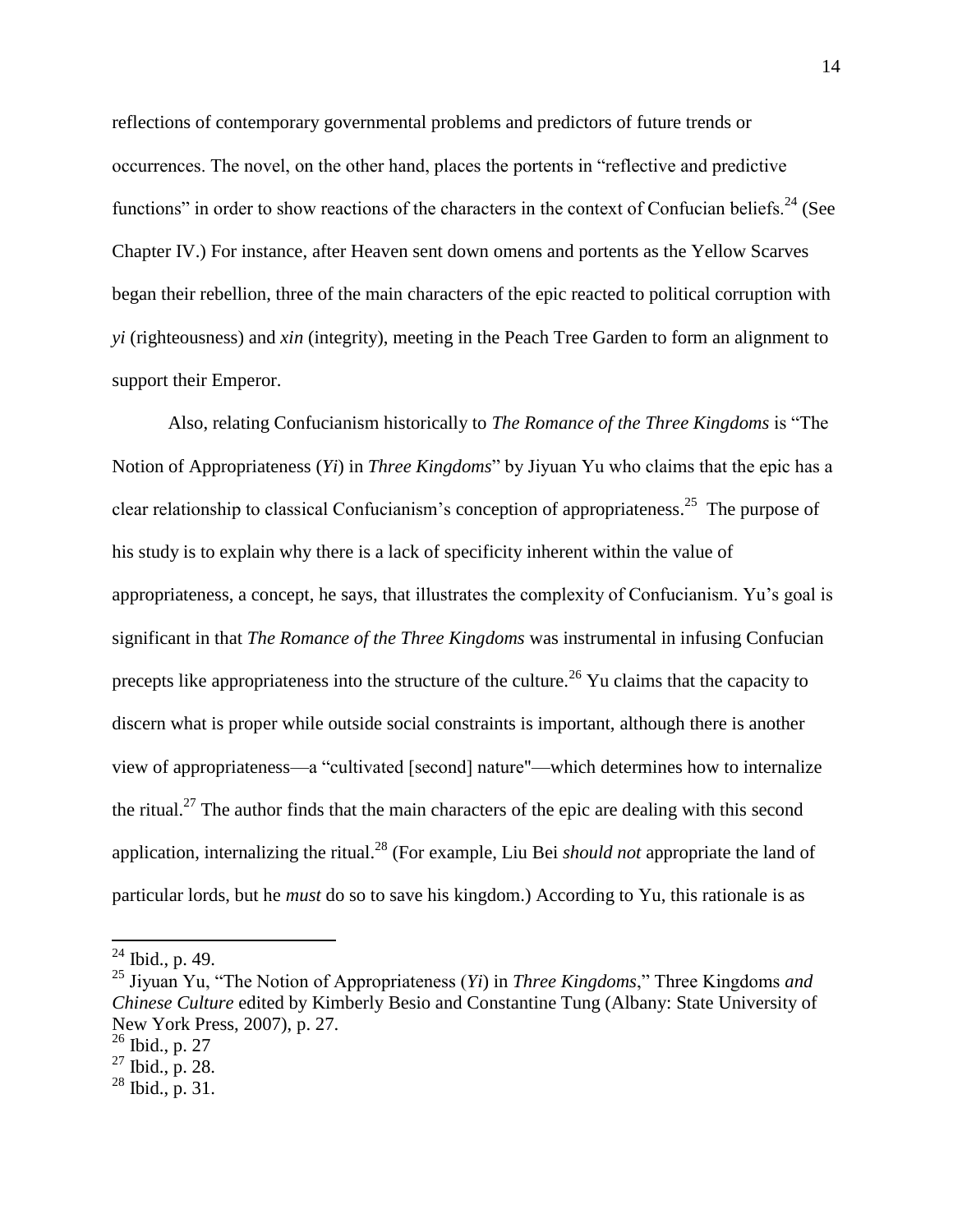vague in regard to specific choices at particular moments in the epic as it is in Confucianism itself. The relationship between friends and superiors is another area that is uncertain when it comes to this value of appropriateness, he says. In fact, this ambiguity creates a tension in *The Romance of the Three Kingdoms*, placing characters like Liu Bei between the appropriateness accorded to kingship ("great appropriateness") and that accorded to kinship ("small appropriateness").<sup>29</sup> (See discussion of Lu Bu and Liu Bei in Chapters III and IV.) Yu's explanation reveals such tensions as necessary to the greatness of the epic with its reliance on ambiguity and complexity. He contends that the literary value of the epic would be diminished without the resulting dilemmas and that, given the relationship between the philosophy and the text, the success of this historical novel may indicate that Confucianism, with its focus on the ambiguous nature of a "character and virtues of a moral agent, grasp[s] the true complexity of human ethical life."<sup>30</sup>

While there is no doubt that the philosophy is complex, Paul R. Golden disagrees with Yu's perceptions concerning ambiguity in "The Theme of Primacy of the Situation in Classical Chinese Philosophy and Rhetoric." According to Golden, *shu* (reciprocity) is misunderstood by Western scholars who believe it to mean equality in interactions. Instead, what is appropriate is determined by the social roles of those interacting, what he calls a "calculus of shu."<sup>31</sup> While Golden does not directly address *The Romance of the Three Kingdoms*, his thesis relates to its characters and their actions and to Yu's thesis that what is appropriate action is often ambiguous in Confucianism. Golden's explanation both clarifies Yu's argument and reiterates the complexity of Confucianism.

l  $^{29}$  Ibid., p. 33.

<sup>30</sup> Ibid., p. 39.

 $31$  Paul R. Golden, "The Theme of Primacy of the Situation in Classical Chinese Philosophy and Rhetoric," *Asia Minor* 18.2 (2005): pp. 2.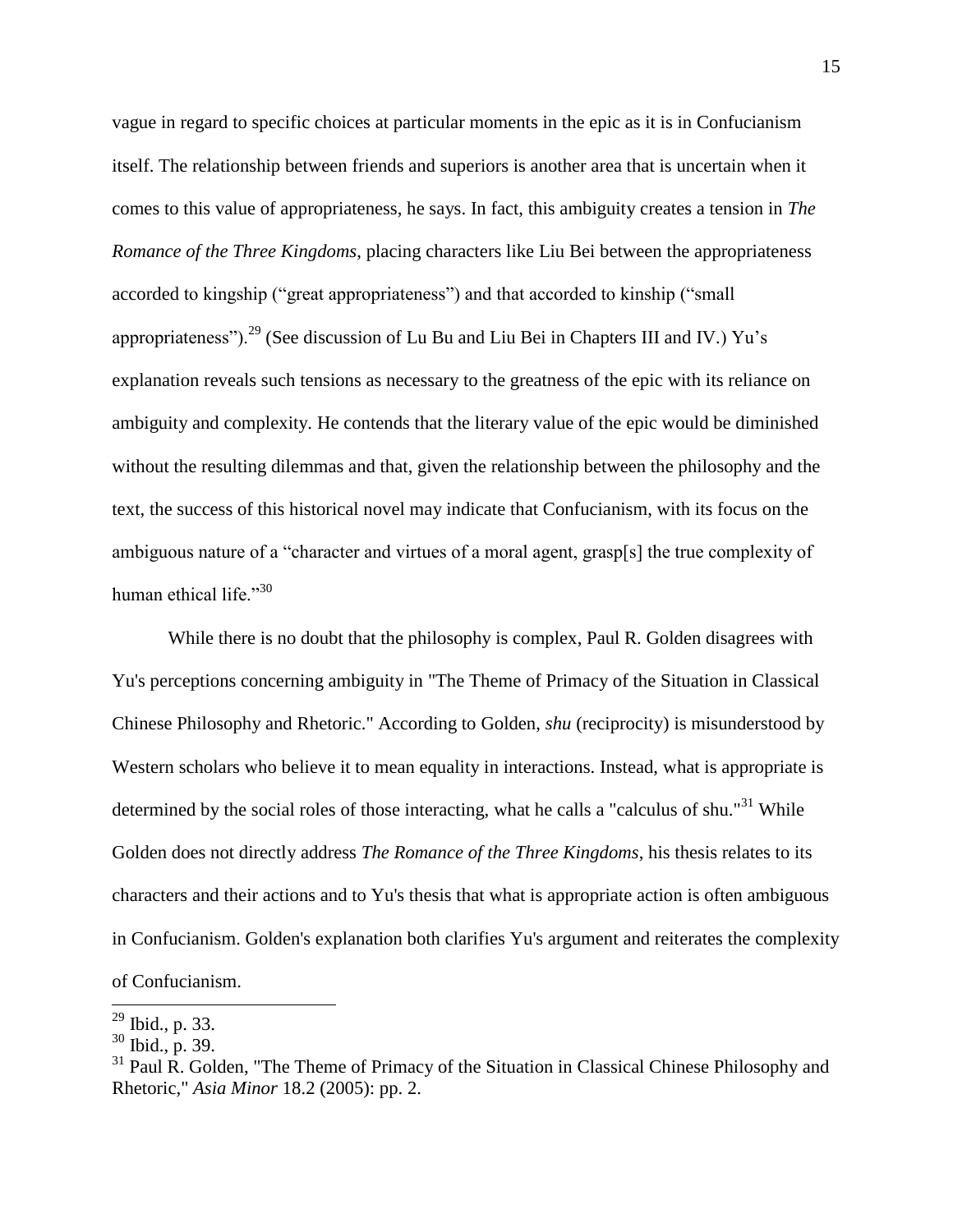In addition to philosophical complexity, Hoyt Tillman's cause and effect study of the sometimes distorted manner in which historical record is shaped and reshaped in mainstream interpretations adds to our understanding of the novel. Tillman's article "Historic Analogies and Evaluative Judgments: Zhuge Liang as Portrayed in Chen Shou's 'Chronicle of the Three Kingdoms' and Pei Songzhi's *Commentary*" claims a Confucian influence on historical conceptions that eventually coalesce in *The Romance of the Three Kingdoms.* Tillman illustrates his claim by examining the perception of one character from the epic, Zhuge Liang—Liu Bei's faithful advisor. The author's theory is that analogies and metaphors used by historians tend to influence other historians' impressions or assumptions and that, because of this authorial intrusion, Zhuge's image as hero was incrementally elevated historically and allegorically from its most accurate evaluation as an effective Confucian administrator to the more impressive image of a sage.<sup>32</sup> The author says that an unrealistic conception as recorded by Pei's *Commentary* overshadowed Chen's more realistic one.

Kim Besio also discusses Zhuge Liang and the way characters act or react in accordance to philosophical precepts in "Zhuge Liang and Zhang Fei: *Bowang shao tun* and Competing Masculine Ideals within the Development of the *Three Kingdoms* Story Cycle." She observes in *The Romance of the Three Kingdoms* the portrayal of two models of masculinity, honorable or unscrupulous, and studies the varying attitudes through the years about these notions. Besio chooses to examine two editions (from Yuan Dynasty 1271 to 1368 C.E. and from Ming Dynasty 1368‒1644 C.E.) of one play from the story cycle, *zaju Boawang shao tun*. <sup>33</sup> The history of the

 $32$  Hoyt Cleveland Tillman, "Historic Analogies and Evaluative Judgments: Zhuge Liang as Portrayed in Chen Shou's 'Chronicle of the Three Kingdoms': and Pei Songzhi's Commentary." *Oriens Extremus* 43 (2002): p. 70.

<sup>33</sup> Kim Besio, "Zhuge Liang and Zhang Fei, Bowang *shao tun* and Competing Masculine Ideals within the Development of the *Three Kingdoms* Story Cycle," Three Kingdoms *and Chinese*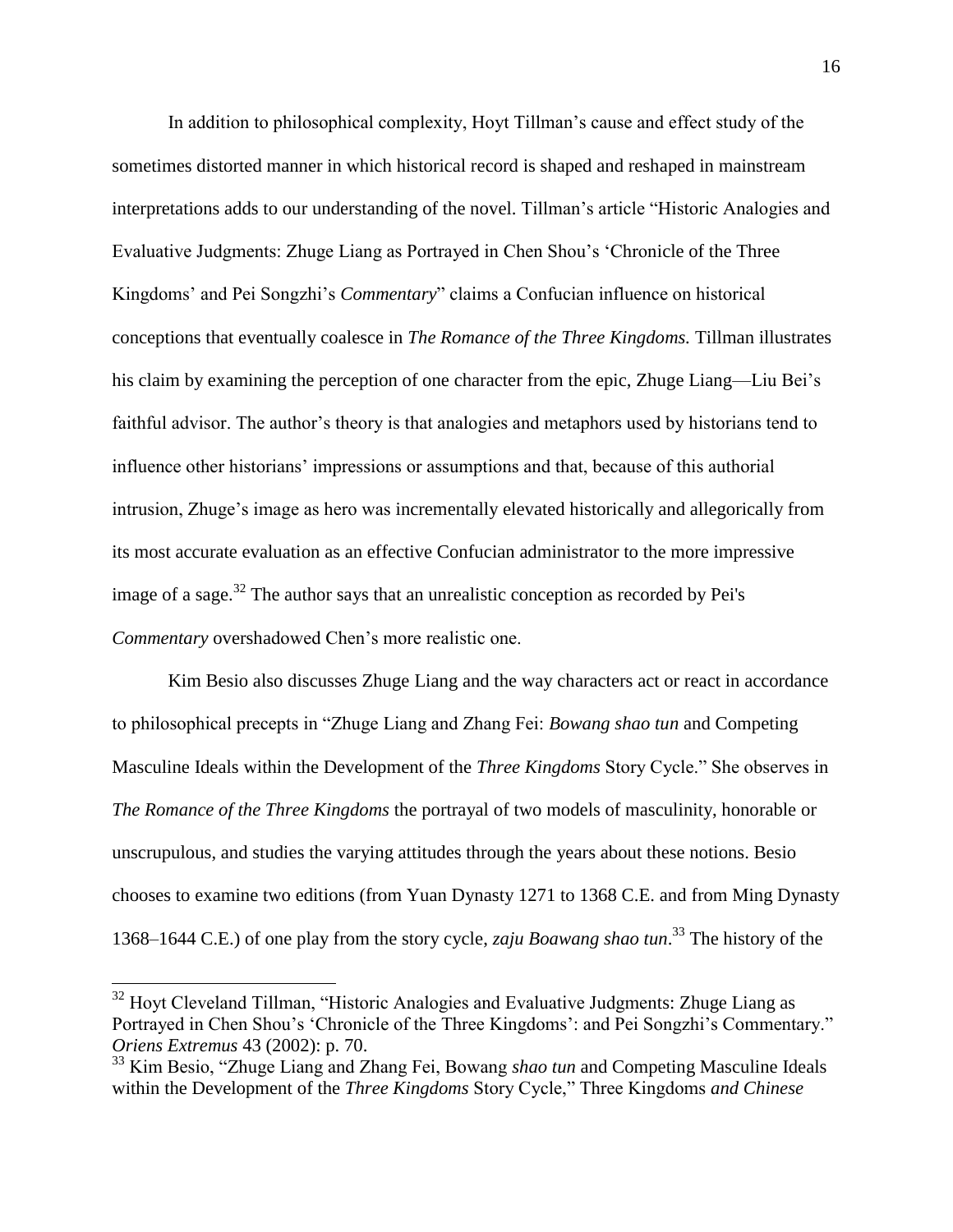variations between these versions reflects a pattern of modification of drama technique and of masculine ideals that relate to the formation of the novel itself, as "the characters tended to be reshaped to better accord with Confucian orthodox values.<sup>34</sup> Zhuge Liang had been a hero during his life, and folk tradition portrayed him positively as one capable of magical feats. Conversely, historian Chen Shou (mentioned above) had recorded Zhang Fei as being a violent person.<sup>35\*</sup> The two characters continue to be opposites in all versions of the story, and their explicit contrast is especially suited to the stage. Besio finds that, over time, dramatic technique changed between the two versions of the *zaju* genre examined, and the changes affected cultural perceptions of the characters. During Yuan, the focus was on one character, Zhuge, whose motivations are revealed as more practical than his later interpreted ambitious self.<sup>36</sup> The author says that this later version supported the Ming imperial agenda due to its stress on loyalty to the throne by the beloved character and to its focus on his lofty ideals.<sup>37</sup> Besio argues that the Zhang model of belligerent masculinity in the play eventually became merely a foil for the more orthodox and rational seeming Zhuge, not only on stage but also in the novel.<sup>38</sup> Thus the model reinforces the text's relationship to Confucian philosophy and *zhong yong* (the mean).

Similar to Besio's study of a specific genre to illustrate its historical and philosophical relationship to the epic, Catherine Pagani's "The Theme of *Three Kingdoms* in Chinese Popular Woodblock Prints" follows the development and social implications of *nianhua*,

l

*Culture* edited by Kimberly Besio and Constantine Tung (Albany: State University of New York Press, 2007), p. 74.

 $34$  Ibid., p. 74.

<sup>\*</sup> This was due to the reemergence of Confucian values and the perception that China had become weak when Buddhism or Daoism started to become somewhat influential**.** Therefore Ming drama was directly influenced by those in power, and they preferred the Confucian model.  $35$  Ibid., p. 75.

 $36$  Ibid., p. 79.

 $37$  Ibid., p. 79.

<sup>38</sup> Ibid., p. 82.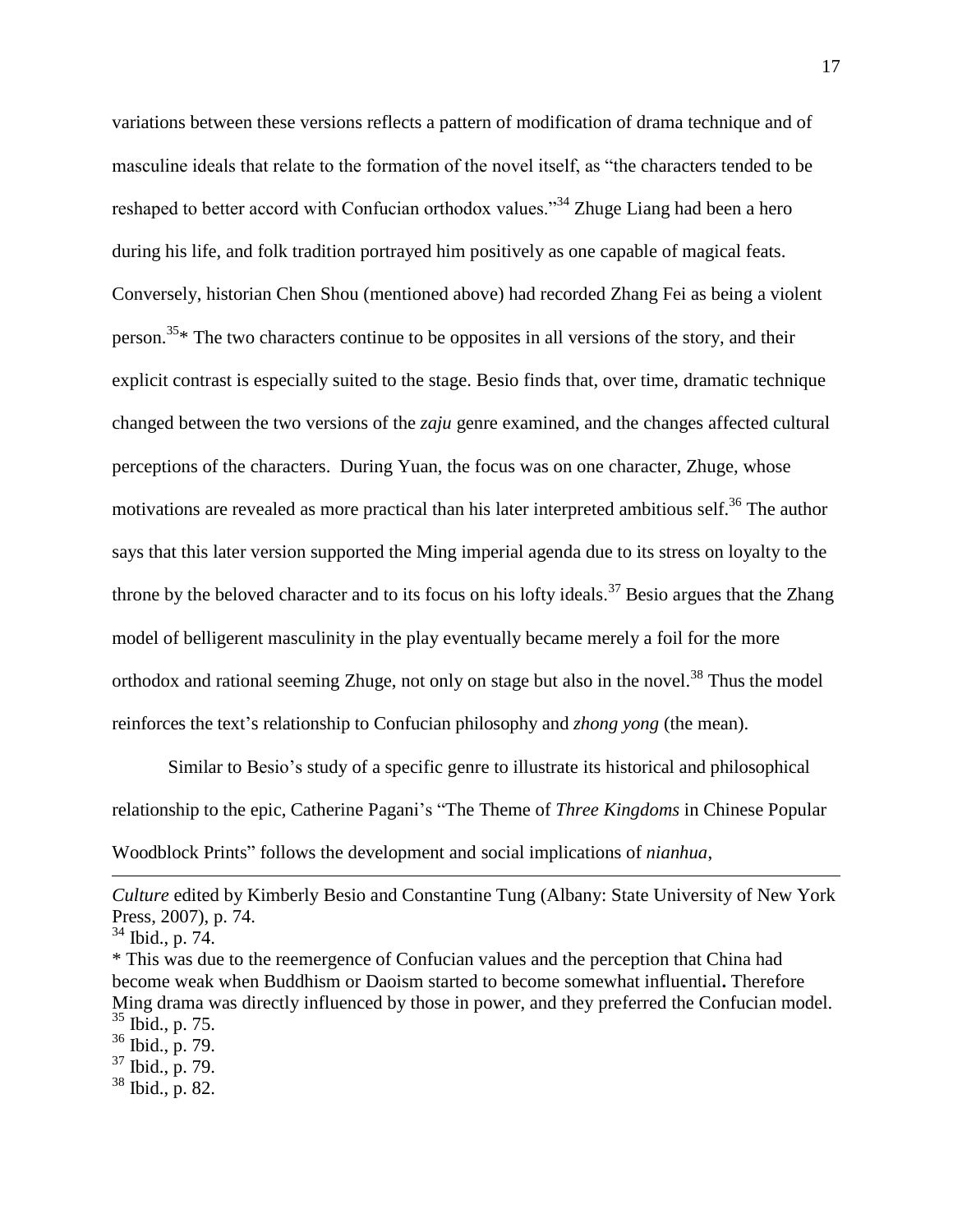woodblock‒printed New Year's pictures). Pagani discusses the medium's connection to the dramatic versions of the epic, particularly a few popular and easily recognizable scenes from the book that "reinforced Confucian conceptions of moral goodness and moral badness central to Chinese culture." <sup>39</sup> Pagani contends that *nianhua* and theater functioned together visually to "disseminate . . . ideas across Chinese culture" that represent the popular tastes of traditional China.<sup>40</sup> Because the wood blocks were inexpensive and involved low-levels of technology and cost, their depictions were especially useful in influencing the consciousness of non-literate citizens, reaffirming the social mores of the times—such as Confucian lessons on loyalty or dishonor as depicted in scenes such as "The Capture and Liberation of Cao Cao"<sup>41</sup> (one of the two characters discussed at length in this study).

The characters that Pagani studies appear to be timeless, and in *Three Kingdoms* at the Dawn of the Twenty‒First Century: The Shanghai *Jingju* Company's *Cao Cao and Yan Xiu,*" Elizabeth Wichmann-Walczak relates that the resurgence of yet another ancient genre—*jinju* performance—proves this observation to be true and reveals the play's success in not only reaching into the past but also revealing current dilemmas. This resurgence, she believes, gives encouragement to the future of the genre, as well as the continuation of the popularity of the epic itself. The playwright's dilemma was to create characters that still represent the philosophical values of the original text, *de* (virtue) and *Tian ming* (the Mandate of Heaven).<sup>42</sup>

<sup>39</sup> Catherine Pagani, "The Theme of *Three Kingdoms* in Chinese Popular Woodblock Prints," Three Kingdoms *and Chinese Culture* edited by Kimberly Besio and Constantine Tung (Albany State University of New York Press, 2007), p. 103.

 $40$  Ibid., p. 107.

 $41$  Ibid., p. 91.

<sup>&</sup>lt;sup>42</sup> Elizabeth Wichmann-Walczak, "*Three Kingdoms* at the Dawn of the Twenty–First Century: The Shanghai *Jingju* Company's Cao Cao and Yan Xiu," Three Kingdoms *and Chinese Culture*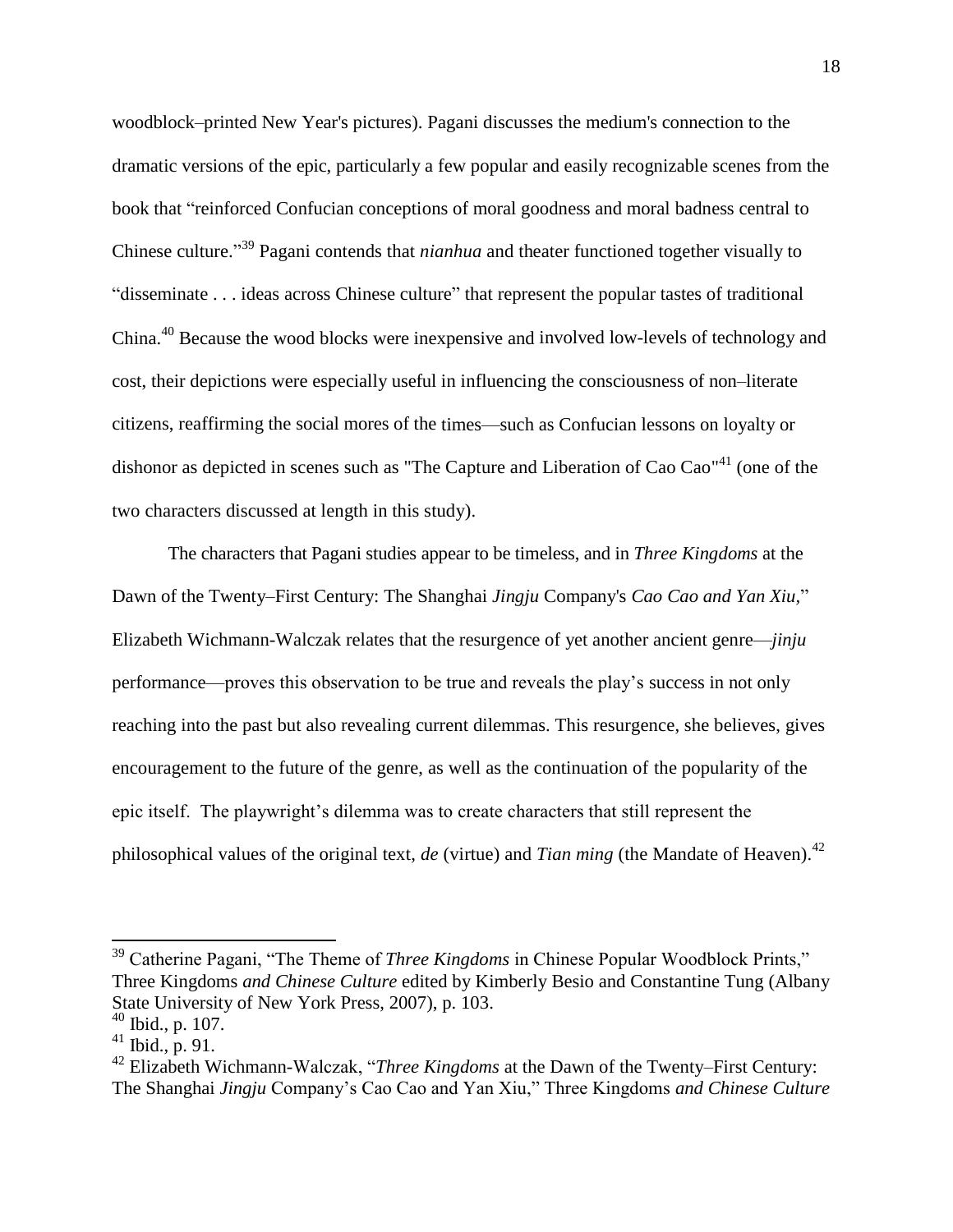Wichmann-Walczak points to the difficulty in creating an innovative reinterpretation, especially in the characterization of a modern Cao Cao. Elements of the play incorporate changes in the status quo—the setting and the musical score's "haunting classical flavor" (though quicker paced than in past versions) relies on tradition despite its innovations. These adaptations create what Wichmann-Walczak calls "contemporary Chinese emotionalism."<sup>43</sup> This empathy for the characters in *The Romance of the Three Kingdoms* is another layer of innovation for this prize–winning play. Playwright Yaxian Chen says there is an audience recognition that the play embodies "the principal Chinese weakness—one Chinese alone is great, but two will argue and destroy each other."<sup>44</sup> His statement is reiterated by Wichmann-Walczak's recognition that Cao Cao's uncompromising character represents a timeless, universal political failure. Despite its creative departure from tradition, the play is "quite possibly closer to much older literary and historical views" of the characters and actions than some may realize, thus creating a cultural bridge for Confucianism and its twenty-first-century audience.<sup>45</sup>

Dominic Cheung discusses a cultural bridge but one connecting the East and West in relation to the epic's tragic characteristics in "Essential Regrets: The Structure of Tragic Consciousness in *Three Kingdoms*." The author argues that analyzing the disillusionment of the heroes' "tragic consciousness" in the novel reveals a historical pattern of regret, formulating a tragic outcome from non-fulfillment of expectations or events.<sup>46</sup> Cheung's thesis about the

edited by Kimberly Besio and Constantine Tung (Albany State University of New York Press, 2007), p. 111.

<sup>43</sup> Ibid., p. 115.

 $44$  Ibid., p. 117.

 $45$  Ibid., p. 120.

<sup>46</sup> Dominic Cheung, "Essential Regrets: The Structure of Tragic Consciousness in *Three Kingdoms*," Three Kingdoms *and Chinese Culture* edited by Kimberly Besio and Constantine Tung (Albany: State University of New York Press, 2007), p. 16.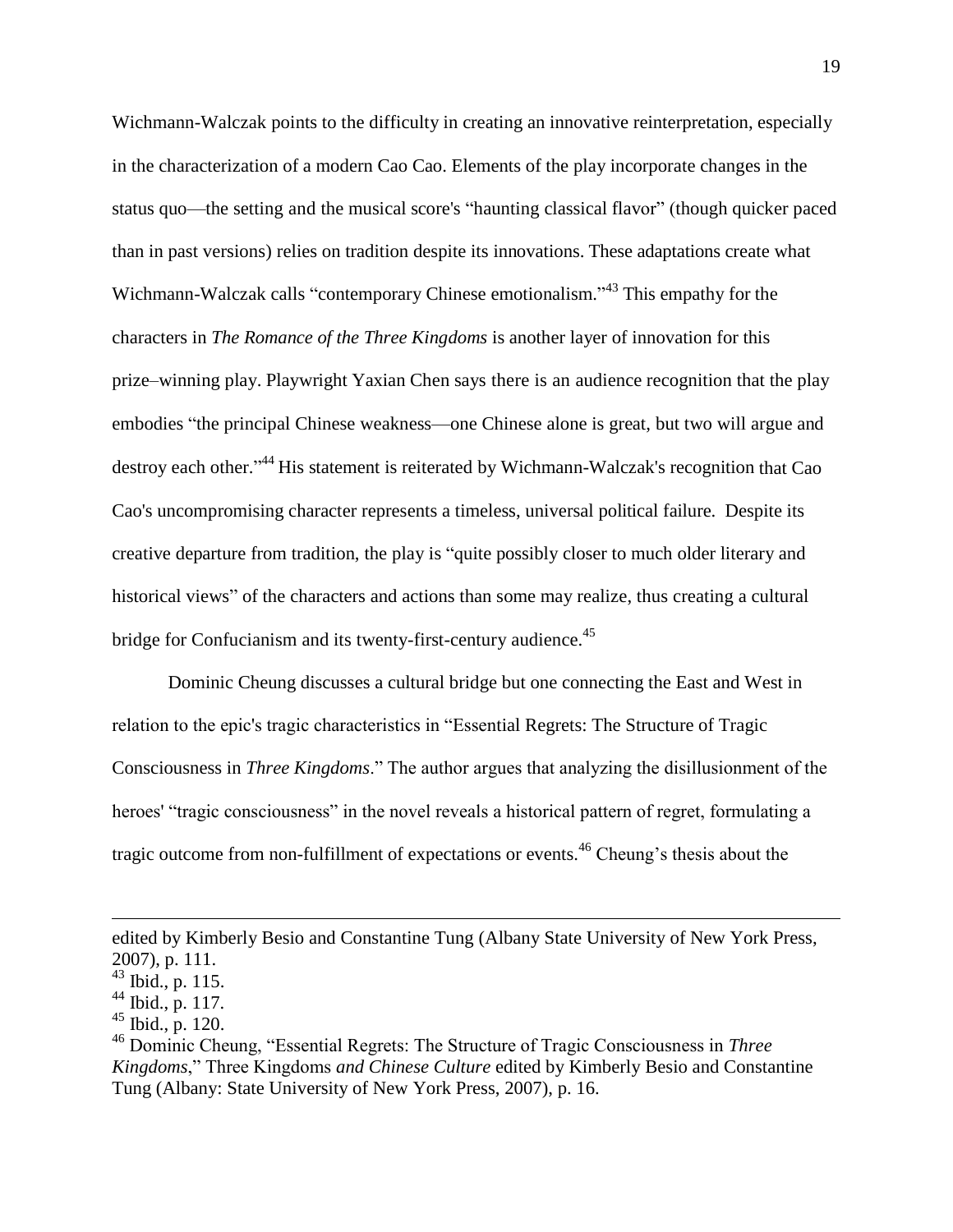pattern of regretful events is illustrated in *The Romance of the Three Kingdoms* through the actions of major characters like Zhuge Liang who eventually recognizes his own limited lifespan and realizes his inability to resist or reverse the Mandate of Heaven. Cheung compares the traditional conceptions of the Western tragic hero to the characteristics of the Eastern epic hero and finds that both share the flaw of "wrath." Cheung counts more than one hundred examples of this flaw in the epic, finding a pattern of wrath in Cao Cao's dealings with others, as well as with Liu Bei's seeking revenge. The author offers a Freudian explanation of this aggressive tendency: The more an individual inhibits desire, the more a subconscious resistance to control arises, eventually erupting into wrathful action.<sup>47</sup> At the end of Han, he says strong ethical codes were necessary to control these brutal instincts by transforming them into friendships, like those leading to the catalysmic Peach Garden alliance mentioned earlier.<sup>48</sup>

Related to the idea of this psychological interpretation of a traditional text and its Confucian influence, Jinhee Kim's study of "The Reception and the Place of *Three Kingdoms* in South Korea<sup>"49</sup> is significant in its focus on the reader, regardless of cultural background, as being the actual creator of meaning in any given text. Kim's claim is based not only on the knowledge of the epic as literature or history but also on the knowledge of reader response or reception theory: A reader's mind is designed to fill inadvertent gaps it finds in any given text with his or her own cache of information. That information is culturally based, and therefore, the meaning of any text relies on the reader rather than authorial intentions.<sup>50</sup> Kim's discussion

 $47$  Ibid., p. 18.

<sup>48</sup> Ibid., p. 19.

<sup>49</sup> Jinhee Kim, "The Reception and the Place of *Three Kingdoms* in South Korea," Three Kingdoms *and Chinese Culture* edited by Kimberly Besio and Constantine Tung (Albany: State University of New York Press, 2007), pp. 143–146.

 $50$  Ibid., p. 147.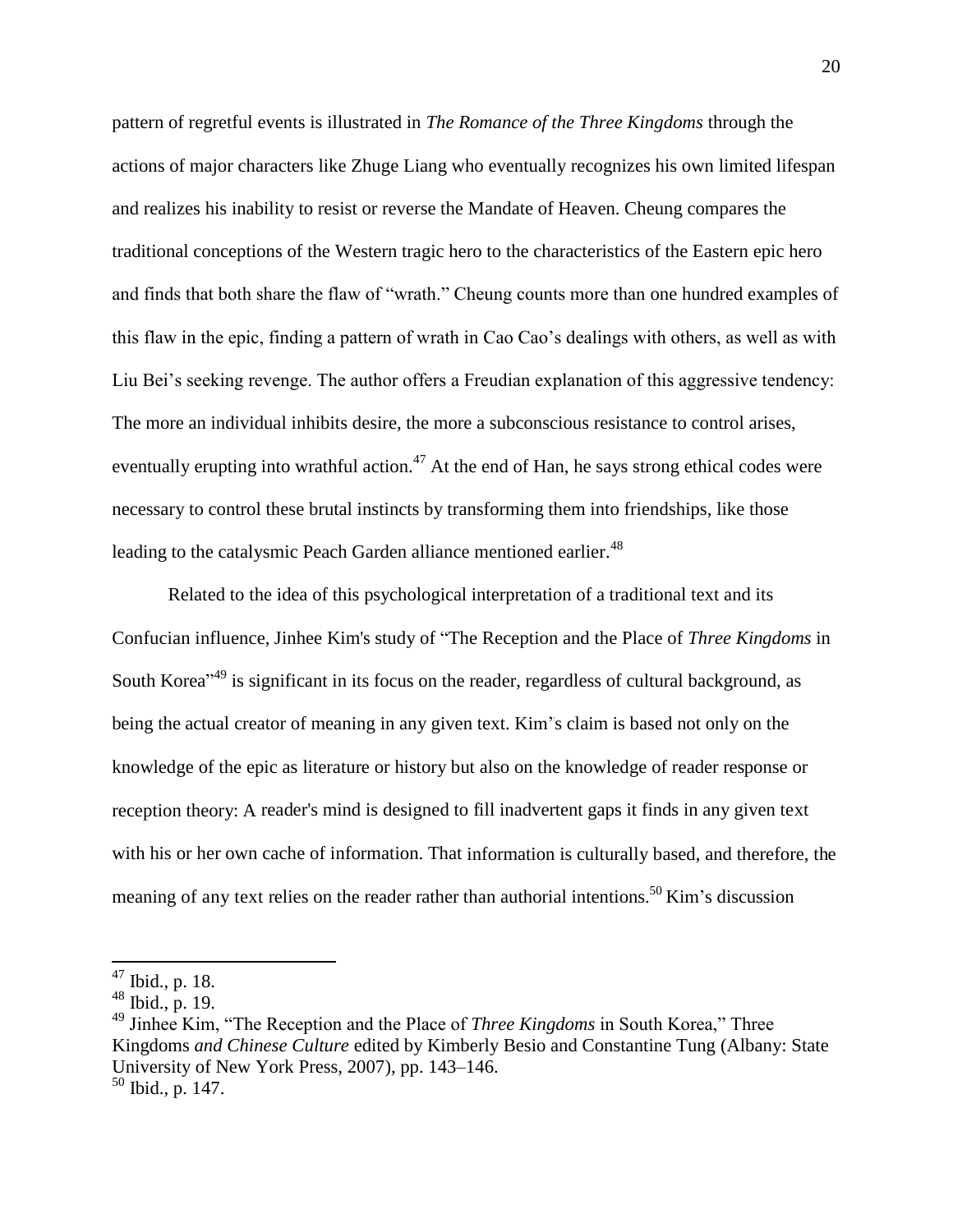focuses on a particular set of readers: Asian, non-Chinese, specifically Korean—an audience that has claimed its own culturally based version of the epic since translations of the written text (*Sam guk chi*) began appearing in the nineteenth-century. Scholars created this revisionist epic by finding non-traditional qualities in characters like Cao Cao who is seen—at least in the *Sam guk chi* version—as a positive character, one who depends on his own hard work. <sup>51</sup> Kim's argument is that any given reader, as a producer of meaning, has the power to recreate *The Romance of the Three Kingdoms* from his or her own worldview or philosophy.

Outside of the traditional philosophical studies of *The Romance of the Three Kingdoms* as a Chinese text, as I just mentioned, scholars from other Eastern cultures are examining their own versions of the epic in relation to the dissemination and influence of Chinese culture and philosophy. In her recent dissertation "The Ethical Principles in *The Romance of the Three Kingdoms*," Waraporn Wiseitpanichkit categorizes ethical behaviors in *The Romance of the Three Kingdoms* as "translated sometime before 1808 C.E. by Chaophraya Praklang" for Siam's King Rama I.<sup>52</sup> Rama I's purpose was to create a noble class that would not only understand military strategy but also know how to govern well and to follow the text's lessons of loyalty.<sup>53</sup> She examines this agenda in relation to Confucian ethics (the ethics she says that underlie the Chinese text) and Buddhist ethics (which underlie the Thai translation). Wiseitpanichkit also provides examples of episodes that illustrate Confucian ethical principles like gratitude to family members and ancestors, respectfulness to seniority, or courteousness and mutual sympathy and understanding to all. The author likewise discusses and illustrates Buddhist values, such as

 $51$  Ibid p.138.

<sup>52</sup> Waraporn Wiseitpanichkit, "The Ethical Principles in *The Romance of the Three Kingdoms*. Ph.D. diss. Mahidol University, 2005. p. iv.  $53$  Ibid., p. iv.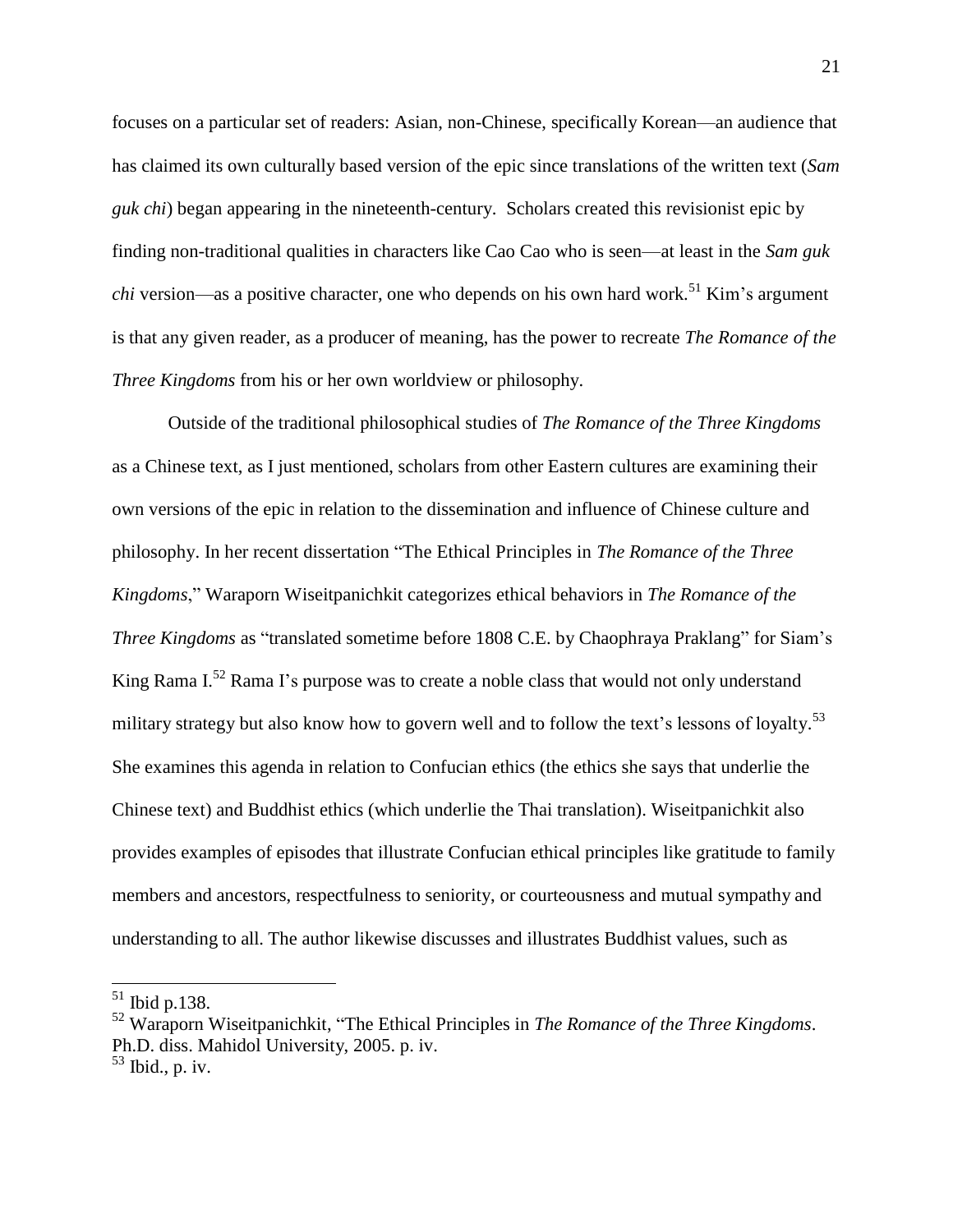mercifulness, and emphasizes the continuing importance that *The Romance of the Three Kingdoms* represents for Thai culture because the epic's moral lessons are encoded in the country's psyche, having been codified into Rama I's "translation" of Siam into Thailand. Relatedly, the author examines the textual history of *The Romance of the Three Kingdoms* and its translation and the major philosophical beliefs portrayed in the original and the translated versions. Wiseitpanichkit's insights are those of an audience outside of the original "translated" culture of the text but also as one immersed in the philosophies of King Rama I's translated text.

#### **Daoism**

Like Confucianism, Daoism is a complex philosophy, but its followers do share the common values of moderation, humility, and compassion. They also share the ideal of living in harmony with the cosmos in order to maintain health and attain longevity. But Daoists have an aversion to Confucian ritual and order, instead finding the *Dao* (the way) through *wu wei* (action through inaction) or deeds harmonious with nature, rather than through status or authority. Daoism's focus is on the natural cycles and interactions of and with nature—*wuxing* (five movements), which are interdependent phases alternating in space and time consisting of earth (*tu*), metal (*jin)* water (*shui*)*,* wood (*mu*), and fire (*huo*). Related to these interactions are the concepts of *yin* and *yang*, which are emblems of the *Dao* itself, in its harmonious interplay of opposites in the cosmos.<sup>54</sup>

#### *Daoist Interpretive Contexts*

Jiang Sheng does not mention *The Romance of the Three Kingdoms* in "Early Religious Taoism and the Re-understanding of History of the Han through the Three Kingdoms." Nevertheless Sheng's research does inform the study of modern philosophical discussions of the  $\overline{\phantom{a}}$ 

<sup>54</sup> "Taoism," *Standard Encyclopedia of Philosophy*, ed. Chad Hanson. Feb. 19, 2003. [http://plato.stanford.edu/entries/taoism/.](http://plato.stanford.edu/entries/taoism/) March 5, 2011.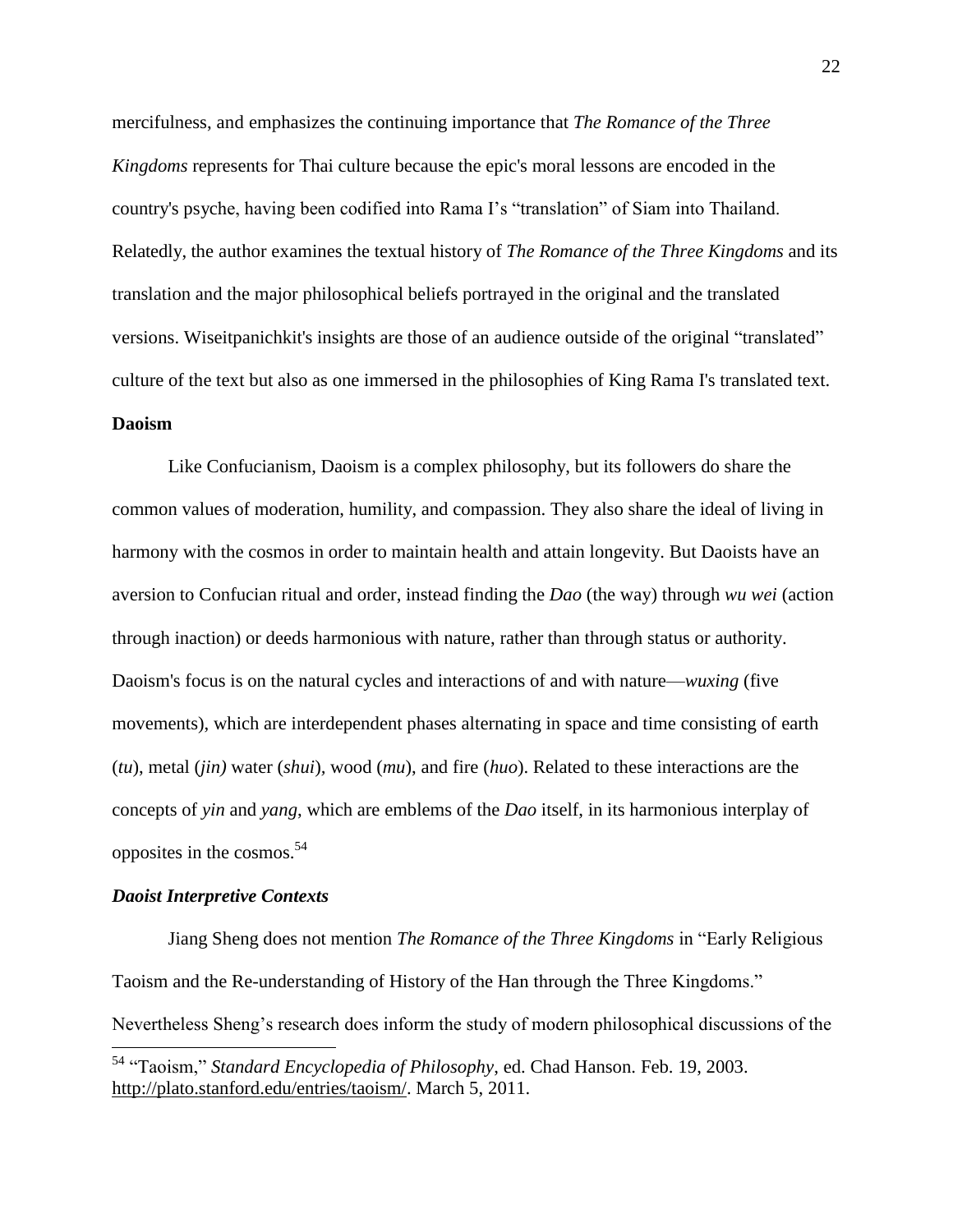epic because his work offers insight into the political, social, and philosophical interactions during the time the original story takes place. Over time, Sheng says, these interactions culminated in early religious Daoism, which was "the outcome of a movement originating in the inner structure of Qin–Han society that in turn exerted a considerable [influence in] the social and political order from the Han to the Wei."<sup>55</sup> The author points to Lawrence Schneider's discussion on the merging of doctrines such as the Interaction between Heaven and Man and the Cycling of the Virtues of the Five Elements (a system designed to challenge the claims to the Mandate of Heaven based on the "rotation" of the elements identified as belonging to a particular historical timeframe).<sup>56</sup> This identification of each virtue with a historical era, Sheng says, was used as an "ideological [tool] for the interpretation of . . . orthodox ideas and politics."<sup>57</sup> (See Chapter IV.) The synthesis of doctrines resulted in the theory of Catastrophism, which came to dominate the ideology of the Han dynasty and therefore is an important factor relating to modern philosophical discourse concerning *The Romance of the Three Kingdoms*. To eliminate the tension between Heaven and man was of utmost importance for Catastrophists, and Han emperors proclaimed their own flaws, to "dispel catastrophes [such as floods or earthquakes] through certain subjective acts."<sup>58</sup> Sheng calls this philosophical mode of thinking "one of the most important intellectual causes for the birth of religious Taoism."<sup>59</sup>

Especially interesting for the present study, Catastrophism influenced "the political life in

<sup>&</sup>lt;sup>55</sup> Jiang Sheng, "Early Religious Taoism and the Re-understanding of History of the Han through the Three Kingdoms." *Social Sciences in China* 23, no. 2 (2002): p. 76.

<sup>56</sup> Laurence A. Schneider, Ku Chieh*-Kang and China's New History: Nationalism and the Quest for Alternative Traditions* (Berkeley, University of California Press, 1971), p. 233, quoted in Sheng, p. 78.

<sup>57</sup> Ibid., p. 76.

<sup>58</sup> Ibid.

 $59$  Ibid.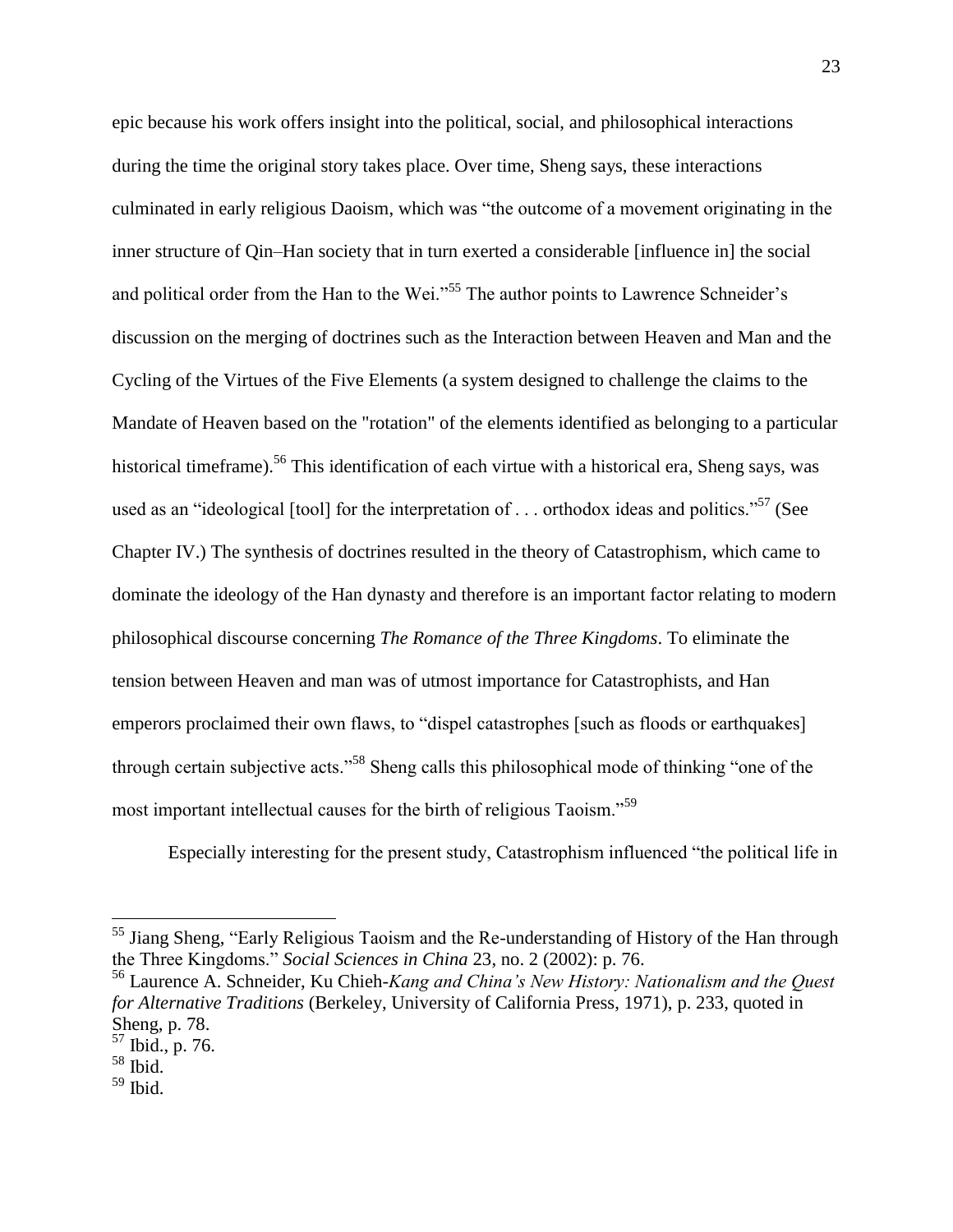the Han dynasty."<sup>60</sup> The author finds that doubts concerning the righteousness of the Han regime were based on systematic catastrophes, "religious interpretation in early Taoist scripture," and eschatological beliefs of the time. Rebellions or subversions can be viewed as the people's attempts to survive and as indicative of "the spirituality of the society, from the emperor to the ordinary people," which formulated a state religion developed under the stresses of a dynamically changing society.<sup>61\*</sup> Therefore the politicization of religion through symbolic association ("only the *yellow* earth has the virtue to dispel the flood" [my emphasis]) set the stage for the events that would be related eventually to readers of *The Romance of the Three Kingdoms*. <sup>62</sup> The association also explains the logic for Cao Cao's suppression of the Yellow Turban Uprising, his uniting with the rebels' surviving forces, and later his overthrowing Liu Xian's Daoist regime, followed by his son (Cao Pi) founding Wei, "[t]he dynasty that comes to follow heaven's order...."<sup>63</sup>

Robert Gray also discusses Daoist influence in "An Analysis of the Role of *QI* in Military Strategy as Outlined in *Three Kingdoms* (*Sanguo Yanyi*). *The Romance of the Three Kingdoms* has affected not only the Chinese culture in general but also its training in military strategies and tactics. Gray's discussion of the concept of *qi* (energy) in the epic reveals that the "Daoist-influenced principles" of one of the epic's major sources have similarities to Sunzi's

 $\overline{a}$ 

 $60$  Ibid., p. 76.

 $<sup>61</sup>$  Ibid., p. 77. \*The author cites on page 78 Kobayashi Masami's conclusion that the concept of</sup> *Zhongmin* (men of the seed or "the Elect") is not found in Daoist documents prior to the early years of the Eastern Jin dynasty. It is important to note because this concept of "the seed" does not exist outside of eschatology—with its prophesying of catastrophes, such as the destruction of all living things (by flood) or the collapse of the universe and with its select group of "the good" chosen to survive.

 $62$  Ibid., p. 79.

 $63$  Ibid., pp. 79–83.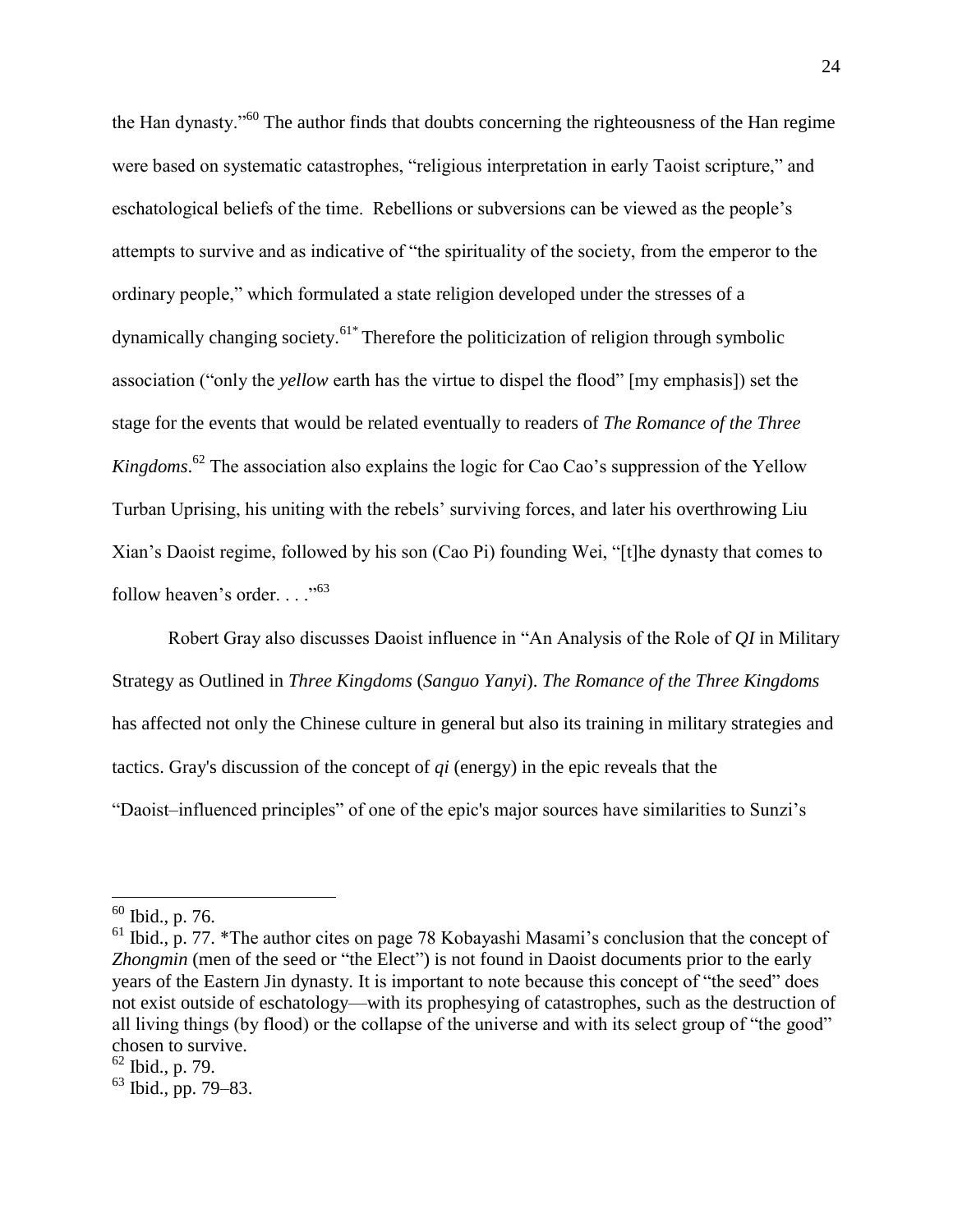philosophy in his *The Art of War*. <sup>64</sup> Particularly, Gray focuses on the military decisions or strategies within the storyline that relate to the concept of manipulating *qi* to gain advantage over one's foes. In *The Art of War* (500 BC), the idea of *qi* as an emotional state of the troops was first acknowledged, and in *Sanguo Yanyi*, the manipulation of *qi* is displayed on numerous occasions with expected outcomes. Gray's contention is that the repeated lessons within *The Romance of the Three Kingdoms* were more effective to their enculturation than any of the actual military texts that pragmatically list and discuss strategies.

To illustrate his thesis, Gray contrasts instances in the novel when leaders use superior or inferior tactics in relation to *qi*, the most obvious being the tactic of controlling emotion. Through examples found in *The Romance of the Three Kingdoms* of tactics designed to suspend rational thought, Gray explains that the manipulation of *qi* requires the rational analyses of strengths and weaknesses. The author also equates *qi* to modern gaming theory, which is based on going beyond self awareness in order to understand what others may think and do, a characteristic trait reflecting what Gray calls Sunzi's "Daoist-influenced principles" found in *The Art of War—*"subtle! Subtle! . . . approach[ing] the formless."<sup>65</sup>

Gray's purpose in his study concerning *qi* in *The Romance of the Three Kingdoms* is to understand the military lessons of Sunzi's "effortless effort" found in the novel and to "elucidate the strategic traditions found throughout Chinese military history.<sup>566</sup> More significantly, he finds the epic to be a template illustrating the ways the Chinese think about strategic issues in general and shaping the decisions they have made or followed throughout generations.

<sup>64</sup> Robert Gray, "The Role of *Qi* in Military Strategy as Outlined in *Three Kingdoms* (*Sanguo Yanyi*)," *B.C. Asian Review* 9 (Winter 1995–1996): p. 89.

 $65$  Ibid., p. 89.

<sup>66</sup> Ibid., p. 81.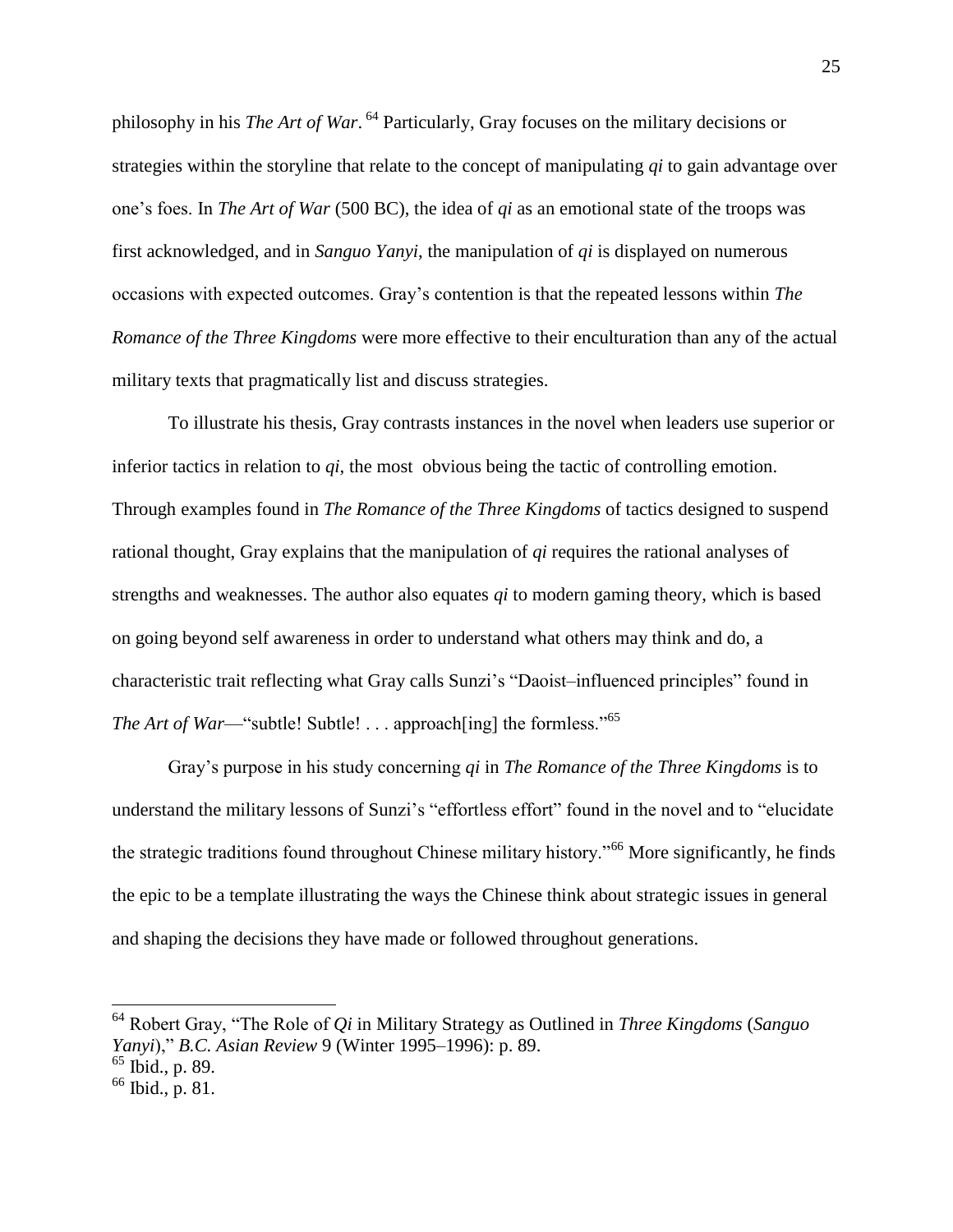# **Legalism**

Just as Confucianism and Daoism are complex philosophies with core precepts, so, too, is the School of Law (*Fa chia*) or Legalism. According to Arthur Waley, Legalists were China's first political philosophers who "[started] not from where society ought to be but how it is."<sup>67</sup> The basic tenet for Legalists is that "good government depends . . . [not] on the moral worth of persons, but on the functioning of sound institutions," and these institutions require conformity.<sup>68</sup> Therefore, a ruler's "knowledge, ability, moral worth, warrior spirit . . . are wholly irrelevant; he simply performs his function in the impersonal mechanism of state.<sup>569</sup> According to A. C. Graham, Legalists work from a cause and effect model based on Seven Standards: equally balanced principles (*tse* ), standards (*fa*), "measuring and likening to oneself" (*shu*), consistencies or statistics (*Shi*) exemplars or models (*hsiang*), habituating or transforming, and incentives and deterrents.<sup>70</sup> Without benevolent considerations, standards for behavior drive systematic reward or punishment by and for the state.

# *Legalist Interpretive Context*

Antonio Michael Carmone's 1978 dissertation, "The Literary and Philosophical Values in the *Romance of the Three Kingdoms"* focuses mainly on the narrative elements of the epic. Although he finds influences from Confucianism, Daoism, and Legalism in seemingly fragmented episodes which may appear to be unrelated to one another, he states that they are interrelated by conflicts that arise throughout the story. Moreover, conflicting ideologies are integral to the overall conflicts that arise in the narrative. Carmone discusses the difficult

<sup>68</sup> A. C. Graham, *Disputers of Dao: Philosophical Argument in Ancient China* (La Salle, Illinois: Open Court Publishing, 1989), p. 268.

<sup>67</sup> Arthur Waley, *Three Ways of Thought in Ancient China* (Garden City, New York: Doubleday Publishing, 1956), p. 15.

 $^{69}$  Ibid., p. 288.

 $70$  Ibid., pp. 268, 274.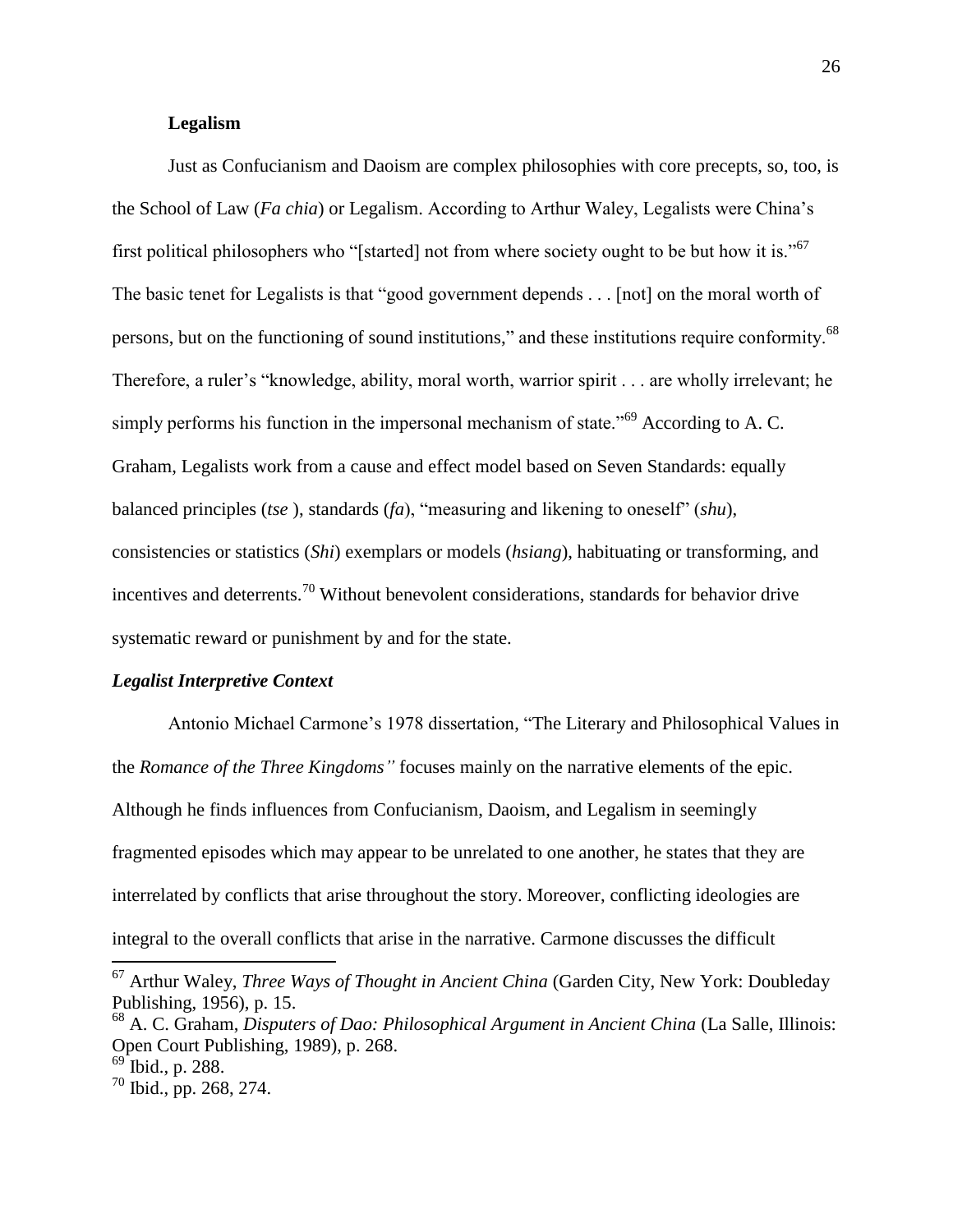situations in which characters find themselves when caught between more than one philosophical belief. He says that the reader can become pessimistic while reading *The Romance of the Three Kingdoms* if focused on only the Legalist predatory purposes of characters like Cao Cao or Sun Qian who use righteousness and patriotism as smokescreens for ambition.<sup>71</sup> The author posits that Luo Guanzhong may have wished that his readers would examine the repercussions of the "civilized" Legalists' principles in "contrast with those of the naked 'barbarians.'"<sup>72</sup> The mechanical and rigid rule of law appears to justify the atrocities committed by the eunuchs at the beginning of the story and throughout. But regardless of its realistic portrayal of the worst of human nature, the author says that the epic counters this view with the "consistency in noble deeds and words on the part of such people" as Zhuge Liang, Liu Bei, or Zhang Fei, which places the novel back into the realm of Confucianism.<sup>73</sup>

Although modern Western readers often wish to associate Legalism with Chinese culture in its historical texts, it is important to realize that the majority of representative sinologists I have discussed do not find *The Romance of the Three Kingdoms* to be based on Legalism, regardless of modern political realities and interpretations. As Jinhee Kim and Waraporn Wiseitpanichkit reveal, interpretation is often culturally based. This is especially true of those who are not necessarily historians or scholars. Therefore, the somewhat misconceived Western interpretation of the novel as Legalistic is most likely due to superimposing modern cultural notions onto a medieval text. Because I will be discussing the philosophical influences *The Art of War* exerts on *The Romance of the Three Kingdoms* and because the interpretation of *The Art of* 

<sup>71</sup> Antonio Michael Carmone, "The Literary and Philosophical Values in the *Romance of the Three Kingdoms,*" Unitas 51.2 (June 1978): p 287.

 $^{72}$  Ibid., p. 284.

 $^{73}$  Ibid., p. 285.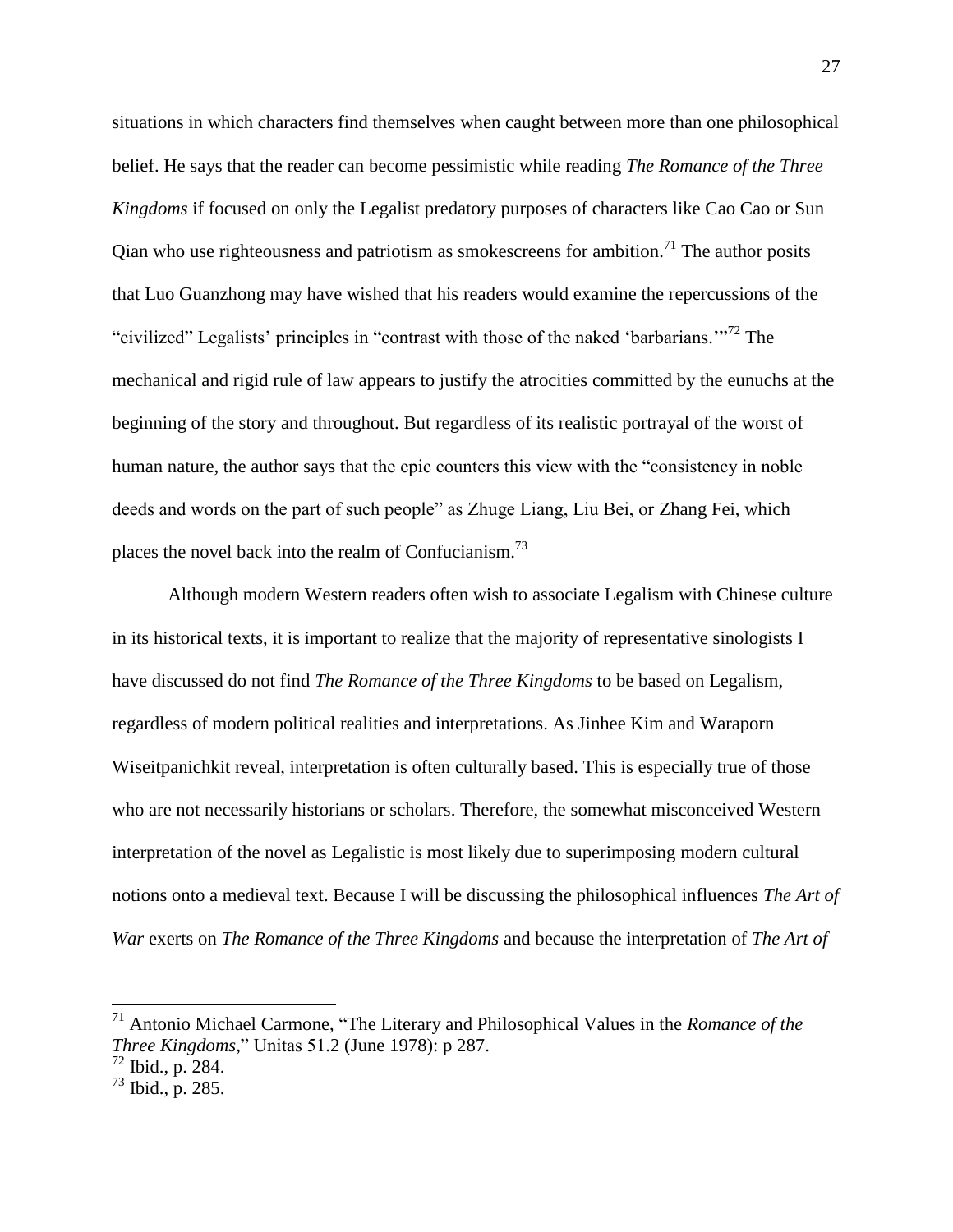*War* can affect Western readers' interpretations of the epic, my next chapter is a discussion of Western conceptions and misconceptions of Sunzi's *The Art of War.*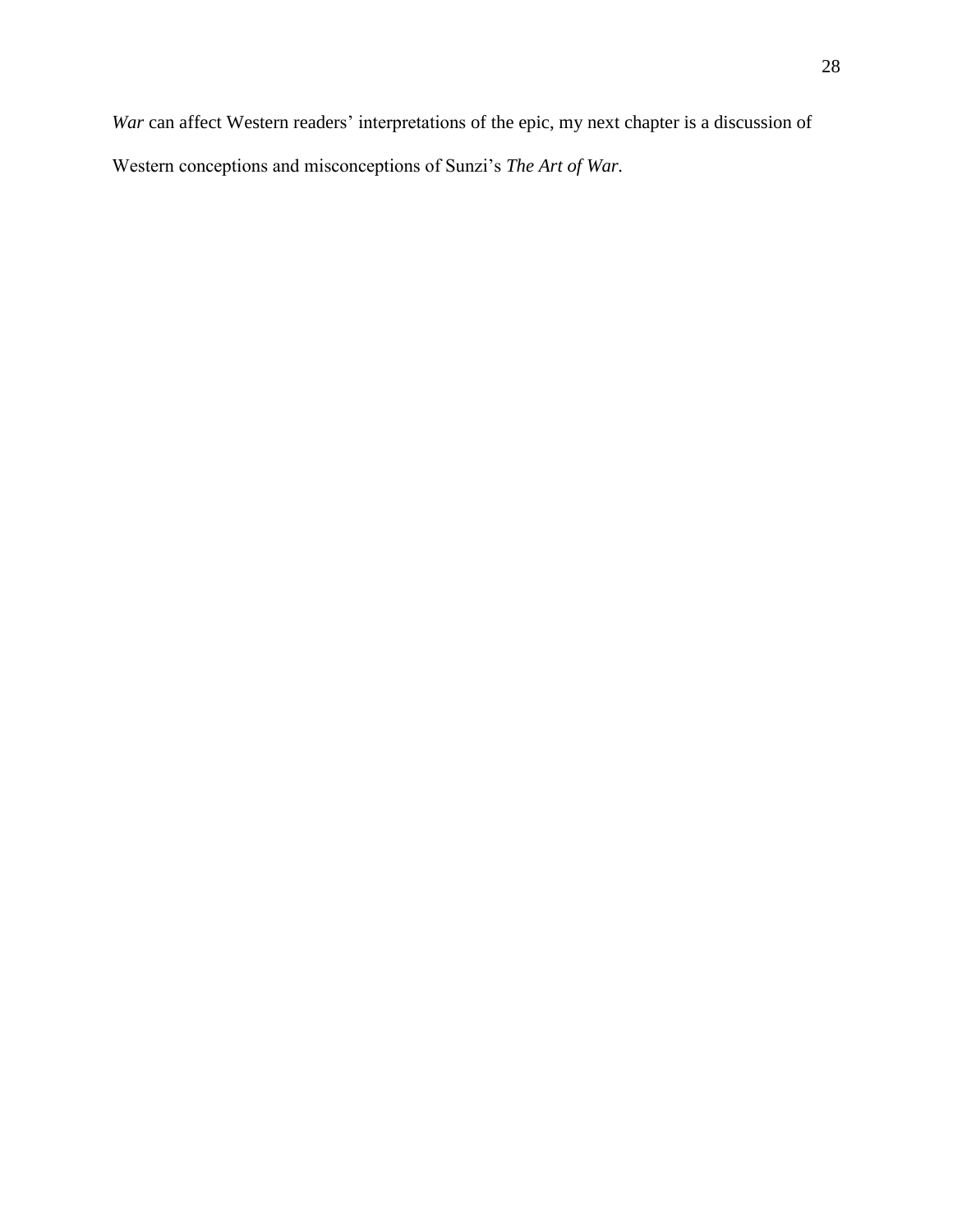**Chapter II**

**The Art of War and Western Leadership Practices**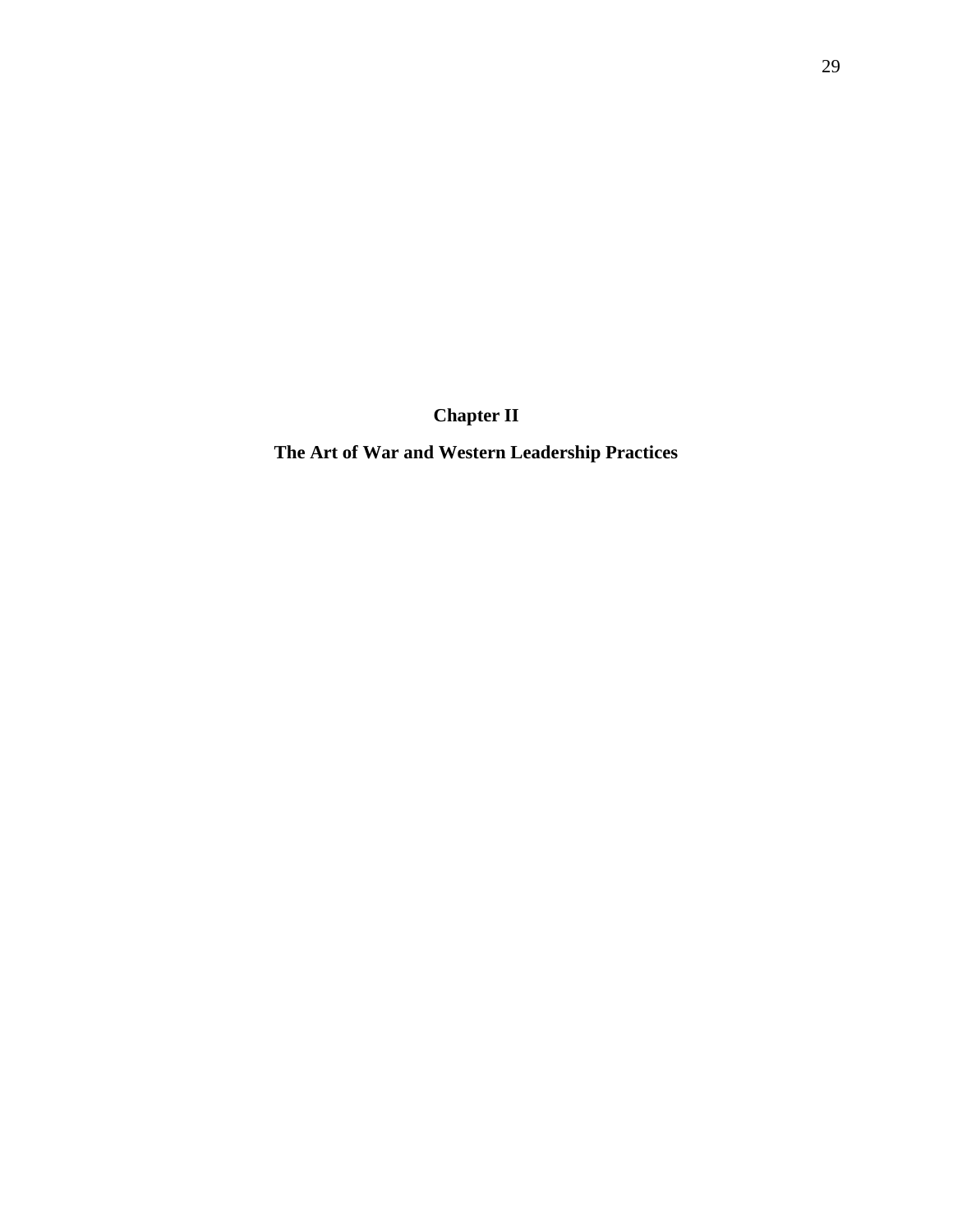Most Westerners are more comfortable with blogs or video games than with ancient Chinese texts. But among the modern readers who have examined *The Art of War* in relation to its use for development or justification of aggressive Western business management practices, a common thread of agreement exists. Sunzi's message is a significant source of insight into successful leadership strategies. However, an additional theme that emerges among sinologists is that Sunzi's text has been misinterpreted or misrepresented by Westerners. Within this group are those who agree that without understanding the underlying philosophies of *The Art of War* and without recognizing or acknowledging cultural bias, much of the past century's scientifically researched corporate techniques based on Sunzi's statements are out of context of both the text and its derivative culture. In this chapter, I explain a representative selection of criticism and interpretation of Sunzi's philosophical design by Hai-Fa Sun, Chao-Chuan Chen, and She-He Zhang in "Strategic Leadership of Sunzi in the *Art of War*"; by Richard G. Ang in "Winning People in Leadership Using Sun Zi's *Art of War*"; by Marc Winter in "Suggestions for a Re-Interpretation of the Concept of *Wu Xing* in the *Sunzi bingfa,* and by Sandra Wawrytko in "Winning Ways: The Viability (*Dao*) and Virtuosity (*De*) of Sunzi's *Methods of Warfare* (*Bingfa*)."

Hai-Fa Sun, Chao-Chuan Chen, and Shi-He Zhang claim in "Strategic Leadership in the *Art of War*" that preconceptions of proper leadership models color Occidental interpretation of *The Art of War*'s directives. The three authors examine the qualities of effective and ineffective leadership in relationship to Sunzi's teachings and explore what they call his strategic situationalism in light of his beliefs regarding humaneness, holism, and dialecticism in relation to our contemporary global situation. The authors place Sunzi in the Warring States Period, with its deconstruction of central government and its dependence on severe laws to maintain order.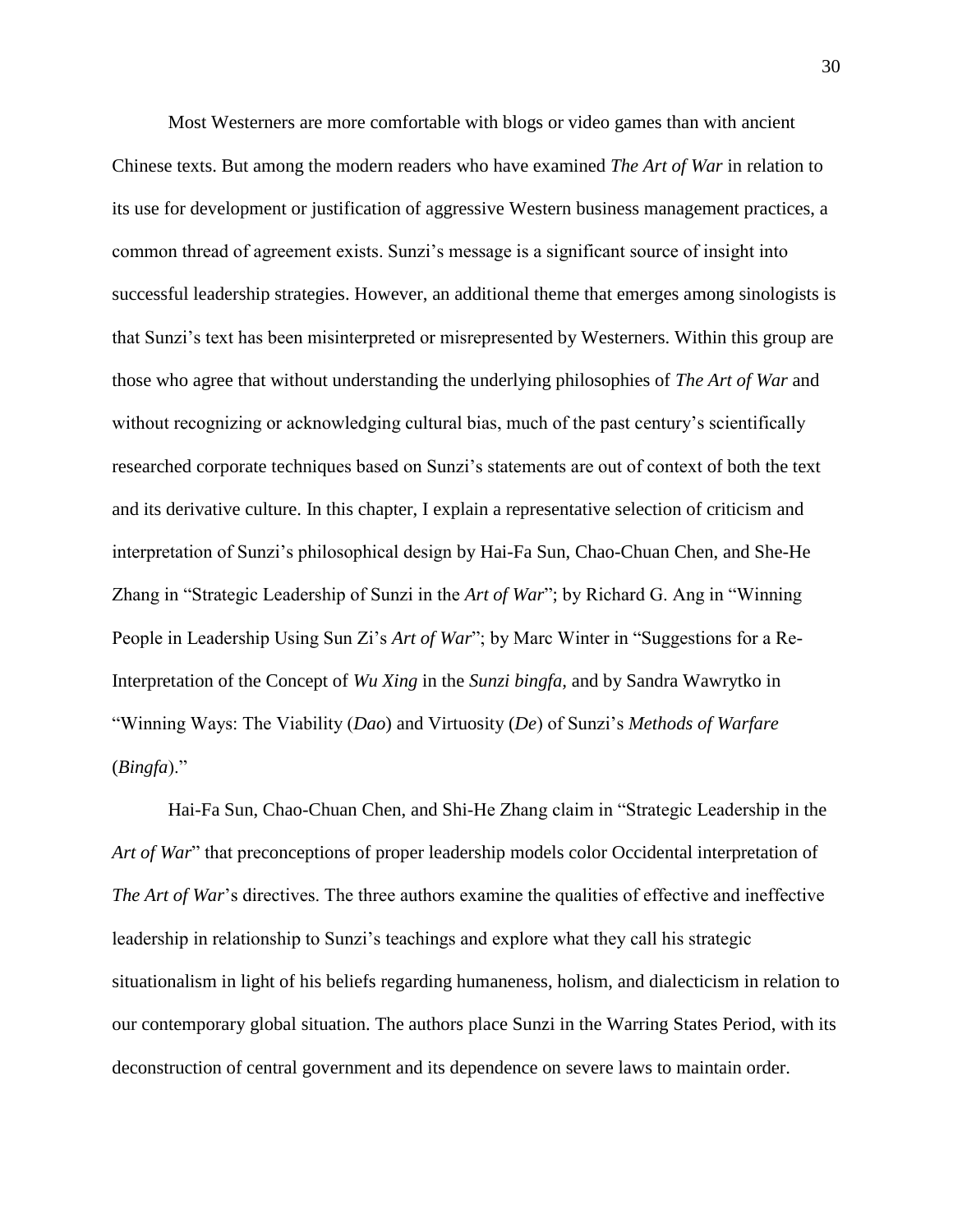Related to this required maintenance of order was the States' creation of professional armies employing conscripted peasants who were led by elite specialists. Sun, Chen, and Zhang maintain that the creation of these armies was similar to the modern development of independent Western–style corporations run by professional management teams.<sup>74</sup> What is dissimilar is significant, however, because Sunzi's culture constrained him with the philosophies prevalent during his lifetime (primarily Confucianism, Daoism, and Legalism) and from which the author drew to create his unique, brief, and significant text on leadership. The authors say that Sunzi inherently relied upon the Confucian precepts of benevolence, righteousness, ritual propriety, and wisdom to develop his strategies, just as he assumed Daoism's basic dialectic of *yin* and *yang* and the strategic use of natural elements (earth, fire, water, metal, and wood) in warfare. To these philosophical influences Sunzi added the Legalist concepts of law, authority, and tactics.<sup>75</sup>

To illustrate, the first *Pian* (chapter) in *The Art of War* utilizes all three philosophies to establish the direction of the entire work: "the Confucian *Dao* of benevolence, the Daoist *Dao* of dialecticism in the strategies, and the Legalistic prescriptions" for the logistics of a military campaign.<sup>76</sup> Here Sunzi addresses the mission of war as "a matter of life and death" and the method of accomplishing this mission as a matter of strategy rather than direct aggression. The bulk of the text is the description of the strategies of organization, coordination, control, and motivation. The three authors find that Sunzi's strategies are successful because of the practice of "strategic leadership," a concept that reflects the "institutional perspective" of a community of

<sup>74</sup> Hai-Fa Sun, Chen Chao-chuan, and She-He Zhang, "Strategic Leadership of Sunzi in the *Art of War*," *Leadership and Management in China: Philosophies, Theories, and Practice* (New York: Cambridge University Press, 2008), p. 145.

 $75$  Ibid., pp. 144–145.

 $^{76}$  Ibid., p. 146.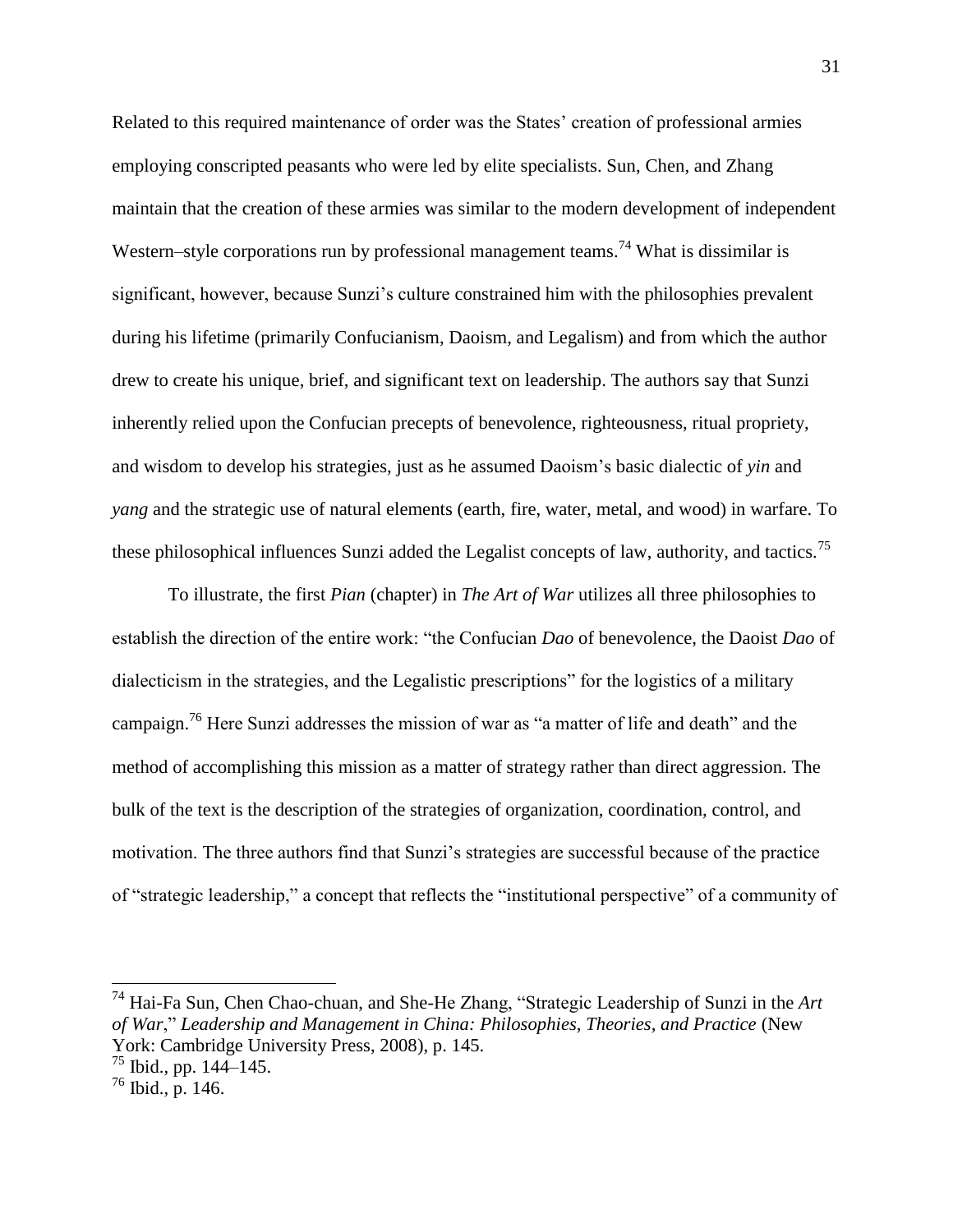alliances, rather than a simple subordinate and management relationship.<sup>77</sup> Although unacknowledged or misrepresented in much popular literature, Sunzi 's leadership ideal is based on the humanistic purpose of benevolence, "service to the community at large," and ethical actions that encourage the support of the people, such as a defensive focus and a goal of winning over the enemy rather than seeking its annihilation.<sup>78</sup> These three factors coalesce in a hierarchical authority that can *allow* the autonomy of subordinates. The leader leads by encouraging those beneath him "to follow the Way (*Dao*) rather than the whims of the sovereign and by treating soldiers like parents should treat children.<sup>79</sup> The authors believe that Sunzi's comprehensiveness (his listings throughout *The Art of War*) and his holistic view of the "constituent elements within and across systems" are the factors that allow leaders to "maximize and leverage" situations and "minimize the effects of constraints."<sup>80</sup> Moreover, this holistic viewpoint relates to the dialecticism of *yin* and *yang*, oppositional forces that produce all that we can know, including war—which Sunzi addresses with this dualistic approach: Know yourself and know your enemy, then strategize accordingly.<sup>81</sup> Sun, Chen, and Zhang say that his technique is successful because "[d]ialecticism encourages holistic thinking so as to be in touch with the full reality, and at the same time it motivates activism and proactivity to influence and leverage a situation. . . ."<sup>82</sup> Therefore, Sunzi's leadership style is situational, influenced by external elements (environment or terrain) and internal elements (motivation of the troops). Rather than placing the burden of success upon his troops, a leader should depend, instead, on

<sup>77</sup> Ibid., p. 153. Also, see situation making (*zhao shi*) and situation adaptation (*yin shi*), p. 160. <sup>78</sup> Ibid., p. 155.

<sup>79</sup> Ibid., p. 155.

 $80$  Ibid., p. 156.

<sup>81</sup> Sun Tzu, *The Art of War*, trans. Samuel B. Griffith (New York Oxford University Press, 1963), p. 84.

 $82$  Sun, Chen, and Zhang, p. 157.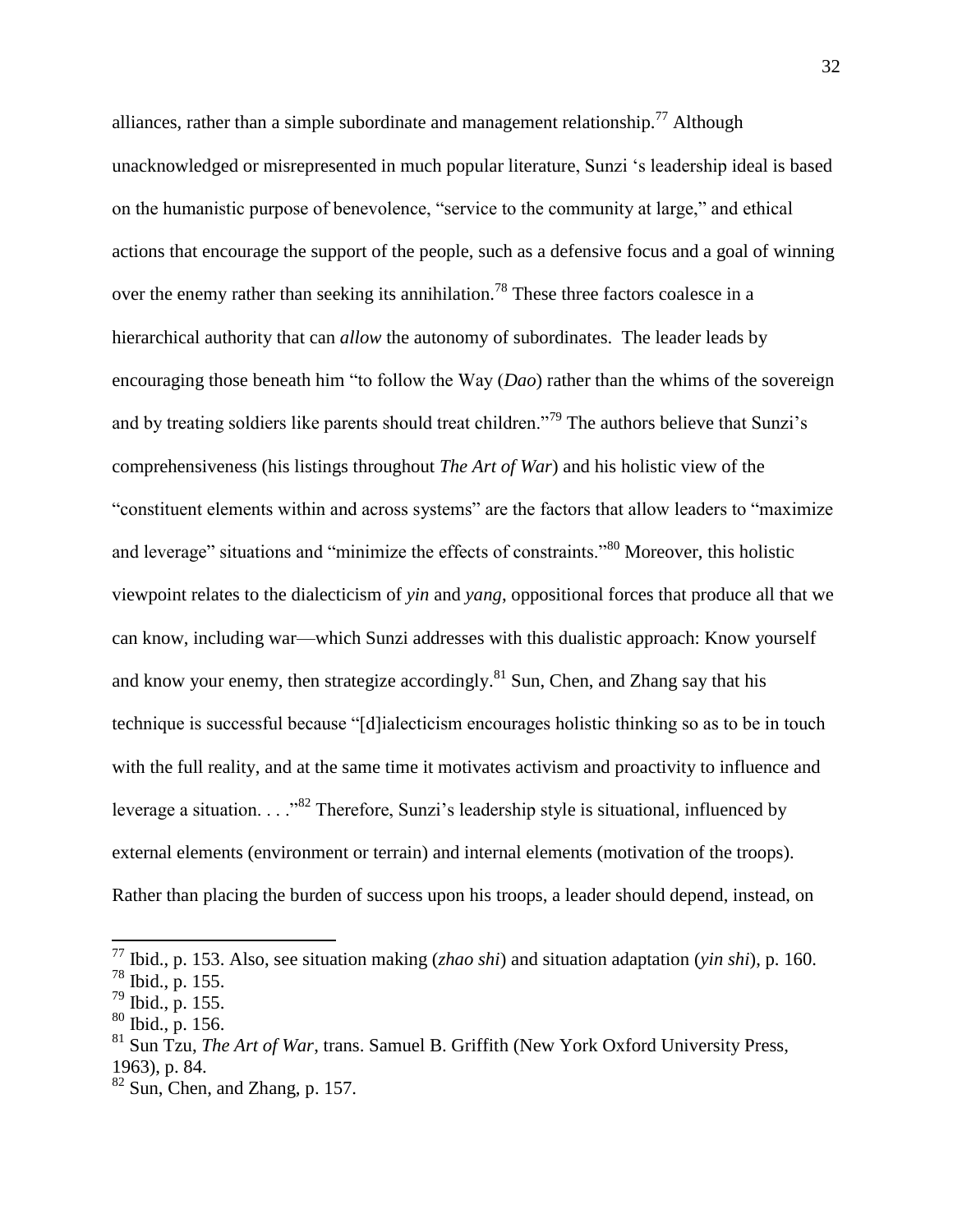his own capacity to manipulate their deployment in particularized situations.

The ideal leader must have the wisdom to creatively interpret situations and deploy his followers. Of the five attributes that Sunzi lists for his generals, wisdom is the most prominent. For Sunzi, wisdom, unlike intelligence, would entail a broad knowledge of the mission of war, an understanding of the *Dao* (knowledge of both advantages and disadvantages), the recognition of changing situations, and the ability to manipulate and maintain the troops' loyalty.<sup>83</sup> On the other hand, there are five characteristics of a leader and/or his troops that will lead to defeat: Those ready to die can be killed; those afraid to die can be killed; those quick to anger can be shamed; those who are sanctimonious can be disgraced, and those who love people can be disgraced.<sup>84</sup> The authors state that this list is often seen as "character flaws," but these traits are actually "cognitive and emotional errors committed in response to extremely turbulent and volatile situations."<sup>85</sup> In other words, they are most likely situational characteristics, and therefore can be eliminated by strategic leadership with a dualistic view of aligning the aforementioned traits with others (for instance, courage linked to wisdom or benevolence with discipline) for the benefit of the collective organization.<sup>86</sup> This management technique is seen by the authors as a potential building block in cross-cultural management relationship and system–level adaptations of business practices for the global market. $87$  Yet, a significant issue raised by their examination of strategic situationalism is determining whether it is situation or individualized characteristics that drive behavior. While many in the west believe that Sunzi's attributes are readily applicable to capitalistic management practices, Sun, Chen, and Zhang

<sup>83</sup> Ibid., p. 159.

<sup>84</sup> Sun Tzu, *The Art of War,* trans. Thomas Cleary (Boston: Shambhala Press, 2005), p. 114.

 $85$  Sun, Chen, and Zhang, p. 160.

 $86$  Ibid., p. 161.

 $87$  Ibid., p. 166.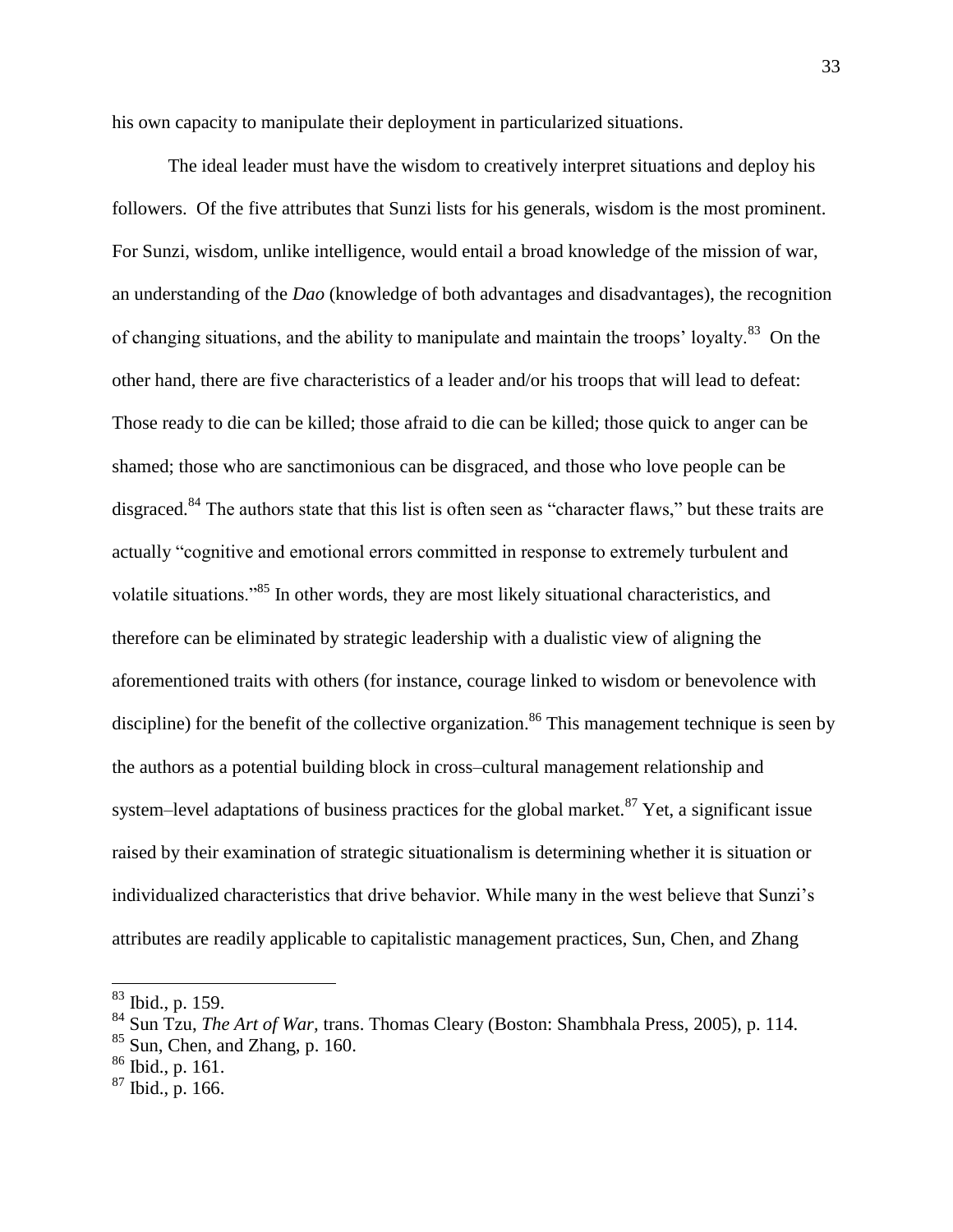stress that strategic leadership is based on the positional advantage of terrain (*di shi*), the power of the situation, rather than the traditional reliance in Western cultures on individualized acts of bravery on the part of the troops.<sup>88</sup> Without an understanding of the philosophies that underpin *The Art of War*, unnecessary sacrifices to gain the field of victory on the battlefield—or in the board room—will continue to be the trademark of Western corporate structures.

In contrast to Sun, Chen, and Zhang's cautiously nuanced study, "Winning People in Leadership Using Sun Zi's *Art of War*" by Richard G. Ang is a simplistic and culturally biased lesson on "How to Succeed in Business" for one newly advanced into management. Ang attempts to justify typical Western business leadership practices by citing Sunzi's rules, and the result is quite problematic. Ang dismisses the literal meaning of "war," as well as Sunzi's mission of saving the state, and redefines the term as an individual's "inner struggles, personal circumstances, conflict within an organization he or she is affiliated with, or a partnership conflict." The author leaps to the conclusion that all this individualized conflict and disharmony must be controlled by a "steely determination to achieve victory" by employing Sunzi's strategies and tactics.<sup>89</sup> On one hand, Ang suggests that individuals should be left alone to do the tasks they were hired to do, relating to Sunzi's directives in his third chapter, "Offensive Strategy."<sup>90</sup> On the other hand, the author undermines this dictum when he suggests to the newly promoted that if they do not know what they are doing to remember Sunzi's statement that "all warfare is based on deception," concluding that "when incapable, feign capacity."<sup>91</sup> In reality, Sunzi does not say this, but he *does* say that "[w]hen someone whose wisdom is inadequate

<sup>88</sup> Ibid., p. 161.

<sup>89</sup> Ang, Richard G., "Winning People in Leadership Using Sun Zi's *Art of War*." *Philippiniana sacra* 41, no. 122 (2006): p. 430.

 $90$  Ibid., p. 433.

 $91$  Sun Tzu, Griffith, p. 66.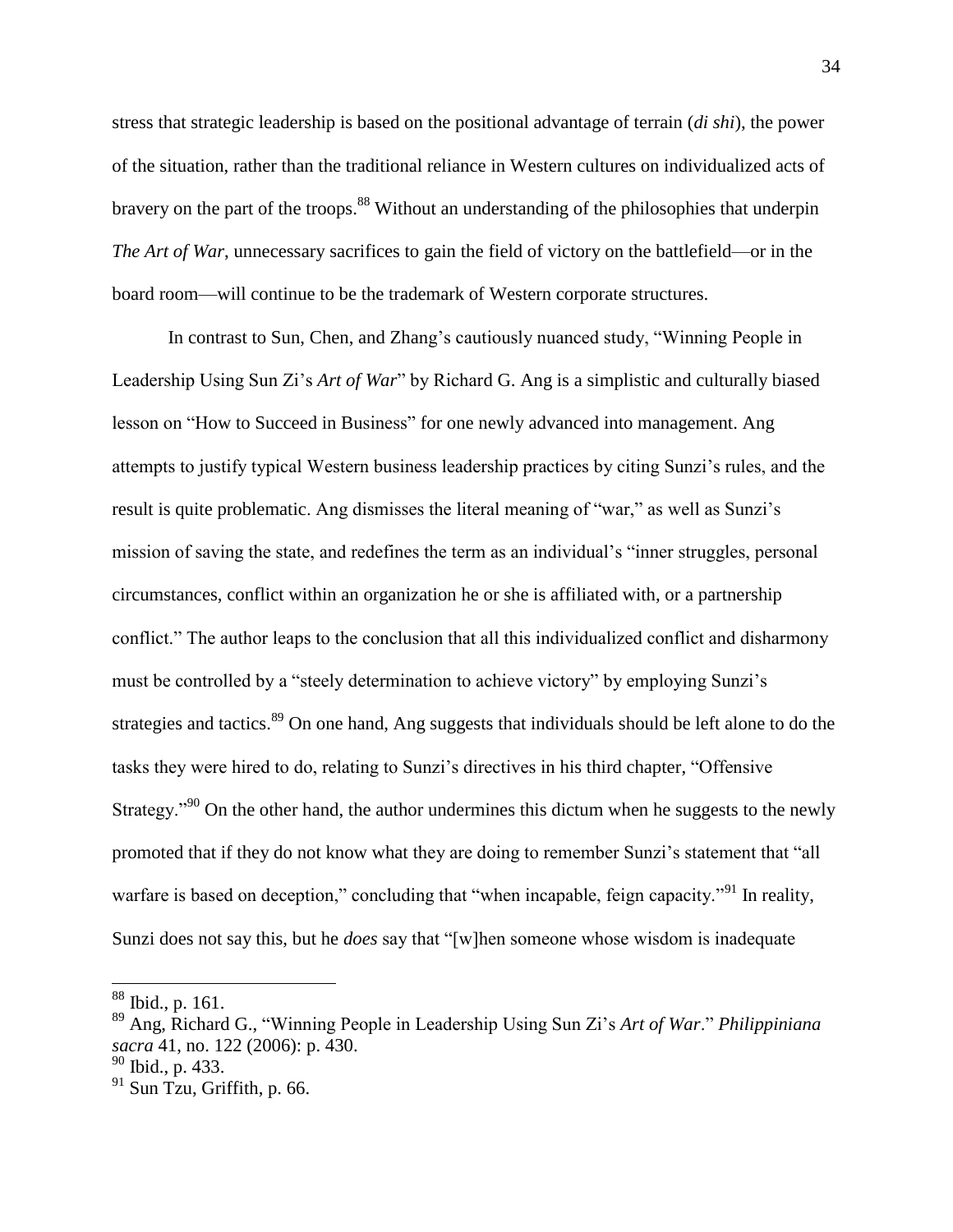commands the army it is conceit.  $\ldots$  only a general who knows the Tao is capable.<sup>"92</sup> Although Ang cites this statement, he does not appear to understand it—or the magnitude of his own lack of cultural awareness in regard to Sunzi's philosophical and martial preparations: "It is advisable for the new leader to undergo a *leadership training program*," he says [my emphasis].<sup>93</sup>

Another misrepresentation of Sunzi's lessons can be found when Ang suggests that leaders should cultivate the semblance that employees are associates rather than subordinates.<sup>94</sup> This practice is formulated to portray equal footing and interests, and it is a common one in the predominantly democratic West since the early 1970's, but it is not representative of Sunzi's commanding leadership philosophy.<sup>95</sup> Ang also informs the reader that spending quality time with underlings will instill loyalty, ludicrously citing Sunzi: "[the leader] treats [his followers] as his own beloved sons and they will stand by him unto death."<sup>96</sup> Is there any employee who would follow his boss into a life or death battle because they have chatted about the previous weekend's activities? What Ang does convey effectively is the necessity of a new leader to accomplish his goals. To do so, he or she must ensure the loyalty of those who will be doing all the work. Unfortunately for his claim of innovative discovery, his common Western leadership philosophy is more apparent than is Sunzi's: "Let [the subordinates] do the legwork and be at the background. If something goes wrong, they are blamed. If everything goes well, the leader gets the credit. So a good leader should be visible but uninvolved."<sup>97</sup> But in actuality, Sunzi says just the opposite—a leader at times must "*feign* inactivity [my emphasis]." 98

- $96$  Ibid., p. 437.
- $97$  Ibid., p. 440.

 $92$  Sun-tzu, Sawyer and Sawyer, p. 166.

<sup>93</sup> Ang, p. 436.

<sup>94</sup> Ibid., p. 437.

 $^{95}$  Ibid., p. 437.

<sup>&</sup>lt;sup>98</sup> Sun-tzu, Sawyer and Sawyer, p. 168.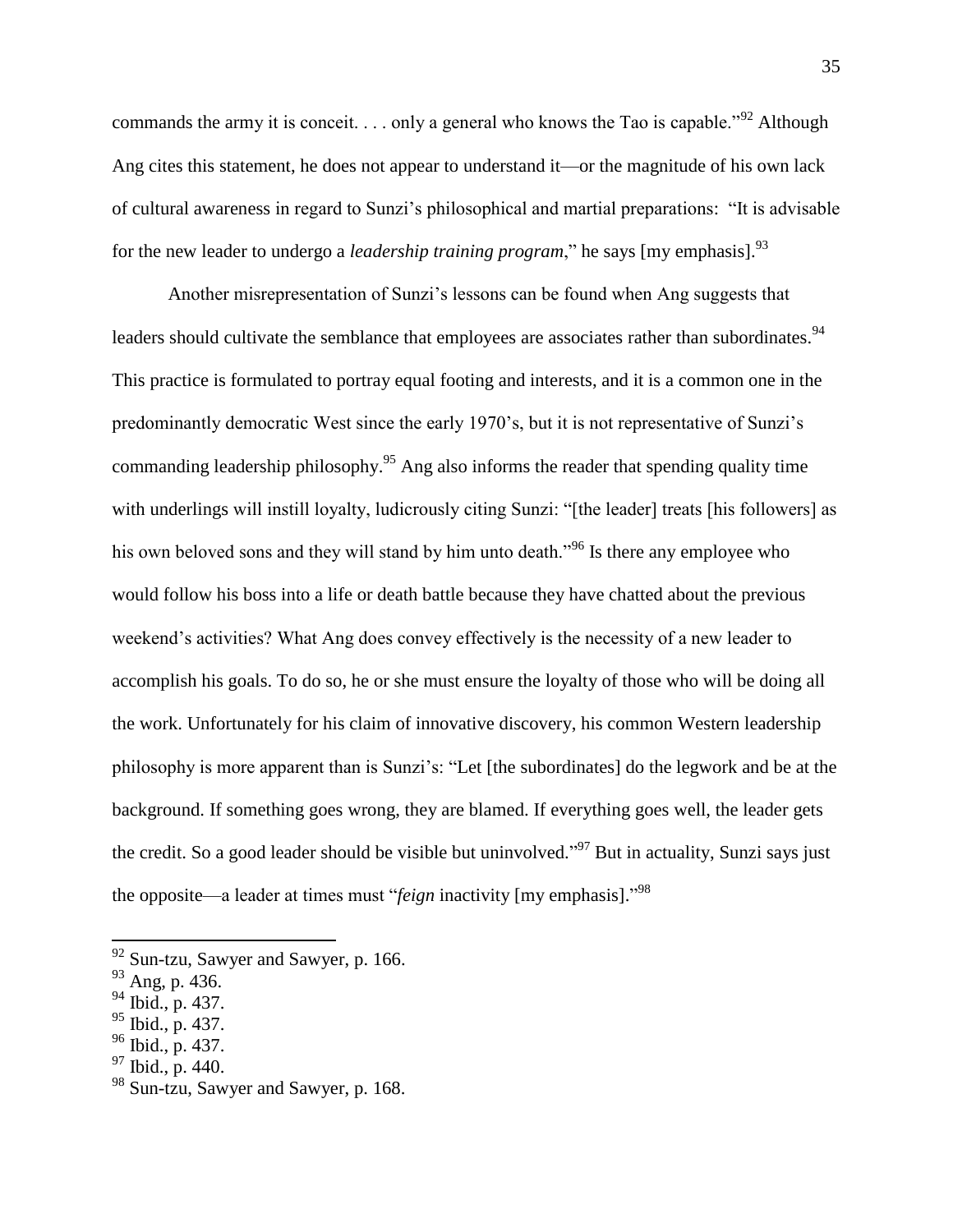Should the newly appointed leader find enemies in his organization, those who are disgruntled and who are adversarial to *his or her leadership* (not Sunzi's enemy to the survival of the state), Ang suggests either democratically inspired participative administration to encourage compliance or the undermining of the dissidents in the eyes of other employees. And if those tactics do not achieve victory, one should confuse the enemy by "treating him with benevolence" to throw him off track, as if Sunzi's understanding of "benevolence" was like a poison ivy ointment to be applied or merely a polite interchange at the coffee shop. To complete his subversion of Sunzi's philosophy, Ang further states, "If one cannot have a head on [sic] collision with the 'enemy,' then killing him softly with kindness is the *next best alternative* [emphasis mine]"—a statement which circumscribes Sunzi's ultimate victory—survival through non-engagement with enemy forces. <sup>99</sup>

The author unintentionally does come to the justifiable conclusion that in our postmodern world, "very different from the China of old," Sunzi's teaching remains relevant. Unfortunately, Ang does not appear to have a very sophisticated understanding of *The Art of War.* Moreover, he has superficially applied its teachings to justify common, staid management practices in the west. And although he advises the new leader to learn his or her *corporation's* history, Ang has failed to understand that "the China of old" and its philosophies relating to Sunzi's lessons are the *only* reasons that *The Art of War* can be looked upon as a viable resource for leadership today.<sup>100</sup>

Ang's superficial, spray-painted application of *The Art of War* to disguise an unattractive business model is quite the opposite of Marc Winter's fine brush stroke in his "Suggestions for a Re-Interpretation of the Concept of *Wu xing* in *Sunzi binga.*" Winter's examination of a singular term serves to demonstrate why historical context is of paramount importance to understanding

<sup>&</sup>lt;sup>99</sup> Ang., p. 339.

 $100$  Ibid., p. 441.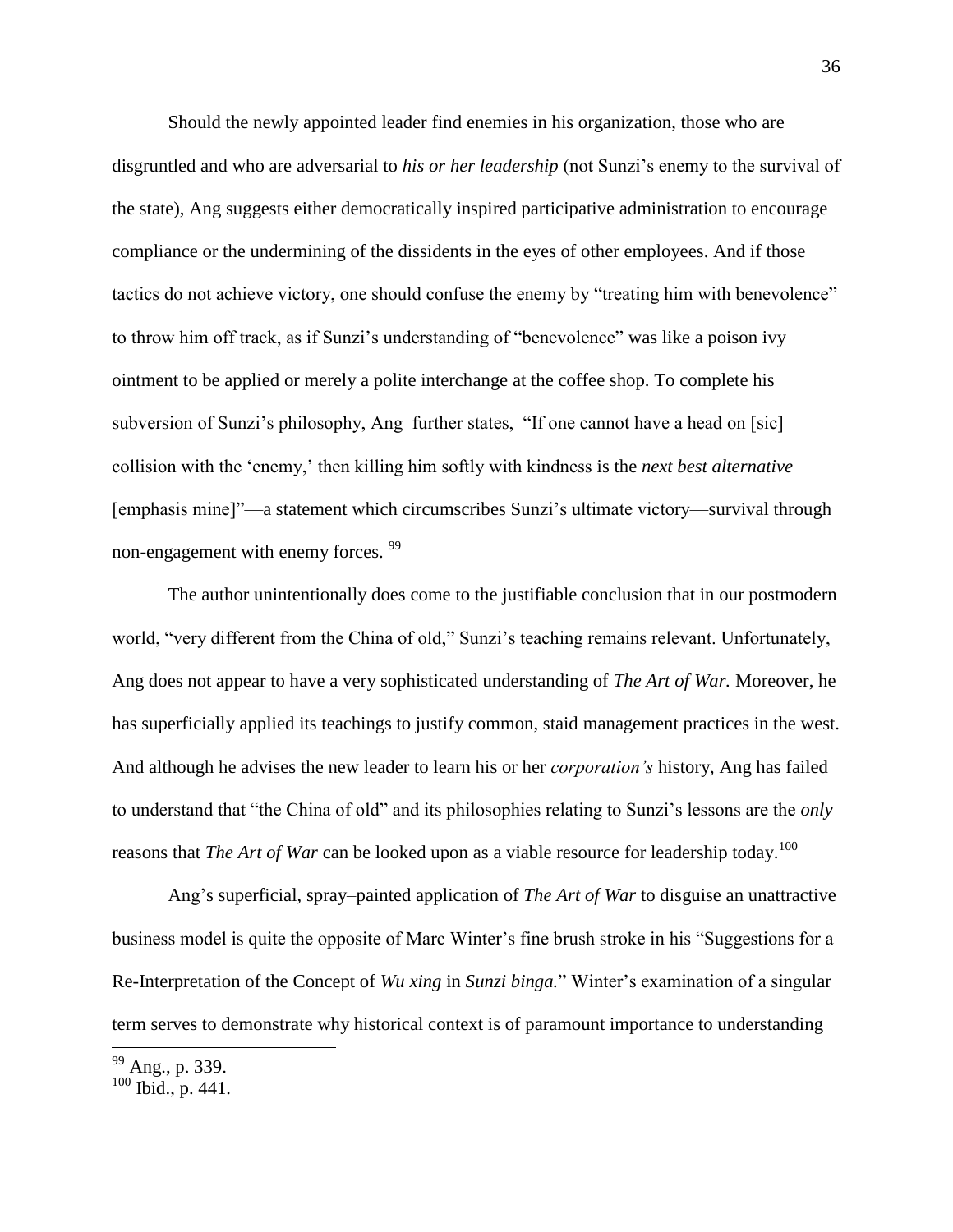Sunzi and why even those with extensive knowledge about his text may misunderstand *The Art of War*'s philosophy and message. Through the ages, arguments about the date of composition, authorship, or style have multiplied and access to intellectual concepts from feudal societies and the Imperial age have not been readily available until relatively recent archeological findings. More often than not, scholars focused on the conspicuous for examination or research—such as terms or phrases that could have appeared only during particular eras—and this knowledge has created controversial theories that may become traditional ones, such as Robin Yates's beliefs that editors or copyists edited *The Art of War* to fit the aesthetic ideal of their times or that the text is a result of additions from different centuries.<sup>101</sup> Because he also calls for a re-evaluation of the ancient text outside of its "pre-established intellectual categories" in order to see beyond what others have already seen, <sup>102</sup> Winter's study relates to Sun, Chen, and Zhang's calling for reconceptualization based on Sunzi's philosophy because both arguments have a practical application for today's scholars and business leaders.

Winter's argument is that *The Art of War* is a coherent text created by one author, and his evidence lies in the etymology of *wuxing.* The term is typically interpreted and translated to mean "five phases" with an attendant meaning of cosmological interaction between heaven and earth and with the sense of "overcoming versus coming forth (*shen* vs. *sheng*)."<sup>103</sup> Winter challenges this notion by citing a study by Christopher Rand who finds that it was not until after the third century B.C.E. in China that man and cosmos were believed to be directly connected.

<sup>101</sup> Robin D. S. Yates, "New Light on Ancient Chinese Military Texts: Notes on Their Nature and Evolution, and the Development of Military Specialization in Warring States China, *T'oung‒pao* LXXIX (1988): p. 219, quoted in Marc Winter, "Suggestions for a Reinterpretation of the Concept of *Wu xing* in the *Sunzi bingfa.*" *Bulletin* 76 (2004): pp. 149–150. <sup>102</sup> Marc Winter, "Suggestions for a Reinterpretation of the Concept of *Wu xing* in the *Sunzi bingfa*." *Bulletin* 76 (2004): p. 150.

 $103$  Ibid., p. 153.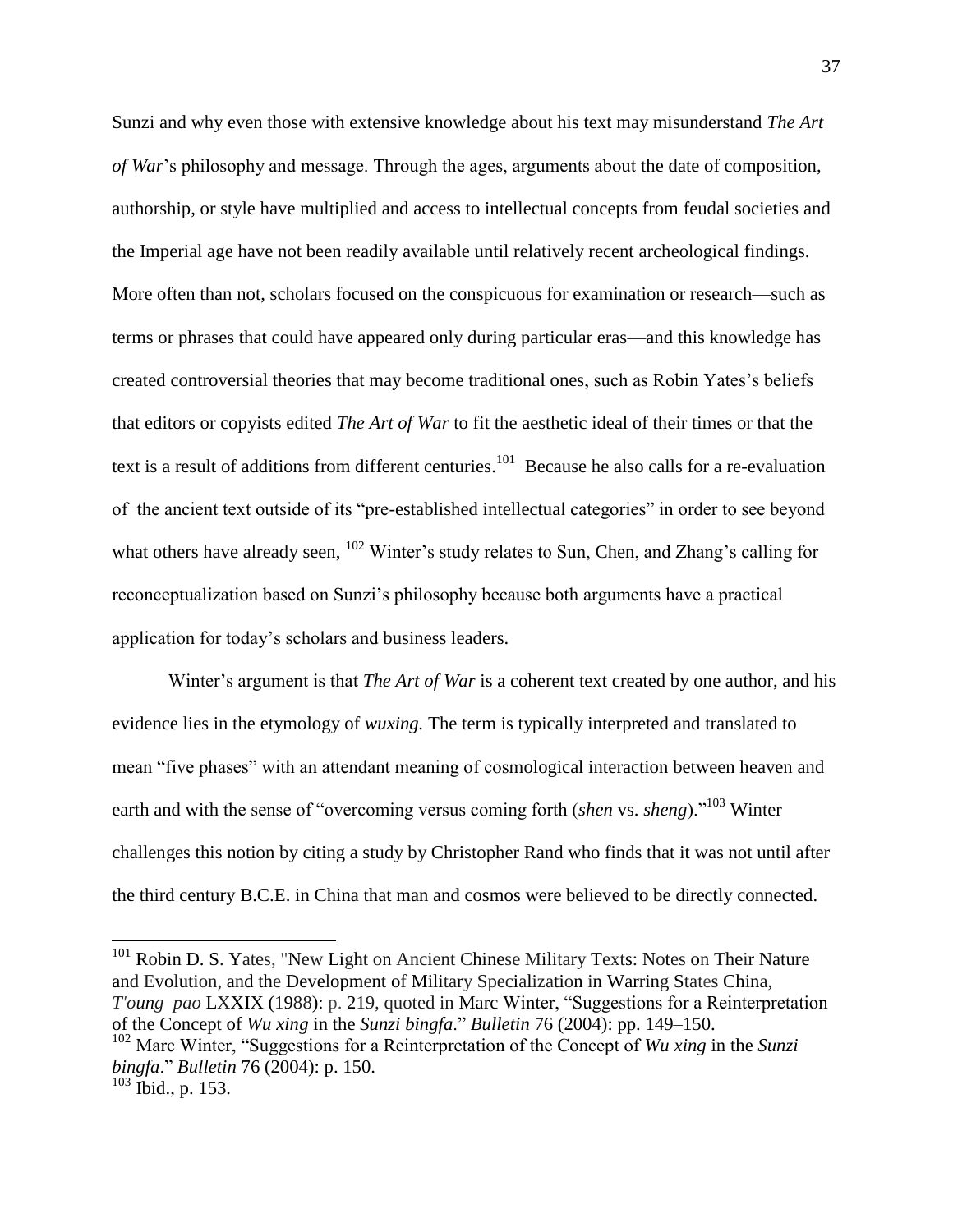Therefore, Winter claims that Sunzi was speaking metaphorically of the five known planets "as mere images to illustrate and exemplify his rational arguments in regard to constant change."<sup>104</sup> Winter cites A. C. Graham who states that such correlative thought was part of a tradition of metaphorizing in "non-philosophical texts"—texts, which Winter notes, were written and used by technical specialists such as astronomers or physicians to illustrate their ideas (which Winter says is the same technique found in *The Art of War*).<sup>105</sup> Winter also cites John Major who believes the planets referred to the gods in the Chinese "Grand Origin Myth," and that these "cosmic paradigms [were] abstracted into a philosophical principle (*wu hsing*), during the Warring States Period (480–221 B.C.E.).<sup>106</sup> Afterward, cosmological correlation became more and more prevalent, from the Yellow Emperor's medical treatises (*Huangdi neijing*) to the pentatonic scale, and at the end of the period, Zou Yan's politicization of *wuxing* by equating the phases with dynasties and their legitimacy (or lack thereof).<sup>107</sup>

Winter's claim that, to Sunzi, *wuxing* meant "five planets" decontructs the term's anachronistic association to the cosmological stance that observations in nature are parallel to human experience and understanding. Unlike the diurnal "patterns" of the sun, during Sunzi's lifetime, the planets did not appear to have a particular pattern, so the five planets became his metaphor of constant change.<sup>108</sup> The summation of Sunzi's famous water metaphor concerning form and military engagement relates to the necessity of adaptation to the constant unknown: "He, who can modify his tactics in relation to his opponent and thereby succeed in winning, may

 $104$  Ibid., p. 152.

 $105$  Ibid., p. 154.

<sup>106</sup> Ibid., p. 153. According to Major, "*Hsing* has two meanings, "to move" and "a row or column." The five planets answer both of those definitions: [as "stars that move"] and as "five planets [that] lined up in a row at the beginning of an epoch of time."  $107$  Ibid., p. 162.

<sup>108</sup> Ibid., p. 163.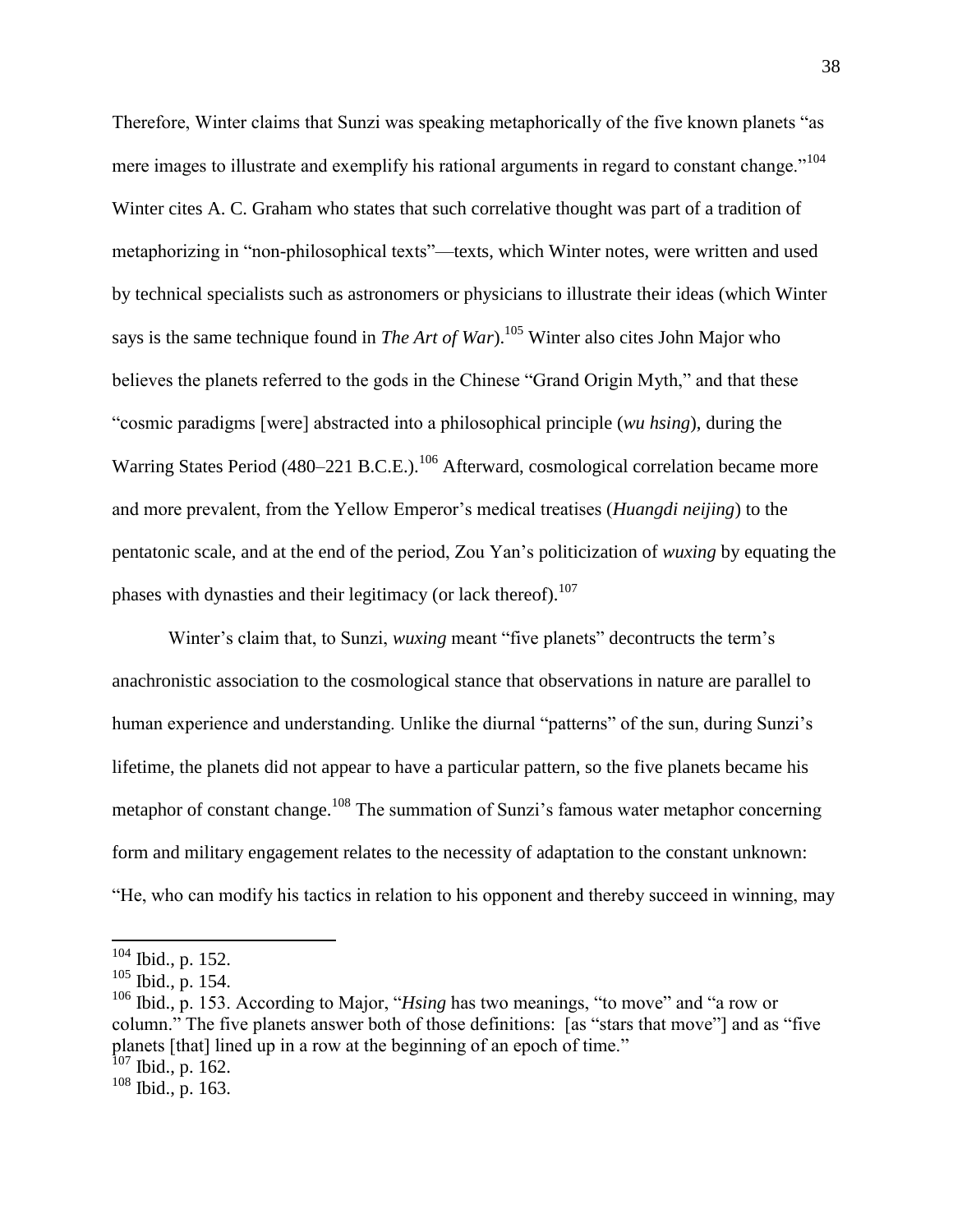be called a heaven–born captain. Therefore: among the Five planets none is ahead of the others always. . . . "<sup>109</sup>

The colors of these planets eventually became associated with "five elements" on earth; and in association, eventually the misinterpretation of "five phases" of change for "five planets" became codified in *The Art of War* scholarship. But Winter says the five-phase model of correlative connections did not develop until after Warring States.<sup>110</sup> To Sunzi, the five planets, tastes, sounds, or colors were examples of the ways a limited number of elements could be combined to create numerous varieties or opportunities for success. Likewise, Winter's examination of only one term suggests that *The Art of War* studies offer numerous opportunities for philosophical and historical inquiry. Even with ancient or modern misconceptions superimposed on the text, sinologists may utilize the twenty–first century's international focus on it to create knowledge that could promote practical and ethical applications of successful global leadership practices.

Like Winter's particularized study, Sandra Wawrytko's "Winning Ways: The Viability (*Dao*) and Virtuosity (*De*) of Sunzi's *Methods of Warfare* (*Bingfa*)" challenges common notions about *The Art of War*, especially Western conceptions of Chinese culture as being warlike and war loving, as Richard G. Ang implies (above). Instead, Wawrytko claims that Sunzi was a "proponent of peace" and that many of those who share Ang's viewpoint of Chinese culture have been influenced by an uninformed analysis of *The Art of War*, based on a misconception of the term "art" being assumed to mean a created beauty. Instead *fa* is closer in meaning to "law" or "method," and closer to a derivative of *ars*, a skill, which, according to Sunzi, should be used

 $\overline{a}$ 

<sup>109</sup> Lionel Giles, *Sun Tzu on* The Art of War: *The Greatest Military Treatise in the World* (Taipei: Literature House, Ltd., 1964), pp. 35‒37.  $110$  Winters, p. 169.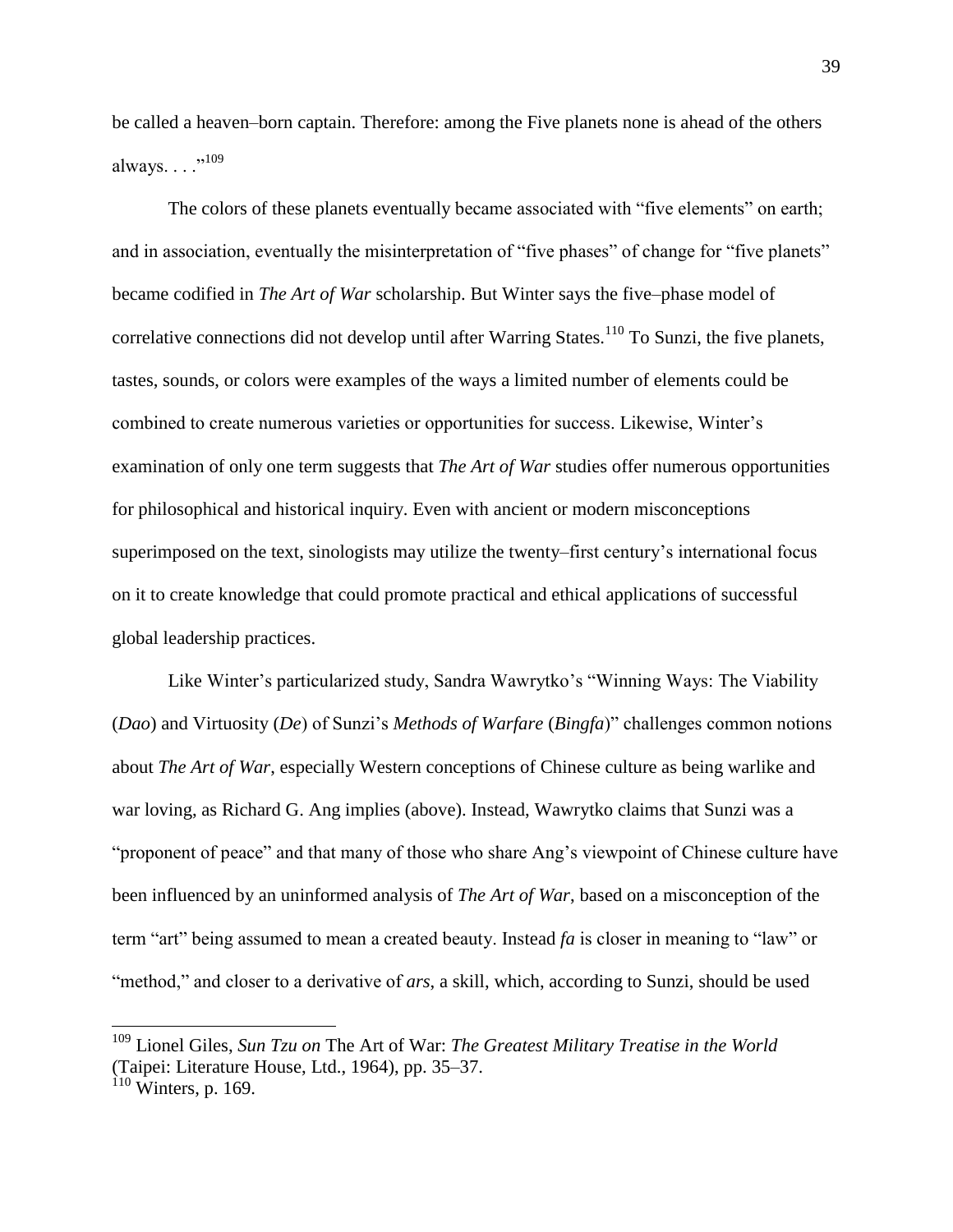with much care and foresight.<sup>111</sup> The original meaning most likely was not lost on the *The Art of War* French Jesuit translator in 1772,  $^{112}$  but few who have read the English version today understand the subtleties of the title, easily comparing it with Westerner Niccolo Machiavelli's famous conceptual treatise, *Art of War*.

This misalignment of meaning came naturally to a culture that would typically have little awareness of Daoism, a philosophy, Wawrytko says, which underscores Sunzi's own beliefs about casualties and warfare. Although her study focuses on pervasive militarism in Western culture, her work has implications for business practices, which are often modeled on military constructs. The author acknowledges scholars who have already examined Western misrepresentations of *The Art of War* and who have concluded that Sunzi's teachings have been "manipulated to suit the biases of [any] interpreter," who wished to succeed at any cost.<sup>113</sup> Instead, Wawrytko studies the philosophical underpinning of *The Art of War* to better understand this Occidental manipulation of meaning. She concludes that Sunzi's "philosophy constitutes an Applied Daoism.<sup>114</sup> The author categorizes Sunzi's positive Daoist traits, such as his agenda for stemming the proliferation of armed conflict "without succumbing to *bu wei* pacificism," and his weaker or less developed characteristics, such as his inferior virtuosity (*de)—*due to his reliance on foreknowledge as a form of cunning intellect (*zhihui*), on human nature instead of the expansiveness of nature (*ziran*) that *dao* emulates, and on human artifice.<sup>115</sup>

 $\overline{a}$ 

<sup>&</sup>lt;sup>111</sup>Sandra A. Warwrytko, "Winning Ways: The Viability (*Dao*) and Virtuosity (*De*) of Sunzi's *Methods of Warfare* (*Bingfa*),"*Journal of Chinese Philosophy* 34, no. 4 (Dec. 2007): p. 563. <sup>112</sup> Joseph Marie Amiot, *L'art militaire dans l'antiquite chinoise; une doctrinede guerre bi‒millenaire,* tire de la traduction du P. Amiot (1772) (Paris: C. Lavauzelle & Cie., 1922). See also "Confucianism and Western Democracy" by Herrlee Glessner Creel in *Confucius and the Chinese Way* (1949): pp. 254–279.

 $113$  Ibid., p. 564. Warwrytko refers to Roger Ames and Alastair Ian Johnston as examples.

<sup>114</sup> Ibid., p. 568.

 $115$  Ibid., p. 575.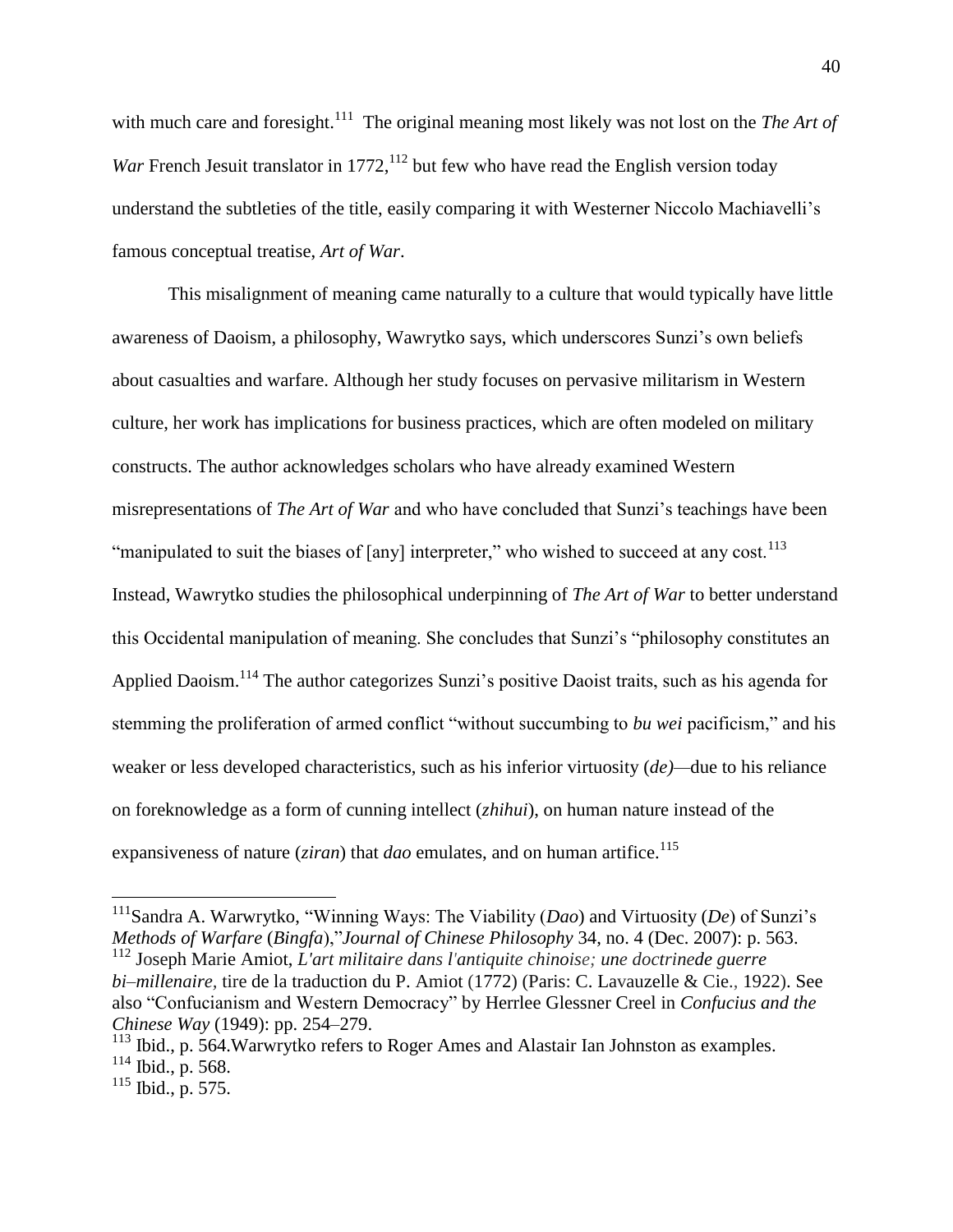This applied philosophy directly relates to one of the most often quoted sections of *The Art of War:* "Warfare is the Tao of deception."<sup>116</sup> Both Sunzi and Laozi, author of the *Daodejing*, recognize that most individuals tend to live in a shallow reality, rarely looking below the surface for profound insights about their lives. And Sunzi utilizes—or applies—this human inclination to misdirect the enemy for his followers' own survival. Because of the magnitude of this duty, the commander is the champion ( $f\omega$ ) of his followers,<sup>117</sup> placing himself between danger to the State and the State, necessitating his possession of specific qualities associated with Daoist beliefs: wisdom (*zhi*), trustworthiness (*xin*), humaneness (*ren*), courage (*yong*), conscientiousness (*yan*), and the "dao of management"  $(fa)$ , <sup>118</sup> as well as the discernment to ignore political directives that would undermine the survival of the State.<sup>119</sup>

Warwrytko explains that Sunzi assesses the strengths of his opponents according to categories relating to his strategy for survival: community commitment (*dao*), climate (*tian*), terrain (*di*), leadership (*jiang*), and methodology (*fa*). Of these strategic factors, *dao* is the most significant, but it has been misinterpreted as "moral cause or moral law," she says. In the life and death battle for which Sunzi prepares, the *dao* is synonymous with a *high level of morale*, which elicits the leader's identical commitment from the people—so much so that they do not fear death when bound to this common cause. This capacity to move beyond individual interest is related to why *Ang's* facile applications of the ideals of *The Art of War* to the Western competitive managerial environment fail to provide innovative leadership practices. In fact, one of the most significant points that Warwrytko makes in relation to business practices is that the idea of competition, so acculturated in Western minds, is found in neither Daoism nor *The Art of* 

<sup>&</sup>lt;sup>116</sup> Sun-tzu, Sawyer and Sawyer, p. 168.

<sup>117</sup> Warwrytko, p. 567.

<sup>118</sup> Ibid., p. 571.

<sup>&</sup>lt;sup>119</sup> Sun-tzu, Sawyer and Sawyer, p. 215.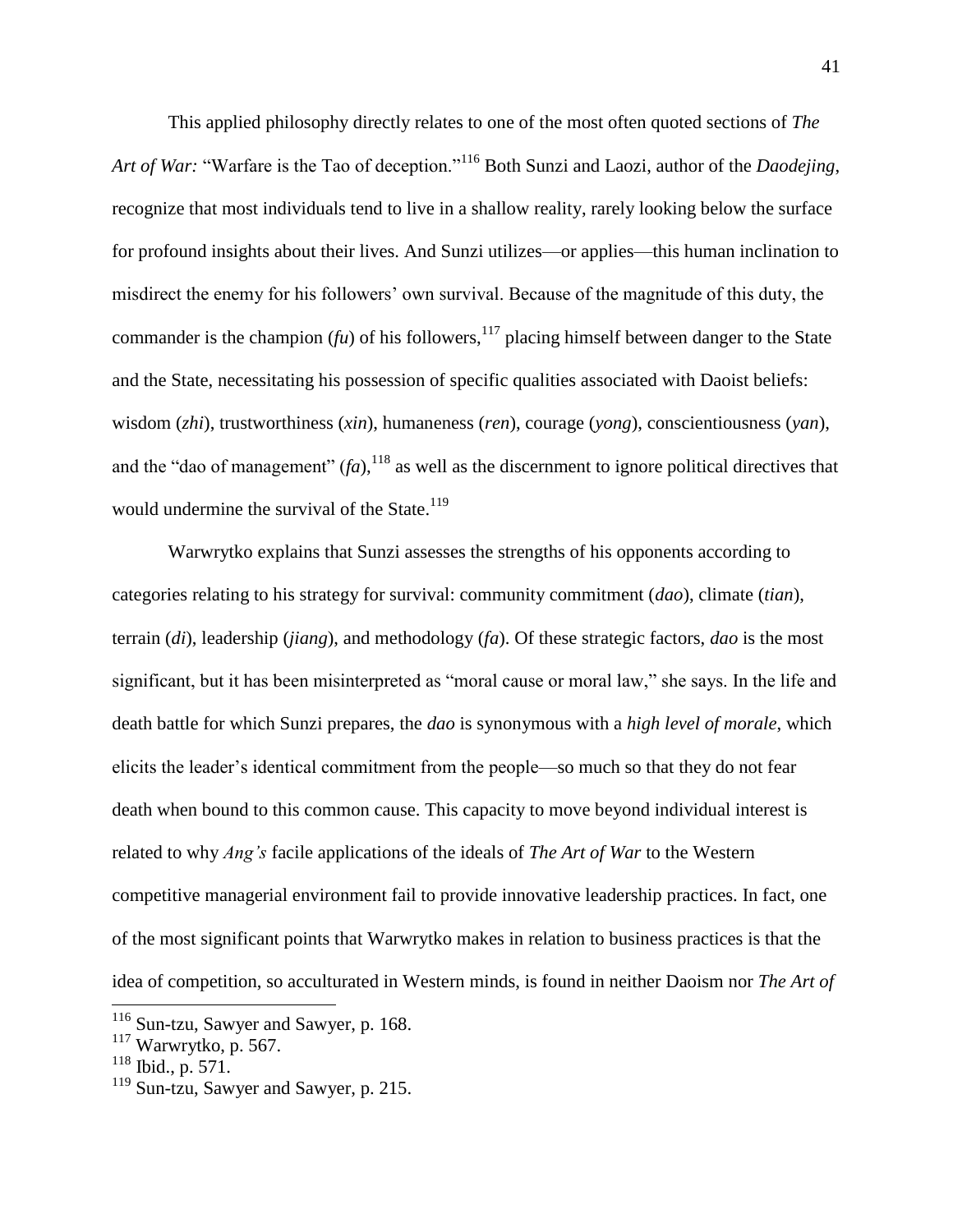*War*: "The Sage's *Dao* accomplishes without competing," says Laozi—and is accomplished by Sunzi's ideal leader's *wu wei* victory.<sup>120</sup> (Although Ang equates *wu wei* to "inaction," the author uses Roger T. Ames's translation: "nonassertive or noncoercive action."<sup>121</sup>)

Warwrytko explains that the *Daodejing* teaches that "[t]hose who covet the state cannot protect it and are doomed to failure" and that "[t]he intrusive behavior of the elite makes people 'difficult to rule.'"<sup>122</sup> In other words, those who compete in order to control others for their individualized interests cannot be bound to a communal mission or elicit the high morale of subordinates. Unlike Sunzi, such leaders do not value the lives of those whom they seek to control but see them as expendable commodities to be used to gain ever more power and "commodities."

Wawrytko believes that due to their selfish fetish for conspicuous consumption, Westerners do not take death seriously, even in their increasingly precious leisure time playing costly videogames that "ever escalate death and destruction."<sup>123</sup> Nevertheless, the author is hopeful that Sunzi's philosophy and methodology can be utilized by leaders from the west to seriously reevaluate their definitions of "success," as well as the practices that achieve it. Besides her discussion concerning the necessity for a leader to inspire a high level of morale in his subordinates, in regard to limiting liabilities in a life or death struggle, the author stresses the necessity for leaders to possess the traits (mentioned earlier) of wisdom (*zhi*), trustworthiness (*xin*), humaneness (*ren*) courage, (*yong*), conscientiousness (*yan*), and skill (*fa*) <sup>124</sup> However, each of these characteristics must be developed individually and honed throughout a lifetime. None of

 $120$  Warwrytko, p. 579.

<sup>121</sup> Ibid., p. 571.

<sup>122</sup> Ibid., p. 570

 $123$  Ibid., p. 573.

<sup>124</sup> Ibid., p. 566. In Chapter 8 of *The Art of War*, Sunzi lists the opposite factors as characteristics of poor leadership.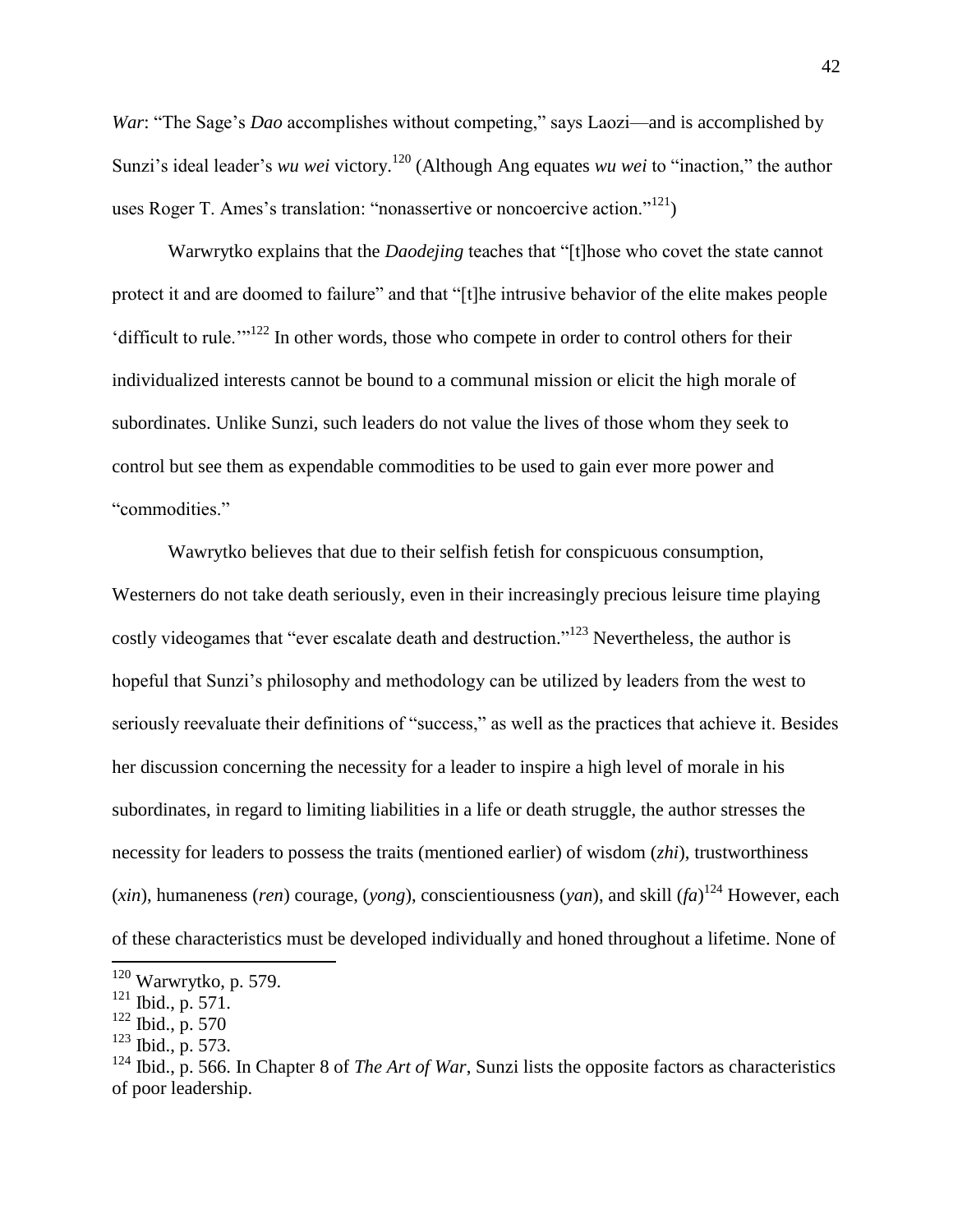them can be learned in a training seminar as Ang suggests, and all of them relate to what many Westerners incorrectly already believe constitutes a significant portion of their identities, without having earnestly cultivated these traits. This is true most likely because they are too busy trying to fulfill their societies' expectations for and definitions of success—a pursuit, at present, designed as a "lose-lose" situation for the majority. Business leaders often mimic the intensity of the battlefield to promote competition and incentive, and because capitalism is the underpinning of most Western countries, everyone within these societies is affected.

Unfortunately Warwrytko fails to acknowledge that a vacuum exists where Westerners should find the introspection and awareness required to find the Way. The vessel has been depleted as a result of the decreasing rewards for popularly degraded analytical and intellectual pursuits and the increasing status of those who embrace readily available, comfortable, and *acceptable* anti-intellectual activities. Western culture in general denies the cerebral and glorifies and celebrates competition—with the result that too few individuals realize that "Mission Accomplished!" banners are inappropriate because, as Sunzi says, "war is to be treated as a funeral rite / After multitudes have been slaughtered."<sup>125</sup> Competition and militarism are embedded into the Western world view.

Can Sunzi's text be helpful to Western leaders who seem oblivious to seeing themselves as others see them or who seek strategies that can be easily downloaded into an outdated "How to Succeed in Business" manual? Warwrytko finds that *The Art of War*'s directives accomplish their goals as long as leadership has a grasp of its underlying premises. Her work offers insight into the Chinese culture as one that would pursue a harsh military option as a last resort, rather than as having a brash, imperious marshal constitution that popular interpretations of Sunzi's

 $125$  Ibid., p. 571.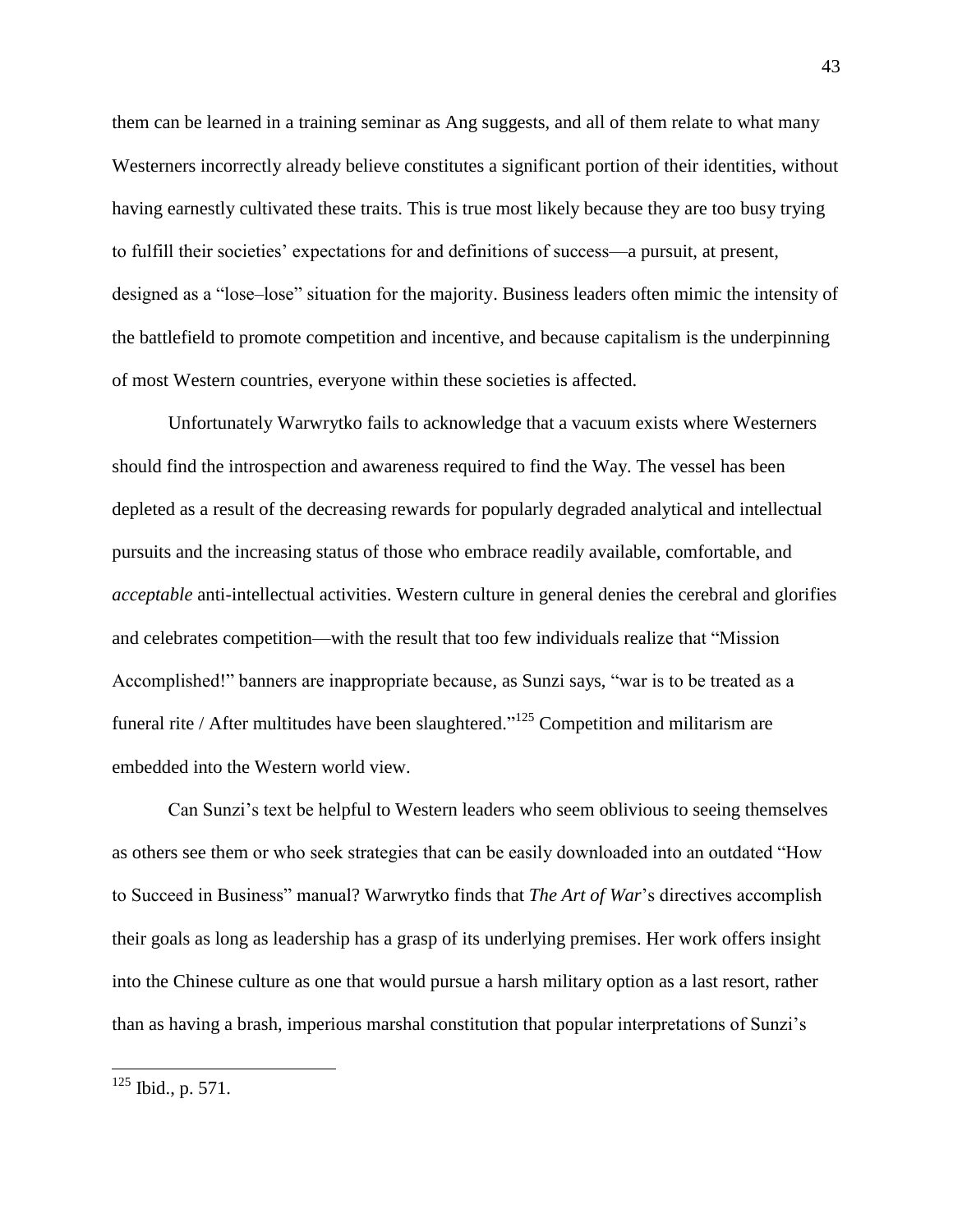work have established. The Western workforce may not have spent years cultivating the Daoist characteristics she believes to be the key to success, but if it is encouraged to read her study, it would be an excellent beginning to develop understanding that can lead eventually to innovative business strategies.

Such innovation is needed because the global market is a reality, along with its megacorporations competing for market dominance. Will they prove Karl Marx right? Will capitalism collapse upon itself as large, wealthy corporations grow ever more powerful and wealthy eventually demoting middle–class small business owners to one powerful and disgruntled working class of subordinates? We have the borderless opportunity as historians to examine the nuances of *The Art of War* and to explain them to those who need to hear them—a win—win situation. Therefore in my next chapter, I will discuss the philosophical connections between *The Art of War and The Romance of the Three Kingdoms,* a classic Oriental text with increasingly popular appeal to the Occidental world, and provide episodic illustrations as a means to a revision of Western interpretations of the popular historical novel.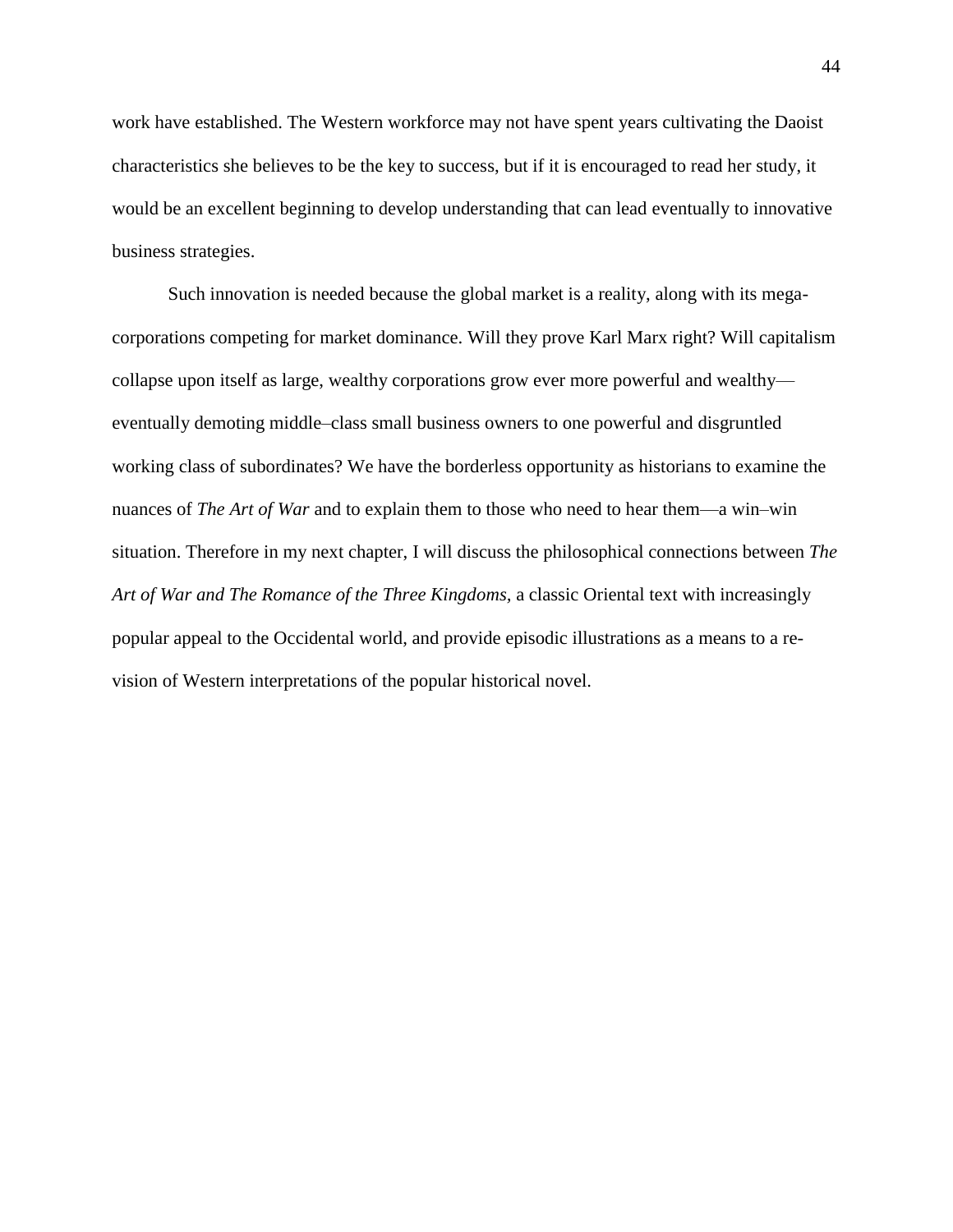**Chapter III**

**"To Serve the State and Save the People**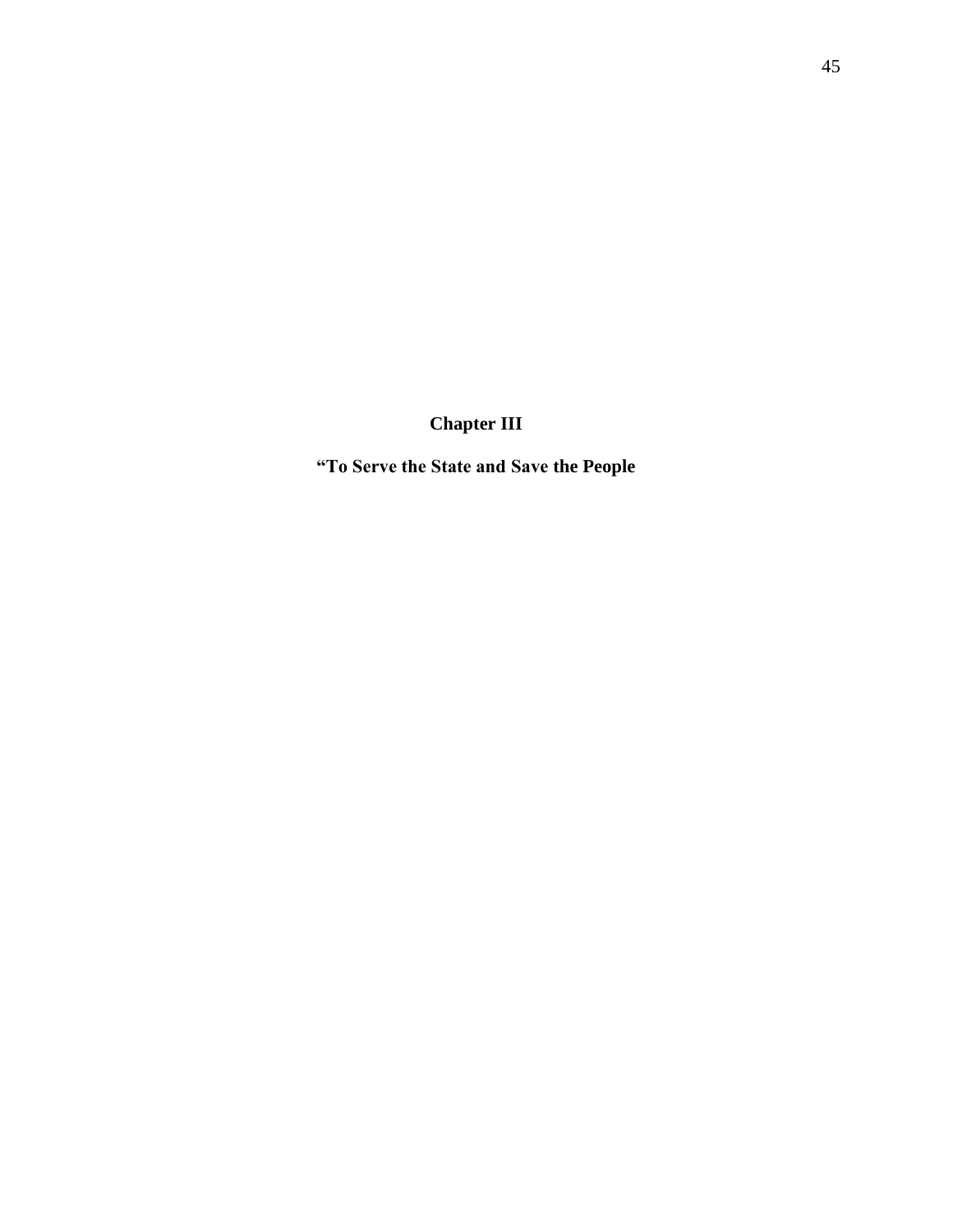Luo Guanzhong's *The Romance of the Three Kingdoms* is an increasingly popular book in the twenty‒first century, in part because the work relates to modern strategic leadership, Chinese culture, and military engagement. Because of its martial context, the work seems to embody the tactics found in Sunzi's *The Art of War*. To understand both works and the culture that produced them—and that continues to be influenced by the philosophies represented in them—it is helpful to examine the concept of benevolence, a significant philosophical connection between The *Art of War* and *The Romance of the Three Kingdoms* that serves to illustrate the *Dao* of administration necessary for successful leadership and for the survival of the state.

# **Winning Hearts**

As mentioned in Chapter II, Hai-Fa Sun, Chao-chuan Chen, and She-He Zhang claim that Sunzi himself was a product of three philosophies—"the Confucian *Dao* of benevolence, the Daoist *Dao* of dialecticism (*yin* and *yang*) in the strategies, and the Legalistic prescriptions for the logistics of a military campaign."<sup>126</sup> In other words, the philosophies harmoniously coexist for Sunzi in what the three call situational Daoism, which relates to a strategic leadership dependant on a community of alliances rather than simple hierarchal relationships.<sup>127</sup> (See Chapter II and below.)

Sunzi's primary focus is to save the state from destruction, and, in order to do this, he must be the type of leader the troops will trust to avoid unnecessary carnage and will follow into battle. This warrior knows that it is of utmost importance to "[establish] a mutual relationship

 $\overline{a}$ 

 $126$  Carmone, p. 326.

 $127$  Sun, Chao-chuan, and Zhang, p. 153. (strategic situationalism in light of his beliefs regarding humaneness, holism, and dialecticism)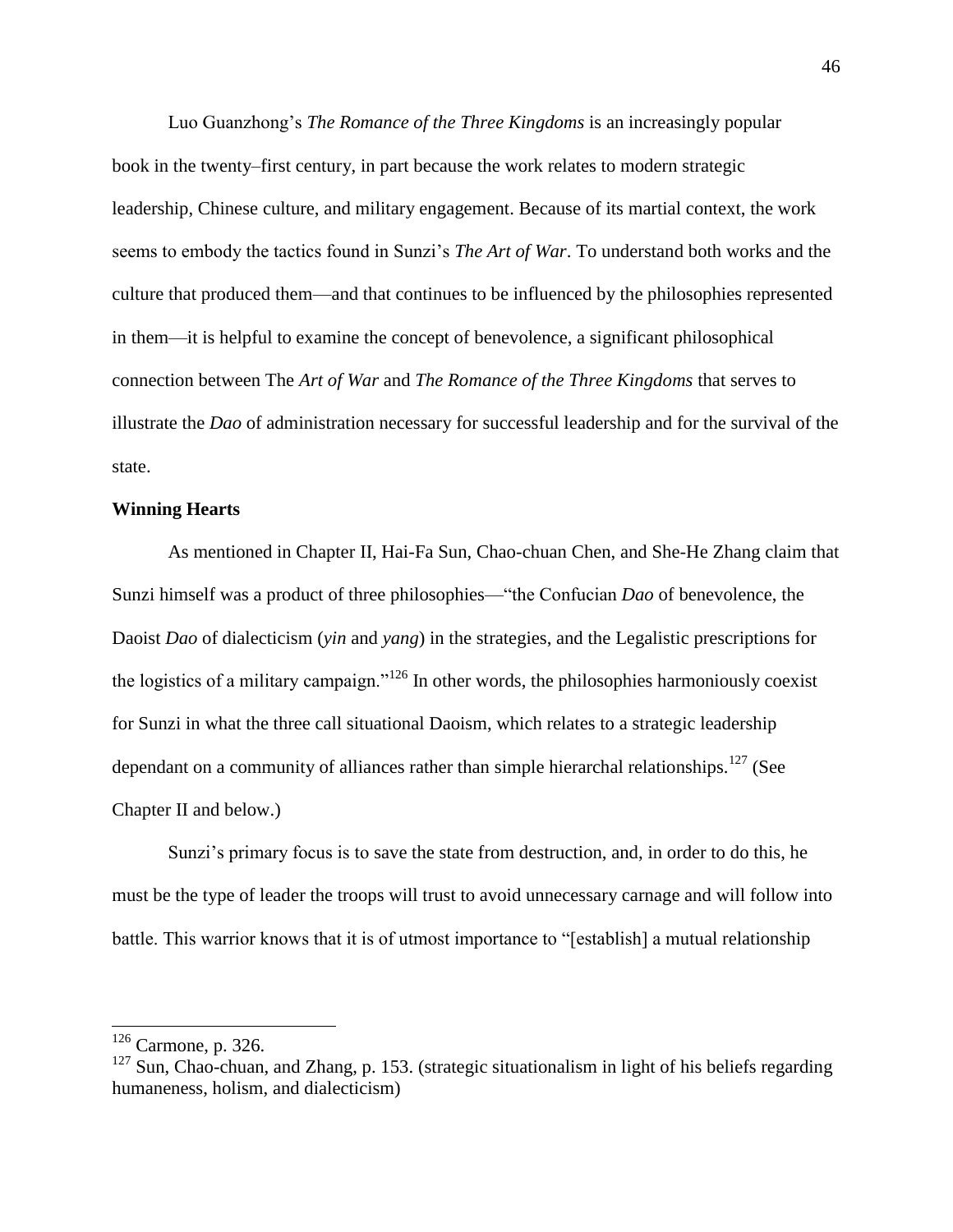with the people."<sup>128</sup> To accomplish this, he knows that a great leader must win the hearts of his followers prior to stepping onto a field of battle. Of the factors that he says are necessary to win battles, the great leader must possess the most significant one, the balance of the *Dao*. With this connection with the cosmos, one will have the advantages of "heaven and earth" and model benevolence, a characteristic that relates directly to the other four factors: wisdom, credibility, courage, and strictness. It is benevolence, the human factor, which separates and defines *The Romance of the Three Kingdom*'s Liu Bei and Cao Cao.

Benevolence has been defined as being "a man's whole hearted and joyful concern for other men, his delight in their good fortune and dislike of their misfortune."<sup>129</sup> With this attitude, Sunzi knows that the people will "die with him; they will live with him and not fear danger."<sup>130</sup> Sunzi maintains this reverence by keeping his focus on his goal, the survival of the state, rather than on his own reputation: "[A general] who does not advance to seek fame, nor [fail to retreat] to avoid [being charged with the capital] offense of retreating, but seeks only to preserve the people and gain advantage for the ruler is the state's treasure."<sup>131</sup> This ideal leader achieves the balance he seeks, and with this in mind, one can be—and can expect his followers to be—wise, credible, courageous, and strict because "[w]hen the general regards his troops as young children, they will advance into the deepest valleys with him. When he regards the troops as his beloved children, they will be willing to die with him." $132$ 

This is not to say that he expects to cater to these children; rather he is the firm, strict, and

<sup>&</sup>lt;sup>128</sup> Sun-tzu, Sawyer and Sawyer, p. 210.

<sup>&</sup>lt;sup>129</sup> Graham, p. 111. Appropriate is the fact that, according to A. C. Graham, this (Legalist Han Fei's) definition is the fullest definition of the word because, in reality, Liu Bei was most likely "Confucian in appearance but Legalist in substance."

<sup>&</sup>lt;sup>130</sup> Sun-tzu, Sawyer and Sawyer, p. 167.

<sup>131</sup> Ibid., p. 215.

 $132$  Ibid., p. 215.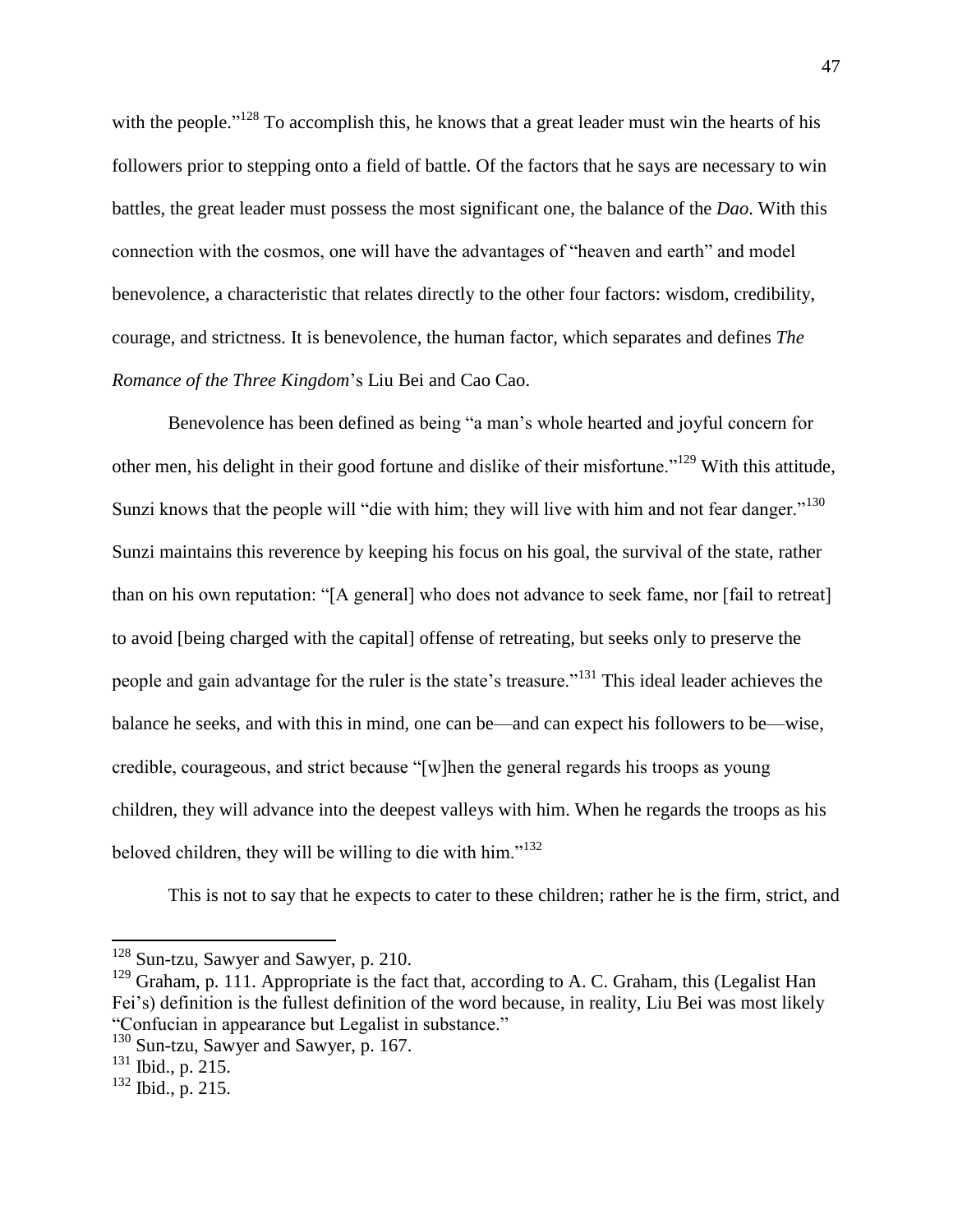loving parent who expects them to live up to his high expectations of them. To influence them, the balance of the *Dao* is necessary to win the hearts of his followers and to achieve the benefits of benevolence within his alliances, his simulated family, in order to achieve victory through what Sunzi calls the *Dao* of administration. 133

# **Benevolence**

 $\overline{\phantom{a}}$ 

Luo Guanzhong's *The Romance of the Three Kingdoms* contrasts Liu Bei's humane benevolence with Cao Cao's lack of it. As with *The Art of War*, the episodes do revolve around winning and losing, and Sunzi's presence and benevolence—like a defining ideogram—pervade the epic. Liu Bei is the embodiment of Sunzi's factor of benevolence and his focus on winning the enemy over to his side rather than seeking its annihilation.<sup>134</sup>

One example of the avoidance of bloodshed is found when Liu Bei's most favored advisor, Zhuge Liang, desperate for weapons going into a battle, follows his leader's methodology. Instead of initiating a bloody skirmish, he gains the necessary arrows by tricking Cao Cao's men through subterfuge. While Liu Bei's men sound their battle drums and run on their side of the river bank in a fog, they control a boat that holds a dummy at which Cao Cao's men shoot their arrows through the fog bank. Of course, Liu Bei's men gather up these weapons. Later, Lu Su asks him how he knew there would be fog, and Zhuge Liang responds as his superior would have—that it is a benevolent leader's responsibility to know about the terrain in order to strategically avoid direct combat and the unnecessary deaths of his followers (Chapter 30). According to Sunzi:

 $133$  Ibid., pp. 221-222. "Unify their courage to be as one through the Tao of Administration. Realize the appropriate employment of the hard and soft through the patterns of terrain." <sup>134</sup> Moss Roberts, "Afterword" in Luo Guangzong's *Three Kingdoms: A Historical Novel*, trans. Moss Roberts (Berkeley: University of California Press, 1991), p. 942. Many Twenty– and Twenty–first century sinologists agree that, despite the outcome of the plot, the work promotes Liu Bei's Confucian ideals.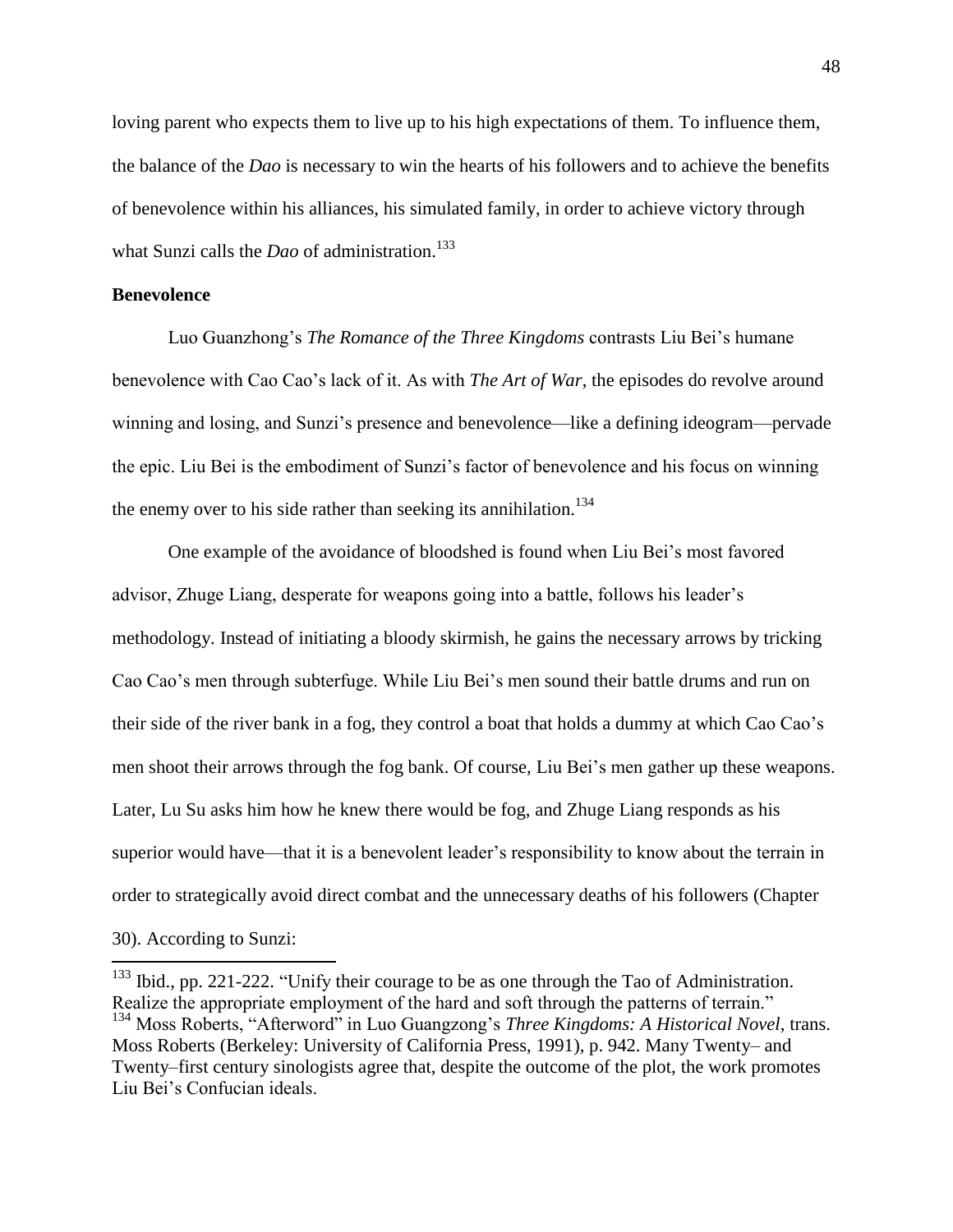A military commander is a mediocrity, unless he is versed in the patterns of the heavens, recognizes the advantages of the terrain, knows the interaction of prognostic signs, understands the changes in weather, examines the map of deployment, and is clear about the balance of forces. 135

Moreover, as does Sunzi, Liu Bei relies on strategic leadership that "reflects the 'institutional perspective of a community of alliances, rather than a simple subordinate and management relationship."<sup>136</sup> They both create a simulated familial relationship (as described earlier). Both Sunzi and Liu Bei highly honor this filial connection and win the people's support because of their ethical actions. This connection to their followers relates directly to their high priority for *wu wei*, the attainment of non-attainment—rejecting activity that is contrary to nature rather than through status or authority, and thus their high regard for strategies that avoid bloodshed.<sup>137</sup>

It is not only winning or losing but also Liu Bei's benevolence that is central to Luo's historical fiction. Luo illustrates this concept at the onset of the epic in Liu Bei's battling the Yellow Scarves in his desire to maintain the status quo of the state in order to retain good fortune for its people.<sup>138</sup> Liu Bei's actions reveal him to be in a cycle that eventually lifts him to great political height. He appears to have the Mandate of Heaven through his benevolent capacities, and his intent of holding his (eventual) kingdom in place is not related to political promotion but to a sacred trust to save the state and serve the people.

Therefore, the Peach Garden pact (which begins *The Romance of the Three Kingdoms* and the brotherhood that the story revolves around) is sealed with a ritual and oath, aligning the

 $135$  Luo, pp. 233–237.

 $136$  Sun-tzu, p. 153.

 $137$  Later, we will see that Liu Bei temporarily loses this priority and thus loses the kingdom.  $138$  Luo, p. 12. Liu Bei is capable of "dominating the age" as Qiao Xuan says of any person who could save the empire.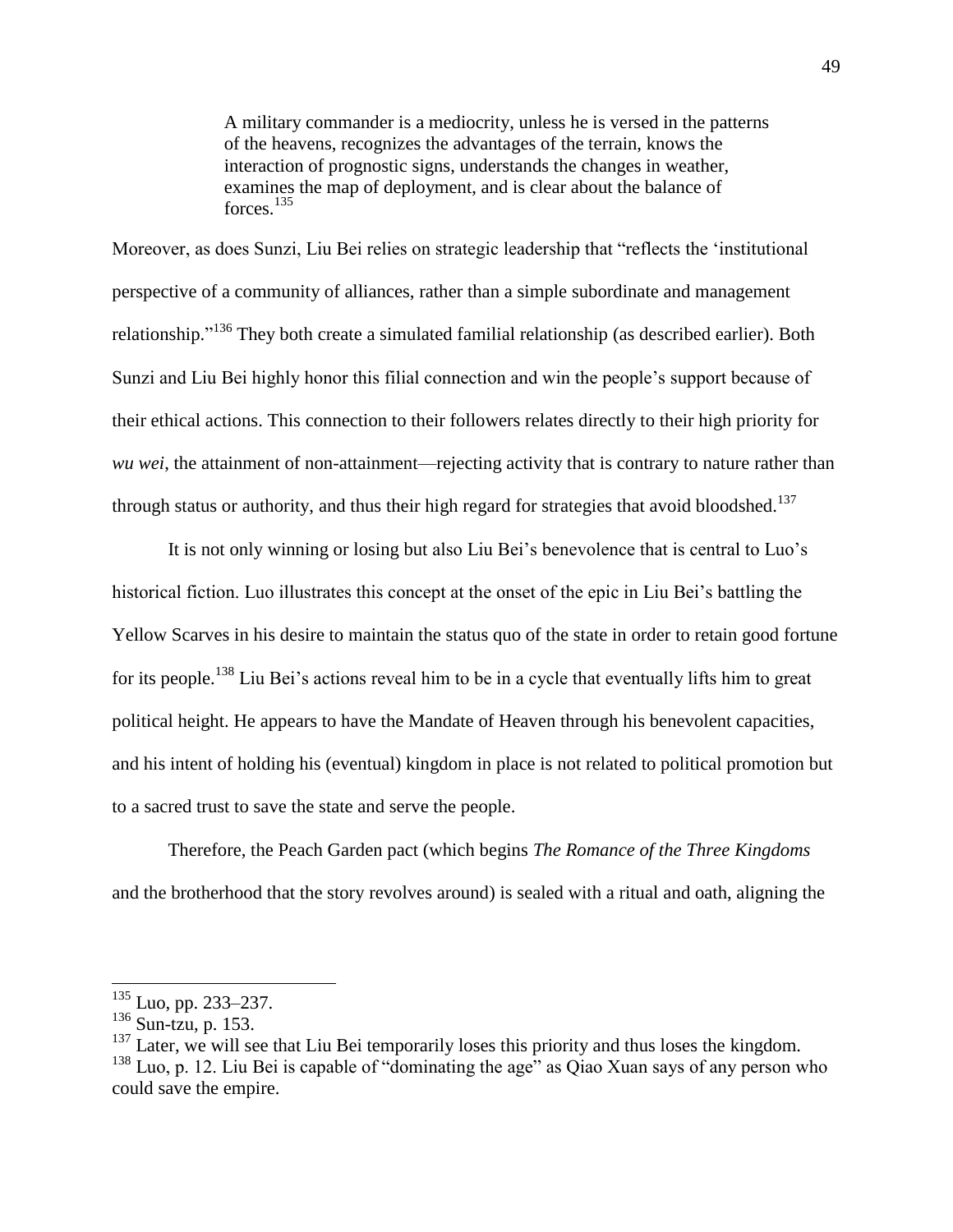brothers in arms in a holy, cosmic compact.<sup>139</sup> This compact represents a "deliberate tradition" of ethical and religious precepts that create a "socio-political cohesion for a society that ha[s] grown complex."<sup>140</sup> Liu Bei's charge as a leader is to protect this tradition and to be the representation of the cosmic connection between his followers and nature and Heaven.

In order to live up to this requirement, the leader has to be pure and righteous and be, as Sunzi says, a benevolent "example to the common people. They, in turn, [will imitate his] virtues by their own initiative and not by governmental force. Then there would be harmony among men.  $\ldots$ <sup>141</sup> The benevolence found in the following example from Chapter 41 illustrates conduct to be imitated**:**

> A scout reported: "Cao Cao's main force is camped at Fan. They're gathering boats and rafts to cross over here today." "We can defend ourselves from Jiangling," the commanders assured [Liu Bei], "but with such a multitude on our hands we're barely covering ten *li* a day. Who knows when we will make Jiangling? ….Wouldn't it be expedient to leave the people behind for now and go on ahead ourselves?" [Liu Bei] replie[s] with deep feeling, "The human factor is the key to any undertaking. How can we abandon those who have committed themselves to us?"<sup>142</sup>

His humane connection to his men shows him to be benevolently caring for their welfare, rather than merely calculating plans to use them. And without understanding what is common to human beings, one cannot lead *or* defeat them. As mentioned before, Liu Bei is living in a time of great upheaval, and this leader struggles against defeat and to maintain power. He must serve with righteousness, which forces him to deal with the human factor—unlike Cao Cao who appears to calculate and win by making decisions with a strategically precise, fine edge of a sword.

For instance in Chapter 84, Liu Bei hesitates to take advantage of a weaker statesman

l

 $141$  Ibid., pp. 39–40.

 $139$  Ibid., p. 9.

<sup>&</sup>lt;sup>140</sup> Huston Smith, *The Religions of Man* (New York: Harper and Row, 1958), pp. 156–157.

 $142$  Luo, p. 315.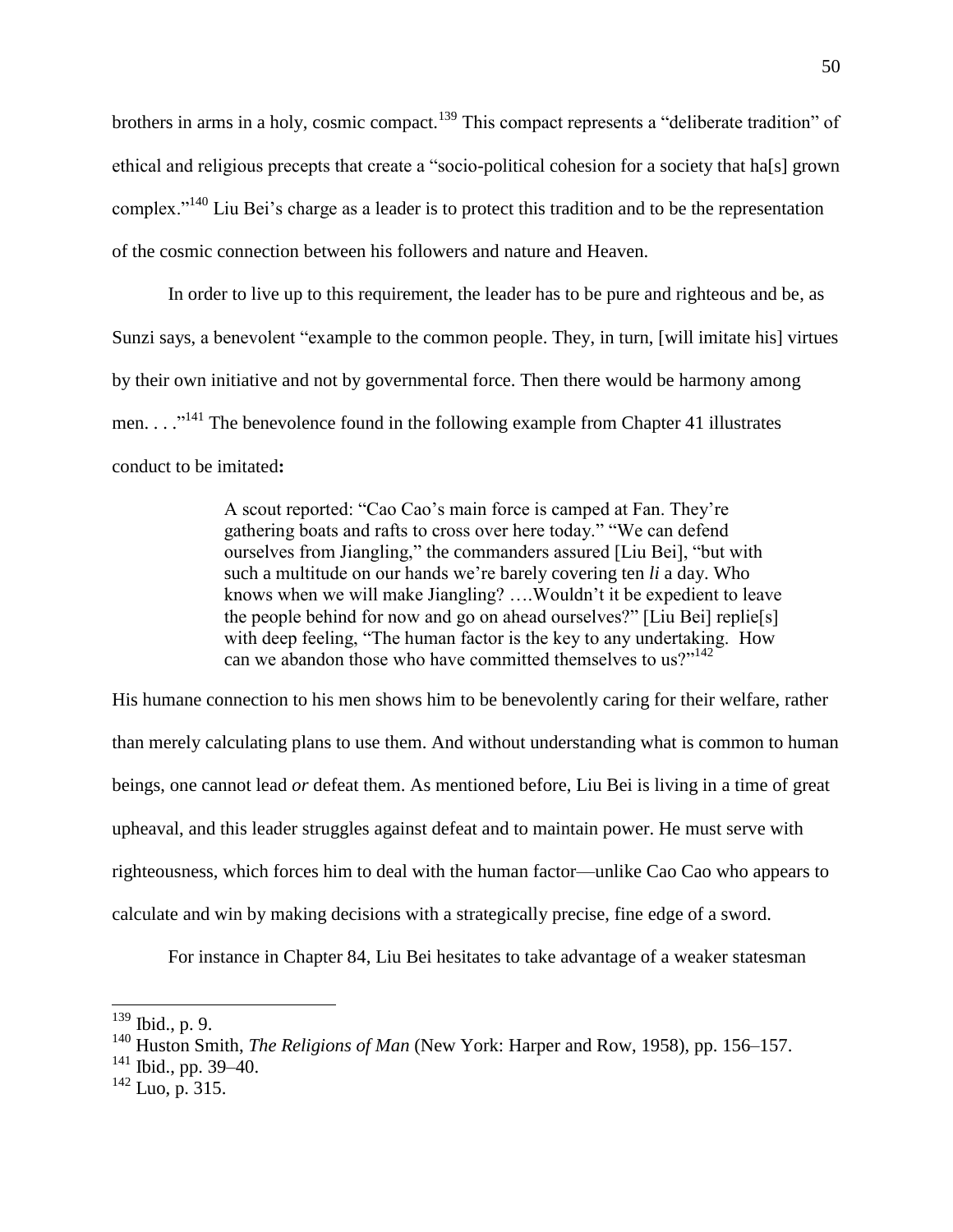when advisor Pang Tong urges Liu Bei to kill Lu Bu to gain his Shu territory. But Liu Bei refuses, not once but—twice, saving Lu Bu's life. Liu Bei refuses to act with less than the highest degree of humanity and benevolence in this situation, saying: "I will not establish myself by such means. . . Lu Bu and I are of the same house and I would shudder at harming him."<sup>143</sup> And when his own followers attempt to assassinate Lu Bu, Liu Bei stands by his principles warning, "Let each throw down his sword blade or die" (Chapter 60).<sup>144</sup> (Most likely, this rejection of his advice alienates Pang Tong (in the fictional account) who eventually follows Cao Cao who is more appreciative than Liu Bei of his intuitive judgment about dealing with the enemy.)

Time and time again, such actions reveal Liu Bei's inherent goodness as he proves himself a great leader, putting the welfare of the people over his own. According to Antonio Carmone: "[A]ctions that are taken by Liu Bei . . . are almost always performed from standpoints of virtue which are reflective of Liu Bei's own benevolence."<sup>145</sup> For instance, when his people are in danger of being overtaken by Cao Cao's army, Liu Bei leads them away from the attack. He, by himself, could have gotten away after a portent (a swirling dust cloud that darkens the sun momentarily) warns that he must flee—according to one of his men: "Abandon these people with all speed and be gone" was the advice. True to his character, Liu Bei's responds: "They have followed from as far as Xinye . . . . I cannot abandon them.<sup> $146$ </sup> He has the courage of his convictions for "[r]ighteousness is the accordance of actions with what is right.  $\ldots$ <sup>147</sup> Instead of

<sup>143</sup> Lo Kuan-Chung. *Romance of the Three Kingdoms*: *San Kuo Chih Yen-I*, trans. C. H. Brewitt-Taylor (Rutland, Vermont: Charles E. Tuttle Company, 1958), 1: p. 637.

<sup>&</sup>lt;sup>144</sup> Ibid., p. 637.

 $145$  Carmone, p. 255.

 $146$  Luo, p. 316

<sup>147</sup> Confucius, *The Doctrine of the Mean*, XX.20, in James Legge's *The Chinese Classics: The Shoo King* (London: Oxford University Press, 2000), pp. 405–406.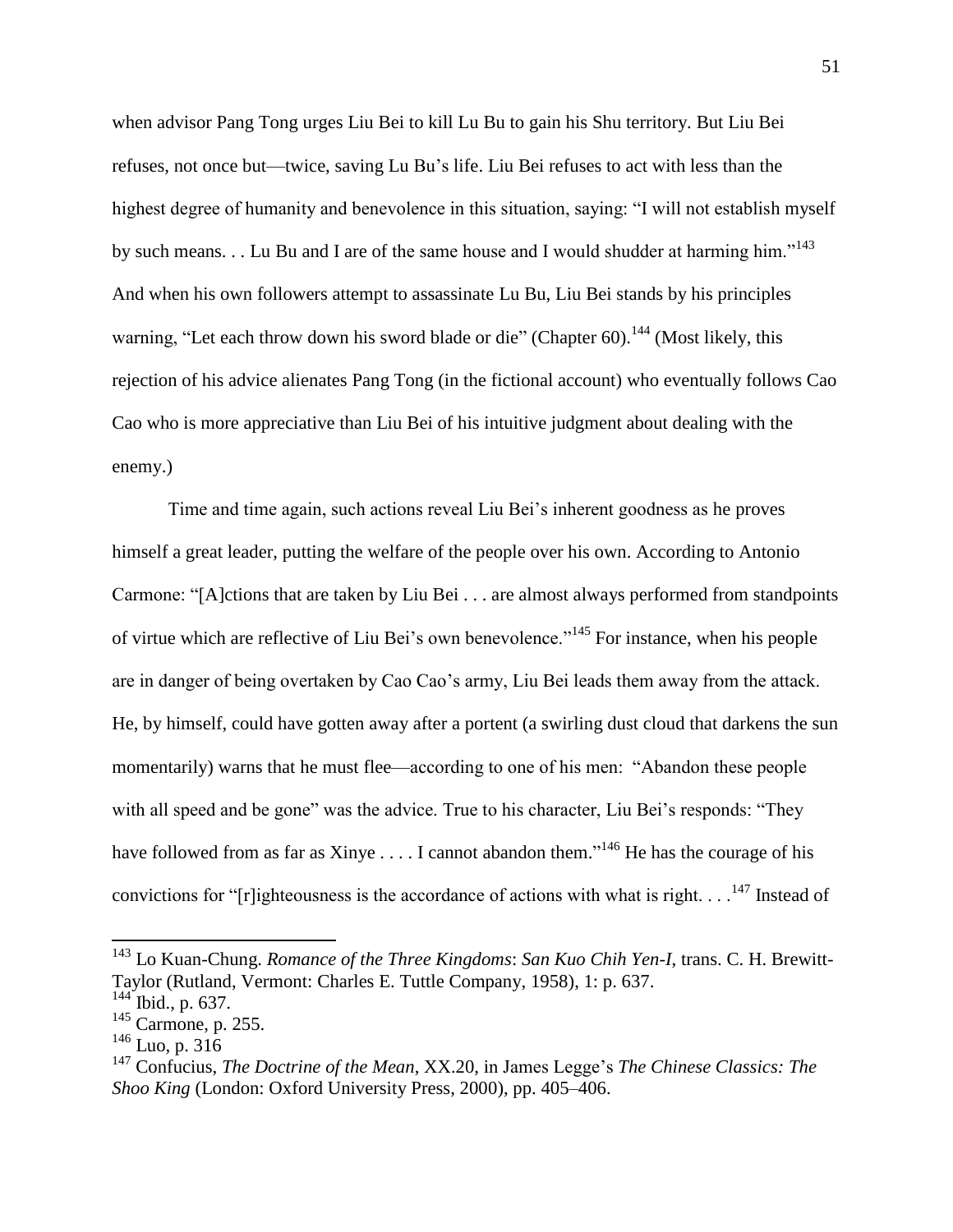escaping, he takes direct action—leading 2000 of his men to meet his opponents in order allow the rest of his people time to move to safety" (Chapter 41).<sup>148</sup> Nevertheless, his benevolence does not save them because the majority falls into Cao Cao's hands.

And although his strategy is not always successful, it is his benevolence, as with Sunzi's, that draws those who are virtuous and hold to tradition to serve him militarily, like Zhao Yun, Ma Chao and Chan Wei<sup>149</sup> or like his Peach Garden brothers Zhang Fei and Guan Yu who pledge to dedicate themselves to serving the people and the state in Chapter  $1.^{150}$  These men honor and recognize all that Liu Bei stands for. For example, Zhao Yun had served Yuan Shao but found that he was careless about the welfare of the people and disloyal to his prince. Liu Bei's sense of humanity and leadership—benevolence—brings this officer into his ranks. Even though Liu Bei's forces are weak at the time, Chao Yun prefers to serve a man who is sincere and righteous. Similarly in Chapter 8, Zhuge Liang is moved by Liu Bei and chooses to follow this leader.

> Zhuge Liang] replied, "I have long been happy on my farm and am fond of my leisure. I fear I cannot obey your command. [Liu Bei] wept. "If you will not, O Master, what will become of the people?" The tears rolled down unchecked upon the lapel and sleeves of his robe. This proved to [Zhuge Liang] the sincerity of his desire and he said, "General, if you will accept me, I will render what trifling service I can."<sup>151</sup>

Despite these examples that prove his obviously benevolent wish for the welfare of his people; despite Liu Bei's development of the Kingdom of Shu, and despite his drawing good leaders to follow him, he does not attain balance—Sunzi's *Dao* of administration. Liu Bei fails in the end.

 $148$  Luo, p. 317.

 $149$  Ibid., p. 9.

 $150$  Ibid., p. 9.

 $^{151}$  Lo, 1: p. 401.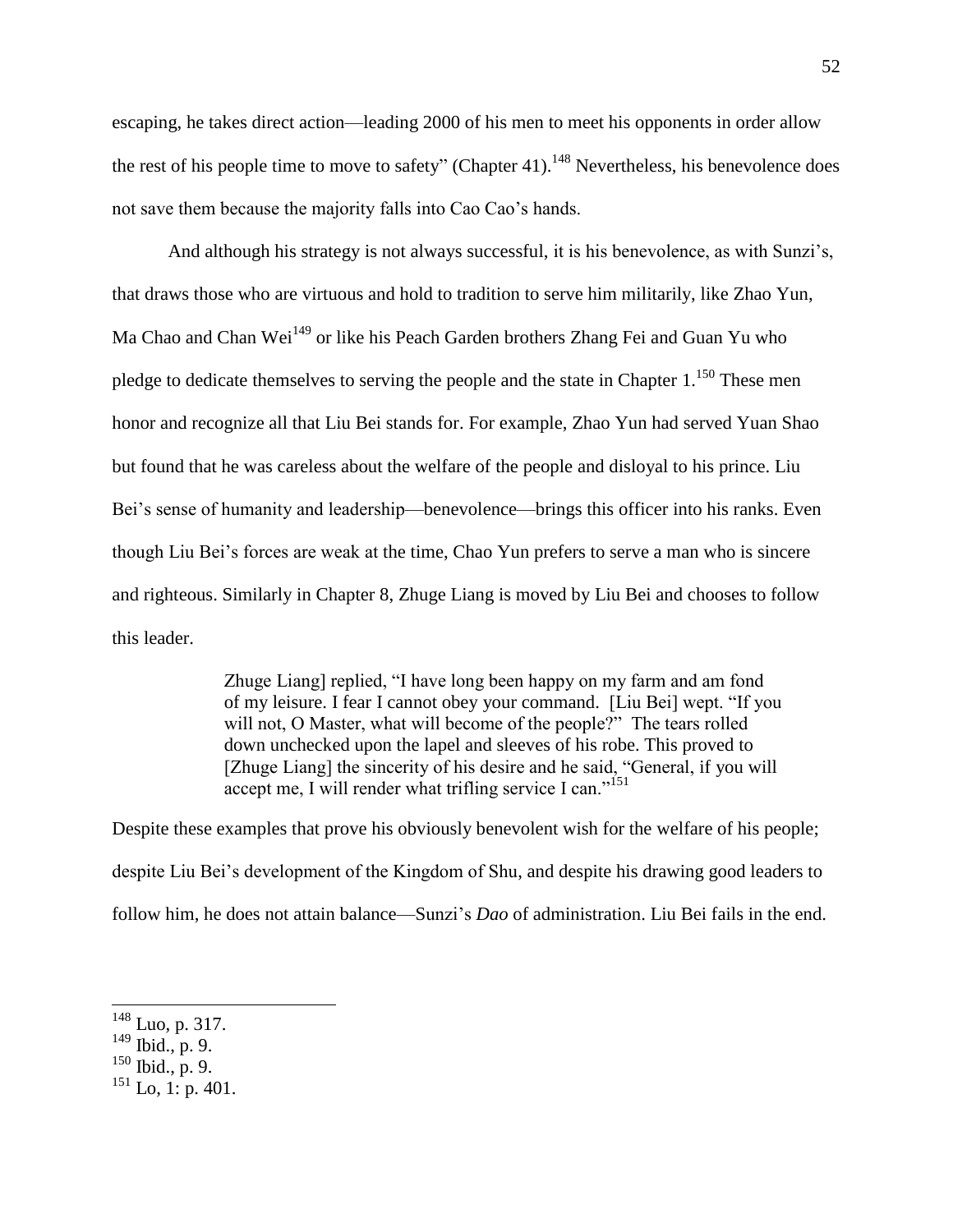# **Non Benevolence**

Though not among those sworn in the sacred pact to uphold the Mandate of Heaven and the state in the Peach Garden pact, Cao Cao also claims that his war against his rivals for power is to "rescue the state." He attempts to give the impression that he is operating under the laws of propriety in order to win followers because he needs to simulate a sacred purpose (like the pact in the Peach Garden) in order to convince the people of his mandate to rule. In reality, Cao Cao does not seek the mandate but seeks the power to create it, and benevolence is not a key factor to his success.

He is successful because people recognize his power to lead. Similar to Sunzi and Liu Bei who form their community of alliances to maintain relationships with their followers, Cao Cao forms a bond with his people. However, his connection is not a spiritual one based on traditional precepts. Instead, he establishes military agricultural colonies—giving peasants (who had suffered from the destruction of their territories) land that had been abandoned in the war. The land is controlled by Cao Cao's government, and for the first time in their memories, the peasants are not under the power of their former landlords. These grateful subjects grow supplies and defend their plots.<sup>152</sup> His is not the model spiritual connection to the cosmos as Liu Bei's is, but instead, Cao Cao models Sunzi's practical call for provisions to be on hand locally, rather than transporting them to the battle field, to gain advantage for victory.<sup>153</sup>

Cultivating advantage is Cao Cao's *forte*. He is not from the royal line—his father being the adopted son of a eunuch at court. And as his father had, Cao Cao gains promotion into the middle ranks—until the civil war. At this juncture in Chapter 10, Cao Cao thrives during the

<sup>&</sup>lt;sup>152</sup> Rafe De Crespigny, *Man from the Margin: Cao Cao and the Three Kingdoms*. The Fifty–first George Ernest Morrison Lecture in Ethnology. Australian National University, Canberra. 9 November 1990. p. 19.

 $153$  Sun-tzu, p. 173.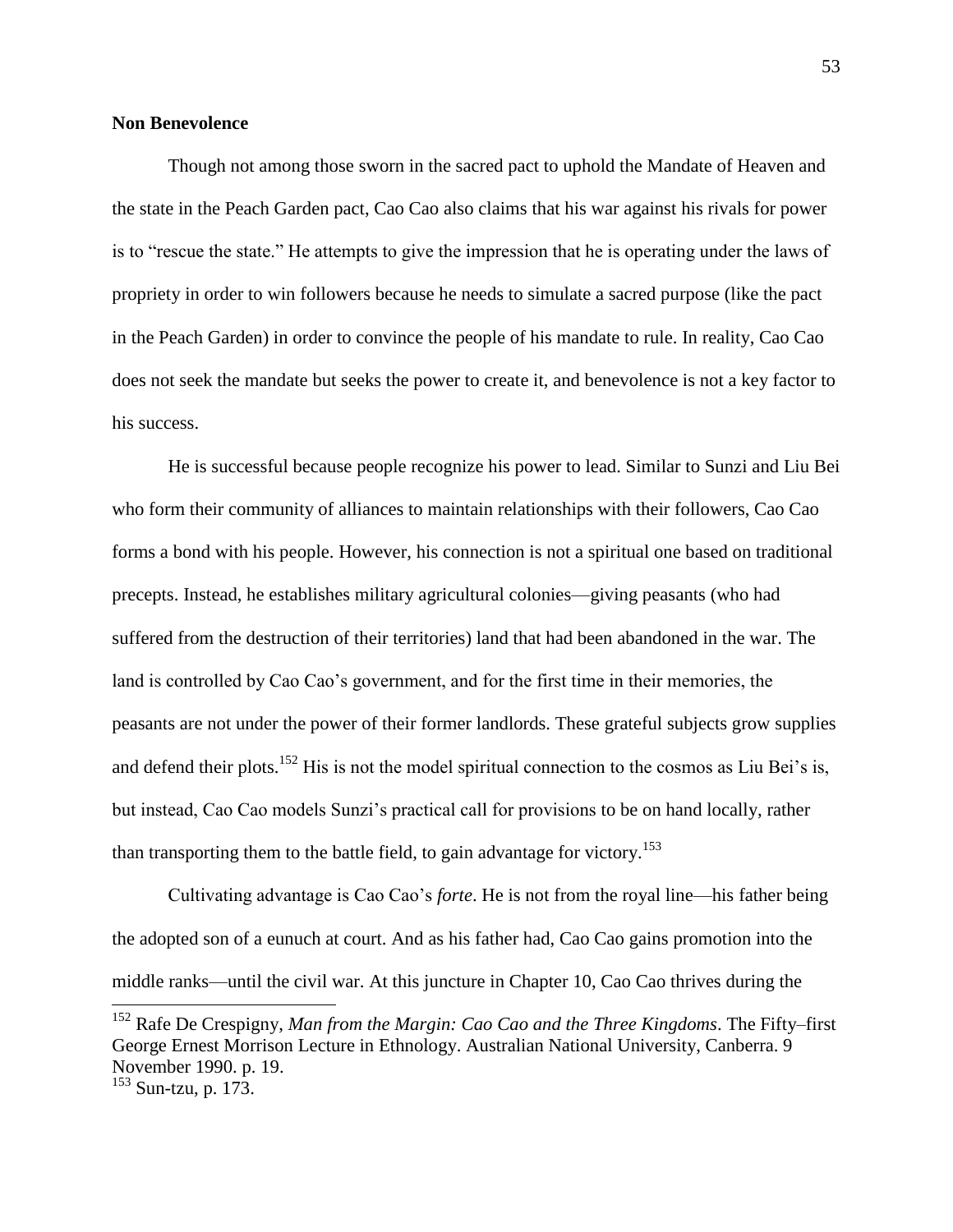destruction of established authority. He "[picks] the finest of the [defeated] Yellow Scarves troops and [organizes] them into the Qingzhou army. . . . In consequence, Cao Cao's prestige [rises] steadily. . . .  $\cdot$  .<sup>154</sup> But regardless of his manipulations to prove otherwise, he is typically remembered as being less virtuous or esteemed than Liu Bei. According to Rafe De Crespigny, this attitude seems to derive from Cao Cao's inability to destroy his chief rivals, and, even though he "restored government in the heart land of China," the state he founded was later destroyed.<sup>155</sup> Luo Guanzhong himself chooses to reiterate this sense of failure by quoting "a poet of later time" who reveals the common, negative attitude toward Cao Cao's reputation: "Cao Cao in all his vaunted cunning, / Slew his hosts and kept on running.  $\ldots$  " (Chapter 11).<sup>156</sup>

Moreover, Luo's readers see that Cao Cao's rituals attempt to hide his ambitions and that his long–winded speeches are full of insincerity. He does anything to win, and in comparison with Liu Bei, his lack of focus on the quality of benevolence seems to prove him to be the lesser man. Yet, he, too, partially embodies Sunzi's ideal leader:

> Because Cao Cao comes from the lower gentry, he must have charismatic identity to maintain his control, and such an identity is achieved with his capacity to attract and hold men in service and support in battle. Cao Cao is a flamboyant, arrogant, luxurious, quick-witted, and frequently brutal personality.<sup>157</sup>

Regardless of the tactics he uses to get to the top and to stay there, this non-benevolent leader knows his followers' expectations and pretends to be pure in intention in order to become or remain their leader and to be their connection to heaven**—**the Son of Heaven. Cao Cao knows that what Confucius says is true: "If the people have no faith in their rulers, there is no standing

 $154$  Luo, p. 79.

 $155$  De Crespigny, p. 20.

 $^{156}$  Luo, p. 81.

 $157$  De Crespigny, p. 26.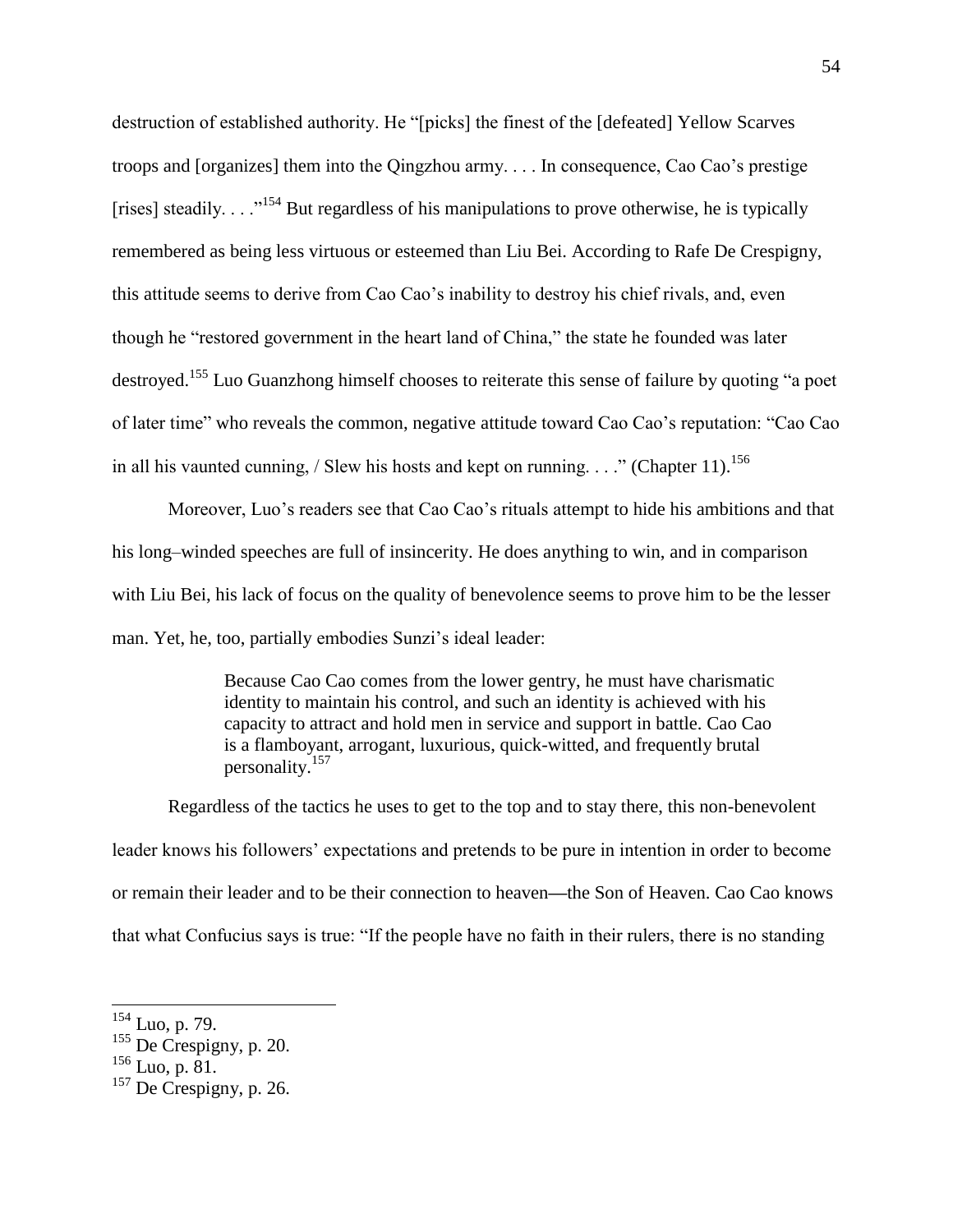for the State."<sup>158</sup>

He creates this faith in his own fashion. From training farmers who have never had military training to promoting those who had experience in the old imperial army, Cao Cao successfully uses Sunzi's reward system: "... what motivates men to slay the enemy is anger; what stimulates them to seize profits from the enemy is material goods. . . . . Treat the captured soldiers well in order to nurture them [for our use].<sup>159</sup> The significance of this tactic is that it has no connection with the factor of benevolence, and yet, for Cao Cao, the tactic brings him ever closer to the possession of power, his proof of the mandate.

An example of Cao Cao's lack of benevolence can be found when Mi Heng's strips naked in Cao Cao's presence. Mi Heng declares Cao Cao's corrupt nature—his inability to chant the odes (See Chapter IV.) or to recognize the difference between "the able and the corrupt, [his habit of holding] men in . . . contempt and [his ability to believe] that he can become the leader of the lords of the realm."<sup>160</sup> His criticisms seem to come from Cao Cao's lack of reverence for tradition. Ironically, Cao Cao actually recruited poets—"Masters of the Jianan Peiod" who "[restore] the voices of individuals" whose past had collapsed due to the war.<sup>161</sup> Their focus on the individual reflects Cao Cao's own individual talent that allows him to rise to the heights that he does. It is not morality but ability that leads Cao Cao to victory.

Another example of Cao Cao's lack of benevolence can be found even in his personal relationships. He does not share the same sense of connection that Liu Bei does with those he is close to. When Cao Cao sends one of his own sons, Cao Zhang, into battle in Chapter 16, he tells

<sup>158</sup> Confucius, *Analects*. XII, 7, in James Legge's *The Chinese Classics: The Shoo King* (London: Oxford University Press, 2000), p. 254.

<sup>159</sup> Sun-tzu, p. 174.

<sup>160</sup> Luo, p.182.

 $161$  De Crespigny, p. 31.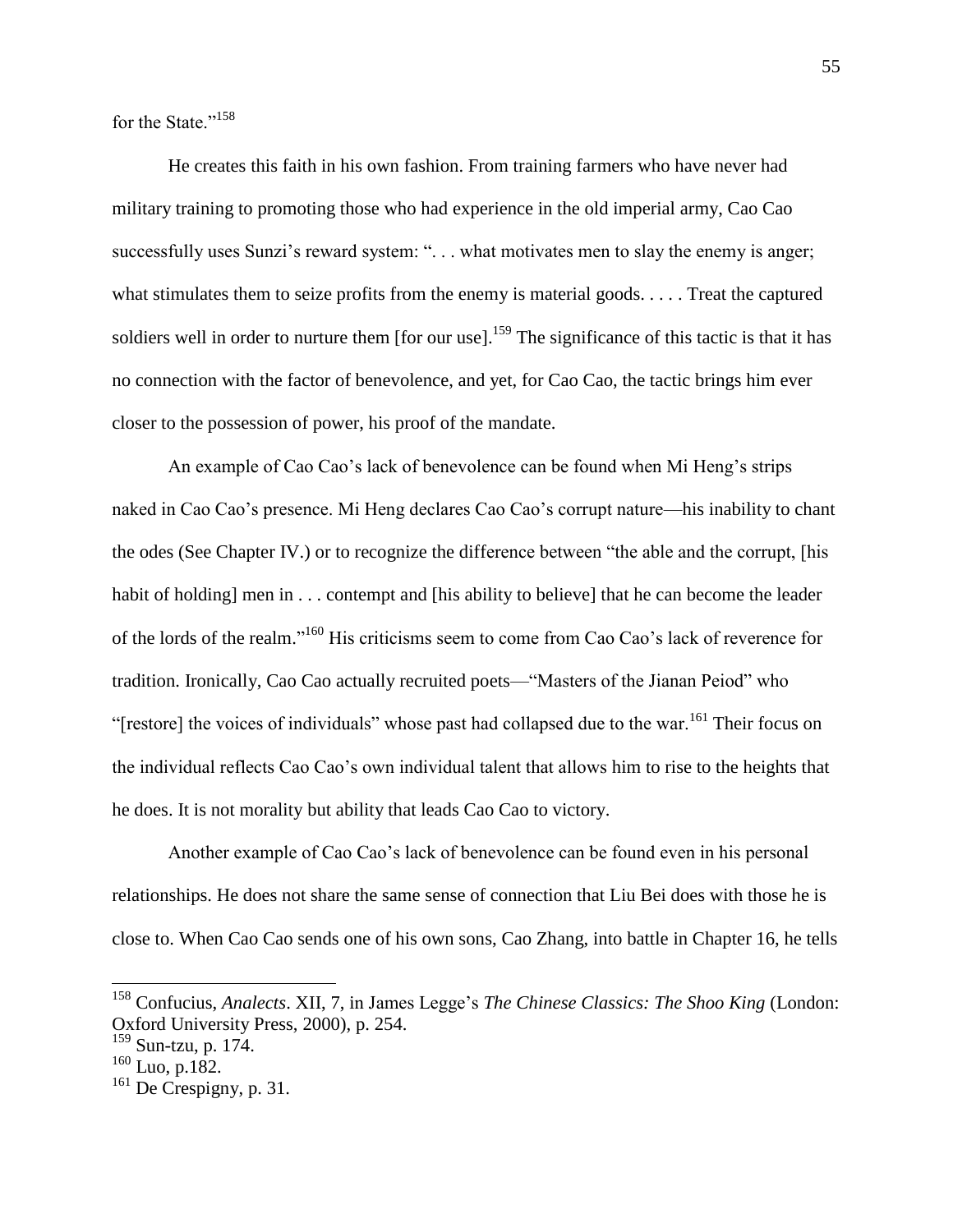him, "At home we are father and son, but when a task is given you have to consider your duty as a servant of your ruler. The law knows no kindness, and you must beware."<sup>162</sup> Cao Cao is relentless in achieving victory and in his determination is to remain alive to achieve it. This attitude enables him to win regardless of the cost and to rule with impunity. Power is his driving force. In Cao Cao, one finds Sunzi's call for strict rules for the troops and fair rewards and punishments, aligned with his ideal leadership qualities mentioned earlier: wisdom, credibility, courage, and strictness—minus benevolence. And there is no sense that Cao Cao thinks upon his followers as parents would their children, as Sunzi and Liu Bei do. And yet he is victorious, while Liu Bei fails, because his use of force and fear appeal to men of the Han in a way that morality cannot.<sup>163</sup>

#### **Emotion versus Victory**

The contrast between the legitimately benevolent—all actions purposefully working for the good of the people—and the passionate, self-serving actions of Cao Cao is crucial to understanding why Liu Bei never attains the Mandate of Heaven. Liu Bei's insistence on responding with benevolence regardless of the situation is not always appropriate for the leader (great as opposed to small appropriateness as discussed in Chapter I), and when he *does* react with passion, he ends up irrationally and foolishly seeking revenge against Sun Quan for the death in battle of Guan Yu, his Peach Garden brother.<sup>164</sup> (See further discussion in Chapter IV.) Luo portrays Liu Bei as completely bypassing Sunzi's admonition for restraint: "Whoever awaits his enemy is at ease and whoever has to rush into conflict will be fatigued."<sup>165</sup> Liu Bei's reaction

 $162$  Lo, 2: p. 130.

<sup>163</sup> Arthur Waley, *The Way and its Power: A Study of the Tao Te Ching and its Place in Chinese Thought* (New York: Grove Press, 1958), p. 69.

<sup>164</sup> Luo, p. 590.

 $165$  Sun-tzu, p. 191.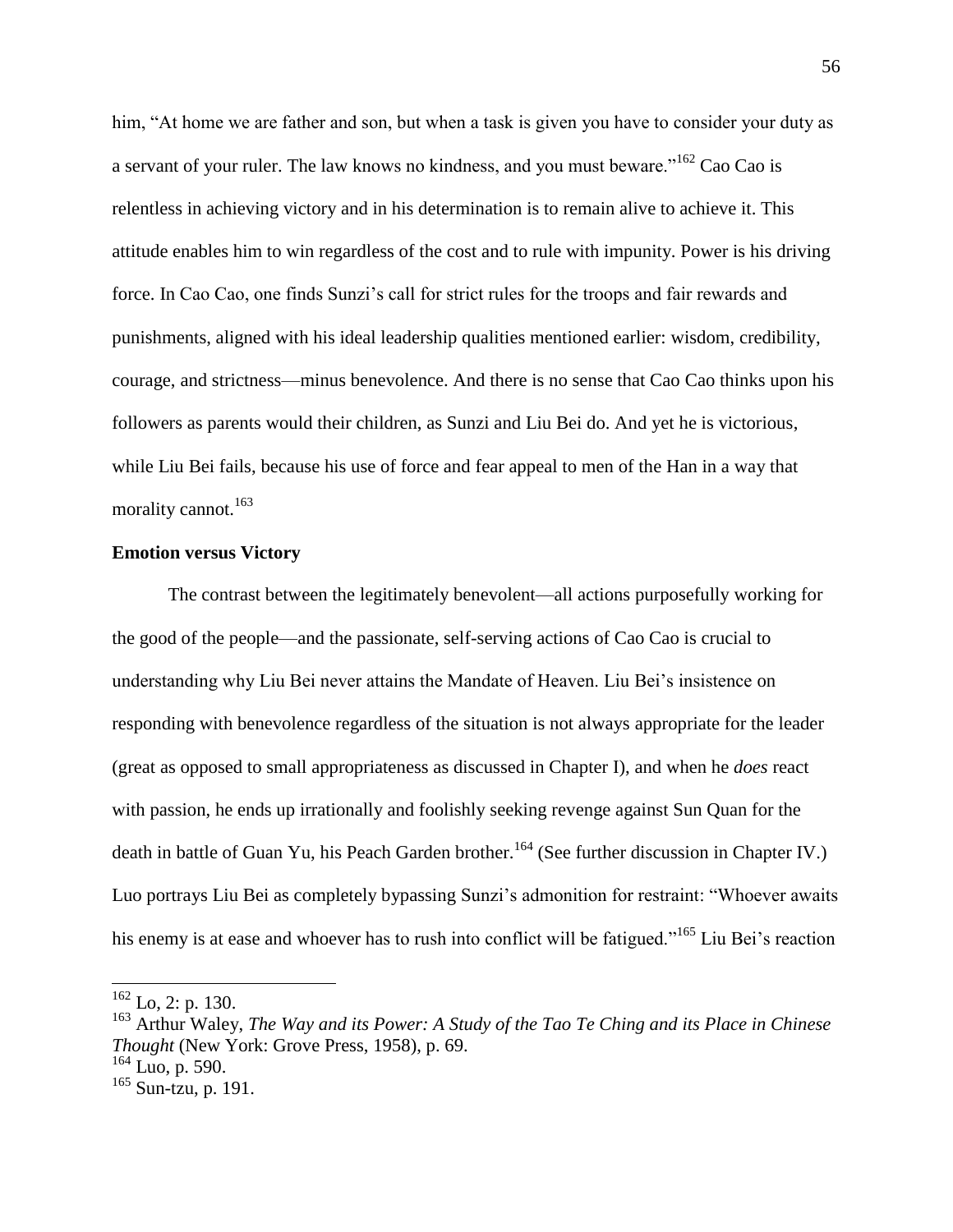reveals him to be in one of five categories to avoid, according to *The Art of War:* "The general, unable to control his irritation, will launch his men to the assault like swarming ants, with the result that one-third of his men are slain, while the town still remains untaken.  $\ldots$ <sup>166</sup>

Until this episode, Liu Bei has maintained a defensive focus rather than seeking to annihilate his enemies as Cao Cao often strategically does, and he has encouraged the support of the people through his humanistic purposes and moral influence. But regardless of his benevolence, in the end, Liu Bei is an example of a leader who cannot achieve the *Dao* of administration because he is rigid in his outlook and does not readily adapt to the situation at hand.

Both extremes, benevolence and its complete opposite, are prey to emotion. However, Cao Cao never alters his agenda due to his own passion and actually uses the passions of others against them, a strategy that Sunzi suggests in *The Art of War*, so his success is not a surprise. His non benevolent actions help him win his cause. On the other hand, even when Liu Bei does not react in anger, his benevolent attitude fails him over time. He cannot adapt to circumstance as Cao Cao does throughout the story. In the end, Liu Bei finally has to understand what Cao Cao knows and what Pang Tong had once told him when discussing the tactics necessary to secure the state:

> My lord's words are quite in accord with abstract rectitude, but such ideas scarcely suit the days of rebellion. There are other ways of fighting than with warlike weapons, but to adhere too obstinate to the idea of abstract rectitude is to do nothing. . . . . Remember if you do not take it now another will. 167

 $\overline{a}$ 

<sup>&</sup>lt;sup>166</sup> Sun Tzu, The Art of War, trans. Lionel Giles, 1910. (n.d.). http://www.chinapage.com/sunzie.html.

 $167$  Lo, 1: p. 634.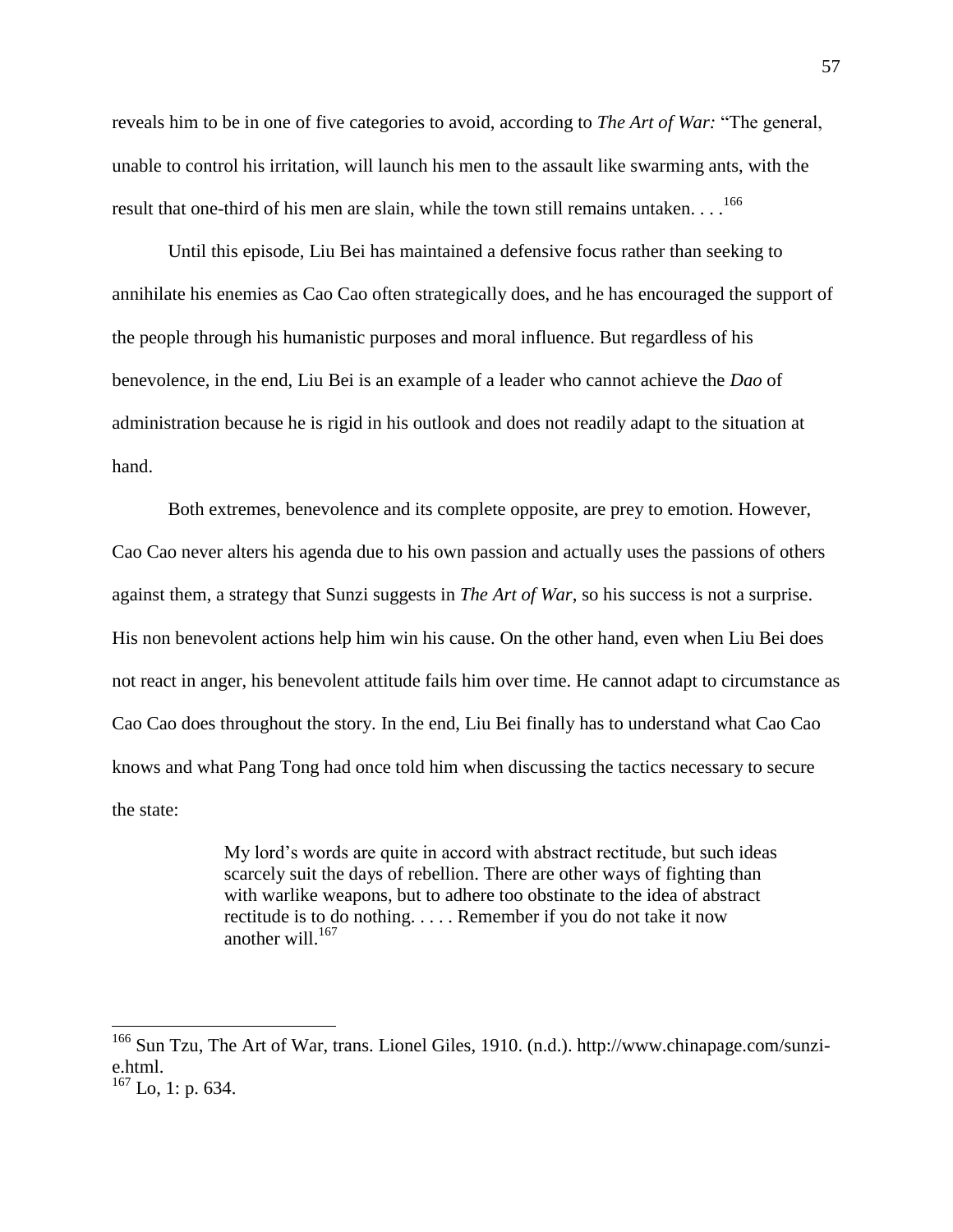Benevolence (and its associated reverence for the human factor) is a significant characteristic of Sunzi's successful leader, but it is only part of a whole person whose purpose is to save the state. Regardless of the circumstances, this one characteristic is the main thrust of Liu Bei's leadership and proves to be an inadequate one in time of war during Han. And although Cao Cao lacks benevolence, he appears to be closer to achieving the *Dao* of administration, at least during times of state emergency. Luo Guanzhong's opposing characterizations of Liu Bei and Cao Cao in *The Romance of the Three Kingdoms* reflect Sunzi's ideal leader found in *The Art of War* to be one who understands that "[w]arfare is the greatest affair of the state, the basis of life and death, the Way ( $Tao$ ) to survival or extinction."<sup>168</sup>

<sup>&</sup>lt;sup>168</sup> Sun-tzu, Sawyer and Sawyer, p. 167.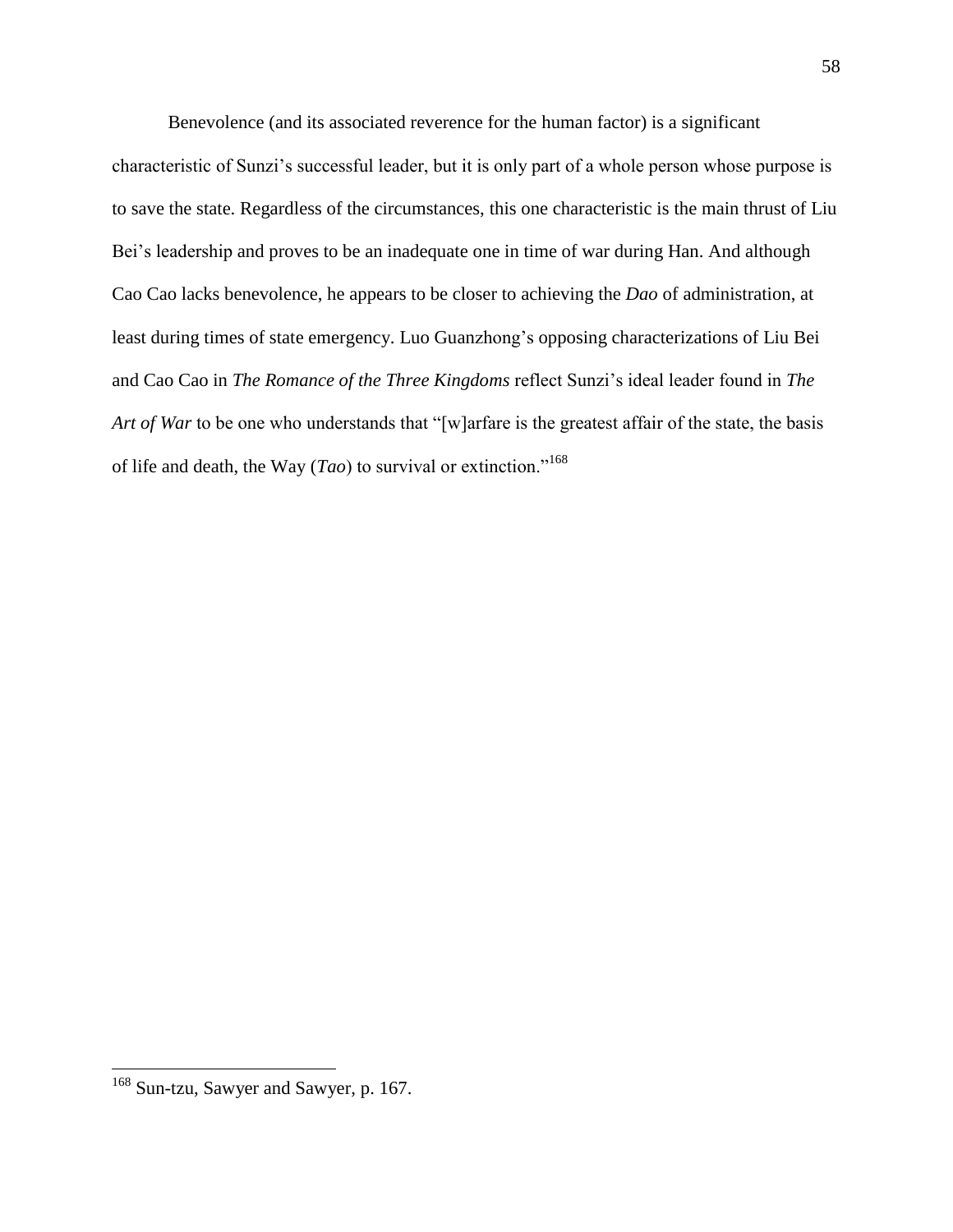**Chapter IV**

**The Mandate of Heaven**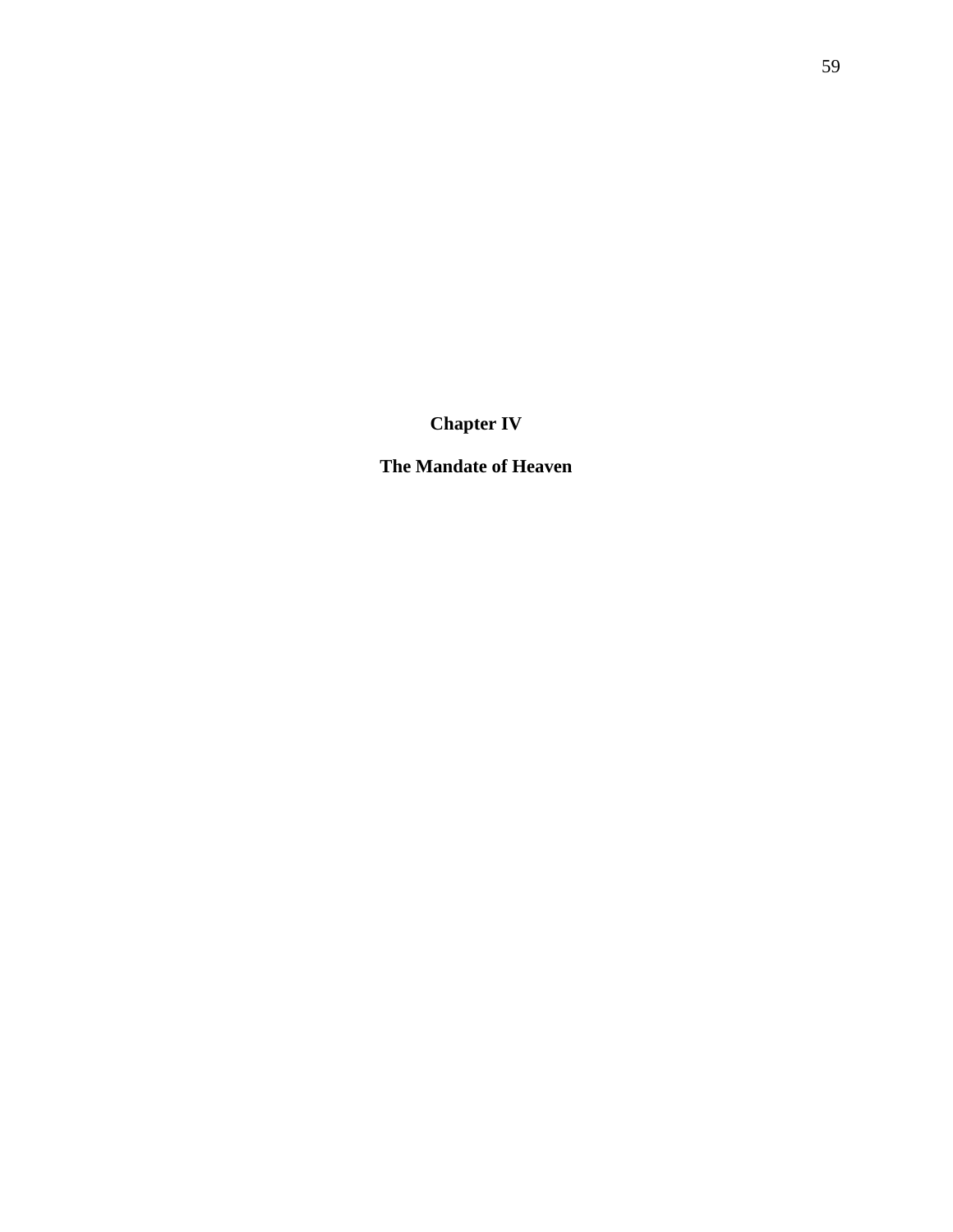In *The Romance of the Three Kingdoms*, leaders know the value of having the Mandate of Heaven or at least the appearance of having it to win the hearts of their followers. Those who believe in the moral agency of the Mandate of Heaven (*Tian ming*) look for one person to be chosen by Heaven to represent its cosmic order because his virtue legitimates the Mandate.<sup>169</sup> Throughout the novel, Liu Bei appears to be the benevolent leader, and thus the person who shall receive the Mandate. Conversely, Cao Cao tries to exhibit the Mandate of Heaven, when, in actuality, his goal is the mandate of power. Yet, neither is likely to be an ideal leader according to Sunzi's *The Art of War* because, in fact, both focus on their own personal advantage, unlike Sunzi's role model who serves the state and does not depend on the Mandate of Heaven to rule. $170$ 

#### *Tian ming*

After the overthrow of the Shang Dynasty (around 1040 B.C.E.), the Zhou Dynasty came to power, at which time the ultimate cosmic authority came to be known as *Tian,*<sup>171</sup> translated as "heaven." Beginning with the Zhou, it claimed that only those who receive the Mandate of Heaven could rule China, and those with the Mandate are called the Sons of Heaven (*Tian zi*).<sup>172</sup>

With the collapse of the Western Zhou, independent states emerged and competed with each other, and it became impossible for any of their multiple leaders to claim *the* Mandate. Regardless of its return to one universal leader, the establishment of the Qin Dynasty (221 B.C.E.) did not reinstate the worship of *Tian ming,* Mandate of Heaven—causing Confucians to

 $169$  Graham, p. 115.

<sup>170</sup> Sun-tzu, Sawyer and Sawyer, p. 223.

 $171$  Graham, pp. 1–3.

<sup>172</sup> Michael Loewe, "*Tian ming* (Mandate of Heaven)," *RoutledgeCurzon Encyclopedia of Confucianism*, ed. Yao Xinzhong (New York: Routledge, 2003), p. 609.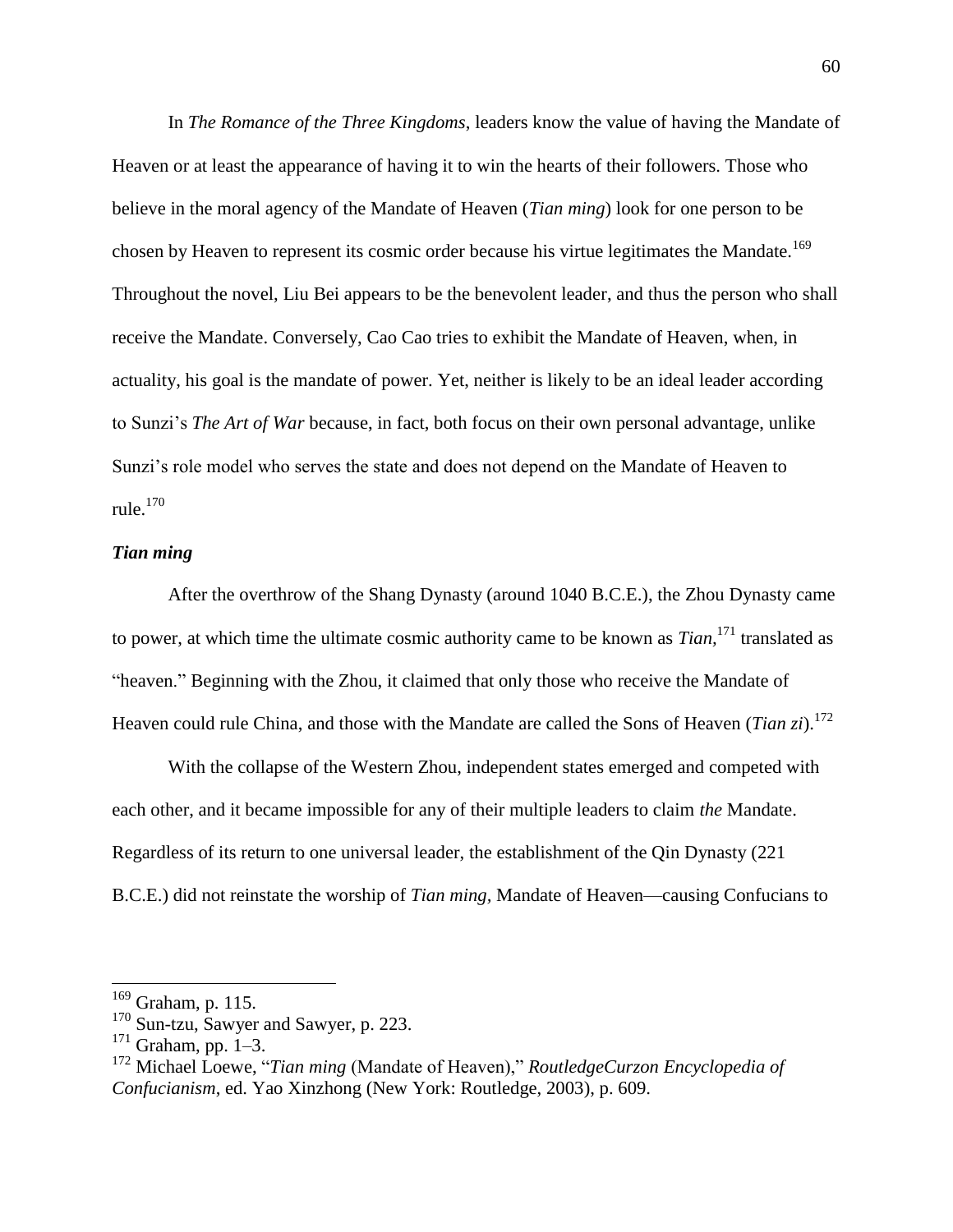yearn for the days of the benevolent rule of Zhou emperors.<sup>173</sup> But even traditionally the Mandate could be lost by the misconduct of a ruler, as Michael Loewe remarks:

> This principal was applied anachronistically to legitimize the means whereby the Shang house had displaced that of the Xia, and the kings of the Zhou those of the Shang; for Jie and Zhou, the last rulers of Xia and Shang, had shown themselves to be oppressive tyrants who had flouted Heaven's will [sic].<sup>174</sup>

When the Han emperors turned to this principal for the justification of exercising their sovereignty, it became the foundation of Han authority when "[t]he deliberate manipulation of tradition for political ends [was] practiced."<sup>175</sup> For the elites, at least, Heaven worship, the official religion of the Han, was little more than "sovereignty-validating ceremonies," which had little to do with actual spiritual belief or engagement.<sup>176</sup>

Nevertheless, the commoners believed in and benefitted from this imperial ritual. With the promise of order inherently tied to Heaven's Mandate, the state religion, although contrived during Han, created a sense of security and survival during catastrophic natural events.<sup>177</sup> A variety of factions arose in relation to the adaptations to the "Mandate of Heaven." For instance, the shift was profound from the traditional Confucian ideal of the leader being the embodiment of Heaven to Mencius's later alternative Confucian stance that one can actually know who has been appointed by heaven because "Heaven looks through the eyes of our people."<sup>178</sup> For the Han, the people's opinion *was* the mandate, and in *The Romance of the Three Kingdoms*, we see

 $\overline{a}$ 

 $173$  Ibid., p. 610.

<sup>174</sup> Ibid., p. 609.

<sup>175</sup> Bennet Bronson, "Order, Legitimacy, and Wealth in Ancient China," *Order, Legitimacy, and Wealth in Ancient States,* edited Janet E. Richards and Mary Van Buren (New York: Cambridge, 2000), pp. 122, 127.

 $176$  Ibid., p. 125.

<sup>&</sup>lt;sup>177</sup> Sheng Jiang, "Early Religious Taoism and the Re-understanding of History of the Han through the Three Kingdoms," *Social Sciences in China* 23, no.2 (2002): p. 78.

<sup>&</sup>lt;sup>178</sup> Graham, p. 115.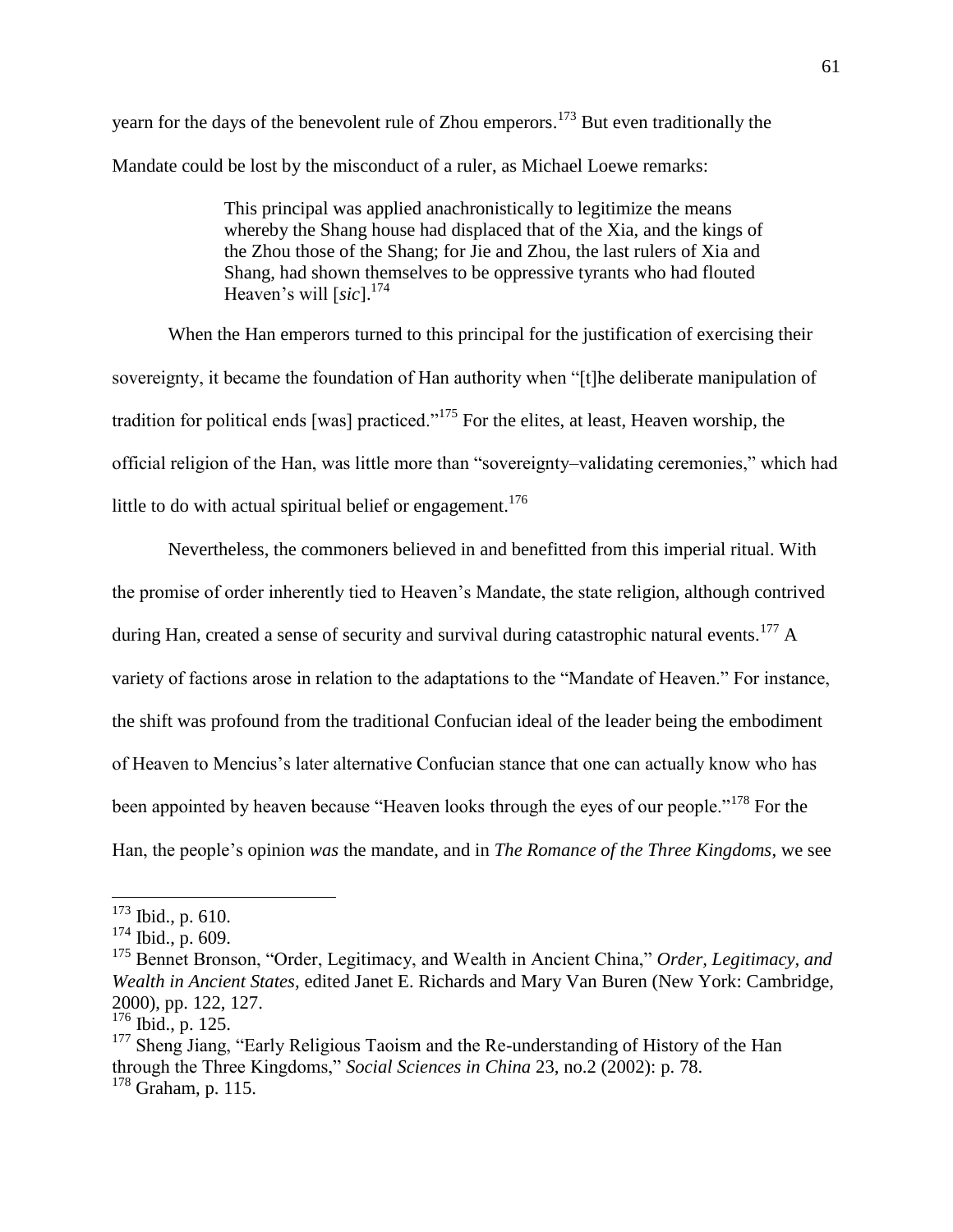these conflicting views play out.

## **Sunzi**

With Sunzi, philosophy broke from the traditional concepts of leadership and the necessity of receiving the Mandate. No great state, according to Sunzi, can depend on the Mandate of Heaven to maintain security.<sup>179</sup> Instead, this alleged pretense of Heaven can be undermined by those, like Cao Cao, who have the capacity to attack either a complaisant or spiritually confident army. Sunzi says that what others believe to be unassailable can be defeated if a leader has faith in himself rather than in the Mandate.—"Have faith in *yourself* [my emphasis], apply your awesomeness to the enemy. Then his cities can be taken, his state can be subjugated."<sup>180</sup> And yet Sunzi's statement is not a call for self-aggrandizement: he defines warfare as the promotion of the state for the sake of the people. As he says, "[an ideal general] does not advance to seek fame, nor [fail to retreat] to avoid [being charged with the capital] offense of retreating, but seeks only to preserve the people and gain advantage.<sup>181</sup>

Such a leader will have the confidence to seek information rather than await Heaven's portents to gain advantage. Advanced knowledge, an awareness that stems from careful, studious evaluation, is what produces victory: this competence "cannot be gained from ghosts and spirits, inferred from phenomena, or projected from the measures of Heaven, but must be gained from

 $\overline{a}$ 

 $179$  Sun-tzu, p. 223.

<sup>180</sup> Ibid., p. 224.

<sup>&</sup>lt;sup>181</sup> Ibid., p. 215. Interesting to note is that Sunzi became legendary as one who does not lead for personal glory as evidenced in the Ming Dynasty work *Tung-chou lieh-kuo-chih,* in which he is depicted as "having simply vanished of his own volition, saying '[W]hen accomplishments are complete, failing to retire will invariably result in later misfortune. I am not trying to preserve myself alone, but I . . . want to preserve you.'" (See Ralph D. Sawyer and Mei-chün Sawyer, "Introduction," Sun-tzu's *The Art of War,* trans. Ralph D. Sawyer and Mei-chün Sawyer (Boulder, Colorado: Westview Press, 1994), pp. 83‒84.)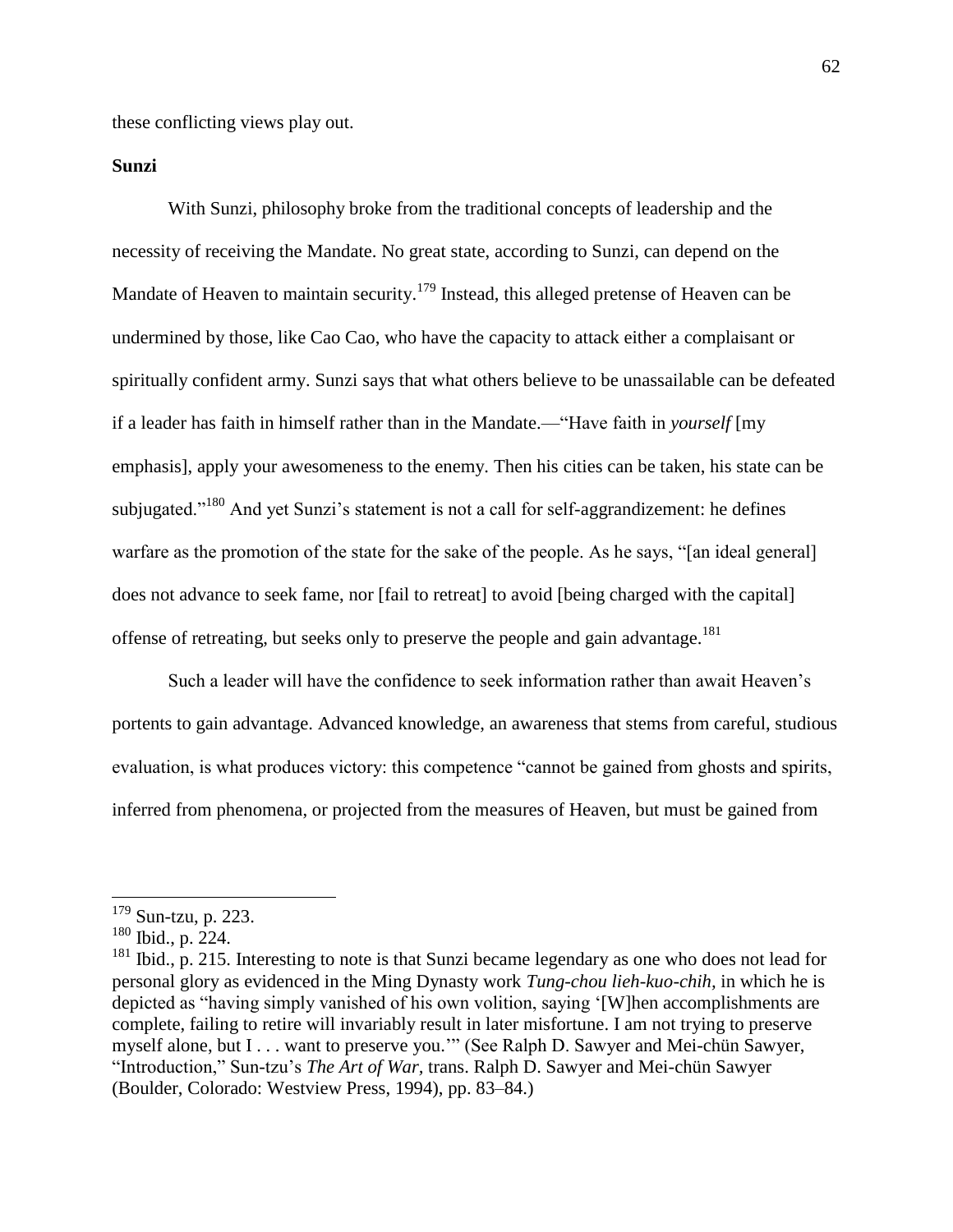men for they have the knowledge of the enemy's true situation."<sup>182</sup>

Thus this sense of awareness is created in one who makes it his responsibility to know men well, not their interaction with the cosmos but their interactions with one another. This knowledge of others enables the great leader to "forge . . . preparatory alliances."<sup>183</sup> This rational capacity to know others is indicative of a key component for a successful leader. Knowing himself through the flaws and virtues he recognizes in others will serve him well. Such a leader has the advantage of understanding the very people he would lead: "[I]f you know them and know yourself, your victory will not be imperiled," he says.<sup>184</sup>

Yet this quality cannot be reciprocal because the great leader "stupefies the eyes and ears of the officers and troops, keeping them ignorant."<sup>185</sup> To retain his leadership advantage, the people should not know his mind.<sup>186</sup> A thinking individual who knows his enemy and his subjects is celebrated by Sunzi as someone who enables the group to survive. Great leaders must be aware of the nuances of humanity—personalities, habits, and so forth—as well as the potentialities or possible changes in the situations humans may find themselves in. The leader is a student of human experience and for this reason is creative and adaptable rather than a rigid follower of portents of Heaven: "The army does not maintain any constant strategic configuration of power (*shih*), water has no constant shape (*hsing*). One who is able to change and transform in accord with the enemy and wrest victory is termed spiritual.<sup>187</sup>

To call forth this diversity of creativity is to create a "spiritual methodology." The five very different types of intellect found in successful spies embody this diversity of creativity:

 $182$  Ibid., p. 231.

<sup>&</sup>lt;sup>183</sup> Ibid., p. 222–3.

 $184$  Ibid., p. 215.

 $185$  Ibid., p. 222.

 $186$  Ibid., p. 167.

 $187$  Ibid., p. 193.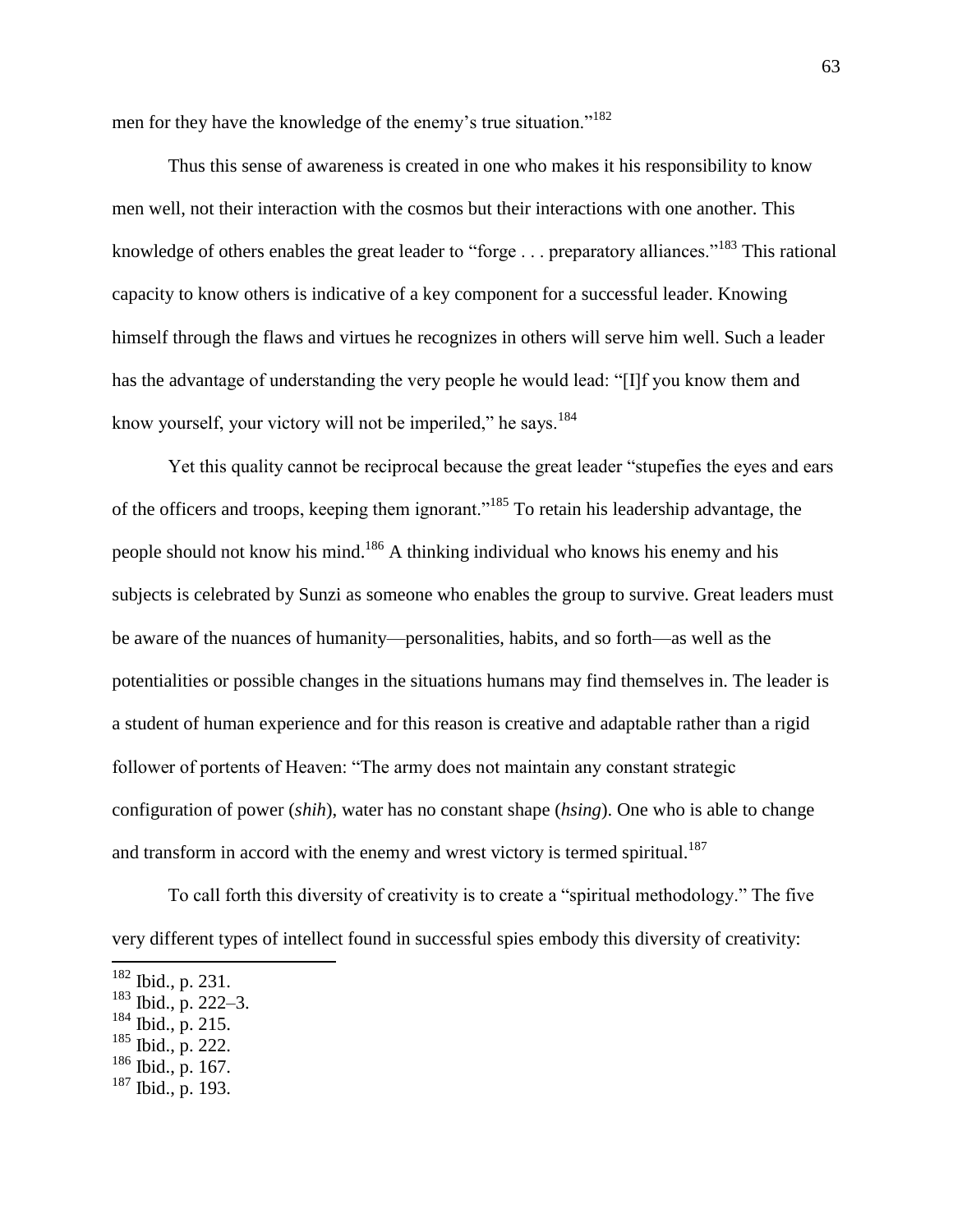those who are savvy about local information, those who understand the internal affairs of an enemy, those who are attempting to gather your own strategies, those who can spread false information, and those who are able to survive in order to report. Sunzi says that "They are a ruler's treasures."<sup>188</sup> This is true because their rational analysis attains "the true pinnacle of excellence" which helps to suppress an enemy without battle.<sup>189</sup> Again, he stresses the significance of an individual's self-knowledge, as opposed to knowledge of the cosmos, as bringing power into the leader's hands in order to achieve victory: "Thus enlightened rulers and sagacious generals who are able to get intelligent spies will invariably attain great achievements. This is the essence of the military, what the Three Armies rely on to move."<sup>190</sup> To Sunzi, the significant component of a leader is the will to survive. In order to do so, he must use his own intellect and the intellect of others. This self-dependence eliminates the need for the Mandate of Heaven. Yet, for Sunzi, autonomy does not promote individual glory; instead, it serves to preserve the state because "a vanquished state cannot be revived, the dead cannot be brought back to life."<sup>191</sup>

#### *The Romance of the Three Kingdoms*

The novel begins with an allusion to its basic cycle of Chinese history: "The empire long divided, must unite; long united, must divide. Thus it has ever been.<sup>192</sup> The regeneration elicited from these changes stems from an accountability that new leadership invariably promises. While the previous chapter addresses the necessity for a leader to be benevolent in order to gain the Mandate of Heaven, the complication of the story arises in regard to who actually claims the

<sup>188</sup> Ibid., p. 231.

<sup>189</sup> Ibid., p. 177.

 $190$  Ibid., p. 233.

 $191$  Ibid., p. 177.

 $192$  Luo, p. 5.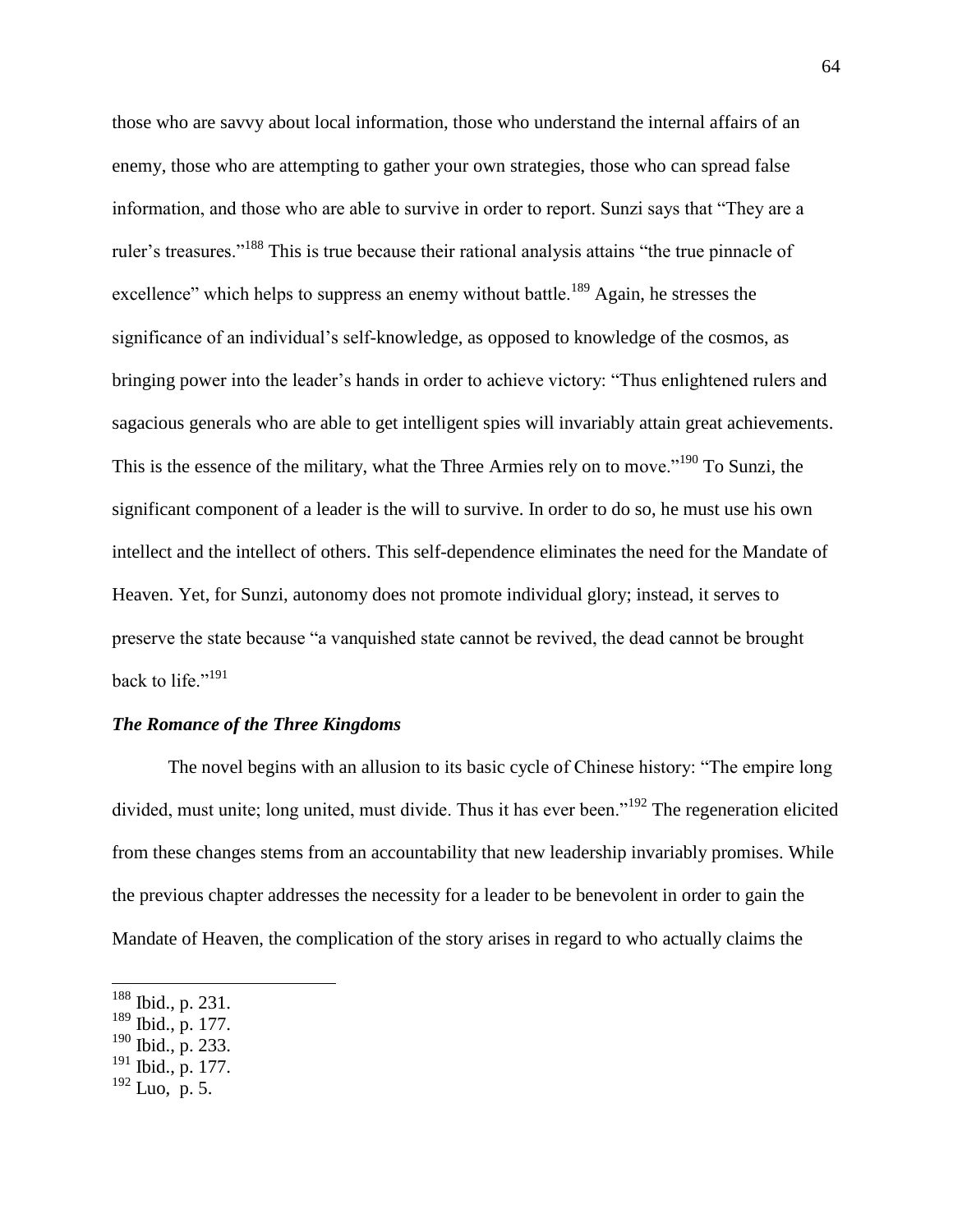Mandate and reunifies China, with at least two distinct personalities and ideologies in the story competing and contrasting. The independent, self-made, aggressive, and flamboyant opportunist Cao Cao contrasts with Liu Bei, an ethical leader who abides by traditional Confucian precepts and rules of society.

The Son of Heaven—the person who receives the Mandate and begins a new dynasty or inherits the rule—is chosen ostensibly by Heaven, but only those who are benevolent and righteous and have filial piety and discernment could receive the Mandate.<sup>193</sup> Of the two characters, Liu Bei is portrayed as an exemplary, benevolent Confucian ruler to whom the Mandate shall be given. On the opposite hand, Cao Cao strives to show that he actually obtains the Mandate of Heaven, when, in fact, he desires political hegemony. Yet, neither is an ideal leader according to Sunzi's *The Art of War* because both strive for personal advantage in the end.

#### **Liu Bei and The Mandate**

Originally, Liu Bei does not seek to rule but to protect the status quo—the Mandate held by the Han rule—from the rebellious. Readers find no thoughts of glory for himself in the novel, and he aligns with others of the same motivation: "We three—Liu Bei, Guan Yu, and Zhang Fei—though of different families, swear brotherhood, and promise mutual help to one end. . . . We swear to serve the state and save the people. . . " (Chapter 1).<sup>194</sup> Beyond this pivotal episode, in individual cases, Liu Bei continues to act in an ethical manner for the preservation of the Han rule.

For instance, when Cao Cao wishes to keep Liu Bei and Lu Bu from aligning against him, he attempts "the two tigers trick," convincing the Emperor to instruct Liu Bei to kill Lu Bu

<sup>&</sup>lt;sup>193</sup> See "Confucianism" in Chapter I.

 $194$  Luo, p. 9.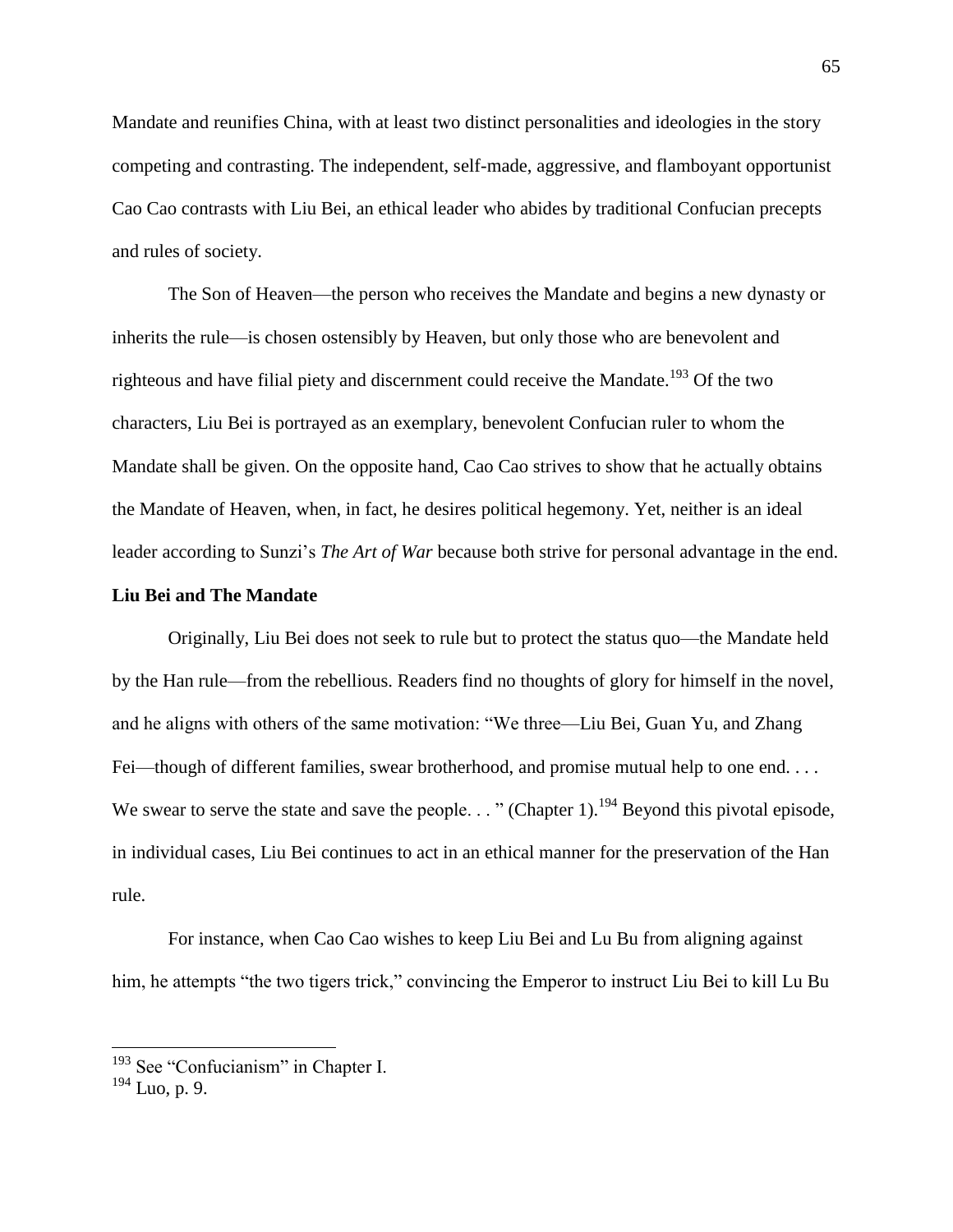(Chapter 14).<sup>195</sup> Cao Cao had reasoned that his ally Lu Bu most certainly could be considered a threat to Liu Bei. Suspecting Cao Cao's motivation, Liu Bei is respectful to and protective of Lu Bu, rejecting Zhang Fei's (his Peace Garden brother's) warning and admonition to protect himself by obeying the orders to kill Lu Bu. But instead of acting in self preservation, he reacts with virtue and benevolence. This reaction had been forged in the original pact made in the Peach Garden to uphold the Mandate of the Han: "If we turn away from righteousness or forget kindliness, may Heaven and Human smite us!"<sup>196</sup>

Moreover, Liu Bei acknowledges that the man is deserving of respect, coming to him in desperation from a previous battle (Chapter 14).<sup>197</sup> Liu Bei solidifies friendship between the two and thwarts Cao Cao's plans to use Lu Bu to capture him. As a result of virtuous benevolence, it is Lu Bu who protects Liu Bei's family (and thus the Han lineage and Mandate) during the siege of Xuzhou (Chapter 15).<sup>198</sup>

Not only is Liu Bei a benevolent person who has the courage to risk his life, he is a righteous person who defends the Mandate of the Han. In Chapter 31, when Cao Cao invites Liu Bei to witness his power and domination of the court, he presumes that Liu Bei should honor him, but instead, Liu Bei is repulsed by Cao Cao's attempt to usurp the Emperor's position. Cao Cao asks him, "As my honored guest, you once received much kindness. Will you dishonor our friendship now?" Liu Bei responds by pulling an imperial decree from his girdle (the "girdle mandate"), reading "loud and clear" to Cao Cao's chagrin: "You claim to be prime minister to the Han. In fact you are a traitor to the Han, whom I, a kinsman of the Han, am authorized by

l

 $195$  Ibid., p. 111.

 $196$  Ibid., p. 9.

<sup>197</sup> Ibid., pp. 111.

<sup>198</sup> Ibid., p. 113, 115, 116.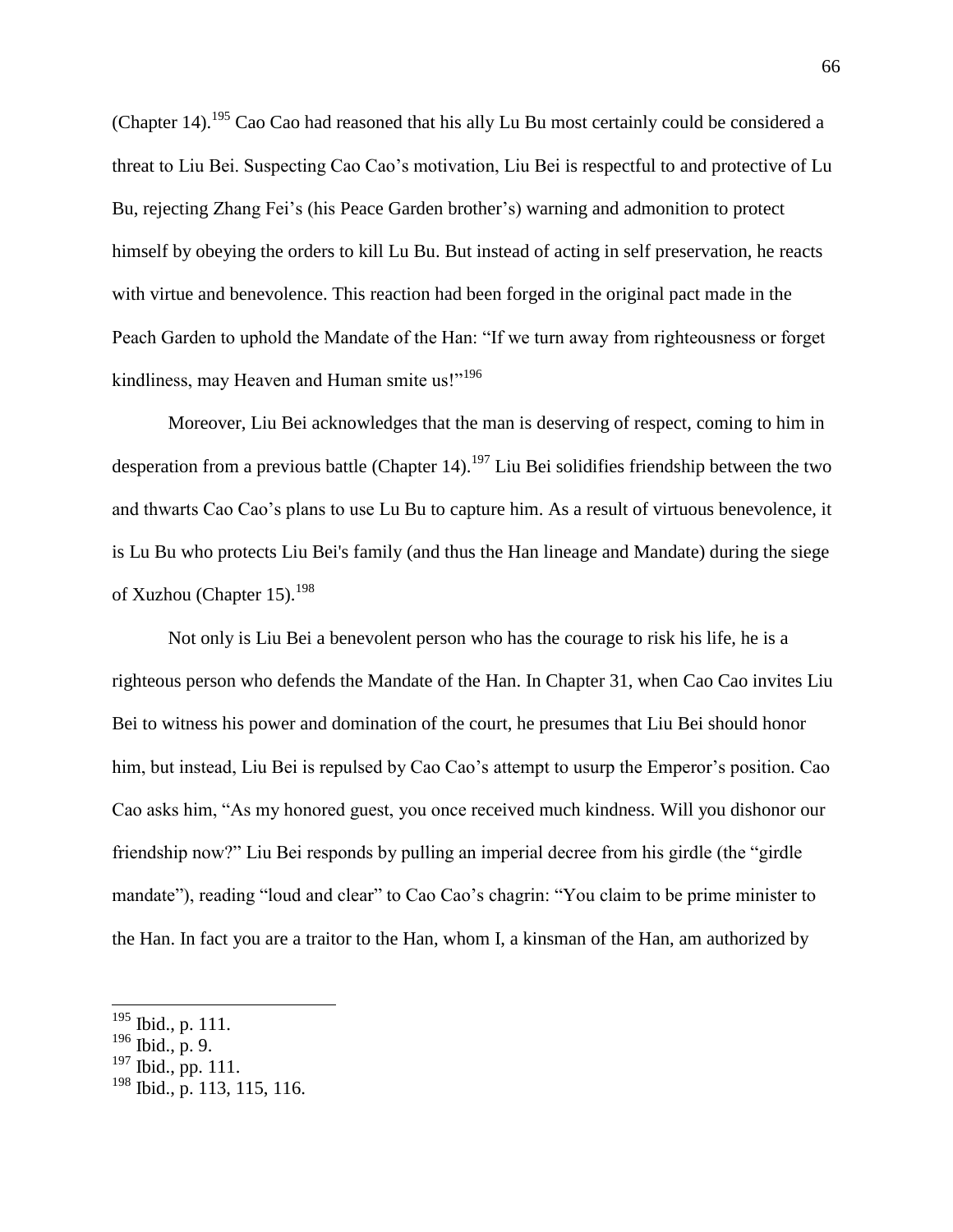imperial decree to punish." $199*$ 

The morality revealed by this story serves to link Liu Bei to what appears to be a legitimate connection to the Mandate while it enhances Cao Cao's determination to capture and destroy him. After a much heated battle in which Liu Bei is almost captured numerous times, he asks his followers to find a better leader for themselves: "I urge you to seek out another more enlightened lord in whose service you may distinguish yourselves."<sup>200</sup> This comment prompts Lord Guan Yu (one of the three members of the Peach Garden pact) to encourage him with the history of the Mandate:

> At the beginning of the Han when the founding emperor suffered so many reverses in his struggle for mastery . . . his success in a single battle at Nine Mile Mountain enabled him to establish a four-hundred-year patrimony. Reverses are common in war and must not be allowed to affect morale. $201$

At this moment, the leader of Wu Kingdom in the south, Sun Quan, reminds Liu Bei that his Han kinsman, Liu Biao, will welcome a timely alliance to break Cao Cao's growing power.<sup>202</sup> Liu Biao's immediate acknowledgment of his Han kinship with Liu Bei, despite warnings from his own trusted advisor, and Liu Bei's acceptance of Liu Biao's assistance are both links to the Mandate. These actions prepare the reader for Liu Bei's eventual declaration as to *why* he will accept the Mandate (in order to protect the imperial house), even though he seems completely against doing so, throughout the novel.

Even in an emergency situation, Liu Bei is still reluctant to accept himself as Emperor.

 $199$  Ibid., p. 241. \*A Taylor-Brewitt edition reads, "Under the name of the Prime Minister you are really a rebel. I am a direct descendant of the family" in *The Romance of the Three Kingdoms* Complete and Unabridged, trans. C.H. Brewitt-Taylor (1959; reprint Singapore: Tuttle Publishing Company, 1959, 2002. Kindle Edition. March 13, 2008), Chapter 31, paragraph 20.  $200$  Ibid., p. 243.

 $201$  Ibid., p. 243.

 $202$  Ibid., p. 243.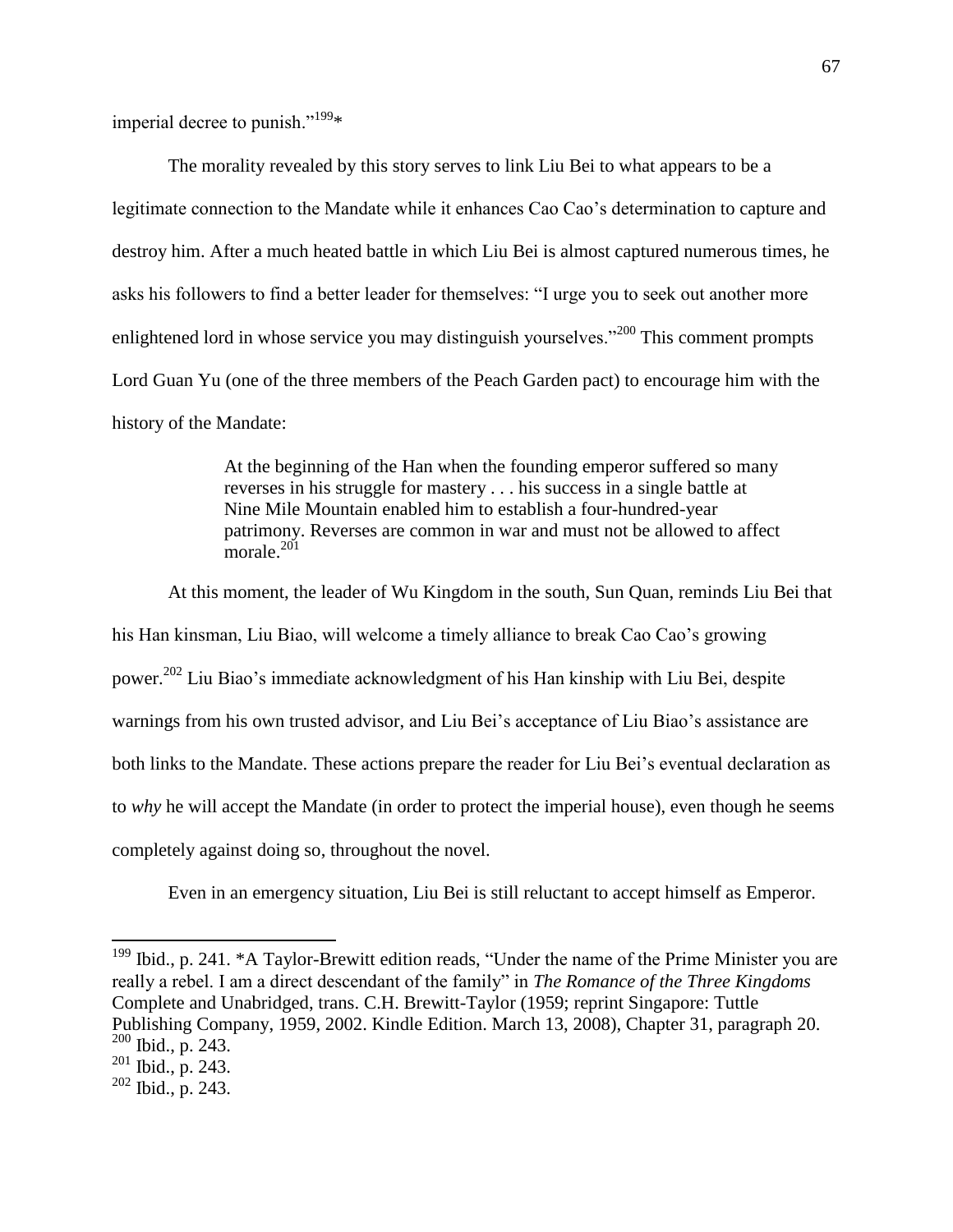No amount of reasoning by his beloved advisor Zhuge Liang will convince him that he does indeed have the Mandate to rule after Han Emperor Liu Xian is executed by Cao Cao's son, Cao Pi: "Shall I emulate the conduct of renegade traitors?" he asks (Chapter 80). $^{203}$  Only by pretending to be ill and appealing to his emotion does Zhuge Liang wring from Liu Bei a commitment to ascend the throne. When a concerned Liu Bei asks him what is causing his illness, Zhuge Liang is coy and illusive, until he believes Liu Bei is desperate enough about his health to acquiesce to his wishes. Zhuge Liang "revives" in order to say:

> Good fortune has placed the whole of the Riverland in Your Majesty's hands, exactly as I predicted long ago. Now that Cao Pi [Cao Cao's son] has usurped the throne . . . all our officers and officials . . . earnestly desire to serve Your Majesty as emperor and to share in the glory of eliminating the Cao clan and reviving the Liu. Your refusal was unthinkable.<sup>204</sup>

He continues, predicting that the court will soon disperse because Liu Bei refuses to lead. Of course, Liu Bei responds that his refusal was not a pretext but a sincere sense of unworthiness for the Mandate of Heaven to fall to him: "I fear the adverse judgment of the world," he states, to which Zhuge Liang manipulates his emotions by responding: "What Heaven grants is refused only at peril."<sup>205</sup> When Liu Bei finally agrees, he finds that he has been duped into agreement because witnesses are hidden behind screens in order to expedite the process of making him emperor (Chapter 80). $^{206}$ 

Although he is of the Liu imperial family and has the backing of "the common people and the chieftains," he is reluctant to assume the throne, questioning their choice and the judgment of his subjects. When he is ascending the throne, as he accepts the role: He "tremble[s]

l

 $203$  Ibid., p. 609.

 $204$  Ibid., p. 609.

 $205$  Ibid., p. 609.

 $206$  Ibid., pp. 609–610.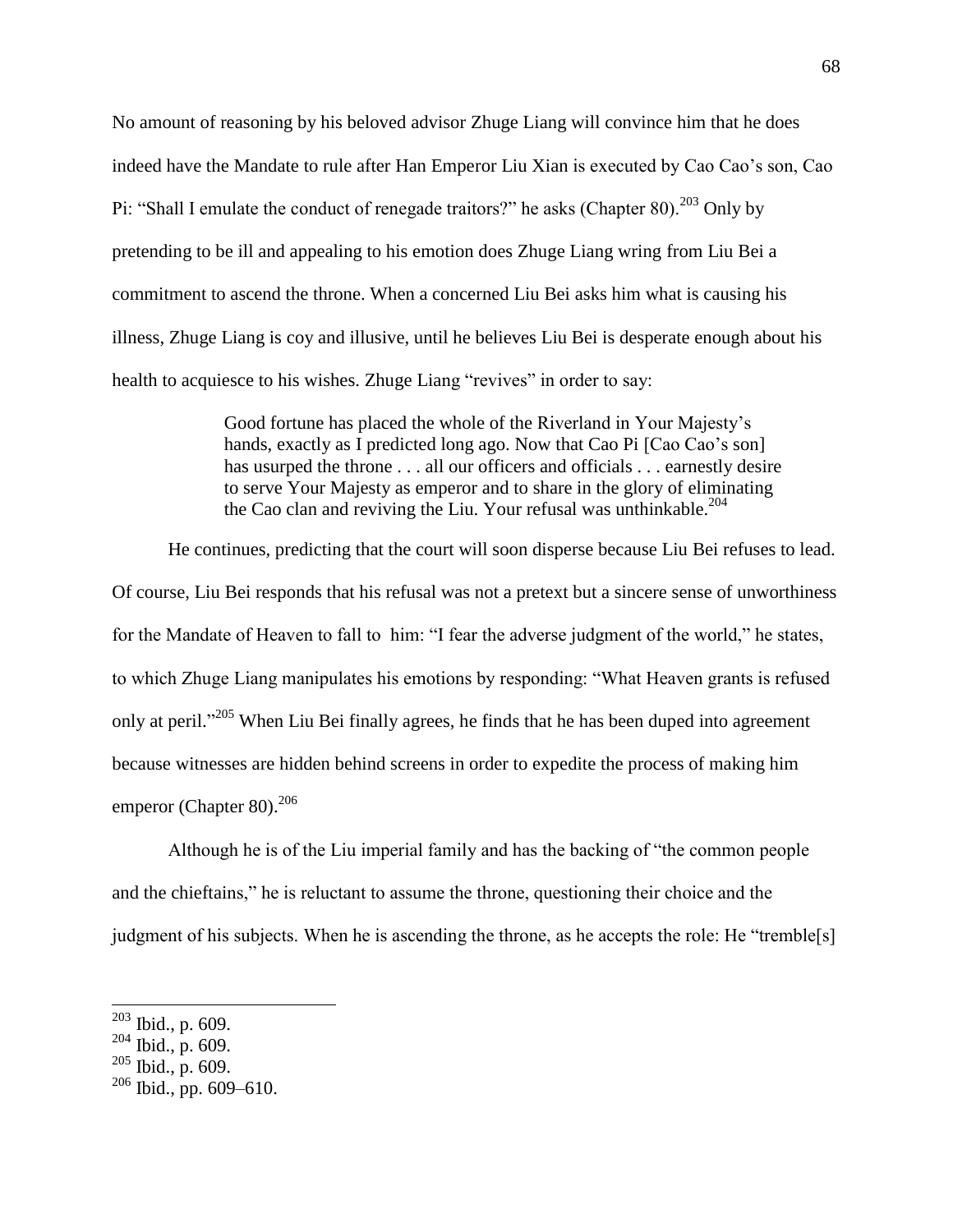before that clear mandate."<sup>207</sup> He remains suspicious of taking the throne, and after he is emperor, he launches an attack and is defeated, convincing himself that he does not have the Mandate. His first imperial act—to attack Wu leader, Sun Quan, in the south rather than Wei leader Cao Pi in the west—destroys the newly established Han rule. He had never believed his "clear" mandate, but his highly vulnerable emotions allowed Zhuge Liang to convince him otherwise. And even though his people loved him, no one could change his situation. His reluctance in accepting the Mandate combined with his failure on the battlefield is telling. Moreover, when he performs his responsibilities as emperor of the Han, such as the sacrifices for the murdered Han Emperor Xian, he is sickened to the point of being incapable of administrative duties,<sup>208</sup> thus revealing the chasm between the man and the natural connections that should manifest his appointment by Nature and Heaven. (See Chapter II.) Liu Bei's motivation to protect the Han and reluctance to accept the Mandate greatly contrasts with Cao Cao's ambition to take the throne in order to establish his own dynasty.

## **Cao Cao and The Mandate**

Cao Cao, conversely, does sincerely seek power, although to gain it, he first works for and through the Han Dynasty's levels of advancement. Unlike Liu Bei, he is an expert at placing others at disadvantage or using them to gain advantage, as in the episode mentioned above when Cao Cao attempts to manipulate Lu Bu to kill Liu Bei. Unlike Liu Bei, who is obviously loved by the people and manifests the characteristics of the ideal Son of Heaven, Cao Cao contrives to pronounce his "mandate." For instance during a royal hunt (Chapter 20), when all participants notice the golden arrow belonging to Emperor Xian (whom Cao Cao soon will turn into his puppet) has felled a distant deer, Cao Cao does not hesitate to ride forward to claim the arrow

 $207$  Ibid., p. 610.

<sup>208</sup> Ibid., p. 608.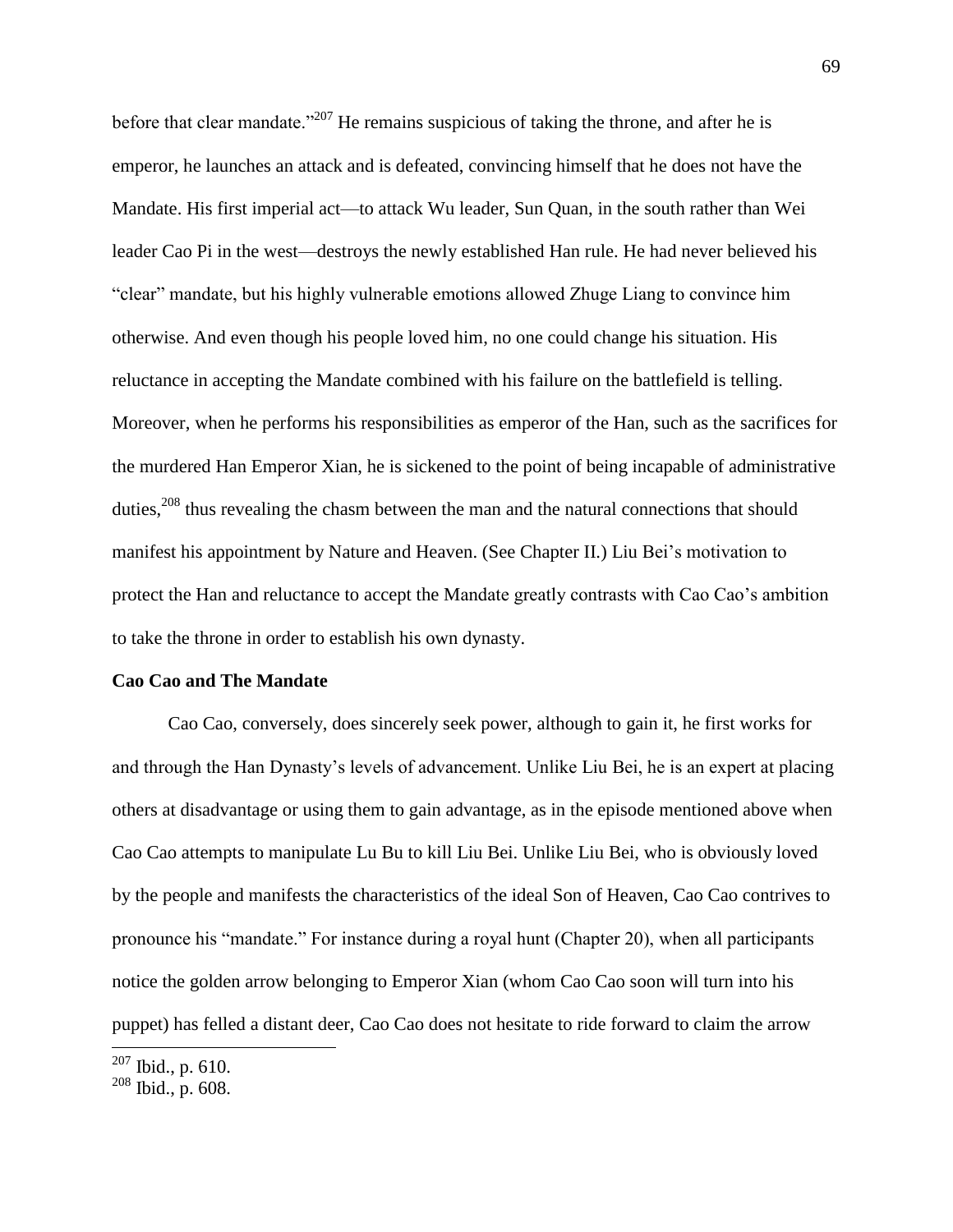and the kill, enraging all around at his impertinence for lying so that it would appear that he has the Mandate and for not allowing the Emperor to take the credit for his own marksmanship. Cao Cao is non-penitent, whatsoever, ambiguously taunting all that his "own" marksmanship is "only the good fortune of the Son of Heaven."<sup>209</sup> This is a man who takes what he wants and a man who believes himself worthy to do so, even though he was not born into the aristocracy or Han lineage. Cao Cao uses his self-worth and knowledge of himself to be observant of the worth of others. His ability to take advantage of this capacity is almost a parody of Sunzi's directive to be aware of one's own flaws in order to learn those of others. <sup>210</sup>

Another example of his skill in taking advantage of situations to gain power is found when the "the dynasty [is] never at lower ebb" and the Han capital, Luoyang, is ruined due to the battle between Dong Zhuo (a powerful Han general who had set Emperor Xian on the throne)<sup>211</sup> and Sun Jian (king of Wu) (Chapters 11 and 12).<sup>212</sup> As a result of his vulnerable state, the Emperor sends for Cao Cao for protection (Chapter 13).<sup>213</sup> Cao Cao accepts advice from the Emperor's advisors that he should move the court to Xuchang for safety (Chapter 14).<sup>214</sup> Court astrologer, Wang Li, reads the stars and tells Liu Ai, the Director of the Imperial Clan, of his findings, who then relates the information to the Emperor of the Han: **"**The Mandate of Heaven does not permanently empower any dynasty, nor does any one of the five agents—water, fire, earth, wood, metal—remain ascendant forever. Fire, symbol of the Han, will be replaced by earth, symbol of the Wei" (Chapter 14).<sup>215</sup> The knowledge of this secret petition affords Cao Cao

- $213$  Ibid., p. 98.
- $214$  Ibid., pp. 108-109.

 $209$  Ibid., p. 158.

<sup>210</sup> Sunzi, p .215.

 $211$  Luo, p. 87.

<sup>212</sup> Ibid., p. 93.

 $215$  Ibid., p. 109.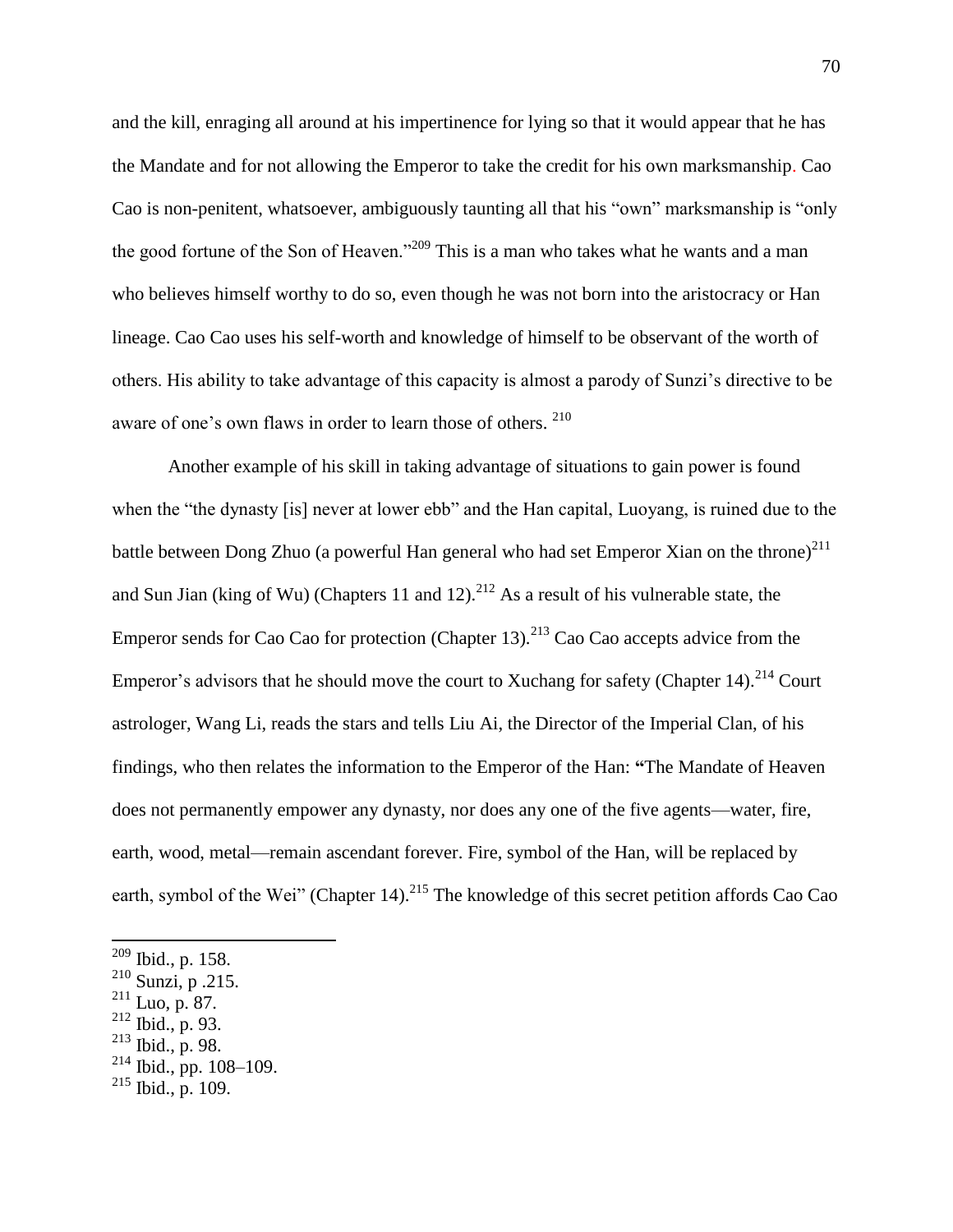the methodology by which he completes his agenda to manipulate the Emperor to gain the Mandate.

Of the Five Phases (*wuxing*)—the agents<sup>216</sup>—each dynasty is associated with one in particular that will rise and fall in power. (See discussion in Chapter I.) The element associated with Cao Cao is earth, according to his advisors. The qualities of stubbornness and selfcenteredness are inherent with earth and cannot undermine the readily expansive nature of fire, the element associated with the Han and the virtue of justice. The advisors' assessment is true as long as he focuses his strength and attacks in southwest China (Han). However, if he can bring the conflict to Wei, he will be victorious because earth is the virtue in control there. "The virtue of Han was fire; and your element is earth," opportunistic Han advisor Xun Wenruo tells Cao Cao, "and so your fortune depends on your getting there. Fire can overcome earth as earth can multiply wood. [The Emperor's advisors] agree and you have only to bide your time."<sup>217</sup>

Thus is exemplified Cao Cao's capacity for seeking and gaining advantage for his own advancement, rather than for the good of the kingdom. Unlike any of the sages or worthy individuals who honestly believe that Heaven intends for them to claim the Mandate of Heaven, the irony—and perhaps *the* lesson—of *The Romance of the Three Kingdoms* is that Cao Cao is the one who is successful in wresting the Mandate away from the Han. There are no illusions for the reader that Heaven has meant for him to claim it. Yet, the episode just discussed sets into play the cruel and deliberate subversion of the Emperor's power and safety by his own advisors. Cao Cao literally takes Han Emperor Xian as hostage, although (as also mentioned above) Liu Bei challenges Cao Cao's legitimacy. Notwithstanding, Cao Cao does take the Han throne, and while Liu Bei is focusing his fury on Sun Quan (the son of Sun Jian who long ago had battled

 $216$  See Chapter 1.

 $2^{17}$  Lo, 1: p.138.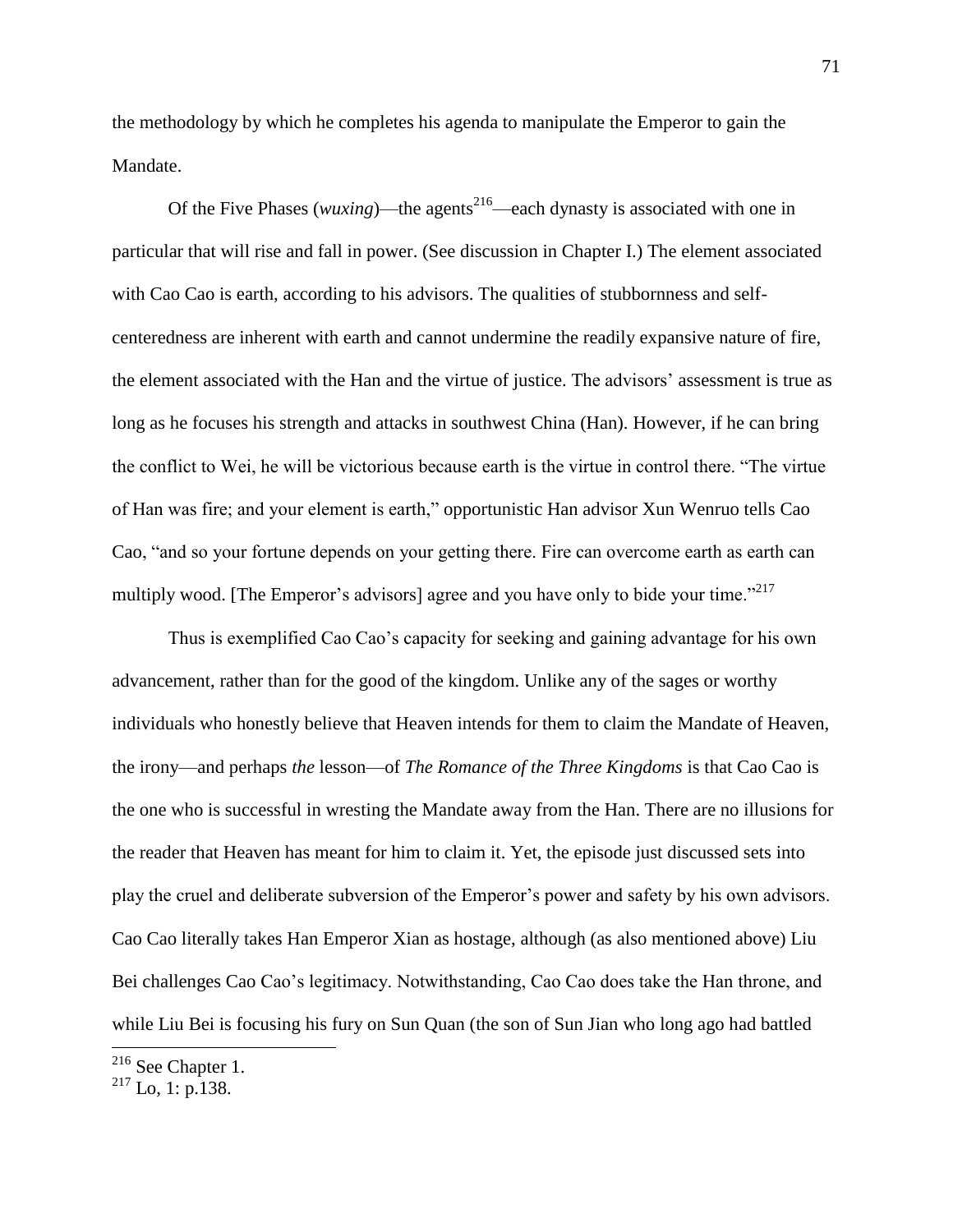Dong Zhuo over Luoyang\*) because of the death of his Peach Garden "brother," Lord Guan Yu, Cao Cao accepts an expedient Wu allegiance with Wei to undermine Liu Bei's misdirected purposes. $^{218}$ 

But even as Liu Bei and Sun Quan strategize against each other, Cao Cao's own plan to "seize" the Mandate disintegrates before his eyes. Reinforcing his lack of virtue and worthiness, the appearance of Lord Guan Yu's ghost prompts Cao Cao to create a "Foundation Hall" (Chapter 78). He believes that this new official building will not include the taunting apparition or the reminder of what Cao Cao considers to be a weakness—his belief in the supernatural. But when Cao Cao insists on harvesting the only lumber available for such a structure from a sacred pear tree whose "leafy canopy . . . seemed to reach the Milky Way," we find that *no one* can cut down the tree. "I am held in fear and respect by all," he says, "from the Son of Heaven to the common man. What perverse spirit here dares my wishes?"<sup>219</sup> When Cao Cao himself attempts to control this spirit of nature, the sword he uses clangs as if it had hit metal, and blood "splashes" all over the frightened "king" of Wei.<sup>220</sup> He has no virtue and, therefore, he has no support from heaven for his mandate of power according to this traditional interpretation from the author.

His rejection of the supernatural (thus Heaven) and his incapacity to relate to the natural world establishes for certain that he cannot manipulate the Mandate in the long term for two reasons. First of all, the pear tree guards the Vaulting Dragon Pool Temple<sup>221</sup> that honors the *fire* of the dragon, with its indestructible Han nature, coming into play, even in Wei where earth is the strongest virtue. Secondly, just as with Liu Bei, Cao Cao does not have the necessary

l

 $^{218}$  Luo, p. 593.  $*$  See page 70.

 $^{219}$  Ibid., p. 591.

 $220$  Ibid.

 $221$  Ibid.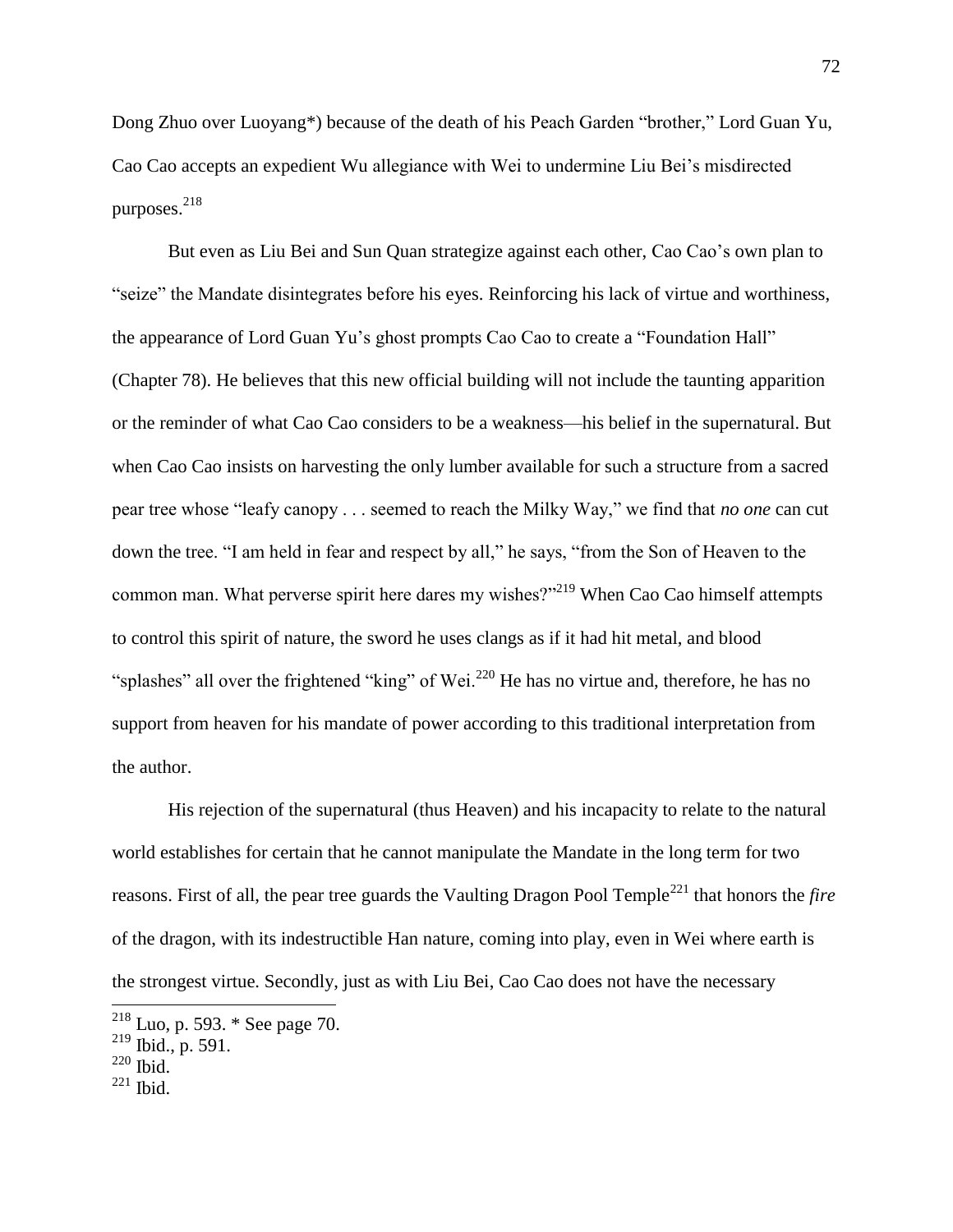interconnection with the natural world, as the Son of Heaven must actually embody. The natural world directly connects the Son of Heaven to the supernatural—to the cosmos. But in fact, Cao Cao's encounters with several supernatural phenomena sicken him to the point of death, $^{222}$  a counterpoint to Liu Bei's illness when he assumes the Mandate of Heaven. (See page 69.)

Truly his father's son, Cao Pi continues the family tradition, eliminating any threats to his ascension to his father's power (Chapter 79). His Grand Corps Commander and his Grand Astrologer (both appointed by this new king) advise that portents point to a change of royal houses: "strange manifestations were reported: in Shiyi county a phoenix showed itself, in Linzi a unicorn appeared, and in Ye itself a yellow dragon was seen."<sup>223</sup>

Portents of change that connect civil strife to natural disasters or symbolic portents as those mentioned above were manipulated or fabricated and described with a level of skepticism that revealed that only those who were *not* elite would have accepted them as legitimate.<sup>224</sup> Thus, in the epic, the Mandate is undermined, and the charade of legitimacy the father had begun continues with Cao Pi as "over forty civil and military officials" enter the royal chambers to use their interpretations of these signs to justify forcing Emperor Xian's "ceremony of abdication": "They beseech [His] Majesty to emulate the ancient sage-king Yao by ceremonially relinquishing the mountains, rivers, dynastic shrines to the new king of Wei. This will fulfill the will of Heaven and satisfy the minds of men."<sup>225</sup> But Emperor Xian challenges this insult by asking what he's actually done improperly to cancel the Han Mandate. Cao Pi's men verify their

 $222$  Ibid., pp. 591–592.

 $223$  Ibid., p. 602.

<sup>224</sup> C. B. Sargent, *Wang Mang: A Translation of the Official Account of His Rise to Power as Given in the History of the Former Han Dynasty*. 1947, reprint (Shanghai: Graphic Art Book Co. Westport, CN: Hyperion Press, 1977), pp. 140–180, quoted in Bennet Bronson, "Order, Legitimacy, and Wealth in Ancient China," *Order, Legitimacy, and Wealth in Ancient States* edited by Janet E. Richards and Mary Van Buren (New York: Cambridge, 2000), p. 123–4.  $225$  Luo, pp. 603–604.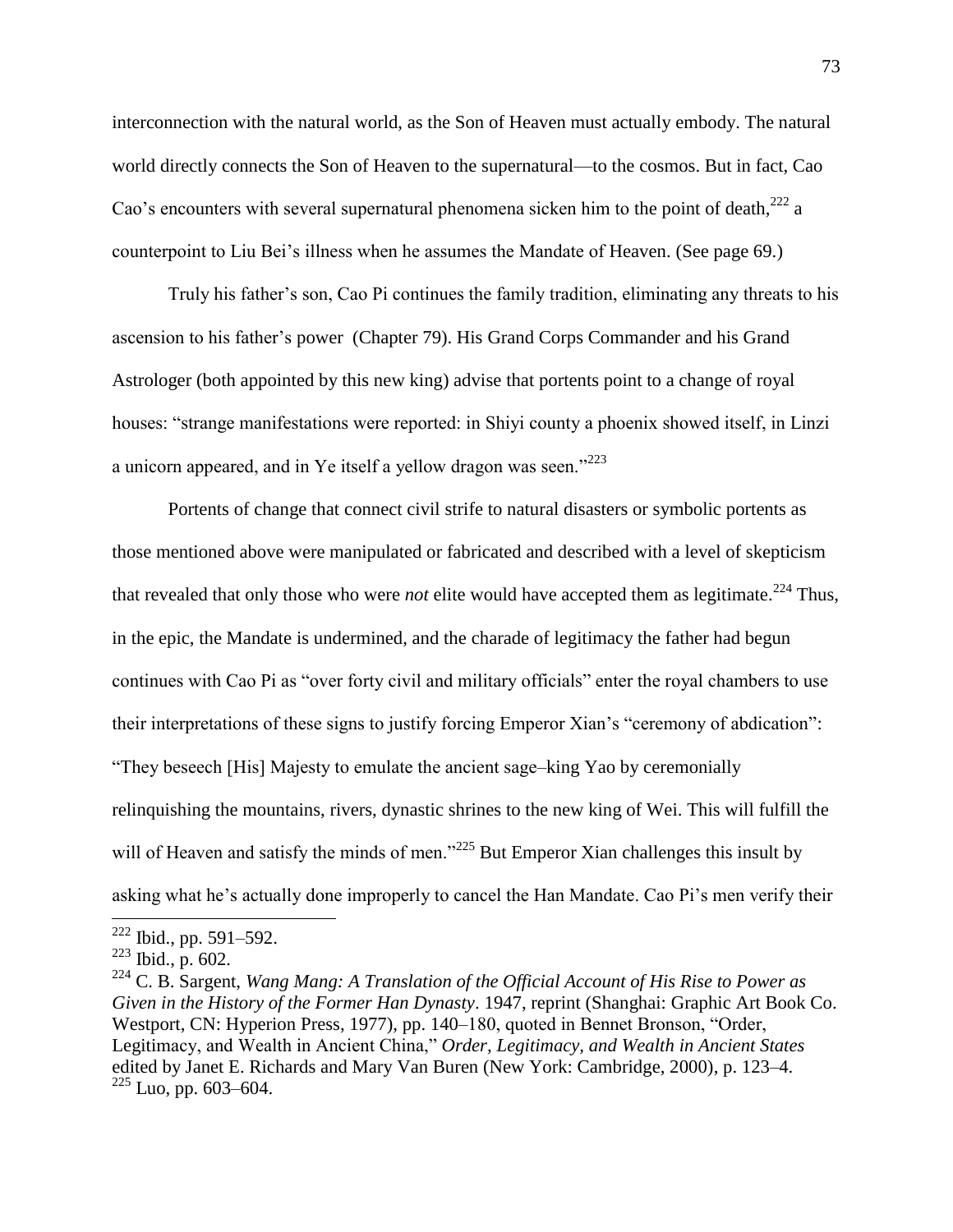leader's worthiness by responding that since he had come to the throne "grains grow luxuriantly and sweet dew has dropped from the skies."<sup>226</sup> Moreover the augury "graphs properly joined together read 'Wei Xuchang'—that is, 'Wei to receive the abdication of Han in the capital at Xuchang."<sup>227</sup>

Ironically, after the entire affair is completed, Cao Pi, as with his father, encounters a supernatural "rejection" of his claim: "as the new emperor began descending stairs from his throne to prostrate himself [in a ritual ceremony of thanks to Heaven and earth], a freak storm sprang up, driving sand and stones before it like a sudden downpour. All went dark; the altar lanterns blew out" (Chapter 80).<sup>228</sup> And not surprisingly, as with his father, Cao Pi believes that the capital buildings are haunted; therefore, he moves the court back to Luoyang—where the virtue of fire is stronger than his own element of earth and where the Han have a traditional supernatural connection to nature itself. This cosmic connection is first seen long ago when Emperor Qin first saw signs of the new Han Mandate coming into being and therefore sought to destroy Han Gaozu (Liu Bang) who fled to the wilderness. His wife could always find him, though, because "There [were] always signs in the clouds over the place where [Liu Bang was $l.^{229}$ 

Two of the portents mentioned earlier that Cao Pi's followers interpreted—the phoenix and the yellow dragon—both are associated with the Han's element, fire. Significantly, also, the unicorn is associated with eternal purity, perhaps Heaven itself. Although all of these *may* be interpreted as good omens, in regard to its history, these manifestations appear to be rejections of a Cao dynastic "mandate." However, this rejection does not stop the family from ending the four

l

 $226$  Ibid., p. 604.

 $^{227}$  Ibid., pp. 604–605.

 $228$  Ibid., p. 608.

 $229$  Bronson, p. 123.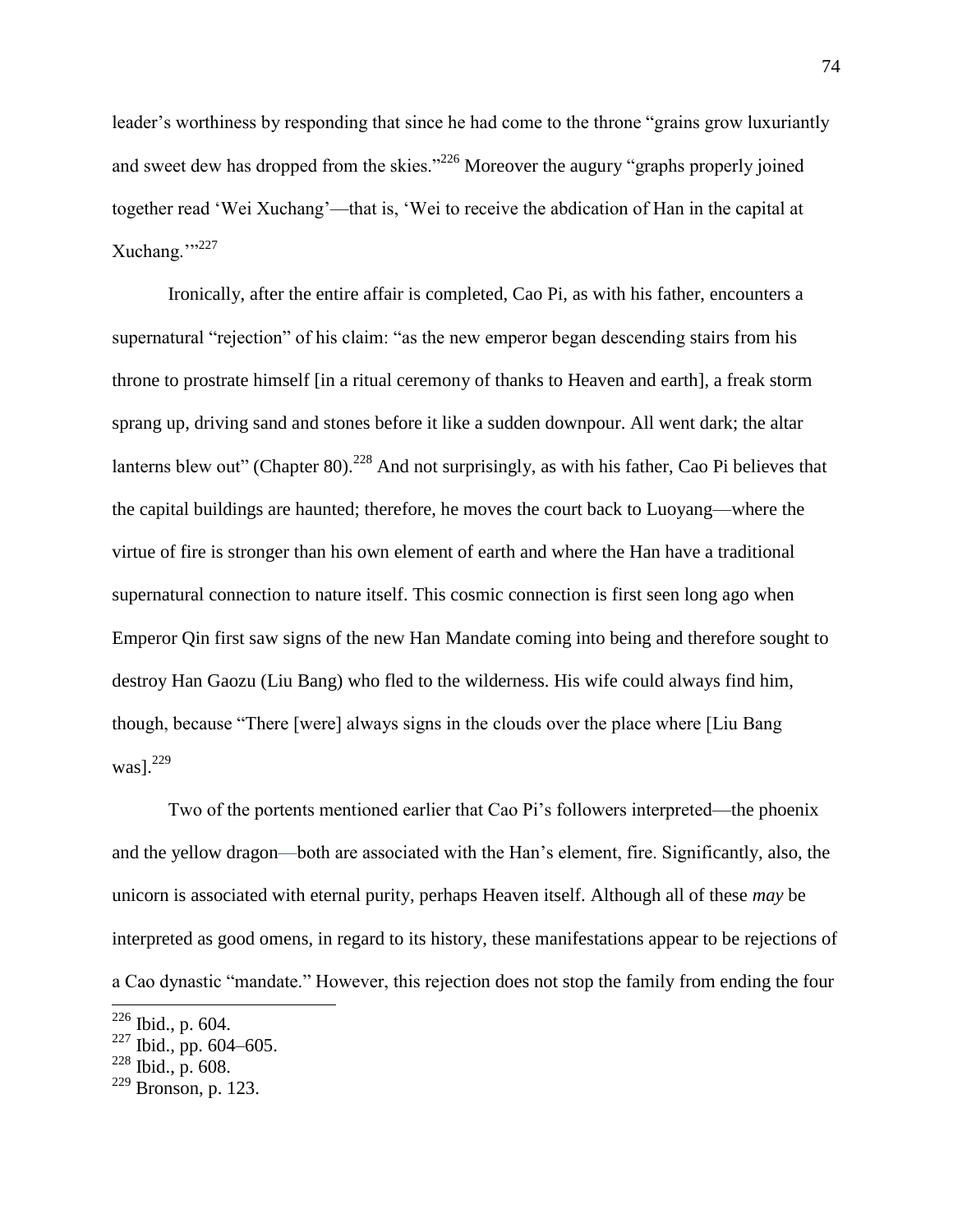hundred-year-old rule of the Han and calling into question the theory of rule by Mandate, as with Liu Bei.

We see that nature and the supernatural realm appear to reject those who do not actually receive the Mandate of Heaven. Although the people may support either an extraordinarily kind or exceptionally cruel leader, according to Luo Guanzhong's story, the Mandate is manifested in the signs from Heaven and the natural world as they connect to the Son of Heaven. Cao Cao's house falls regardless of all its political and military strategies and manufactured support because it focuses on gaining power through popular acceptance and maintaining that power—rather than focusing on saving the order of the state.

## **Conclusions**

Forty-five years after the establishment of the Cao throne Sima Yan (Cao Cao's former general) claims the throne ostensibly to "aveng[e] the house of Han" (Chapter 119).<sup>230</sup> Yet he follows Cao Pi's model by forcing Cao Cao's grandson, Cao Huan, to abdicate."<sup>231</sup> Prophetically and practically, a poet of later times observes: "Wei swallowed Han, and then Jin swallowed Wei; / From Heaven's turning wheel no man can hide."<sup>232</sup> The Mandate claimed through the sovereignty of the people and political manipulation eventually fails. Similarly, Liu Bei fails to save the state and loses a Mandate that his advisors coerce him into claiming. As mentioned earlier, a great leader is a student of human experience, according to Sunzi, and for this reason is creative and adaptable rather than rigid—completely the opposite of Liu Bei when the Han dynasty needs him most. The people's opinion that he had the Mandate does not matter because he does not have cosmic authority. Clearly, he embodies neither *Tian ming* nor Sunzi's ideal

 $\overline{a}$ 

 $^{230}$  Luo., p. 923.

 $^{231}$  Ibid., p. 922.

 $232$  Ibid., p. 923.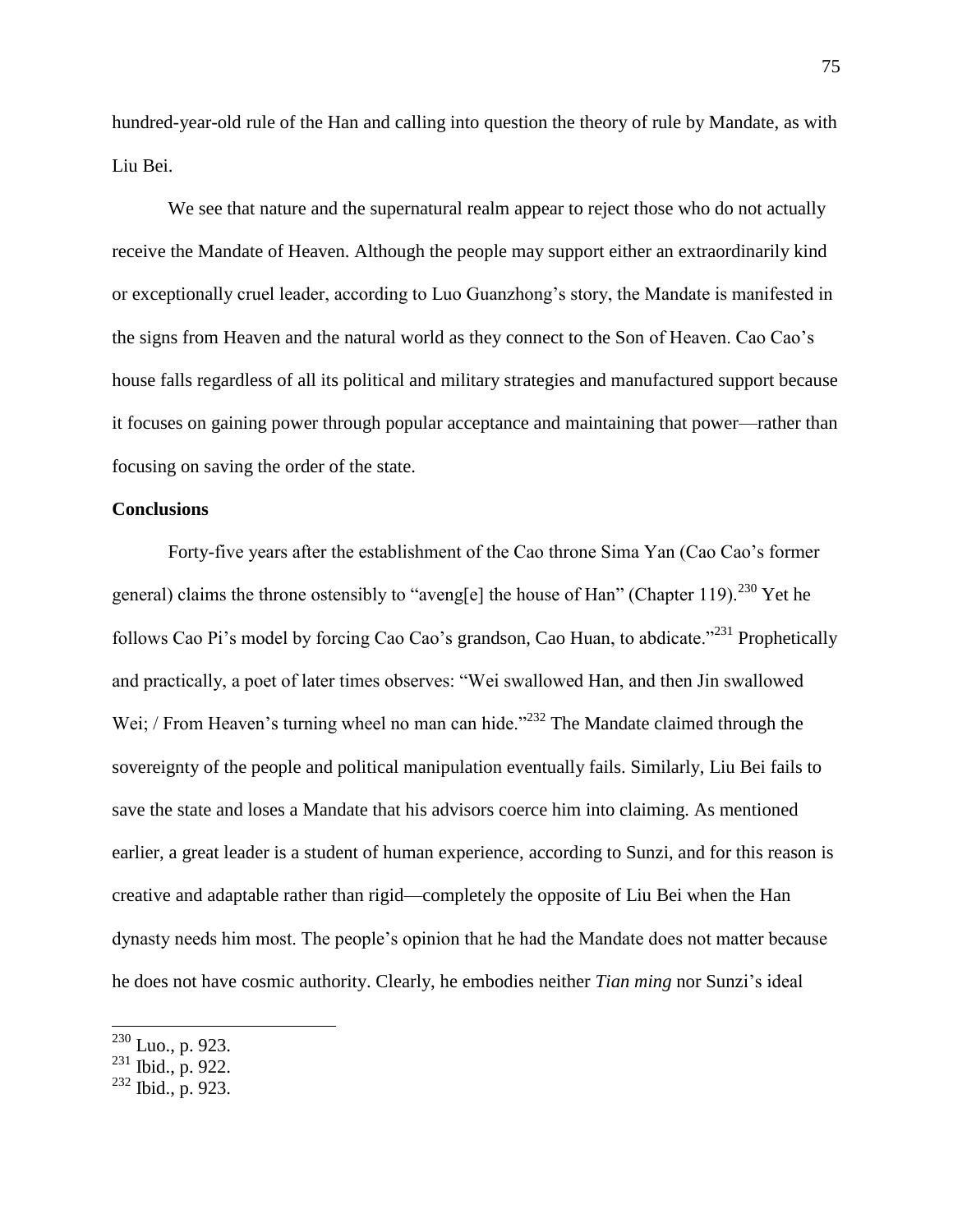leader who would not seek or depend upon the Mandate of Heaven for the survival of the state.

As for Cao Cao, do we dare entertain the idea that he could be considered ideal according to the criteria set forth in *The Art of War*? Admittedly, he does succeed on the battlefield with no dependency on Heaven, although he appears to enjoy a tacit understanding among his court that winning equates to the manifestation of Heaven's mandate. Additionally, his commoners believe that success translates to the Mandate of Heaven. The existence of a new dynasty is all the evidence required to prove that the Mandate has been reassigned.<sup>233</sup> Might is right, but the appearance of virtue is also important to the masses.

> [T]he grand abstractions of political theory and ritual [are] less essential than the perception that the system [does] function: . . . This indeed was what the Mandate of Heaven was all about, a political, social, economic, and environmental system that could be seen by everyone to be reasonably  $\frac{\text{successful}}{234}$

Moreover, the Han's appointed aristocracy had taken the place of the religious leadership that, in the past, identified the Son of Heaven based on careful analysis of action and character as well as signs that nature would be in harmony with *Tian ming*. But should they analyze Cao Cao's character or the manner in which he reacted to situations he found himself in, traditional advisers would have found Cao Cao to be a leader without virtue. But regardless of the lack of this crucial characteristic, the historical context in which he lived lends insight into his character's overwhelming success without it.

The old Confucian elite had lost its position throughout the Qin dynasty, as mentioned earlier, and by the time the Han began their rule, "power and [Confucian philosophical or intellectual] cultural prestige did not go hand in hand."<sup>235</sup> The revolutionary elite did not have the

 $\overline{a}$ 

 $233$  Bronson, p. 124.

 $^{234}$  Ibid., p. 127.

 $235$  Ibid., p. 126.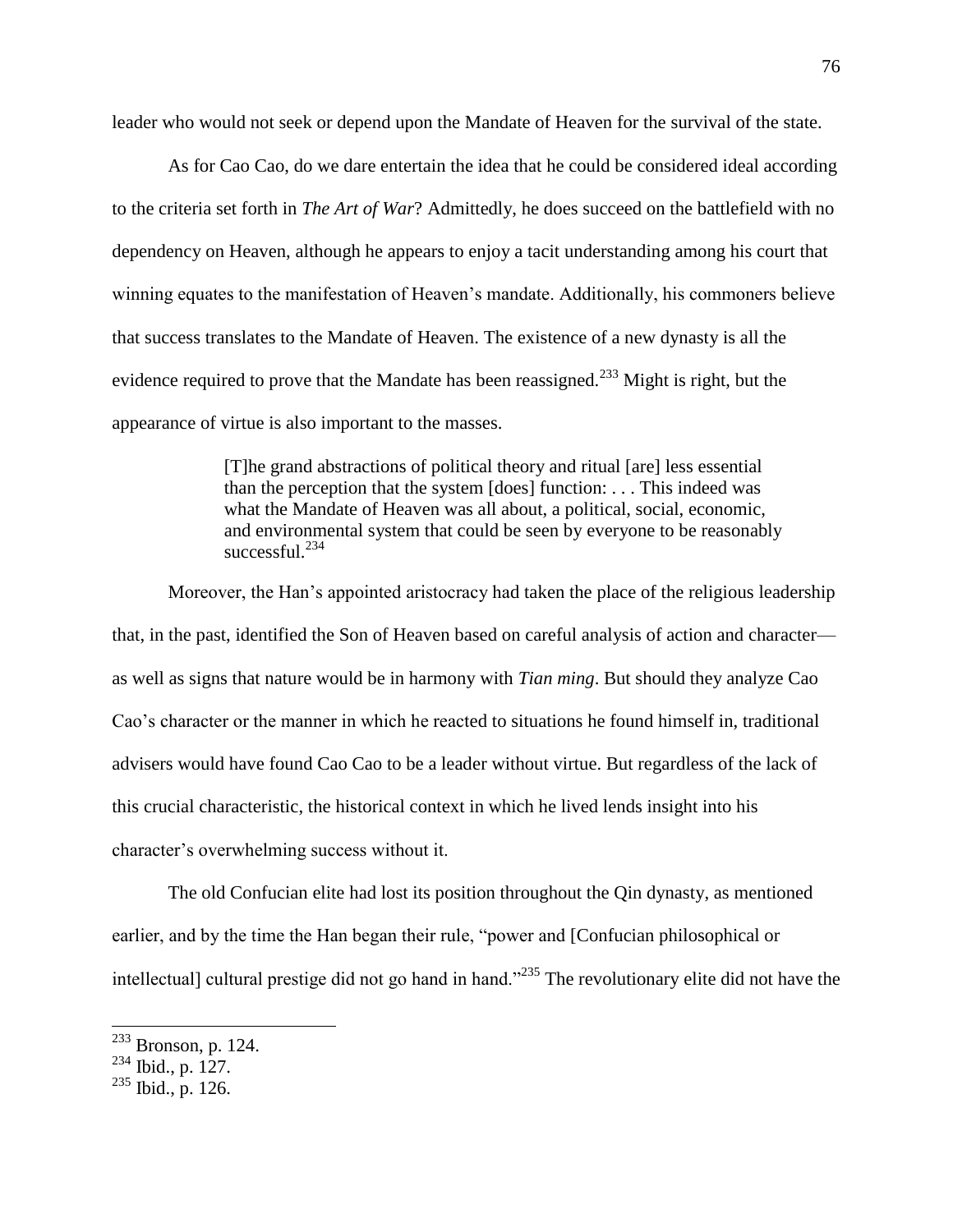same level of cultural and intellectual training or interest as had gone before, and ritual was dispensed with—until Emperor Gaozu (Liu Bang) realized that his newly "elected" elite had much to be desired in terms of civic behavior. Han advisor Shuson Tong suggested that cultivating benevolence and righteousness among them would reduce the threat of revolt, as would a return to ritual to achieve the semblance of order without the excessive punishment and laws of the Oin.<sup>236</sup>

Eventually this contrived religiosity became a basis for a well-established dynasty whose rulers were declared legitimate based on their power and *perceived* virtue. We see in *The Romance of the Three Kingdoms* the culmination of the Han's power base revealed in two characters in our study. Han practices of Heaven worship with its people's mandate diminished the authentic Confucian–influenced Liu Bei's capacity to lead, while Cao Cao may actually appear to be an individual who could have been the embodiment of Sunzi's military teachings. However, Cao Cao selfishly causes the state to fall instead of working to save it. In an act of pure political opportunism, the Han Emperor's advisors defect, interpreting portents that insure that Cao Cao will gain the Mandate—if he will only take advantage of the situations he finds himself in. He does take their advice and bides his time, luring the Emperor away from safety and into his trap. Sunzi also would have advised a general to wait until the enemy is at a complete disadvantage so there would be no bloodshed upon capture or capitulation—the ideal victory. Yet Cao Cao is *not* altogether Sunzi's ideal. This fact in itself is not as significant as his having razed the Han Dynasty with no supernatural power and no Mandate.

Although *the Romance of the Three Kingdoms* does reveal the significance of the Mandate of Heaven in relation to the culture of China, the work is a romance—with its folk tales,

 $236$  Ibid., p.122.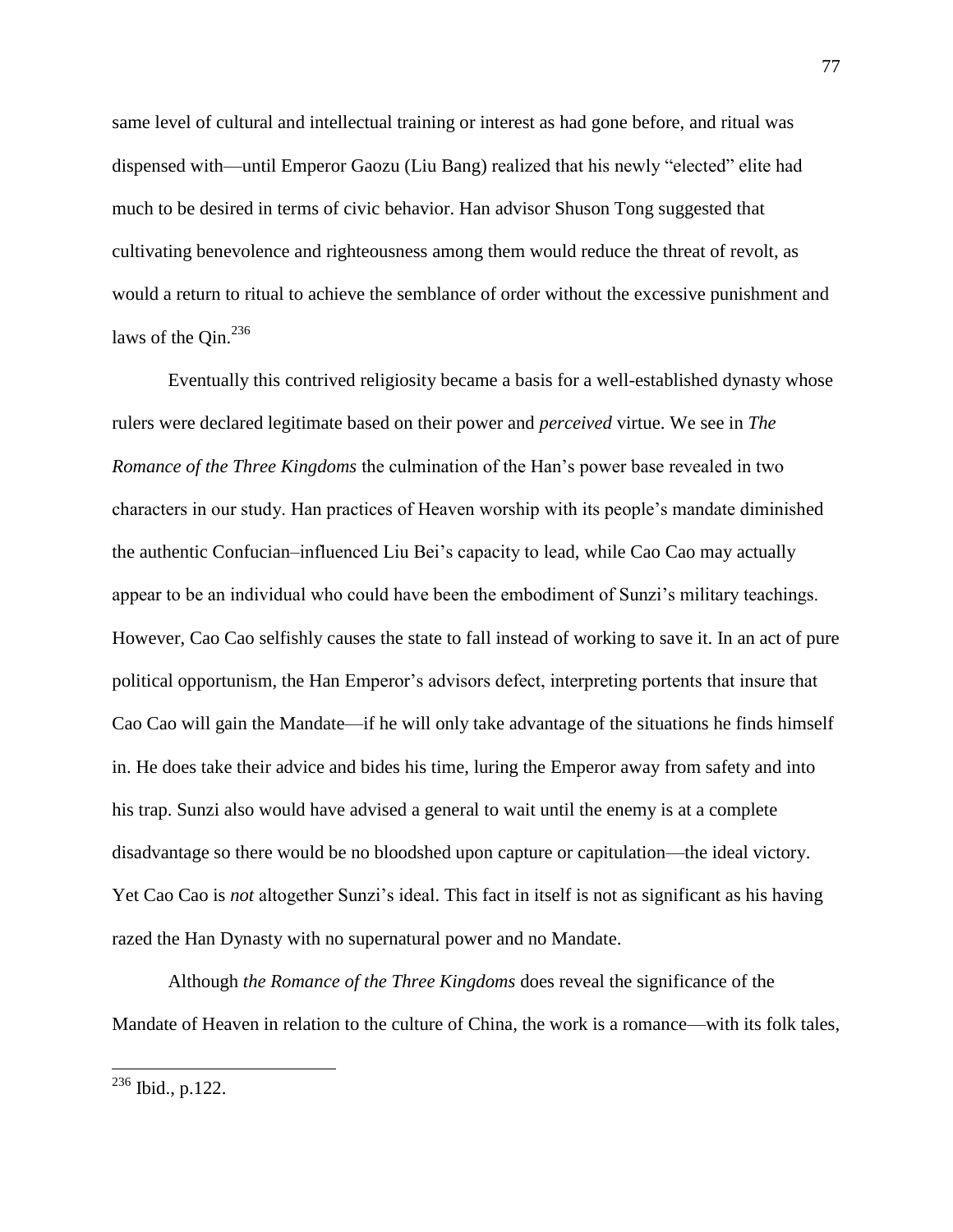its enchantment with the supernatural, and its grand narrative illuminating a philosophy that had been useful in controlling the populace in a glorious past. Although it is central to the novel, the concept of the Mandate of Heaven is compromised by reality. Liu Bei's failure while relying on it and Cao Cao's victory without it serve to illustrate that the theory of the Mandate of Heaven during the Han Dynasty as portrayed in *The Romance of the Three Kingdoms* is a bankrupt ideal.

# **Future Studies**

 $\overline{\phantom{a}}$ 

After examining the concepts of the Mandate of Heaven, benevolence, and leadership with Sunzi's philosophical underpinnings in mind, one may more readily approach an evaluation of the entire epic in regard to the influence of Sunzi's techniques or policies. As historians, our future studies of the classics *The Art of War* and *The Romance of the Three Kingdoms* may assist others to project successful lessons of personal interactions and leadership practices. Success? Failure? The *Dao* of Administration?<sup>237</sup> The answer to these questions will depend on deep analyses of philosophies and qualities that have proven value—yet too often have been misunderstood. We have the opportunity to achieve the latter by encouraging a society looking on the surface of these classic texts for its own reflection to "read on."<sup>238</sup>

 $237$  Sun-tzu, Sawyer and Sawyer, pp. 221–222. (As mentioned in Chapter III) "Unify their courage to be as one through the Tao of Administration. Realize the appropriate employment of the hard and soft through the patterns of terrain."

<sup>238</sup> All chapters except the final one in *The Romance of the Three Kingdoms*, Moss Roberts edition, end with "Read on."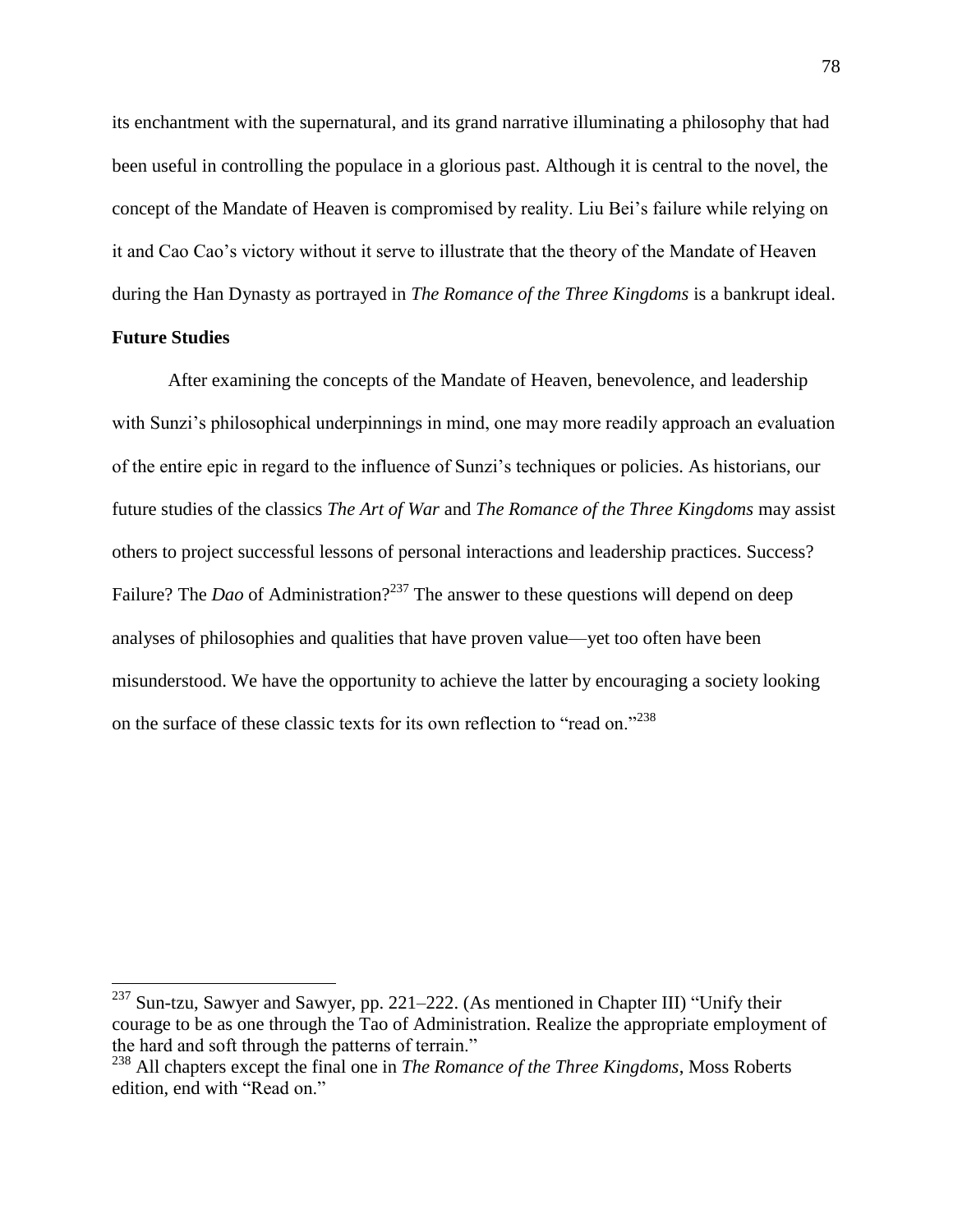**Bibliography**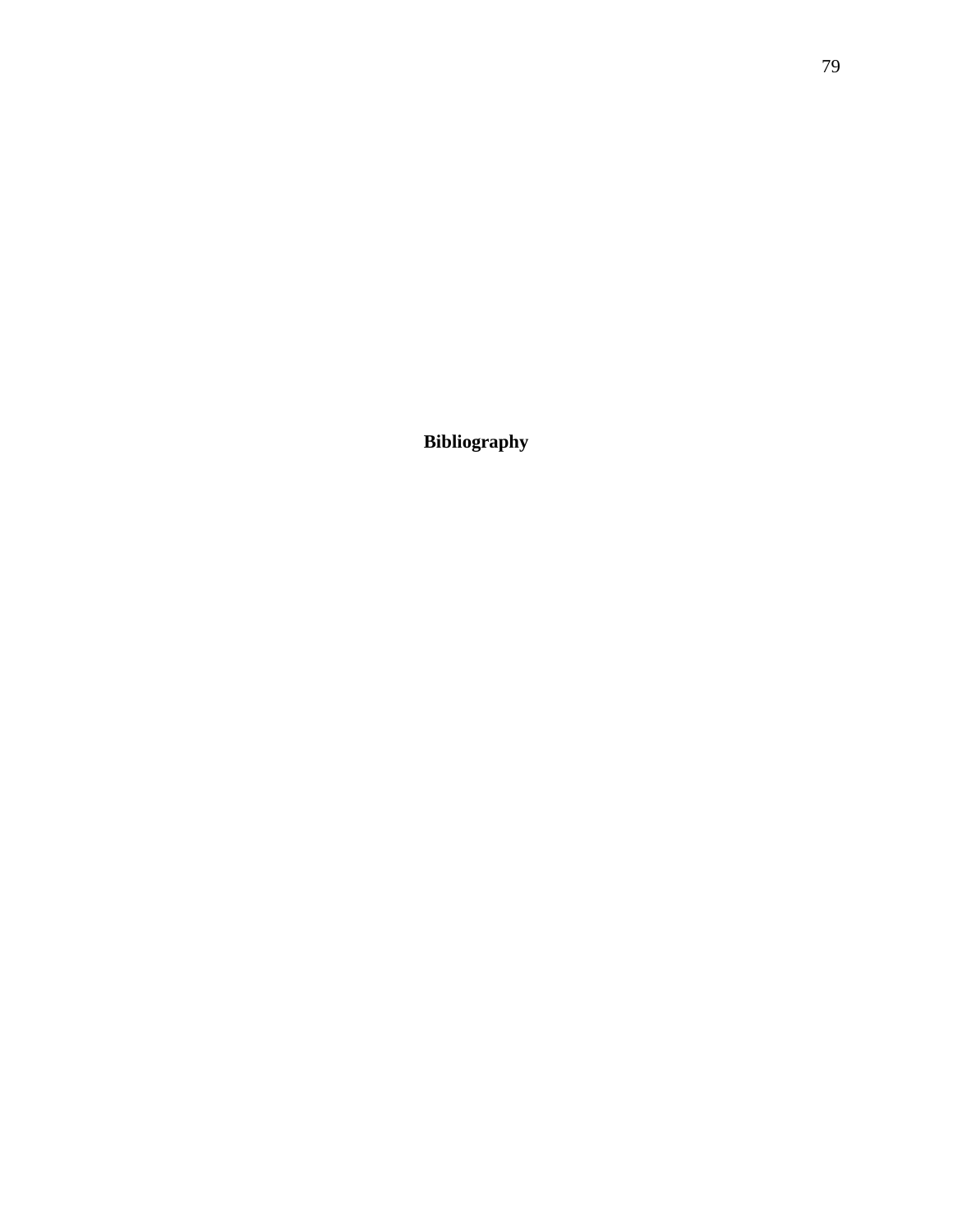- Ames, Roger T. "The Sunzi Legacy and Classical Western Strategy: A Tale of Two Warfares." In *Chinese Military Modernization.* Edited by C. Dennison Lane, Mark Weisenbloom, and Dimon L'iu, 18–53. New York: Kegan Paul International; Washington D.C.: American Enterprise Institute, 1996.
- Amiot, Joseph Marie. *L'art militaire dans l'antiquite chinoise; une doctrinede guerre bi‒millenaire, tire de la traduction du P. Amiot* 1772. Paris: C. Lavauzelle & Cie., 1922.
- Ang, Richard G. "Winning People in Leadership Using Sun Zi's *Art of War*." *Philippiniana Sacra* 41, no. 122 (May–Aug 2006): pp. 429–443.
- Arbuckle, Gary."Inevitable Treason: Dong Zhongshu's Theory of historical Cycles and Early Attempts to Invalidate the Han Mandate," *Journal of the American Oriental Society* 115, no. 4 (Oct.–Dec., 1995): pp. 585–597.
- Bailey, Alison. "Microstructure and Macrostructure: Mao Zonggang's Critical Discourses on *The Romance of The Three Kingdoms.*" *Poetics East and West.* Edited by Milena Doleželová-Velingerová. Monograph Series of the Toronto Semiotic Circle, Number 4, 1988–9. pp. 159–168.
- Bronson, C. H. Bennet. "Order, Legitimacy, and Wealth in Ancient China," *Order, Legitimacy, and Wealth in Ancient States.* Edited by Janet E. Richards and Mary Van Buren. New York: Cambridge, 2000.
- Besio, Kimberly and Constantine Tung, eds. Three Kingdoms *and Chinese Culture.* Albany: State University of New York Press, 2007.
- Blair, John G. and Jerusha McCormack. "Sunzi [(Said to have Flourished Early Fourth Century BCE) Military Strategist]." In *Berkshire Encyclopedia of China: Modern and Historic Views of the World's Newest and Oldest Global Power.* Edited by Mary Blagg, et al, 2136‒2138. Great Barrington, Massachusetts: Berkshire, 2009.
- Bolitz, William G. *The Art of War.* In *Great Literature of the Eastern World: The Major Works of Prose, Poetry and Drama from China, India, Japan, Korea and the Middle East* 30‒33. New York: Harper Collins, 1996.
- Cai, Liang. "Why is Xing zi ming chu a Confucian Text? Situating the Xing zi ming chu in Early Chinese Intellectual History," *Between the Si-Meng Linage and Xunzi: A study of the Newly Discovered Text* The Xing Zi Ming Chu. Masters Thesis. Cornell University, 2003.
- Carmone, Antonio Michael. "The Literary and Philosophical Values in the *Romance of the Three Kingdoms.*" *Unitas* 51, no. 2 (June 1978): pp. 160‒335.

Chan, Li-po. "A Preliminary Inquiry into 'Sun Pin's *Art of War.*" *Selections from People's*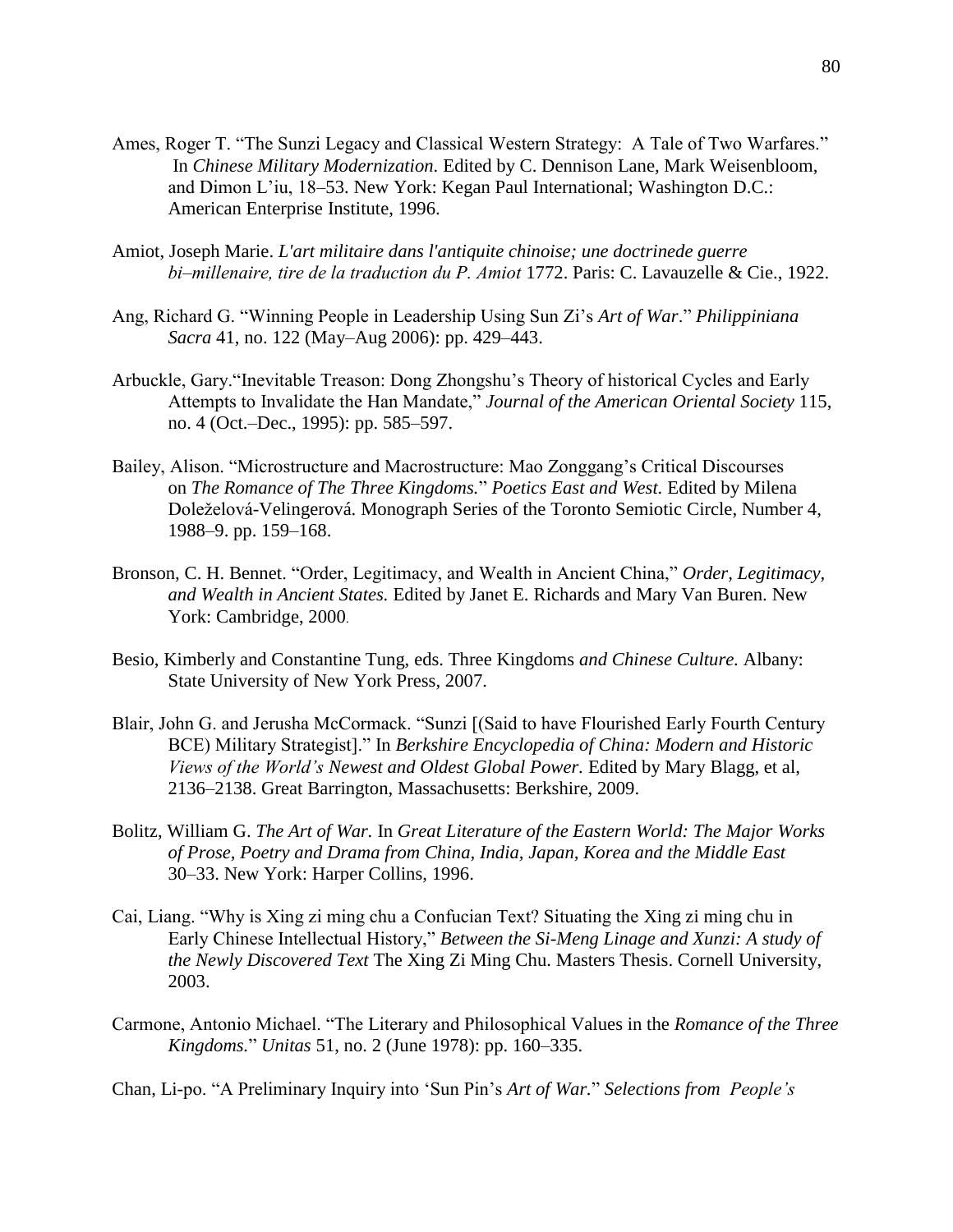*Republic of China Magazines* no. 834. (Aug 18, 1975): pp. 13‒27.

- Chang, Leo S. and Yu Feng, *The Four Political Treatises of the Yellow Emperor*. *Monographs of the Society for Asian and Comparative Philosophy, 15.* Honolulu: University of Hawai'i Press, 1998.
- Changyu, Shi. Introduction to *The Romance of the Three Kingdoms*, by Luo Guanzhong, 1‒20. Translated by Moss Roberts. Berkely: California Press, 1991.
- Chih-Chang. A Study on the Starr: A Case Study of Three Kingdoms." Master's Thesis, Mingdao University, 2008.
- "Confucianism," *Dictionary of Philosophy*. Edited by Dagobert D. Runes. New York: Philosophical Library, 1983. p. 338.
- Confucius. *Analects*. XII, 7, in James Legge's *The Chinese Classics: The Shoo King.* London: Oxford University Press, 2000.
- *—. The Doctrine of the Mean*, XX, 20, in James Legge's *The Chinese Classics: The Shoo King.* London, Oxford University Press, 2000.
- Doleželová-Velingerová, Milena. "Seventeenth-Century Chinese Theory of Narrative *Poetics East and West.* Edited by Milena Doleželová-Velingerová. Monograph Series of the Toronto Semiotic Circle, Number 4, 1988–9. pp. 137–157.
- de Crespigny, Rafe. *Generals of the South: The Foundations and Early History of the Three Kingdoms State of Wu*. Internet Edition. Australian National University: Faculty of Asian Studies, 28 Sept. 2004. [http://hdl.handle.net/1885/42040.](http://hdl.handle.net/1885/42040) Oct. 15, 2009.
- —. "Man from the Margin: Cao Cao and *Three Kingdoms*," *George Ernest Morrison Lecture in Ethnology, 51 st*. Gray, Canberra, A.C.T.: Australian National University, 1990.
- Eikenberry, Karl W. "Sun Bin and his *Art of War*." *Military Review* 71, no. 3 (Mar 1991): pp. 51–57.
- Geshingkar, Giri. "The Second International Symposium on Sun Tzu's *Art of War*, Beijing, 16– 19 October 1990." *China Report* 27, no. 1 (Jan–Mar 1991): pp. 41–42.
- Giles, Lionel. *Sun Tzu on* The Art of War: *The Greatest Military Treatise in the World*, Taipei: Literature House, Ltd., 1964.
- Golden, Paul R. "The Theme of the Primacy of the Situation in Classical Chinese Philosophy and Rhetoric." *Asia Major* 18, no. 2. 3rd Series, (2005): pp. 1‒25.
- Graham, A.C. *Disputers of Dao: Philosophical Argument in Ancient China*. La Salle, Ill: Open Court, 1989.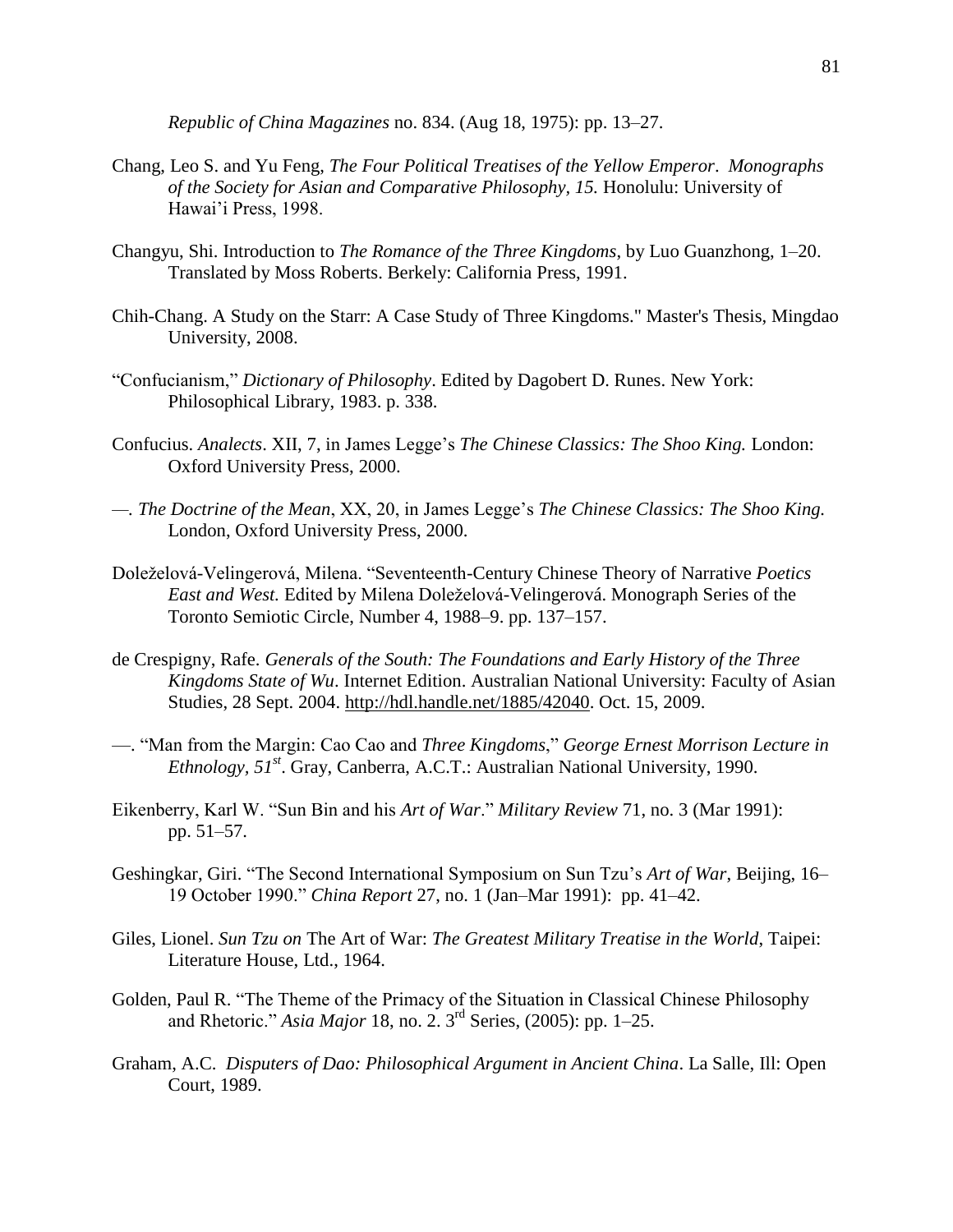- Gray, Robert P. "An Analysis of the Role of *Qi* in Military Strategy as Outlined in *Three Kingdoms.*" *B. C. Asian Review* 9 (Winter 1995–1996): pp. 77–119.
- Hanzhang, Tao, General. *Sun Tzu's* Art of War*: The Modern Chinese Interpretation*. Translated by Yuan Shibing. New York: Sterling Publishing Co., 1987.
- Heine, Steven. "From *Art of War* to Attila the Hun: A Critical Survey of Recent Works on Philosophy/Spirituality and Business Leadership." *Philosophy East and West* 58, no. 1  $(Jan 2008)$ : pp. 126–143.
- Hwang, Ching-Chane. "The 'kitsch' of War: Misappropriating Sun Tzu for an American Imperial Hypermasculinity." In *Gender and Global Politics in the Asia–Pacific*. Edited by Bina D'Costa and Katrina Lee-Koo, 59–76. New York: Palgrave Macmillan, 2009.
- Jiang, Sheng. "Early Religious Taoism and the Re-understanding of History of the Han through the Three Kingdoms." *Social Sciences in China* 23, no.2 (2002): pp. 75‒83.
- Kaplan, Rochelle. "Still Relevant after 1500 Years: *The Art of War* and *Tao Te Ching.*" *Education About Asia* 10, no. 1 (Sept 2005): pp. 36–40.
- Kim, Jinhee. "The Reception and the Place of *Three Kingdoms* in South Korea," Three Kingdoms *and Chinese Culture.* Edited by Kimberly Besio and Constantine Tung, 143‒146. Albany: State University of New York Press, 2007.
- Lan, Yongwei. "On the Epochal Significance of Sun Zi's *Art of War*." Translated by D.W.Y. Kwok. *Social Sciences in China* 9, no. 3 (Sep 1988): pp. 162–179.
- Liu, Aiweng and Danyu Tao. "Sun, Wife of Liu Bei, Three Kingdoms Period." In *Notable Women of China: Shang Dynasty to the Early Twentieth Century.* Edited by Barbara Bennett Peterson, et al, 240–264. Armonk, N. Y.: M.E. Sharpe, 2000.
- Loewe, Michael. "The Cosmological Context of Sovereignty in Han Times." *Bulletin of the School of Oriental and African Studies, University of London* 65, no. 2 (2002): pp. 342– 349.
- —. "*Tian ming* (Mandate of Heaven)," Vol. I of *Routledge Curzon Encyclopedia of Confucianism.* Edited by Yao Xinzhong. New York: Routledge, 2003.
- Lo Kuan-Chung. *Romance of the Three Kingdoms*: *San Kuo Chih Yen-I*. Translated by C. H. Brewitt-Taylor. 2 Vols. Rutland, Vermont: Charles E. Tuttle Company, 1958.
- Luo, Guanzhong, *Three Kingdoms: A Historical Novel*. Translated by Moss Roberts. Berkeley: University of California Press, 1991. Rpt. 1996.
- —. *The Three Kingdoms*. Unabridged. Translated by Moss Roberts. Beijing: Foreign Languages Press, 1999.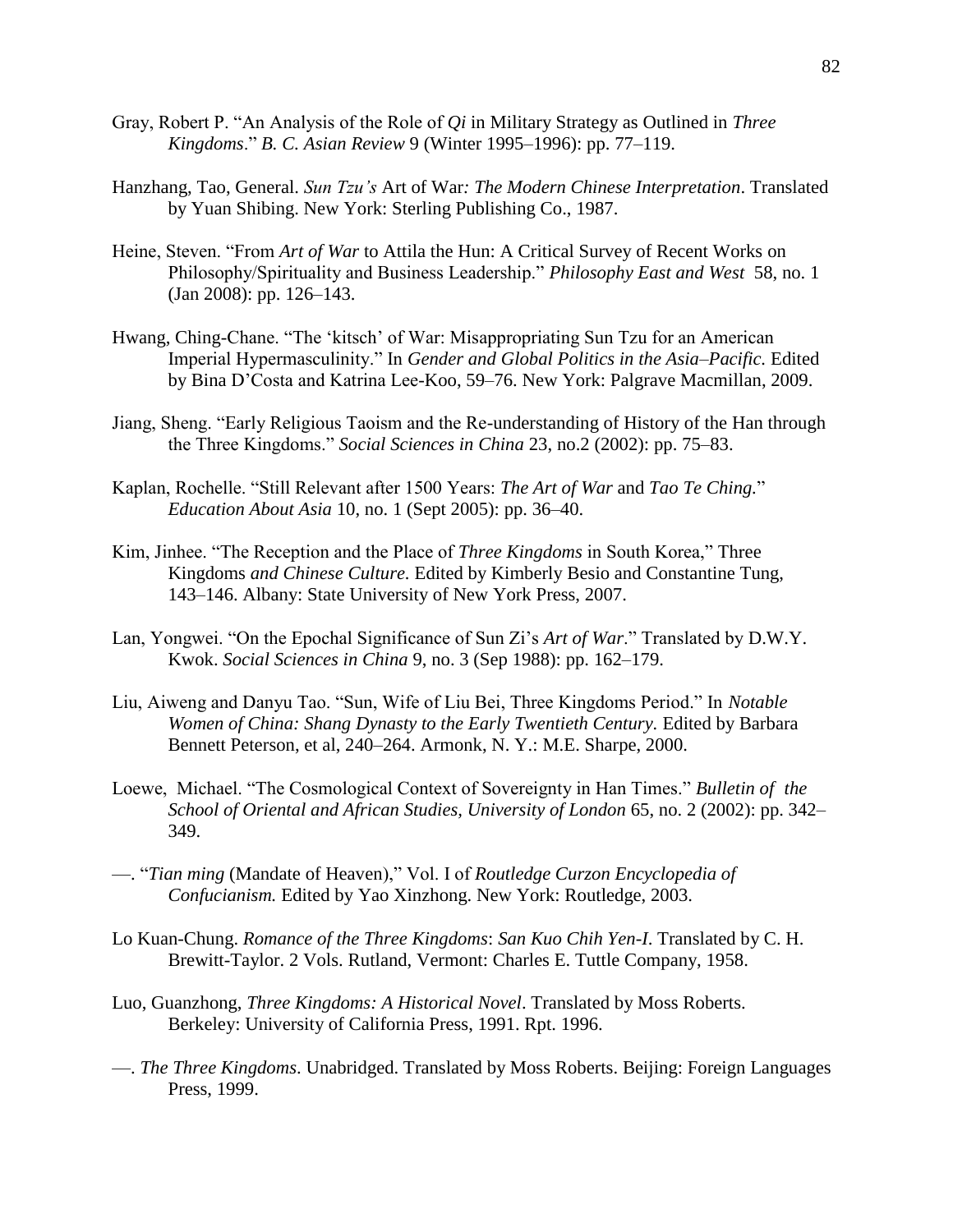- —. *The Romance of the Three Kingdoms* Complete and Unabridged Kindle Edition. Translated by C.H. Brewitt-Taylor.1959. Reprint, Singapore: Tuttle Publishing Company, 1959, 2002. Kindle Edition. March 13, 2008.
- Moody, Peter R. "*The Romance of the Three Kingdoms* and Popular Chinese Thought," *The Review of Politics* 37, No. 2 (Apr. 1975): pp. 175–199.
- Pagani, Catherine. "The Theme of *Three Kingdoms* in Chinese Popular Woodblock Prints," Three Kingdoms *and Chinese Culture.* Edited by Kimberly Besio and Constantine Tung, 87–110. Albany: State University of New York Press, 2007.
- Quichao, Liang, "Yin-Yang wuxing shuo zhi laili," *Yinbingshi heji* 4, (Peking: Zhonghua, 1989). pp. 47–65. Quoted in Gary Arbuckle, "Inevitable Treason: Dong Zhongshu's Theory of Historical Cycles and Early Attempts to Invalidate the Han Mandate," *Journal of the American Oriental Society* 115, no. 4 (Oct.–Dec., 1995): pp. 585–597.
- Roberts, Moss. Afterward to "About *Three Kingdoms*." *Three Kingdoms: A Historical Novel,* by Luo Guanzhong, 937–986. Abridged Edition. Translated by Moss Roberts. Berkeley: University of California Press, 1999. 1991.
- —. Foreword to *Three Kingdoms and Chinese Culture*, vii–xiv. Edited by Kimberly Besio and Constantine Tung. Albany: State University of New York Press, 2007.
- Sargent, C. B. *Wang Mang: A Translation of the Official Account of His Rise to Power as Given in the History of the Former Han Dynasty*. 1947. Reprint, Shanghai: Graphic Art Book Co. Westport, CN: Hyperion Press, 1977. Quoted in Bennet Bronson, "Order, Legitimacy, and Wealth in Ancient China," *Order, Legitimacy, and Wealth in Ancient States.* Edited by Janet E. Richards and Mary Van Buren (New York: Cambridge, 2000): pp. 123‒4.
- Sawyer, Ralph D., ed. *The Art of War Written by Sun-tzu*. Boulder, Colorado: Westview Press, 1994.
- Schneider, Laurence A. *Ku Chieh-Kan and China's New History: Nationalism and the Quest for Alternative Tradition*, University of California Press, 1971.
- Schwartz, Benjamin. *The World of Thought in Ancient China.* Cambridge, Massachusetts: Belknap Press, 1985.
- Seidel, Anna K. "The Image of the Perfect Ruler in Early Taoist Messianism: Lao-tzu and Li Hung." *History of Religions* 9, No. 2/3 (Nov., 1969‒Feb., 1979): pp. 216‒247.
- Sima, Qian. *Records of the Grand Historian of China*. Translated by Burton Watson. 2 Vols. New York: Columbia UP, 1961.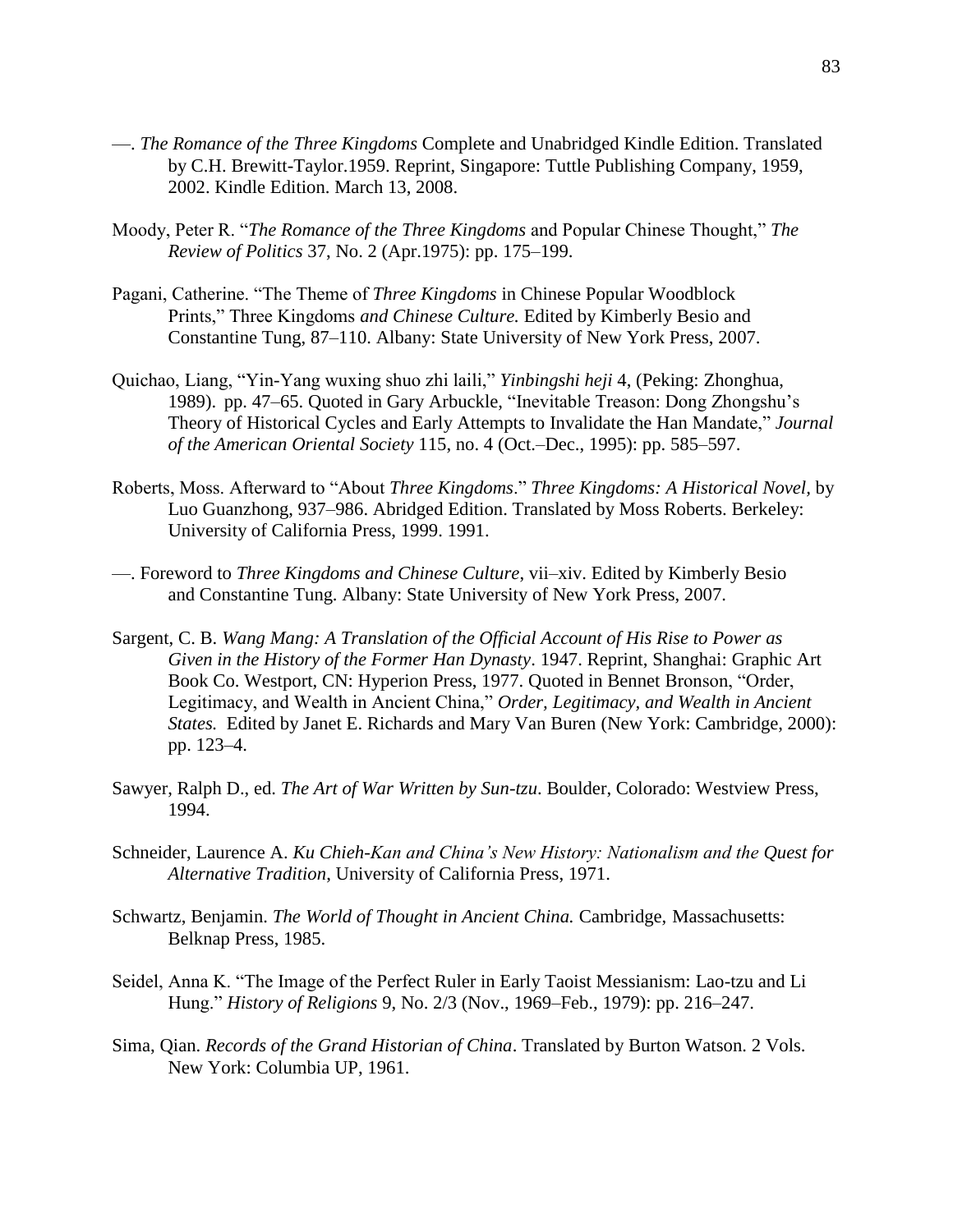Smith, Huston, *The Religions of Man*. New York: Harper and Row, 1958.

- Smith, Kidder and Sima Tan. "Sima Tan and the Invention of Daoism, 'Legalism,' *et cetera.*" *The Journal of Asian Studies* 62, no. 1 (Feb., 2003): pp. 129‒156.
- Sun, Hai-fa, Chao-chuan Chen, and Shi-he Zhang. "Strategic Leadership of Sunzi in the *Art of War*." In *Leadership and Management in China: Philosophies, Theories and Practices.* Edited by Chao-chuan Chen and Lee Yueh-Ting, 143–168. New York: Cambridge University Press, 2008.
- Sun-tzu. *The Art of War.* Translated by Ralph D. Sawyer and Mei-chün Sawyer. Boulder, Colorado: Westview Press, 1994.
- Sun Tzu. *The Art of War.* Translated by Lionel Giles. 1910 (n.d.). [http://www.chinapage.](http://www.chinapage/) com/sunzi-e.html. Dec. 2010.
- Sun-Tzu and his Book "The Art of War," *Message d'Extreme-Orient* 3, no. 10 (1973): pp. 785– 789.
- Sun, Wu and Bin Sun. "The Art of War." *China: 3,000 Years of Art and Literature.* Edited by Jason Steuber, 158-159. New York: San Francisco: Welcome Books, 2008.
- T'ao, Han-chang. *Sun Tzu's* Art of War: *The Modern Chinese Interpretation.* Translated by Shibing Yuan. New York, Sterling Publishing Co., 1987.
- "Taoism," *Standard Encyclopedia of Philosophy.* Edited by Chad Hanson. Feb. 19, 2003. [http://plato.stanford.edu/entries/taoism.](http://plato.stanford.edu/entries/taoism) March 5, 2011.
- Waley, Arthur. *The Way and its Power: A Study of the Tao Te Ching and its Place in Chinese Thought*, New York: Grove Press, 1958.
- —. *The Ways of Thought in Ancient China*. Garden City, New York: Doubleday Publishers. 1956.
- Warwrytko, Sandra A. "Winning Ways: The Viability (*Dao*) and Virtuosity (*De*) of Sunzi's *Methods of Warfare* (*Bingfa*)." *Journal of Chinese Philosophy* 34, no. 4 (Dec 2007): pp. 561–579.
- West, Andrew C. Review of *The Three Kingdoms: A Historical Novel* by Luo Guanzhong. Translated by Moss Roberts. Berkeley: University of California Press, 1991. 1996. *Chinese Literature: Essays, Articles, and Reviews* 17 (1995): pp. 157–159.
- Wichmann–Walczak, Elizabeth. "Three Kingdoms at the Dawn of the Twenty–First Century: The Shanghai *Jingju* Company's Cao Cao and Yan Xiu, Three Kingdoms *and Chinese Culture.* Edited by Kimberly Besio and Constantine Tung, 111–124. Albany: State University of New York Press, 2007.